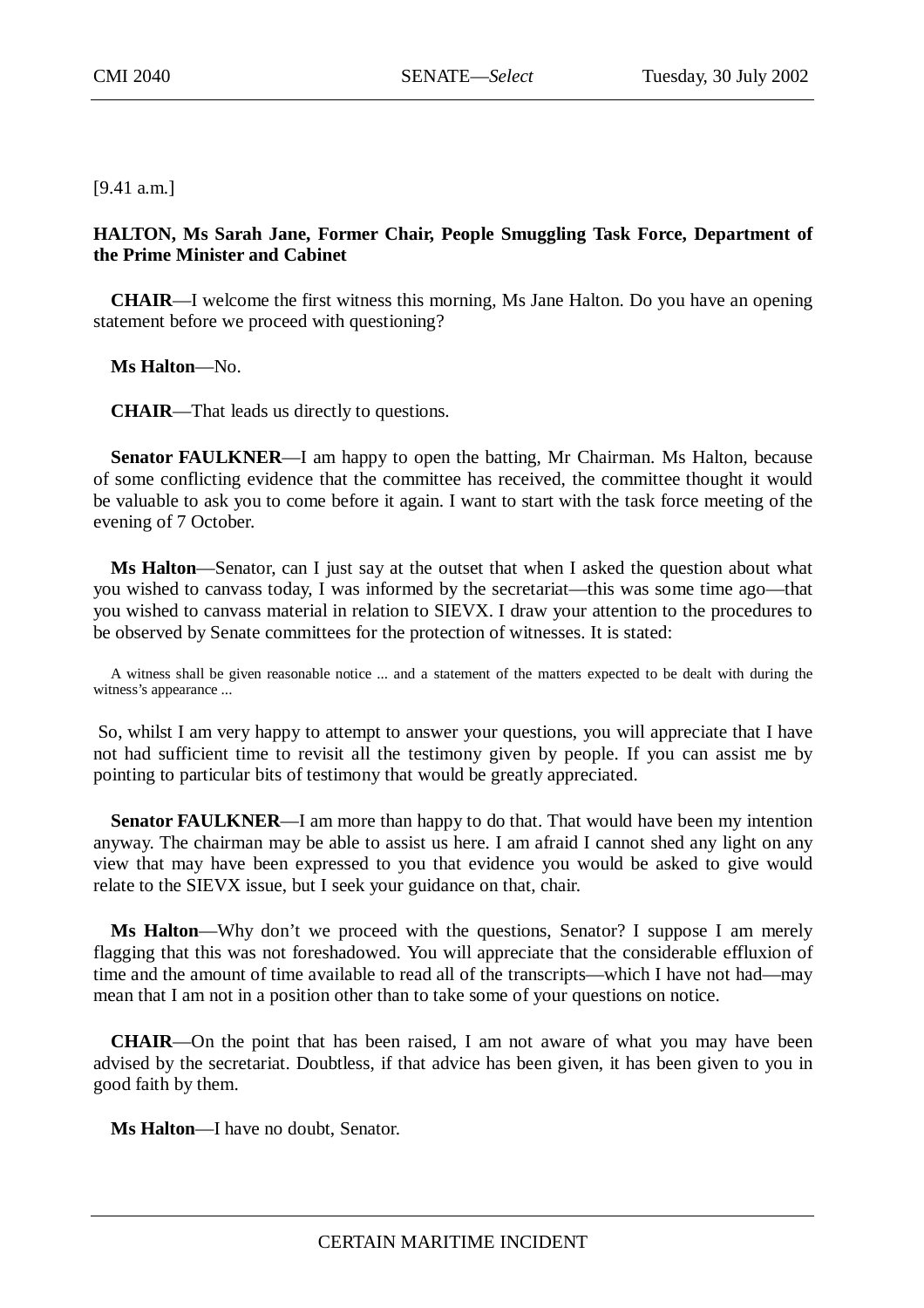**CHAIR**—The other thing I am bound to say is that you appear here as a witness to this inquiry—

**Ms Halton**—I accept that, Senator.

**CHAIR**—and questions within the terms of our reference are relevant. Any member of this committee is able to proceed without being limited to anything that has been communicated to you in any field relevant to our terms of reference.

**Ms Halton**—Of course. My point is simply that, consistent with the advice about witnesses, I have not had any particular issue other than SIEVX foreshadowed with me, so I ask for Senator Faulkner's forbearance in asking for assistance when he wishes to go to some of those issues to point explicitly to where they are.

**CHAIR**—So if your remarks are about requesting forbearance, I am sure the committee will note that because the committee is keen to obtain the best possible evidence.

**Ms Halton**—Okay.

**Senator FAULKNER—It** never tends to be my practice to flag with witnesses issues I might canvass because inevitably one deals with a range of issues with a witness that comes to the table. I would be surprised if you had not anticipated being questioned on conflicting evidence, given that you appeared before this committee on 16 April 2002. Ms Edwards and Group Captain Walker and others appeared later of course and gave their testimony at a later stage.

**Ms Halton**—Senator, that presupposes that people have read the transcripts, and I have not.

**Senator FAULKNER—No**, but I am happy to indicate to you, as we work through, the basis of any questions that I ask if those go to what I would describe as conflicting evidence before the committee. So I am happy to give that reference to you.

**Ms Halton**—Certainly. That would be useful. Thank you.

**CHAIR**—To add to what I have said earlier, I am sure that any advice offered to you by the secretariat was offered in the spirit of being cooperative in trying to give an indication of the area; it was not offered on the basis of limiting only to that particular area.

**Senator FAULKNER—Are you aware that before this committee on 22 May 2002 Group** Captain Walker said:

I returned to the evening IDC—

this was the meeting of 7 October—

and, when it came to my turn to speak, I pointed out that I had no written confirmation that children had gone into the water

………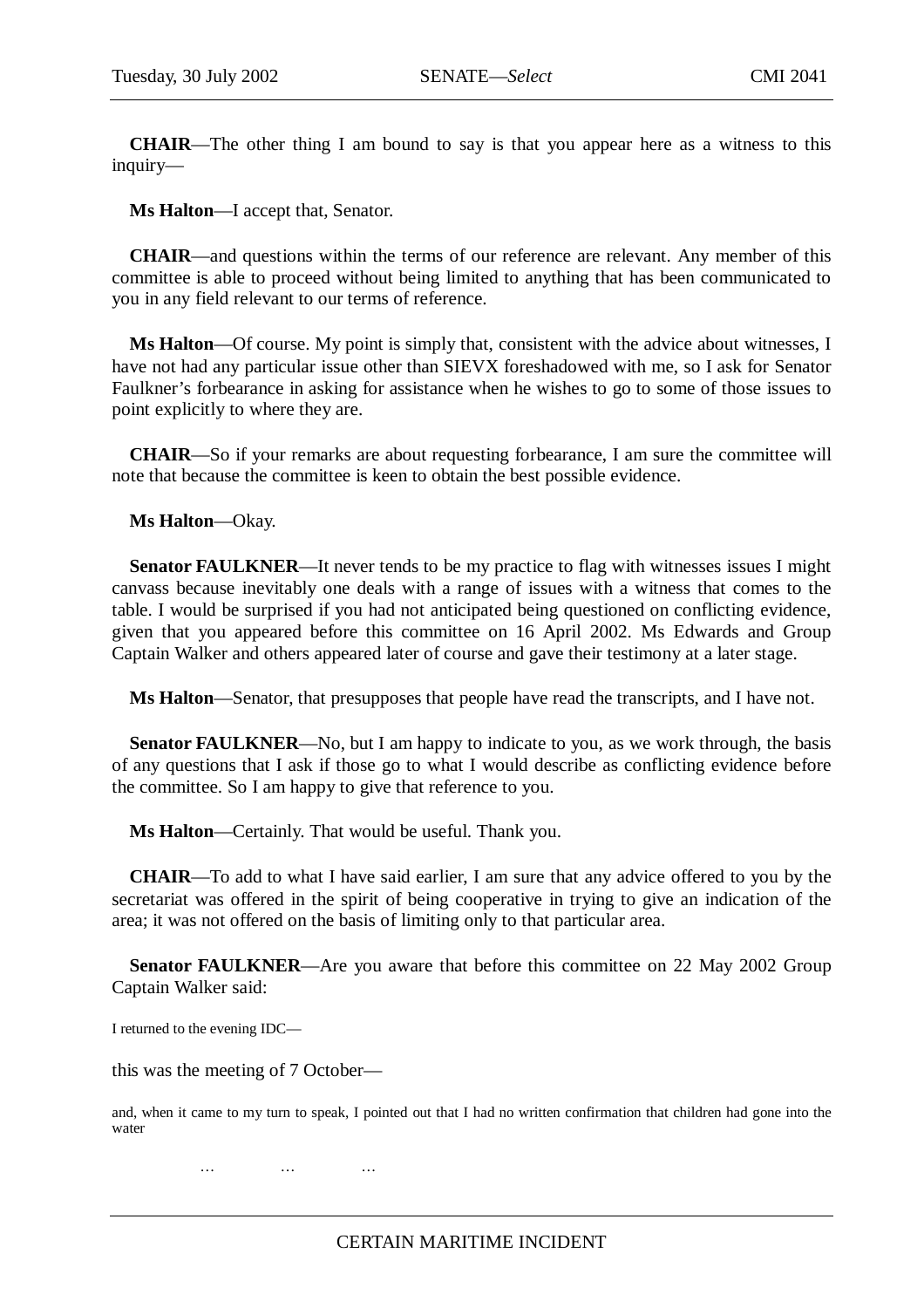basically I was trying to say to her—

'her' is you—

'Since I can't prove what you're saying, I think you should go back and check from your source that you are happy that the information is correct.'

Are you able to confirm with us that Group Captain Walker did indicate that to you at the time?

**Ms Halton**—Not in those terms, Senator.

**Senator FAULKNER—Could you indicate in what terms he might have canvassed this** issue?

**Ms Halton**—I think I said previously that I do not believe Group Captain Walker made a comment of that type. I think there was some discussion about the cables. I think you will recall from my last evidence that I said we had anticipated that Air Vice Marshal Titheridge would be coming to that evening meeting and, as the issue of the paper—I think we have agreed that it was not the original source of advice to ministers in respect of this incident—was to be canvassed and fully covered later on, that issue would not have been dealt with in any detail then. In other words, as you know the paper was dealt with line by line by people at that meeting, including Air Vice Marshal Titheridge, and was edited line by line, including by Air Vice Marshal Titheridge, who, as I think we all agree, was a principal source in the information chain in relation to that claim.

**Senator FAULKNER**—Can I ask you about Ms Edwards's evidence to this committee. I would note here, given our previous discussion, that after your appearance here you and Ms Edwards did have a discussion about conflicting evidence before this committee—

**Ms Halton**—Different memories; that is right.

**Senator FAULKNER—I** think that is true, isn't it?

**Ms Halton**—That is correct.

**Senator FAULKNER—In** fact, I think, according to Ms Edwards, that happened very soon after you gave testimony here.

**Ms Halton**—Some time after.

**Senator FAULKNER—We might check that at a later stage. Ms Edwards, who was the note** taker at that task force meeting, said to this committee on 22 May this year:

I believe that in the afternoon discussion he—

that is, Walker—

mentioned that he had gone back to his office and checked the record to see whether there was anything in writing, and there had not been.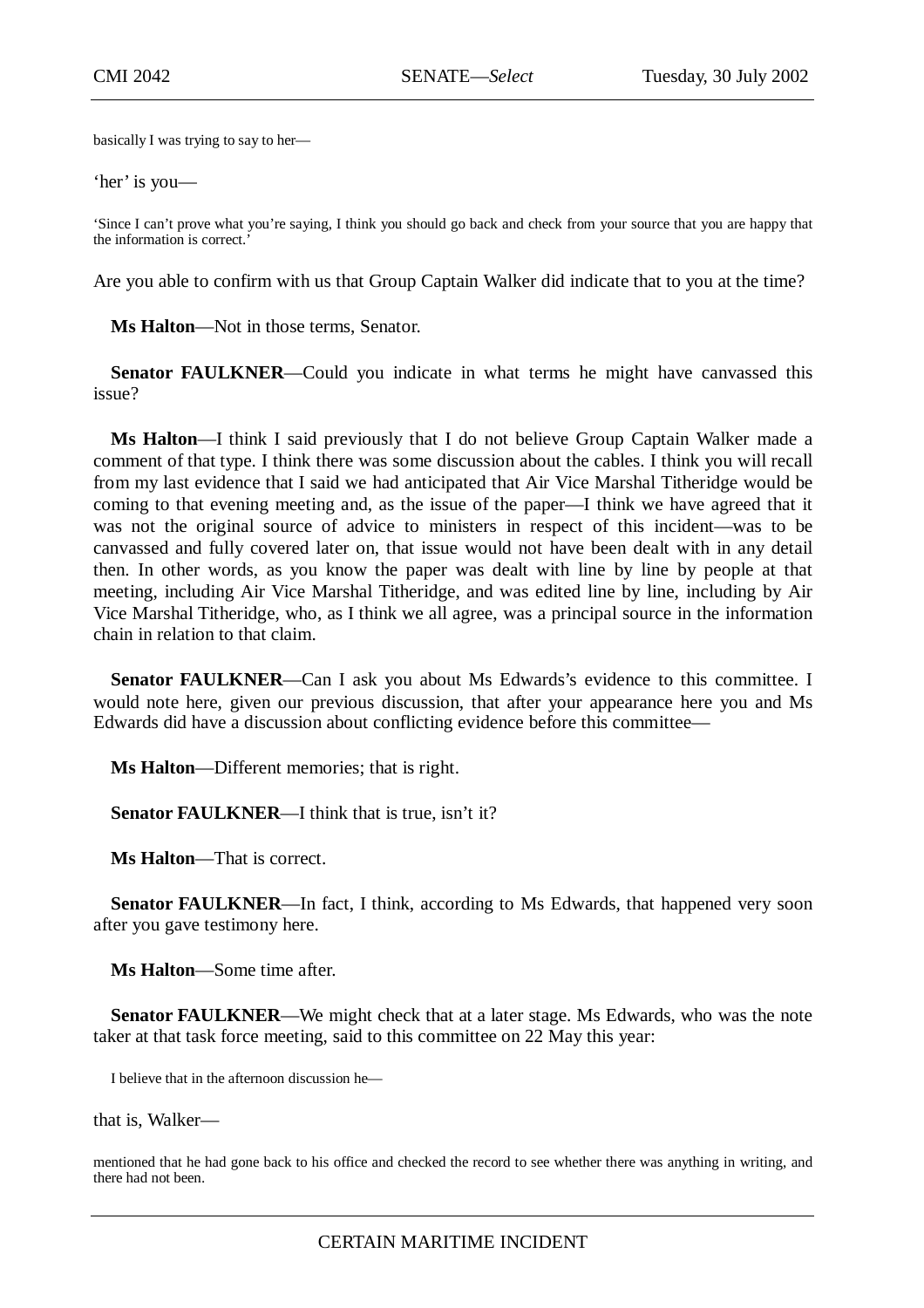………

My recollection is that Group Captain Walker had not been able to provide any updated information on what had occurred, nor had he been able to validate the 'children' issue.

I think it is fair to say that previously you indicated—and I think you have reinforced this today—that you do not recall Group Captain Walker's statement to the task force. I think that is right, isn't it?

**Ms Halton**—What I recall is a conversation about the cable traffic, and I think I covered in my evidence last time in some detail the slowness of the cable traffic. I do not believe he said, 'You should go back to your original source.' I do not believe that that is the case. It is entirely consistent with my memory and, in fact, with Ms Edwards's evidence as you have just read it out, that he had not had any update. That would be consistent with my memory about the discussion about cables and the practice as we had observed it over the preceding five or six weeks. The fact, as I have indicated, is that this was consistent with the experience we had had in relation to cable traffic and that Air Vice Marshal Titheridge, who was our principal interlocutor, was, as you know, attending the evening meeting. My memory is that he attended it some 40 minutes or so after the meeting had commenced. The work of editing that paper was done line by line with Air Vice Marshal Titheridge present.

**Senator FAULKNER**—But are you able to confirm whether that element of what Ms Edwards told this committee—that is, that Group Captain Walker mentioned that he had gone back to his office and checked the record to see whether there was anything in writing, and there was not—is correct or not?

**Ms Halton**—I cannot confirm the precise wording that you are quoting to me. I can tell you that the essence of that is consistent. My memory—and remember, she was note taking and I was not; I was chairing—is that there was a discussion about cable traffic and there had been no updated cable traffic.

**Senator FAULKNER—In** that circumstance, I suppose one of the issues that arises is why obviously it did not set off any alarm bells for you—that did not raise at least some concerns in your mind about the issue at the time.

**Ms Halton**—As I have already indicated to you, Senator, and I indicated this last time I appeared, our experience right throughout this period was, firstly, that cable traffic was sometimes days later; secondly, that people like Air Vice Marshal Titheridge were much more senior in Defence, had access to other people who were senior in Defence and they were our source of advice; and, thirdly, the advice that had been received from Air Vice Marshal Titheridge right throughout this period had, in our experience, always been reliable. There was nothing about that incident that suggested that there was a problem with it.

**Senator FAULKNER—So** you would be able to say to the committee now that you believe Ms Edwards's evidence—basically, that Walker had gone back to his office and checked the record to see if there was anything in writing—was not inconsistent.

**Ms Halton**—That is correct.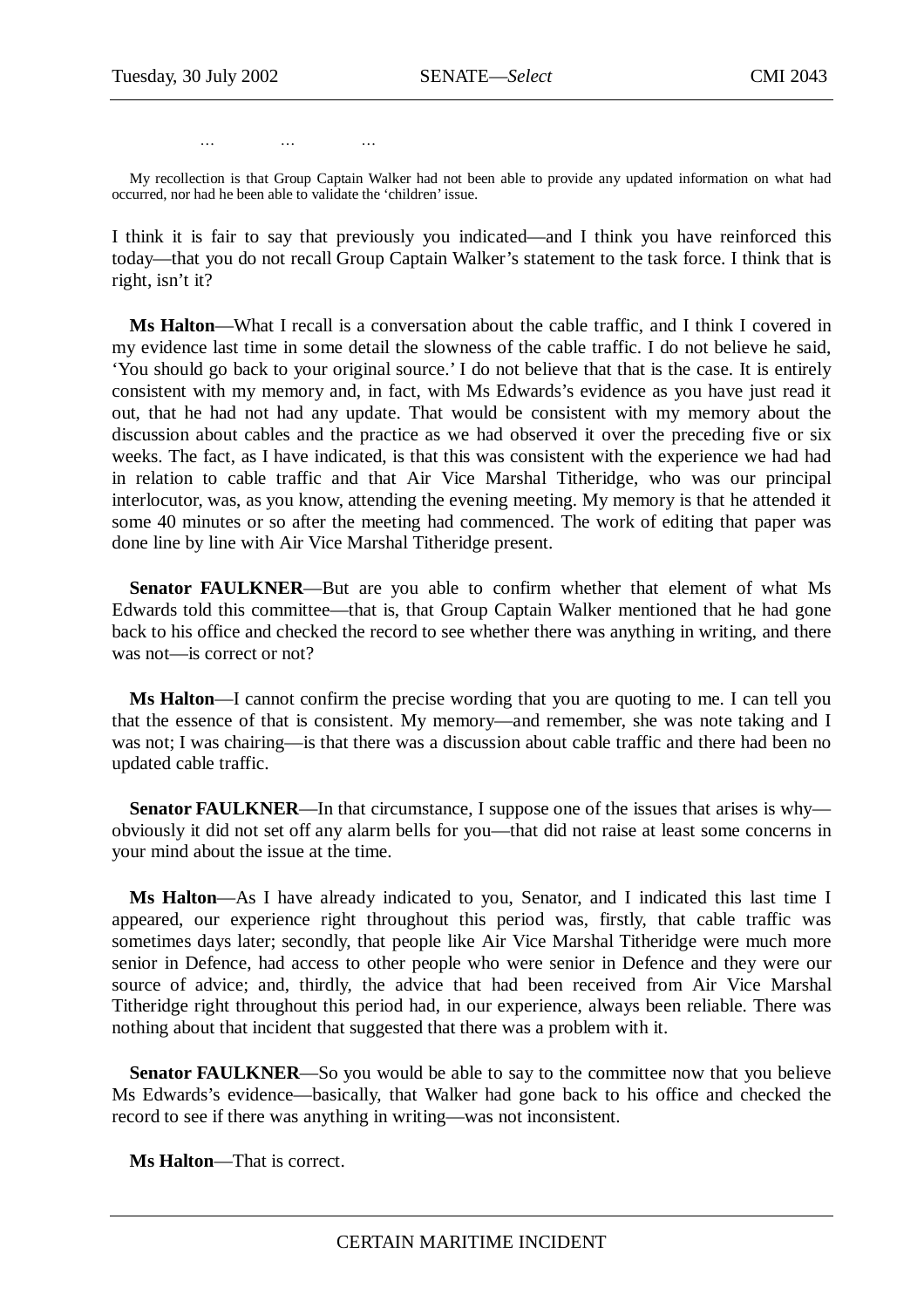Senator FAULKNER—But do you have any recollection of it?

**Ms Halton**—I have a recollection of a discussion of cables. I think that is probably the same discussion. You and I would probably agree that, in any memory of particular discussions, people will take away particular parts of that discussion and store them in their memory. The part I have recorded in mine is a discussion in respect of cables. The reason I recall it is that it was congruent with our earlier experience with Defence and their cable process.

**Senator FAULKNER—I** think you previously indicated to us that, as an outcome of all this, the task force paper report that goes to the Prime Minister, which included the phrase 'jumping into the sea and passengers throwing their children into the sea', did not contain any caveat at all. That is fair, isn't it?

**Ms Halton**—Yes, that is correct. And, as I think I pointed out to you last time, there were other parts of that paper that were explicitly and deliberately caveated by Defence.

**Senator FAULKNER—Yes, that is right.** Is it fair to say that not only was that sentence or element of the task force report not caveated but it appears as if it has been at the time discredited by the task force representative who says that there is no written evidence he could find—

**Ms Halton**—No. Let us go back. The task force member was Air Vice Marshal Titheridge. Air Vice Marshal Titheridge was the senior Defence person who cleared that paper line by line. Group Captain Walker was sitting in Titheridge's chair temporarily at the beginning of that meeting. He did not stay until the end of that meeting; he left before the close of the meeting. The paper was signed off by Air Vice Marshal Titheridge, who had been through it line by line.

**Senator FAULKNER—The point I am asking you about, Ms Halton, is that there was a** discussion about cable traffic on the question of whether children had been thrown into the water. On that issue Group Captain Walker goes back to his office and checks. In fact, he returned and pointed out that there was no written confirmation. I do not think that is argued by anyone. That is at least what he says, and it is confirmed by Ms Edwards. We accept that it is not caveated in the report that goes to the Prime Minister, excepting the fact that the formal Defence representative is Air Vice Marshal Titheridge—I am aware of that: I understand that and Group Captain Walker is present representing him for a majority of the proceedings—

**Ms Halton**—Not in the evening meeting, he is not. He is there for the minority of the proceedings. He was only representing Air Vice Marshal Titheridge for a minority of the evening meeting.

**Senator FAULKNER—No.** A majority of the proceedings on that day, it is fair to say, isn't it?

**Ms Halton**—But the issue you are going to is the robustness of the paper and the process by which it was cleared. There should be no doubt that that paper was not authored by Group Captain Walker; it was jointly authored by Air Vice Marshal Titheridge.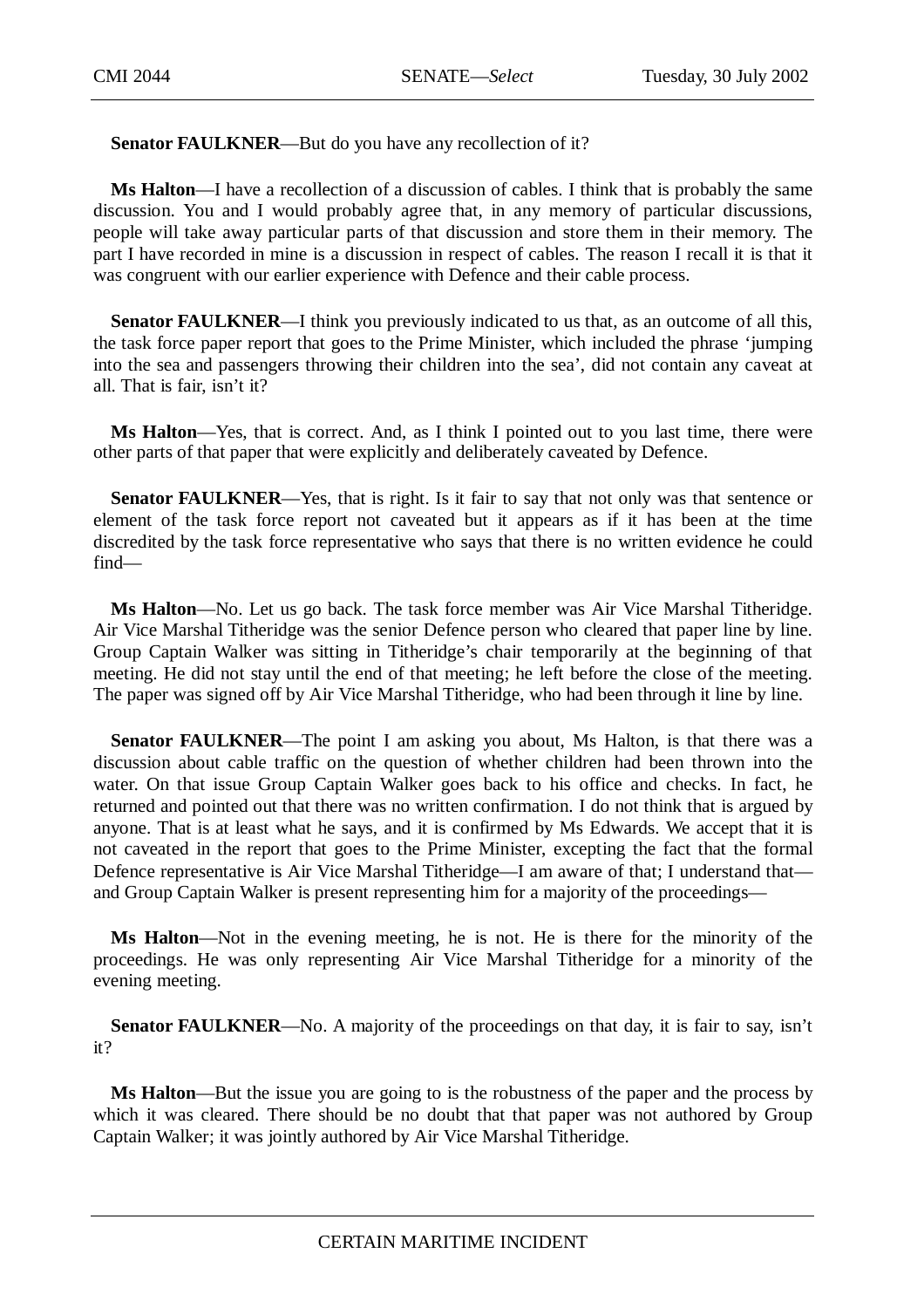**Senator FAULKNER**—What I am interested in understanding is how that sentence could appear in the task force report without a caveat, given what Group Captain Walker had said earlier.

**Ms Halton**—Because Air Vice Marshal Titheridge considered it appropriate to leave there is the only assumption I can come to.

**Senator FAULKNER**—Do you feel that the task force did not give the Prime Minister accurate advice in its report of 7 October?

**Ms Halton**—As far as we understood the situation at that point that report was accurate. The advice of the senior Defence interlocutor to the task force process was Air Vice Marshal Titheridge. He, as you know, was the source of the advice. We were actually not the original source of advice to the Prime Minister, as you also know, because there was another chain whereby that information travelled. In terms of our understanding of the issues—cleared by the relevant senior Defence person in that process—those were the facts.

**Senator FAULKNER**—Given that Group Captain Walker and Ms Edwards have told this committee that there was no written advice and given that you have indicated strongly the role that Air Vice Marshal Titheridge played in that evening meeting, do you consider it was your or the task force's responsibility, in the circumstances of the advice from the group captain, to ensure that Air Vice Marshal Titheridge checked the basis of that information before it was communicated to the Prime Minister?

**Ms Halton**—It was always the responsibility of each agency to reconcile its own views in bringing them to the task force. At the end of the day, it was for Air Vice Marshal Titheridge to be satisfied that from a defence perspective the advice was correct. He—as you know, because that comment is not caveated—was clearly satisfied. I cannot tell you what process he went through in detail. You have taken evidence from him in terms of his being confident about that advice. That is not something upon which I can comment. But what I can tell you is that someone who is very much more senior in the Defence Force, as you well understand, is the person who was responsible for clearing that paper line by line.

**Senator FAULKNER**—But of course Air Vice Marshal Titheridge was not there at the meeting; he was elsewhere—I think at the races, from memory.

**Ms Halton**—In the morning?

**Senator FAULKNER**—Yes.

**Ms Halton**—I do not know where he was.

**Senator FAULKNER—I** think he told us that. Someone certainly did. It certainly stuck in my memory that Air Vice Marshal Titheridge was not there when Group Captain Walker reported to the task force about checking the information and finding it unsupported.

**Ms Halton**—Are you talking about the morning or the afternoon, Senator? You are not being clear. We know that Air Vice Marshal Titheridge was—you said this and I think we all agree at the races in the morning. He was not there; however, he was on the telephone. We all agree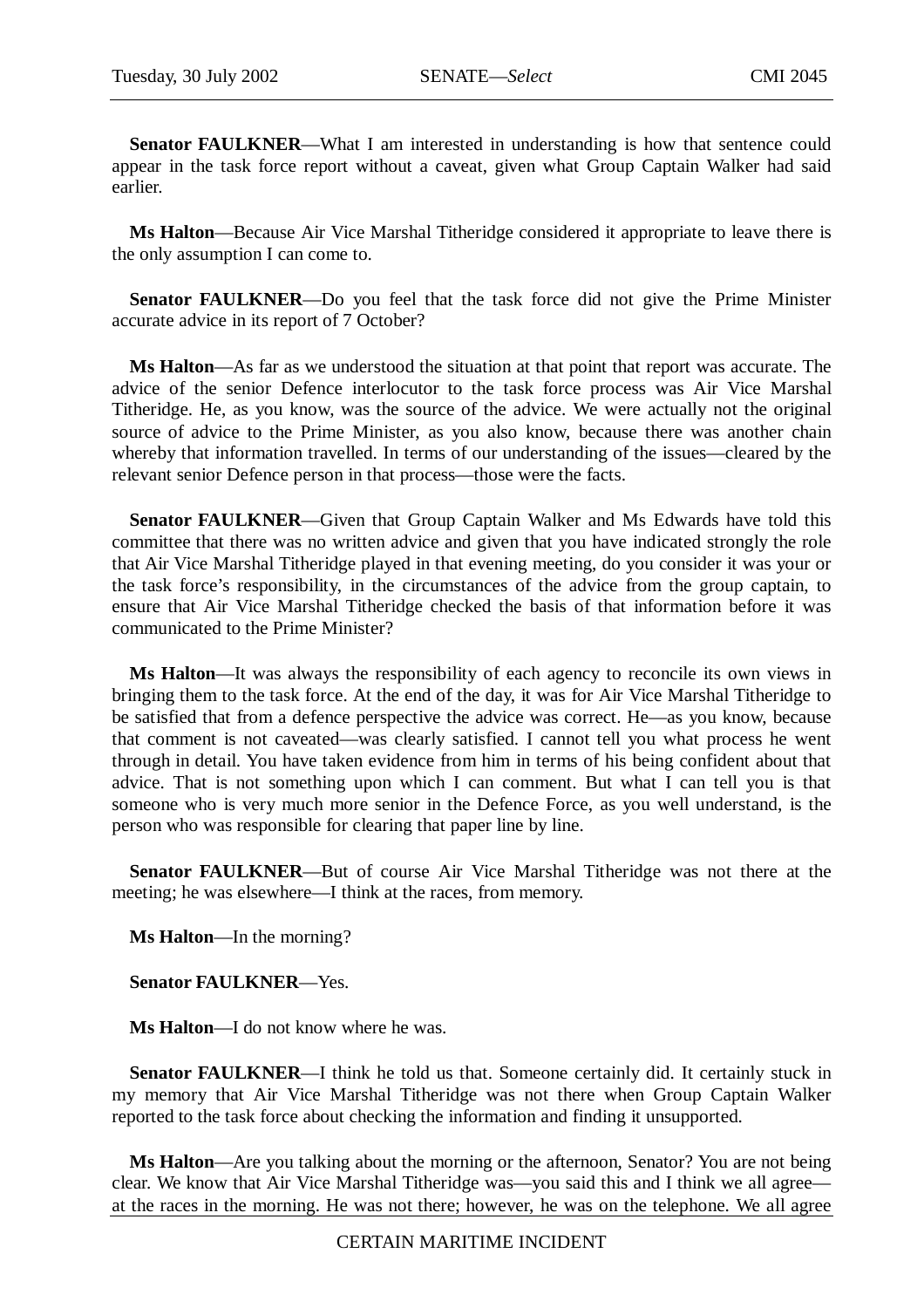t the races in the morning. He was not there; however, he was on the telephone. We all agree with that, and we have all got the telephone evidence to prove that that was the case. He not only rang me; he rang a number of other people. You have taken evidence in that respect. We know what he told a number of people. I have my diary note. We have a series of other notes in that regard. In terms of the evening meeting, from memory he missed about the first 40 minutes, when people did some of the housekeeping business, including looking at the first draft. He was there for the line by line discussion of the paper. He was the principal source of communication in relation to this issue. He was the one to whom, as I understand it, advice had been given directly by NORCOM.

**Senator FAULKNER**—Do we know who drafted that element of the task force report in relation to children in the water?

**Ms Halton**—There was a first cut, a chopping block, of the report done in the afternoon. It was dictated, and I dictated it.

**Senator FAULKNER**—So you drafted that?

**Ms Halton**—I would not say that that sentence was exactly the same sentence that ended up in the final report. In fact, I think it was not. But I dictated a first chopping block of the paper to my assistant.

**Senator FAULKNER—Thank you for that. Are you able to say how the draft changed, as** you have described it?

**Ms Halton**—My memory is that it changed virtually line by line. I think nearly every line of that paper was edited in the course of the evening meeting. I have a very vivid memory of my assistant running in and out with the paper as the edits were coming out. There were changes in relation to numbers. There were changes in relation to the caveats that were added. There were changes in relation to the tense. There were changes right throughout the paper.

**Senator FAULKNER—Sure, but are you able to say how that very important line in the task** force report, which is about passengers 'jumping into the sea and passengers throwing their children into the sea', changed?

**Ms Halton**—My memory is that those precise words did not change. There was additional information added. I do not have it in front of me, but I think there is something about disabling steering and navigation equipment. Whatever is there was added.

**Senator FAULKNER**—So those words did not change?

**Ms Halton**—Those words, no; that is my memory.

**Senator FAULKNER**—That was drafted before Air Vice Marshal Titheridge's presence?

**Ms Halton**—Yes, and after Air Vice Marshal Titheridge's phone call.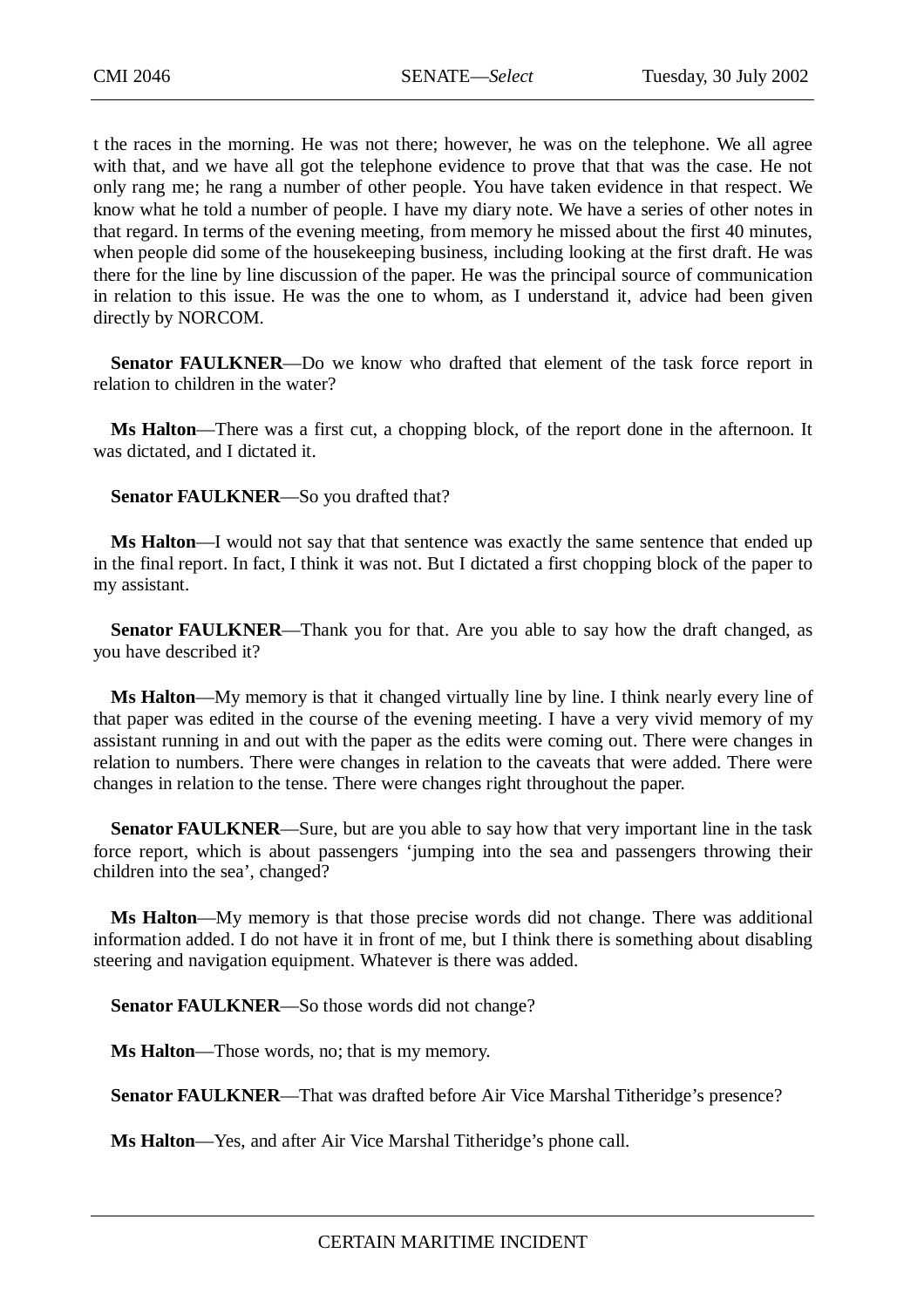**Senator FAULKNER—Given that you have such vivid recall of this, are you able to say** when the drafting took place in relation to the information provided by Group Captain Walker?

**Ms Halton**—It was drafted in the afternoon. I have records of when I went in and out of the building. It was dictated from about 2 o'clock onwards in the afternoon.

**Senator FAULKNER—You talked about the cable traffic. How immediate was this? How** contemporary, if you like, was the cable traffic that you were dealing with?

**Ms Halton**—We did not deal with Defence cable traffic, I think, as you understand it. I think we had a conversation the last time I appeared here about the slowness. I think the example I used was in relation to the boarding of the *Tampa*. You might recall that conversation. Our experience with the cables that were sometimes received in Strategic Command—and I said this last time—was that they were often very slow compared to what was happening on the ground.

**Senator FAULKNER—What did you have before you at the time?** 

**Ms Halton**—Nothing.

**Senator FAULKNER—I** might not be recollecting it accurately; I thought 'cable traffic' was your terminology.

**Ms Halton**—That was my memory of how Captain Walker described it.

**Senator FAULKNER**—There is no mention, in the cable traffic from HMAS *Adelaide,* of children being thrown overboard, is there?

**Ms Halton**—I do not know; I did not see it.

**Senator FAULKNER—You are probably able to say that now, aren't you?** 

**Ms Halton**—Clearly; but at the time we relied on what we were told by Defence. We relied on the senior people in Defence to confirm things and we relied on their advice.

**Senator FAULKNER—What I am saying is that it does appear that what Ms Edwards** reported Group Captain Walker to have said and what Group Captain Walker has said to us in relation to the cable traffic—which has been much canvassed and examined—is clearly supported by the actual cable traffic.

**Ms Halton**—I am sorry, you will have to repeat that, Senator. I do not understand the point you are making.

**Senator FAULKNER—The cable traffic does not canvass an issue of children being thrown** overboard. It does appear that what Group Captain Walker said in evidence to this committee and what Ms Edwards has indicated to us is supported by an examination, in retrospect, of the cable traffic from HMAS *Adelaide*.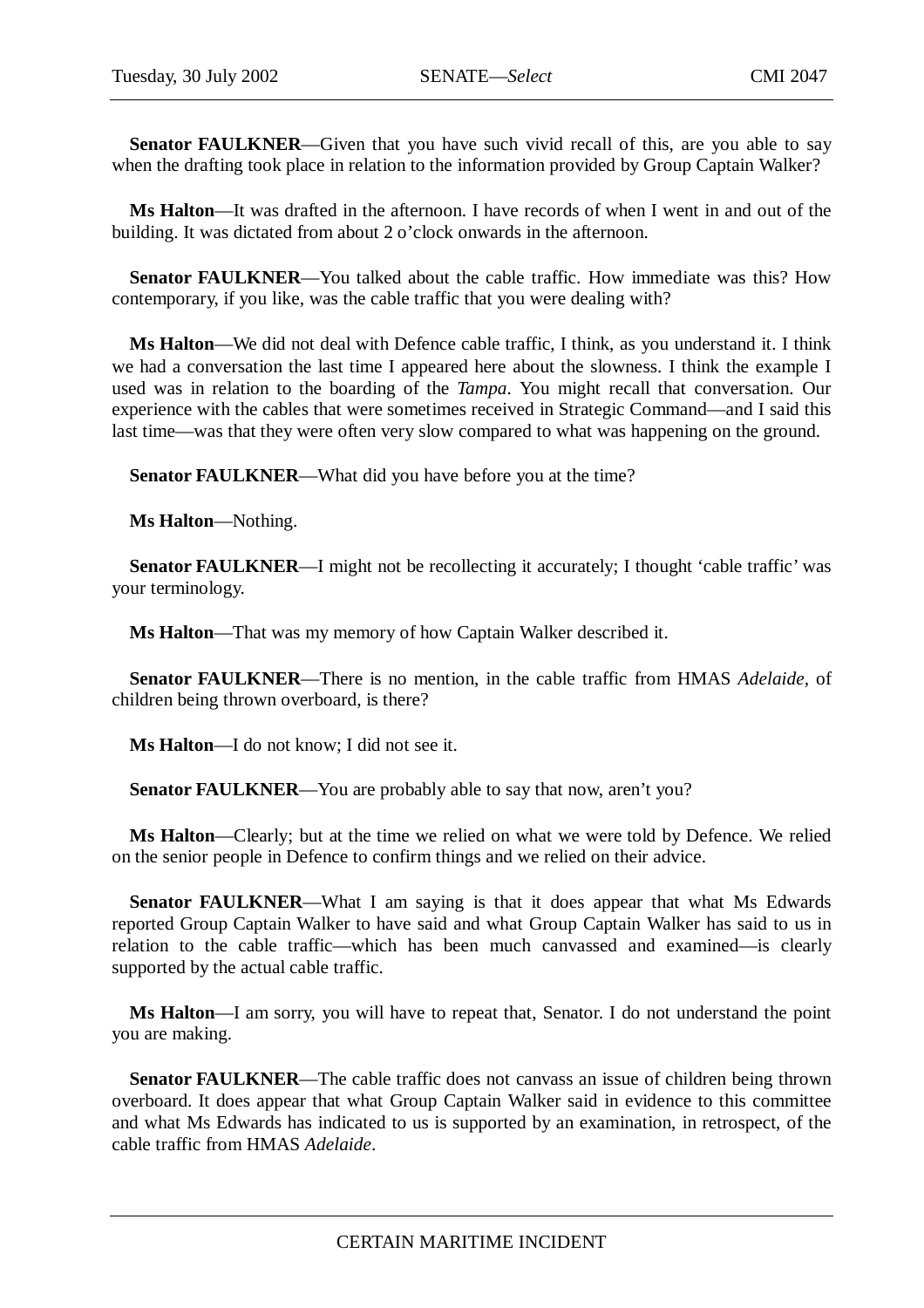**Ms Halton**—I have not seen the cable traffic so I would not want to comment on it. I think we all agree the event did not happen.

**Senator FAULKNER—Do** you accept that, in the circumstances of the advice that had been given to the task force by Group Captain Walker, it would have been sensible for someone to have asked Air Vice Marshal Titheridge to check the original source of advice to find out if the verbal advice—that he had in this case received from Brigadier Silverstone—was correct?

**Ms Halton**—I think you are trying to make too much of a leap here, and I understand why you are doing it. I have to say to you that my memory of the report from Group Captain Walker was that he, in his normal way, had been back to the office during the day and reviewed the cable traffic. I do not recall his saying explicitly, 'I do not think this happened'—he did not, in my memory. I do not think anybody else has given evidence that he said any such thing.

Certainly, when Air Vice Marshal Titheridge turned up, Group Captain Walker and Air Vice Marshal Titheridge had a conversation outside the room. I do not know what the subject of that conversation was. It is a perfectly proper thing to do, when your very much more senior officer turns up, somewhat delayed, at the beginning of a meeting, to give him a brief overview of what has been going on in the meeting. You are trying to make the point, I think, that Group Captain Walker is a fairly careful individual. It is therefore entirely plausible that he went through with Air Vice Marshal Titheridge what he had been up to during the day—I cannot say. But in terms of our relationship with Defence—and remembering that Group Captain Walker then sat in the meeting through the beginning part of the paper being gone through and at no point said, 'Excuse me, I think that is wrong,' or 'I think that should be caveated,'—I think that is completely consistent with all the evidence.

**Senator BRANDIS—Ms** Halton, in the course of that conversation, had information been conveyed to Group Captain Walker which would have suggested that the report was wrong or ought to have been caveated, you would have expected that the most natural thing in the world would have been for him to have said so at the time.

**Ms Halton**—Correct, and the point I would make to you, Senator, is that this issue was not the issue that we were canvassing. This particular point was a background sentence in a report about other issues. The reality is that it would have been the simplest thing in the world, precisely, to add a caveat, as there was elsewhere in that background section—'we believe' or 'we understand' or some other such caveat. It was not added. Each agency was completely free with, in fact, rewriting whole slabs of text if it did not accord with their view.

**Senator BRANDIS—Of** course, the political heat that subsequently attached itself to this issue was not a consideration at the time of this meeting, so that one infers from the silence of Group Captain Walker on the matter that nothing relevant would have been said or he would have been placed in possession of no relevant knowledge in the course of his conversation with Titheridge; would you agree?

**Ms Halton**—I have nothing that would cause me to disagree with that.

**Senator BRANDIS—And there is not a skerrick of evidence to the contrary, of course, is** there?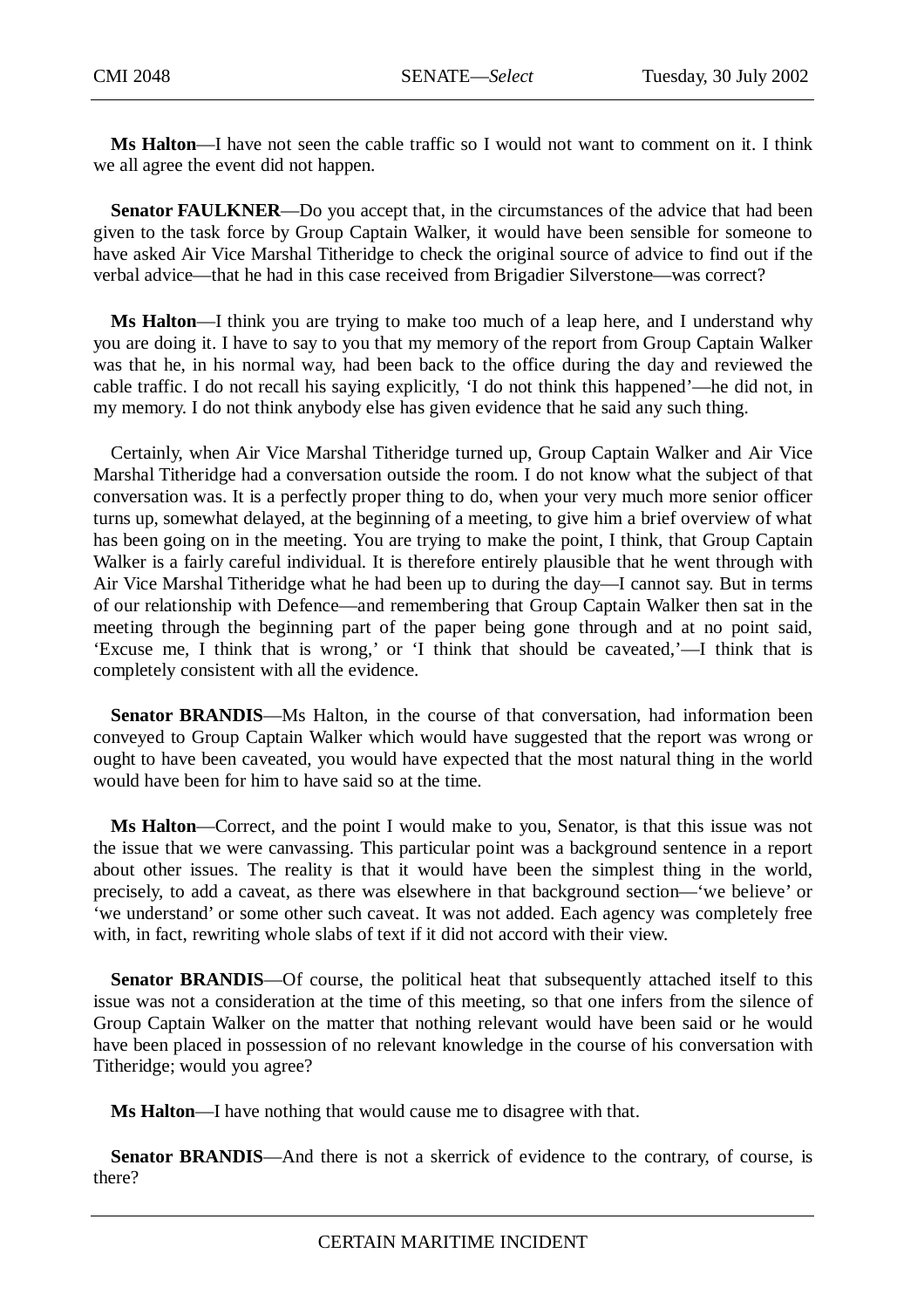**Ms Halton**—No. At the end of the day, this issue was not the issue du jour. It was a minor issue. In retrospect it has become the major issue. It was a very minor issue.

**CHAIR**—Of course, the assertion about political heat is not true either, because there was some political heat being generated at that time in any case, wasn't there?

**Ms Halton**—What time would that be, Senator?

**CHAIR**—At the time you were considering this report.

**Ms Halton**—On that day?

**CHAIR**—Yes.

**Ms Halton**—Not that I was aware of. I think we have already ascertained that I spent my entire day in the office, and, if there was political heat being generated, I was not aware of it.

**Senator BRANDIS**—You have to understand, Ms Halton, that what you as a senior officer of the Public Service may have regarded as material and what Labor Party politicians may have regarded as material may somewhat differ but, for the purposes of this exercise, we are concerned with your perspective at the time.

**Ms Halton**—Thank you.

**CHAIR**—Of course, what Liberal Party politicians, who are beneficiaries of the deception practised on the Australian people, regard as important is another matter again!

**Senator BRANDIS**—Engaging in a bit of point-scoring here, Mr Chairman, are you?

**CHAIR**—If you want to engage in it, Senator, expect it to be returned.

**Senator FAULKNER—I** do not know about that, but I think it is fair to say, Ms Halton, isn't it, that it was hardly a background sentence in Mr Ruddock's announcement?

**Ms Halton**—Again, Senator, I think we canvassed this in glorious detail last time I was here. I think we understand that the information was passed from Mr Farmer to Mr Ruddock. I think you have taken evidence about the fact that—this was consistent with what I said in my witness statement and in my evidence last time—I was actually on the phone when he was talking to Mr Ruddock. I did not hear what was said to him and I did not hear what advice he was given.

**Senator FAULKNER—The point I am making is that the media had been running hard with** the 'children overboard' line throughout the day. It was hardly a background issue. I obviously cannot comment on what was in your mind and in the minds of those at the task force meeting when this thing was being drafted, and whether it was background or foreground, but it sure as hell was not a background sentence in Mr Ruddock's announcement. It was the front and centre issue. That is a reasonable point to make.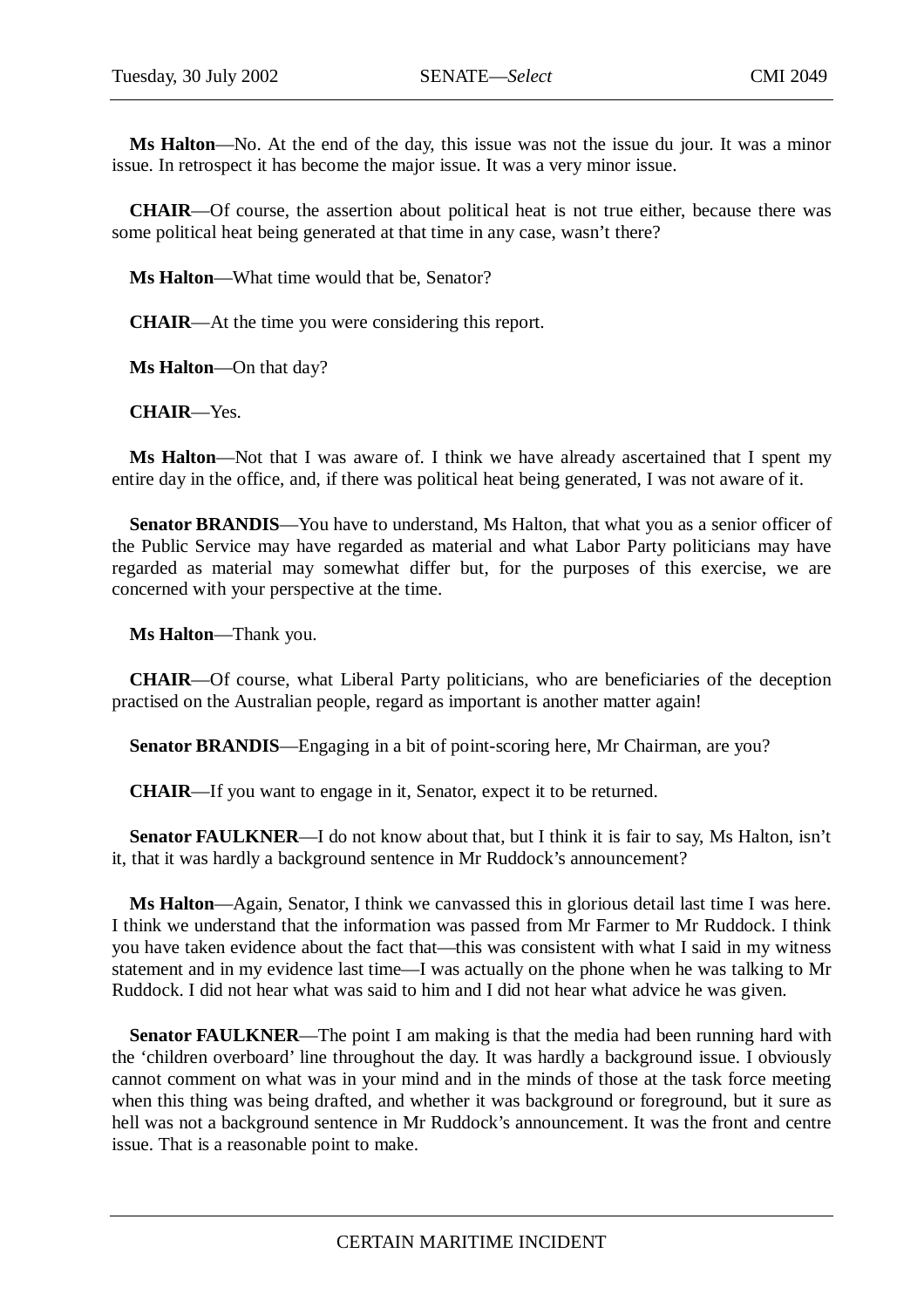**Ms Halton**—What I would ask you to do is consider the following. We met that morning at 9. As you know, I was in the office most of the day. I do not know what time Mr Ruddock made a statement, nor do I know what time other people made comment. Certainly when I came into the office and did a first cut of that paper and when the meeting recommenced, the thing I can say here with absolutely categorical assurance is that it was not the principal subject of conversation. If indeed it was already running, as you say, in the media with some level of vigour, that was not something that was discussed by the people in that meeting. I frankly do not think the people in that meeting were conscious of it. If I might make the point, it is one thing in retrospect to get every media clip of what was on radio or what have you, but the simple reality is that if my colleagues were running around Canberra on Saturday doing their business—and I suspect most of them were taking their kids to the football and probably going to the markets to do their shopping—it is entirely conceivable that they did not know that this was being canvassed in detail.

**Senator BRANDIS**—Do you remember any reference during the meeting to the extent of media coverage of—

**Ms Halton**—No, I do not.

**Senator BRANDIS—When** you say that, are you telling us that it was not said or that it may have been said but you do not remember?

**Ms Halton**—I do not think it was said.

**Senator BRANDIS**—Thank you.

**CHAIR**—On that point, the ABC carried a report about the children being thrown overboard before your meeting started at 9 o'clock. I understood that in earlier evidence you said that you were aware of that report.

**Ms Halton**—No, I said I was not completely clear about what time I was informed. Air Vice Marshal Titheridge was my source. I think we have all agreed that the point of when we heard what is a bit confused. If you go back to look at the evidence, a number of people thought that someone else had said it in the meeting first.

**CHAIR**—We can go back and look at the *Hansard*. I do not have it here, so I am going on a recollection. It can be verified by going to the *Hansard*. My recollection is—

**Ms Halton**—Maybe now my memory is not as good as it was some months ago. Remember we are discussing this from almost a year ago. But the point that I am making here is that, in terms of the evening meeting, the notion that this was 'running hot'—I think that was the description over here; perhaps I have got the words wrong—was not something of which I would say I was conscious and was explicitly not canvassed in that evening meeting.

**Senator BRANDIS—It** was not the business of the meeting, was it?

**Ms Halton**—No, it was not.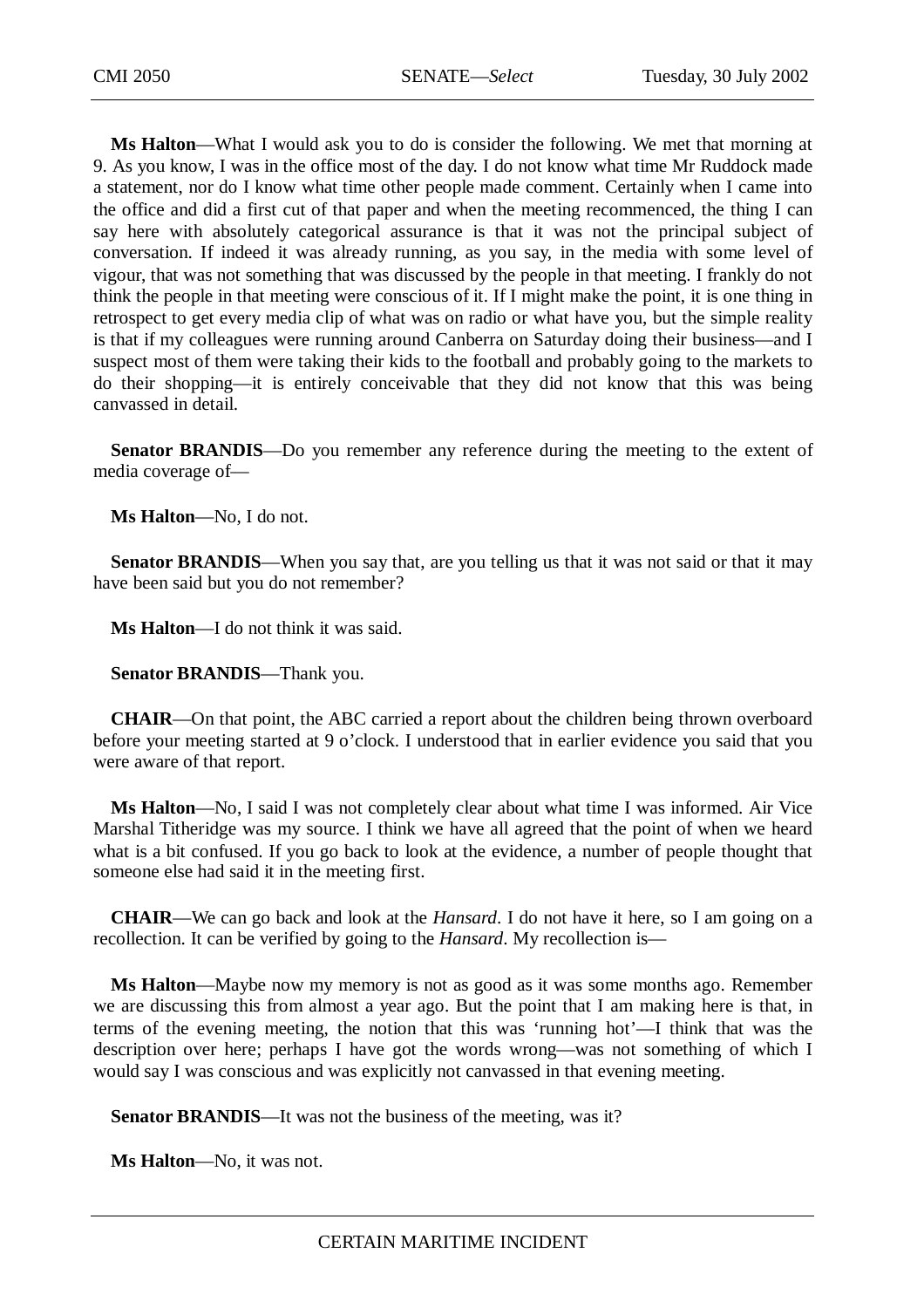**Senator BRANDIS**—The business of the meeting, unlike the obsessions of Labor Party politicians, was not to consider the media's treatment of an issue; the business of the meeting was to report to assemble information and make accurate decisions. Is that correct?

**Ms Halton**—The business of the meeting was to provide advice about a number of handling options, which had nothing to do with 'children overboard' or otherwise. That sentence was included as background information only. It was part of the standard stocktake that was done. As a normal process in the preparation of these papers, there was at the beginning of the papers a stocktake of what was happening. It was part of the stocktake. It was, if you like, the context. It was not relevant to the matter that the paper dealt with other than by way of context.

**Senator BRANDIS**—I assume that the very brief and almost passing mention of the 'children overboard' matter reflected the degree of salience—or the lack of it—of that issue at the meeting.

**Ms Halton**—In fact, if I can go further, the reality is that we had all forgotten that particular sentence was even there. When the paper was produced in whichever public forum it was produced in, I have to say that the people who had been associated with it in PM&C had collectively forgotten that sentence even existed.

**CHAIR**—Can I just be clear on one thing about your evidence. It is a fact that the ABC broadcast a news report about 'children overboard' before your meeting convened at 9 o'clock. I understood—and it is a question of my memory, but it is ascertainable because it is on the record—that you had indicated to this committee previously that you heard that news broadcast. Did you?

**Ms Halton**—I believe I heard a news broadcast in the middle of the day, possibly once. My memory might be incorrect, and we will go back and look at the *Hansard*. I entered the office at 8.54, and I do not know what time you are referring to.

**CHAIR**—It was before that hour.

**Ms Halton**—I cannot recall. I would have to go back and examine my memory.

**CHAIR**—You would have to go back and examine your memory?

**Ms Halton**—I will take that on notice.

**CHAIR**—You will take that on notice?

**Ms Halton**—Yes.

**Senator FAULKNER**—So you do not think that the media issue was front and centre for the task force at all?

**Ms Halton**—It is not that I do not think so; I know it was not.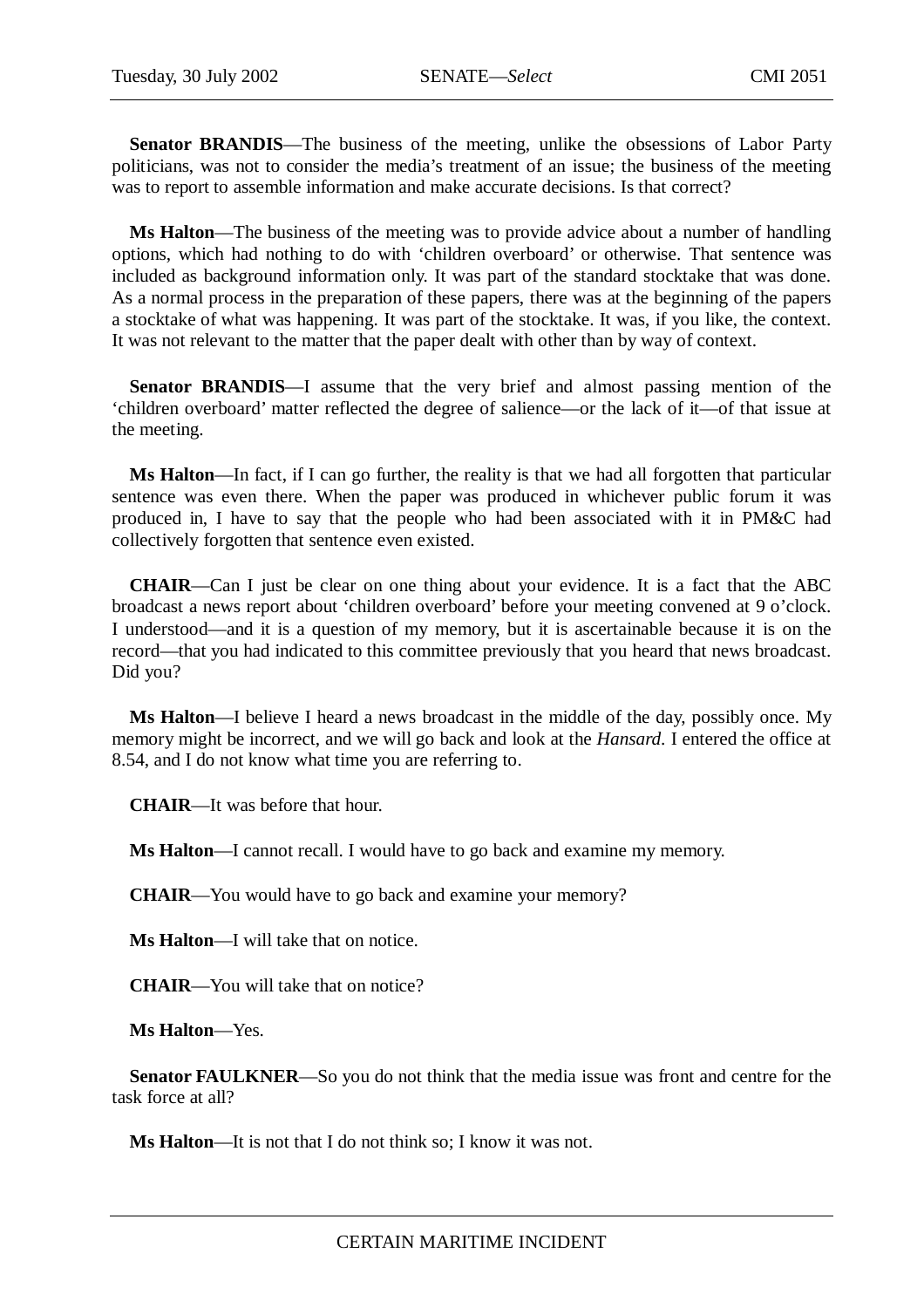**Senator FAULKNER—Why did the task force develop media lines?** 

**Ms Halton**—We have canvassed that terminology at length before. The reality is that facts were provided in relation to particular circumstances. We canvassed last time—I recall this quite vividly—the notion that public servants do not do 'spin', which I think was the term that one of the senators used. We provided facts. If you are talking about the discussion on—

Senator JACINTA COLLINS—We now know that at least one of them was not a fact.

**Ms Halton**—Yes, in hindsight. If you are referring to the briefing of Minister Ruddock on the 7th, I have just said, and I said last time—and it is consistent with other people's evidence—that I did not hear that discussion.

**Senator FAULKNER**—It seems to me that the senior public servants that were at the task force meeting must have known about the public significance of the issue of passengers throwing their children overboard, and that is why the media handling lines were done up. Any reasonable person, surely, would come to that conclusion.

**Ms Halton**—Actually, Senator, I do not think that anyone in that meeting anticipated what was going to happen with that information. This might sound surprising to your very political ears, but I genuinely do not believe that anybody in that room thought it was a particular political issue. I think that people thought that it was regrettable, but I do not believe that it was thought of as being a political issue. In relation to what Minister Ruddock said—and I think you had this in evidence but, again, this is where I have not read the transcripts—I understand that he was giving a press conference about something else. I understand from my DIMIA colleagues that he was getting a current update so that he understood the facts of particular situations, and he was provided with these by telephone.

**Senator JACINTA COLLINS—I** want to clarify this and make sure that I heard you correctly earlier when you gave evidence with respect to Group Captain Walker's evidence. If my recollection is clear, I think you said, 'I do not believe that Group Captain Walker made such a statement in the meeting.'

### **Ms Halton**—Yes.

**Senator JACINTA COLLINS—That** is stronger than what you said previously when you said, 'I do not recall this statement.'

**Ms Halton**—Yes. Certain people seem to think that 'I do not recall' means 'I do not remember.' The point I want to make is that we should accept that sometimes 'I do not recall that, Senator,' may mean 'I do not think that happened, Senator.'

**Senator JACINTA COLLINS—That is what I am asking. You are now standing by the** stronger statement that you do not believe it happened—

**Ms Halton**—I do not think that happened.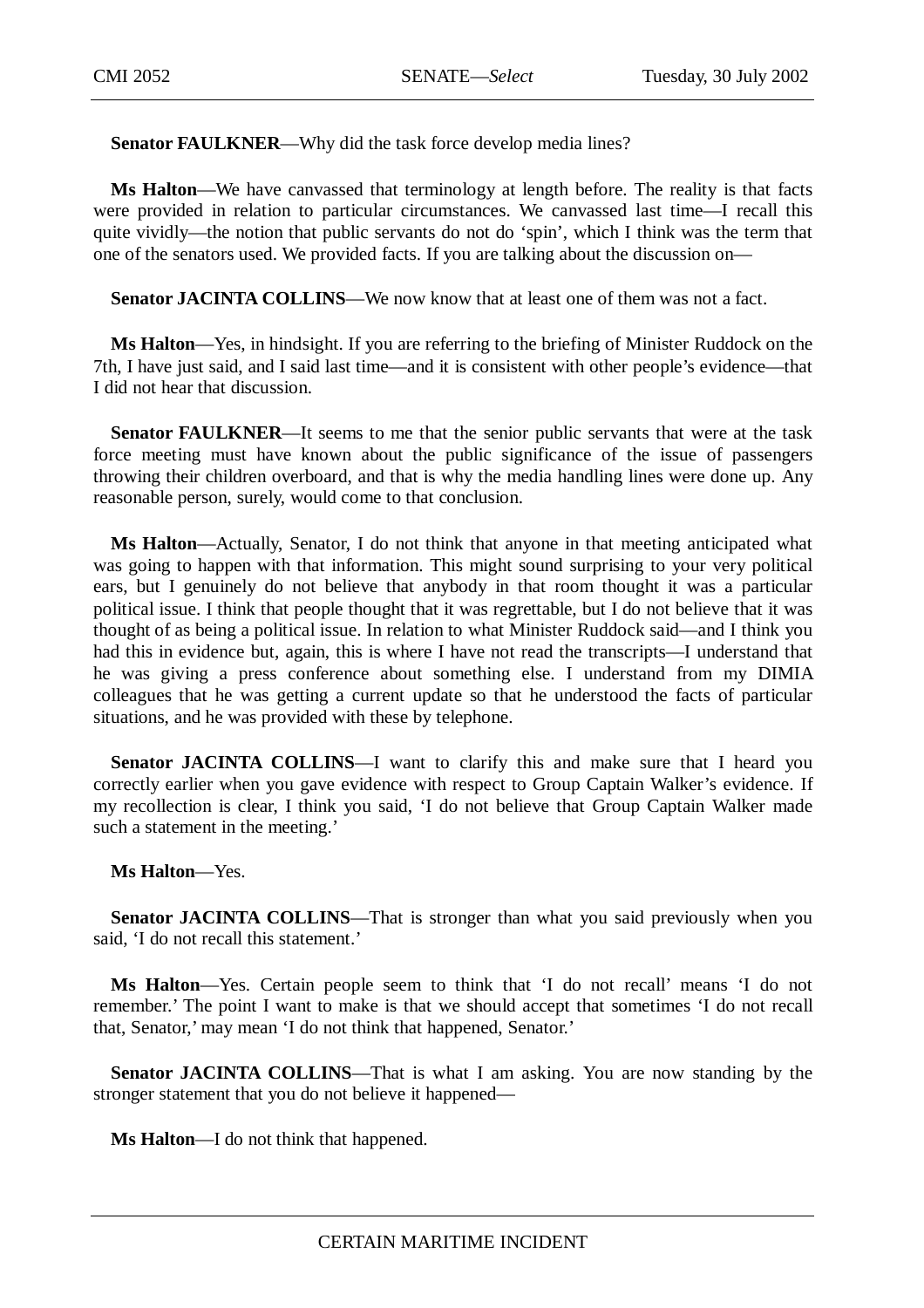**Senator JACINTA COLLINS**—despite the evidence of Group Captain Walker and despite the evidence of Katrina Edwards?

**Ms Halton**—As I understand Katrina's evidence, it is slightly different to Group Captain Walker's evidence.

**Senator JACINTA COLLINS**—Let us go back to Katrina Edwards' evidence. So you do not need to find it, I will read it. On page 1715 of *Hansard* on 22 May, she said:

I believe that in the afternoon discussion he—

that is Walker—

mentioned that he had gone back to his office and checked the record to see whether there was anything in writing, and there had not been.

She also said:

My recollection is that group Captain Walker had not been able to provide any updated information on what had occurred, nor had he been able to validate the 'children' issue.

How do you explain to us the conflict between your evidence and that of Katrina Edwards?

**Ms Halton**—My evidence is, in fact, consistent with Katrina's evidence. He said that he had no evidence of it. My memory of it is that he said that he did not have any updated cables, and that is consistent with what Katrina said.

**Senator JACINTA COLLINS**—No. Katrina said:

I believe that in the afternoon discussion he mentioned that he had gone back to his office and checked the record to see whether there was anything in writing, and there had not been.

He did not say 'updated cables'. He said that there was no confirmation in writing.

**Ms Halton**—There were no updated cables.

**Senator JACINTA COLLINS—He did not say that. He said, '... whether there was anything** in writing, and there had not been.'

**Ms Halton**—My memory of it is that he said that he had not had any updated cables. I do not think that what I am saying is in any sense inconsistent with what Katrina said.

**Senator JACINTA COLLINS—It is different to what Ms Edwards said.** 

**Ms Halton**—But I do not think it is inconsistent, and you have just told me it is.

**Senator JACINTA COLLINS—I** do believe it is inconsistent—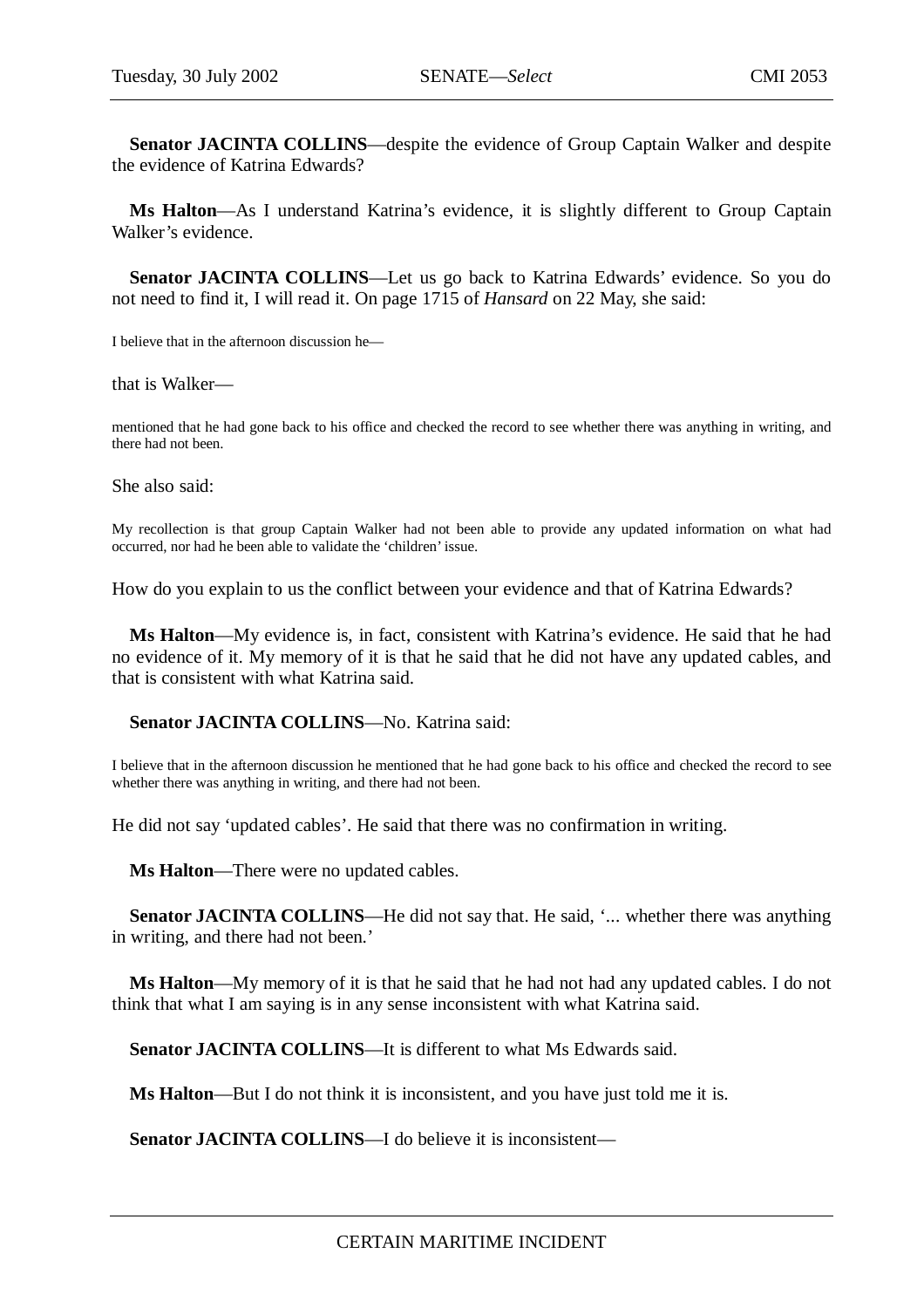**Ms Halton**—That is your opinion; it is not mine.

**Senator JACINTA COLLINS—because there is a big difference between him saying, 'I** have not been able to find written confirmation,' which is consistent with what Katrina Edwards said, and you saying, 'I believe that he never said such.' There is a big difference.

**Senator BRANDIS—Ms** Halton, I have never heard two honest witnesses give an identical word-for-word version of the same conversation, particularly a year later.

**Ms Halton**—Precisely. I was considering this morning asking Senator Faulkner if he could recall line for line a discussion a year ago in the party room—I suspect he could not.

**CHAIR**—It would depend on how vivid the circumstances were.

**Ms Halton**—This was not vivid.

**Senator FAULKNER**—That is it, Ms Halton!

**Senator JACINTA COLLINS—I** do not think he would accuse another witness of being a liar, which is what you have done. Just to recap—

**Senator BRANDIS**—On a point of order, Mr Chairman—that is an outrageous thing for Senator Collins to say.

**Senator JACINTA COLLINS**—It is not. She said, 'I believe he did not.'

**Ms Halton**—I did not.

**Senator BRANDIS—Ms** Halton did not accuse Ms Edwards of being a liar.

**Senator JACINTA COLLINS**—She did.

**Senator BRANDIS—That** is a disgraceful attribution which is extremely offensive and unfair to the witness!

**Senator JACINTA COLLINS**—She did. It is accurate. She said, 'I believe he did not.' He has told us he believes he did.

**Senator BRANDIS**—She did not accuse her of being a liar.

**Ms Halton**—That is right.

**Senator BRANDIS—That is a disgraceful thing to say, Senator Collins! You should be** ashamed of yourself!

**Senator JACINTA COLLINS—No; it is true.**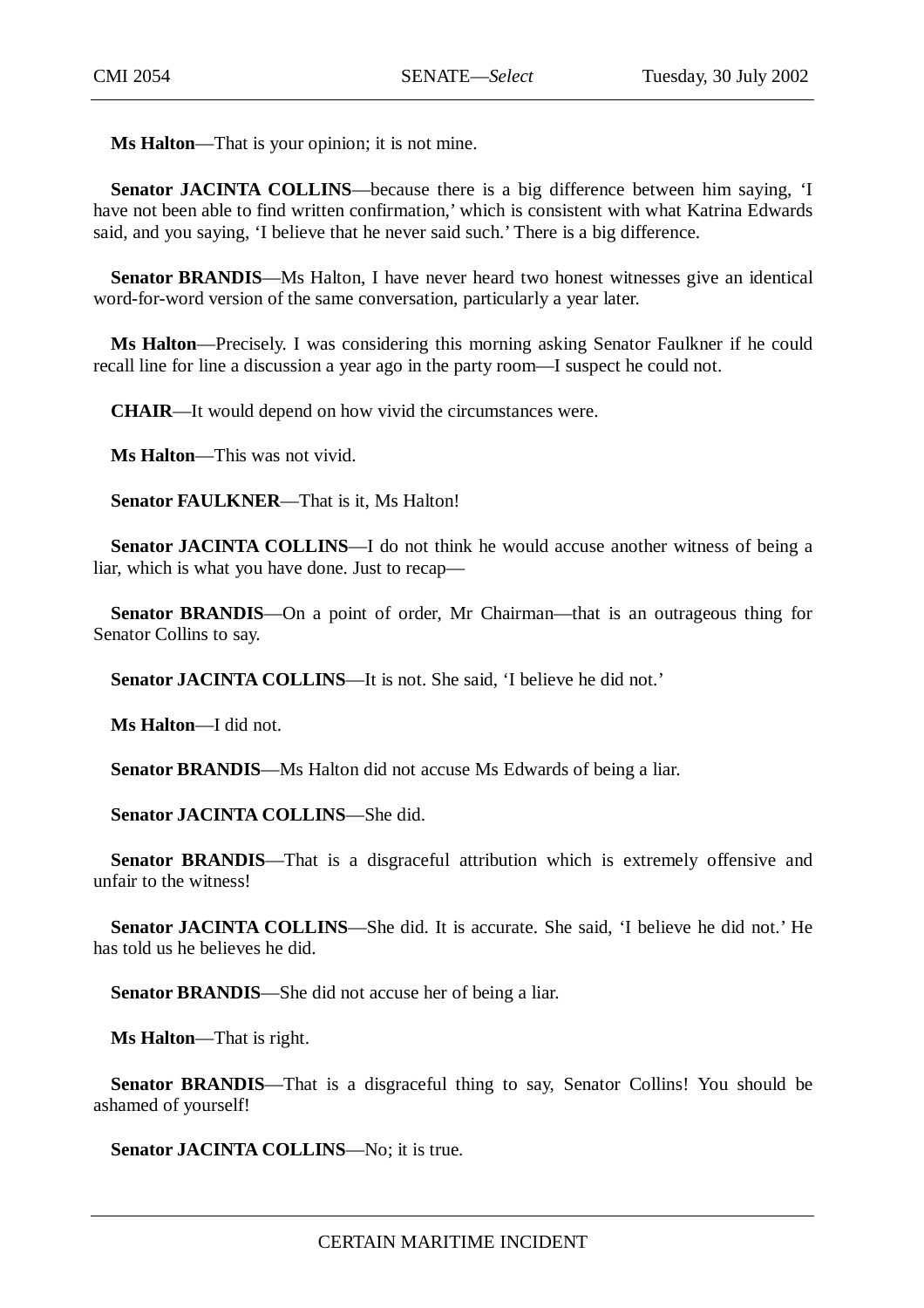**Ms Halton**—Senator Collins, I think it is entirely plausible that people have inconsistent memories of particular events.

**Senator JACINTA COLLINS—That is different to you saying you believe he never said** such.

**Ms Halton**—That is my memory and that is what I believe.

**Senator JACINTA COLLINS—It is not consistent with Katrina Edwards.** 

**Ms Halton**—In that case, we have inconsistent memories, don't we.

**Senator JACINTA COLLINS**—That is right, you do.

**Ms Halton**—That is right. Correct.

**Senator JACINTA COLLINS—I** am glad you agree.

**Senator BRANDIS—Just a moment, Ms Halton, just in fairness to you—** 

**Senator JACINTA COLLINS**—Put words in her mouth now, Senator Brandis.

**Senator BRANDIS**—are you saying—

**Senator JACINTA COLLINS**—Put words in her mouth. Senator Brandis—

**CHAIR**—Order!

**Senator BRANDIS**—because I think you ought to have the opportunity to get your evidence on the transcript here—

**Senator JACINTA COLLINS**—She has had her opportunity.

**Senator BRANDIS—are you saying that Ms Edwards is a liar?** 

**Ms Halton**—No, of course I am not. What I said, Senator Collins—so that we can be absolutely clear on the record—is I believe my memory and Ms Edwards's memory are consistent. It is entirely plausible that Group Captain Walker has a different memory. The reality is that I was chairing the meeting and Ms Edwards was taking notes. He may have thought he inflected in a particular way. I did not take away that memory. I believe my memory is consistent with Ms Edwards's memory.

**Senator JACINTA COLLINS—And Ms Edwards's memory is consistent with Group** Captain Walker's.

**Ms Halton**—I would dispute you in that.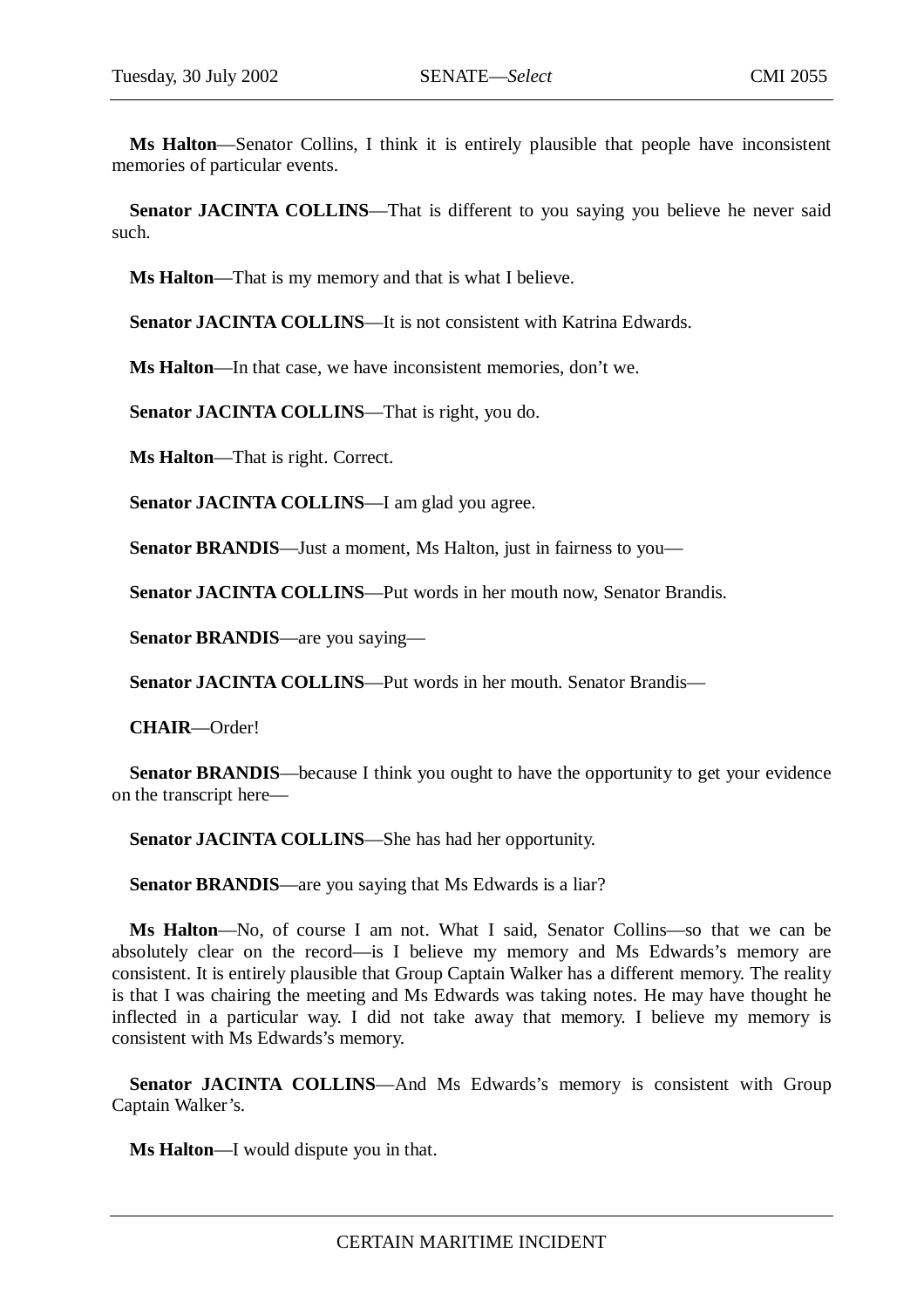Senator JACINTA COLLINS—Okay, take me to it then. How would you dispute that?

**Ms Halton**—I do not have the transcript in front of me. If you wish to give me the transcript, I will take you through how I think that is the case. In the absence of having the piece of paper in front of me, I think it is an unreasonable question.

**Senator JACINTA COLLINS**—The secretariat will—

**Senator BRANDIS**—Chair, let the witness be shown the transcript.

**Senator JACINTA COLLINS**—Senator Brandis, I am not finished here, please! The secretariat will provide you with the *Hansard* in a moment and we can go to that.

**Ms Halton**—But I think, Senator—

**Senator JACINTA COLLINS—I** think it is a very critical point. You were saying that Group Captain Walker, in your belief, did not make these comments. To me that does amount to accusing him of being a liar.

**Ms Halton**—I do not believe it does.

**Senator JACINTA COLLINS—Well, you are just using fancy words to say precisely the** same thing.

**Senator BRANDIS—Are** you doing that, Ms Halton? Are you making the accusation that has been attributed to you by Senator Collins?

**Ms Halton**—No.

**Senator JACINTA COLLINS—But you are saying that you believe he never said such?** 

**Ms Halton**—I believe we had a conversation about the cables.

**Senator JACINTA COLLINS**—And Katrina Edwards interprets that conversation differently to you.

**Ms Halton**—I would like to see the pieces of paper, but can I make this point, Senator, because you seem to be placing vast store on this issue: we come back to the point that Group Captain Walker's was a report of Air Vice Marshal Titheridge's. Air Vice Marshal Titheridge was the responsible senior officer. He was responsible for Group Captain Walker and everything that happened in Strategic Command. At the end of the day, Air Vice Marshal Titheridge was the member of the People Smuggling Task Force. He was briefed by Group Captain Walker before he cleared out line by line this particular piece of paper.

**Senator JACINTA COLLINS—We are going off the point here.** 

**Ms Halton**—No, we are not going off the point.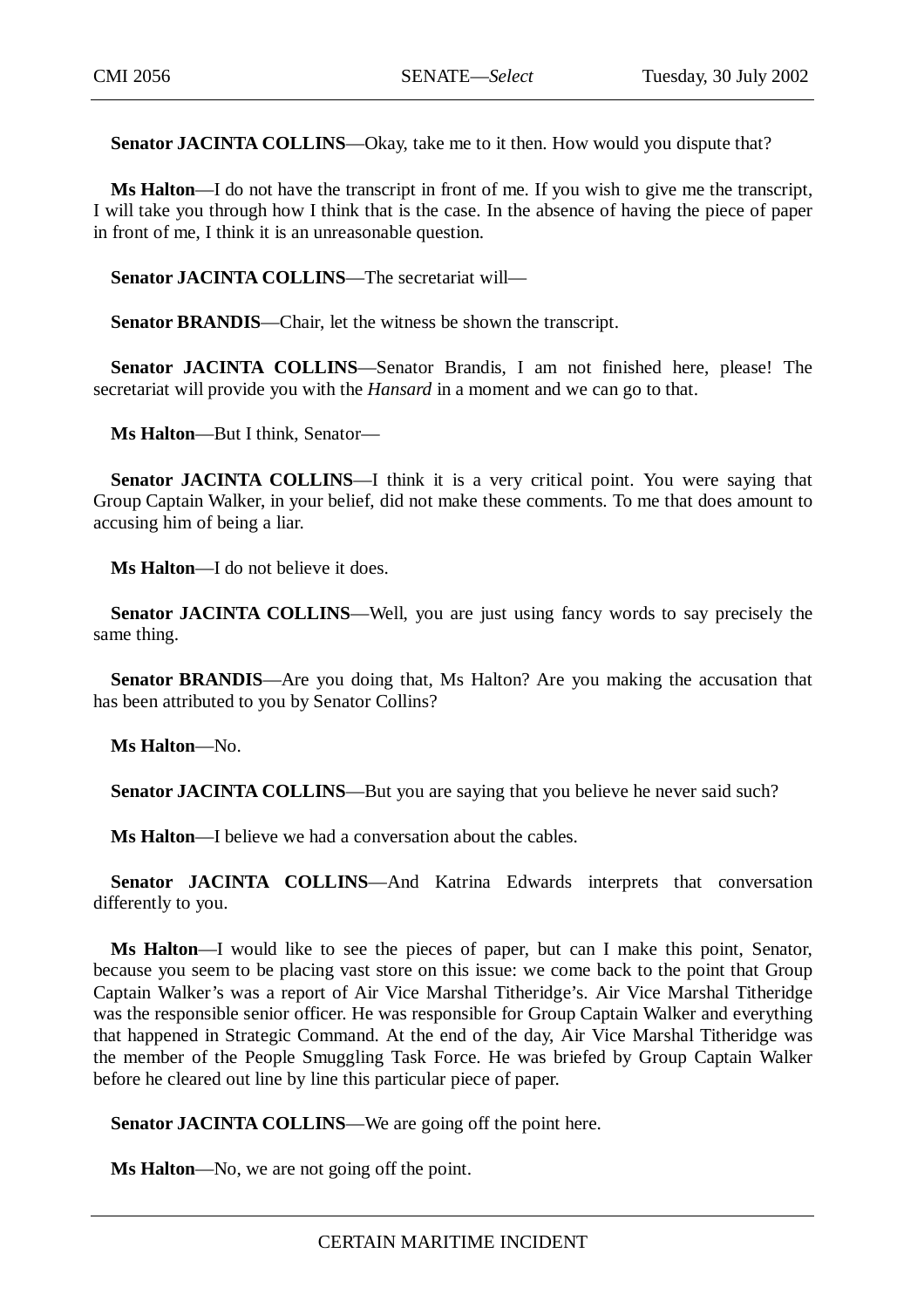Senator JACINTA COLLINS—The point is that Ms Edwards has said:

I believe that in the afternoon discussion he—

Walker—

mentioned that he had gone back to his office and checked the record to see whether there was anything in writing, and there had not been.

**Ms Halton**—And that is consistent, in my view, with my memory in relation to a discussion about whether there were any updated cables.

**Senator JACINTA COLLINS**—You were told that there was no written confirmation, according to the evidence of Edwards and Walker, and you are denying that?

**Ms Halton**—No, I am saying to you that there was, to my memory, a conversation about cables and, to my memory, there were no updated cables. My memory is not that he said, 'I don't have written confirmation. This did not happen. There should now be a caveat in this piece of paper. I am now going to tell my senior officer.'

**Senator JACINTA COLLINS**—No, no. Now you are going much further than the issue here.

**Senator BRANDIS**—Let her finish her answer, for goodness sake!

**CHAIR**—Order!

**Ms Halton**—At the end of the day, Group Captain Walker is a careful individual—we all agree with that—and I take deep offence at the suggestion that you have made that I am accusing him of something, which I am not. I am attempting to say to you what is my memory of something and, at the end of the day, it is entirely plausible that he has a different memory to mine—so be it—and it is not germane.

**Senator JACINTA COLLINS**—Yes. But what he and Edwards said, according to the evidence before this committee, was that there was no written confirmation. I have taken you to two references to it here, whereas you are saying that you believe that that reference never occurred.

**Ms Halton**—I said to you that I believe he said there were no updated cables.

**Senator JACINTA COLLINS**—That is not the wording used by him and that is not the wording used by Edwards, and yet you cannot explain that inconsistency. Instead, you say you believe he never said such.

**Ms Halton**—I believe there was a conversation about updated cables. Frankly, if he or anyone else in Defence had thought that the absence of some written confirmation was of sufficient weight and moment, they merely had to add a few little words to that sentence. They did not.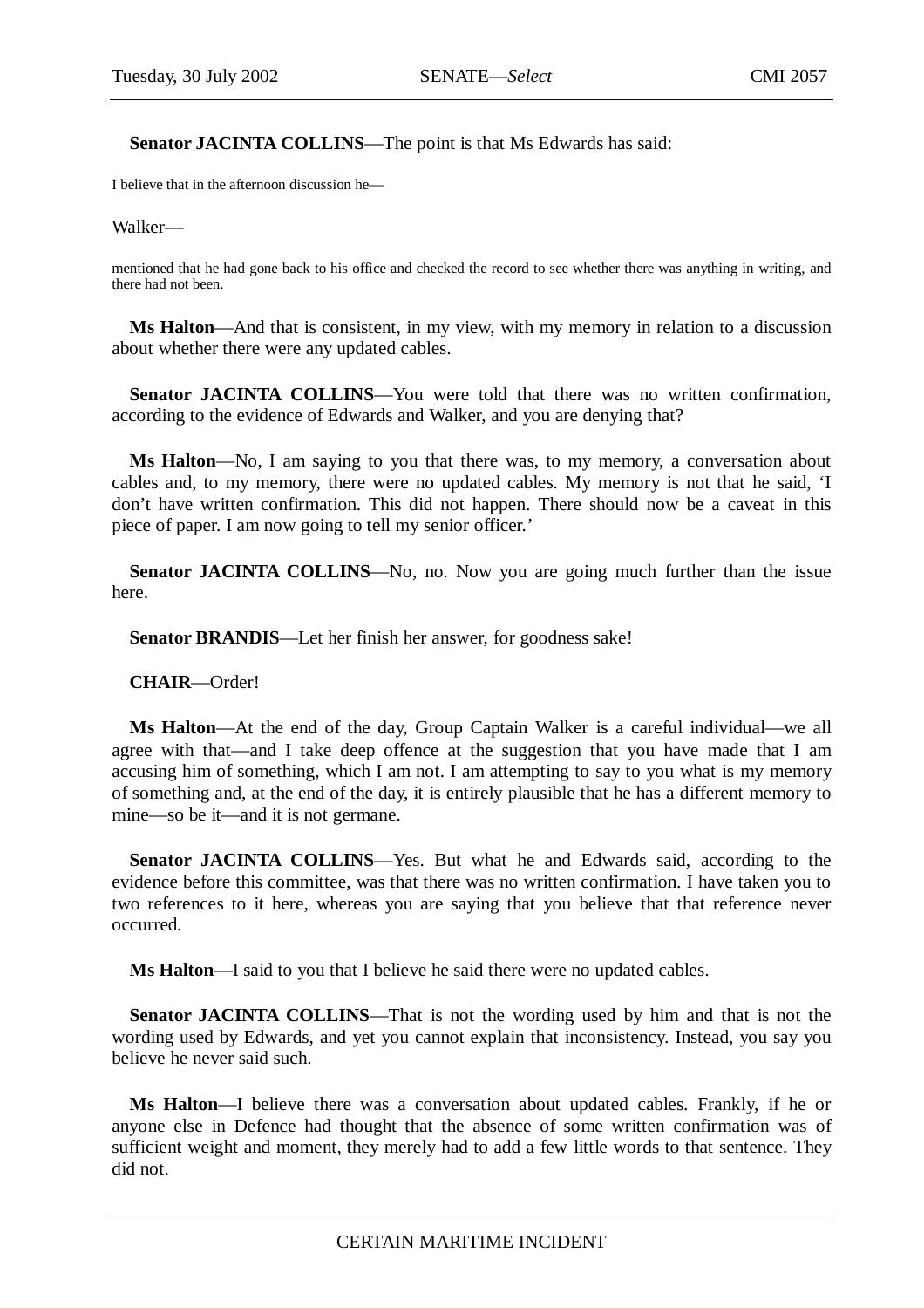**Senator JACINTA COLLINS**—Was he present at the time when you went line by line through the document?

**Ms Halton**—Yes, he was present, actually. The introduction to that piece of paper was done at the beginning of the meeting. He was.

**Senator JACINTA COLLINS—When Titheridge was not present?** 

**Ms Halton**—No. We did not start—

**Senator JACINTA COLLINS**—You cannot have it both ways, Ms Halton.

**Senator BRANDIS**—Let her finish, for goodness sake!

**Ms Halton**—Excuse me, Senator. What I said to you at the beginning was that the beginning of the meeting comprised housekeeping. Air Vice Marshal Titheridge turned up part way through the housekeeping. We then went through, line by line, that paper. Group Captain Walker left the meeting—from memory, 20 minutes or 25 minutes before the close—after the defence material was complete.

**Senator FAULKNER—Can I ask you a more general question, just to take you back a step** to something you said a little earlier, because I do think this is important. On a very significant number of occasions the last time you came before us, you indicated that there were matters—to use your words—that you could not recollect. I think you would acknowledge that. I think it is important for the committee to understand what you mean when you have provided that answer because, in a sense, you have qualified what you might mean when you have provided that answer, and you qualified that a little earlier. I wondered if you could, for the benefit of the committee, indicate what you mean when you say you cannot recollect.

**Ms Halton**—If I do not remember something, as in I have forgotten something, I will tell you that. If I do not recall it, I do not necessarily have the evidence to say it did or it did not happen.

**Senator FAULKNER—When you say you cannot recollect, what does that mean?** 

**Ms Halton**—It depends on the particular context. If I do not recall something, one could form a conclusion that either it did not happen or I do not recollect it.

**Senator FAULKNER**—So it could mean either of those two things?

**Senator BRANDIS**—Or it could mean a third thing, couldn't it, Ms Halton—that is, conceivably it could have happened but you did not happen to hear it being said?

**Senator FAULKNER**—Mr Chairman, now Senator Brandis is answering for Ms Halton.

**Senator BRANDIS**—No, I am not.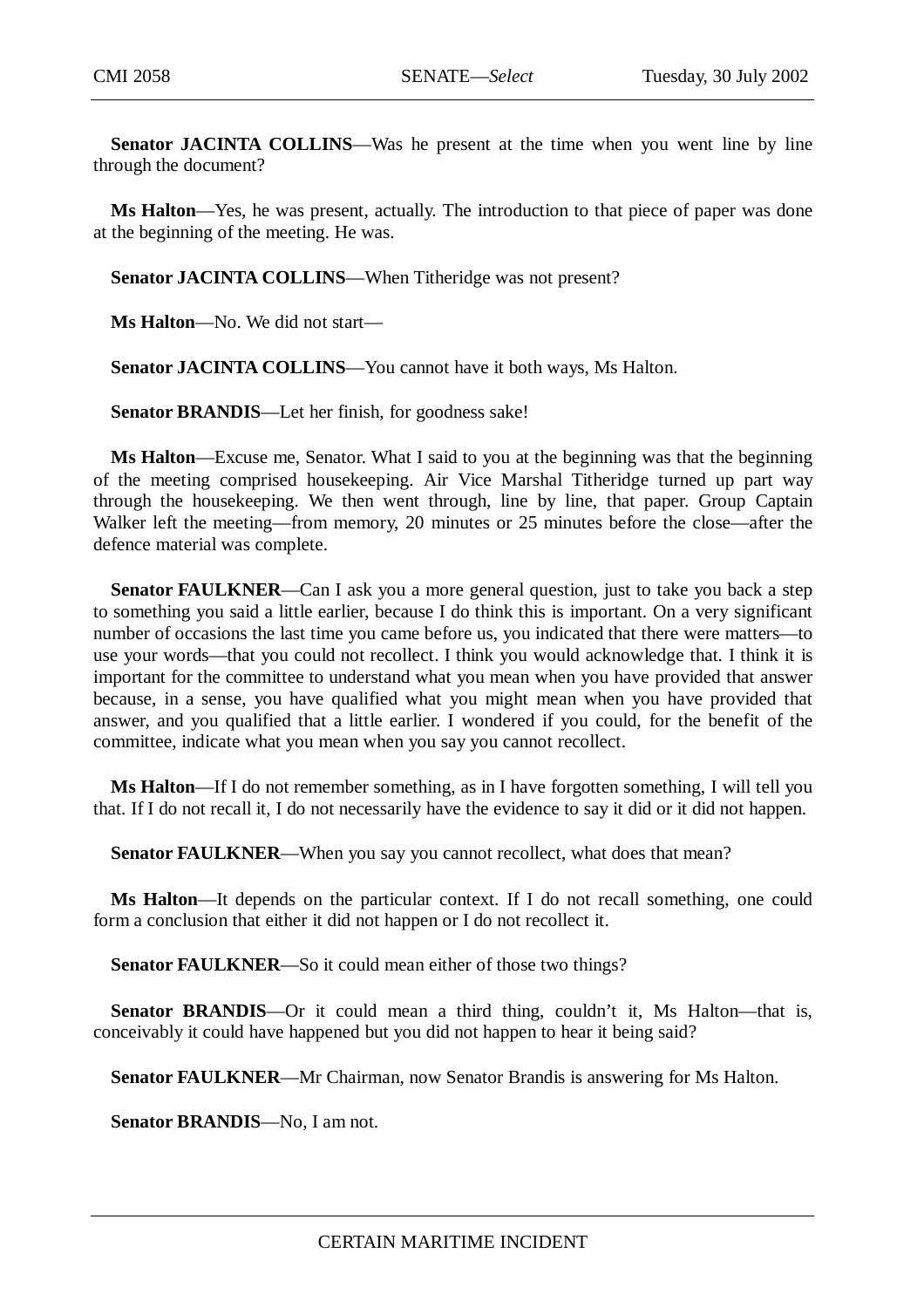**Senator FAULKNER**—We have not asked Senator Brandis if he ever used the terminology 'I could not recollect' what he might mean by that. That is fair enough. Senator Brandis can say what he likes, but I am not asking Senator Brandis because we know what a perfect memory—

**Senator BRANDIS**—I am just trying to be helpful, Senator Faulkner.

**Senator FAULKNER—I** know you are. We know what a perfect memory you have, so you would never utter such words. I was just trying to check with Ms Halton—

**Ms Halton**—Senator, I think we should be clear. In relation to Senator Collins's question on the specifics of what Group Captain Walker claims he says, I do not recall that. I do recall a discussion about cables. I do not think that what I recall is inconsistent with what Ms Edwards recalls. In terms of the specific statement made about written evidence, I do not recall that. As I have said, had there been a concern, had they wished to, it was very easy to insert two or three words of qualification, and that did not happen. Group Captain Walker was there when this paper was edited. As I have said, even though Senator Collins did not actually hear the precise detail, we did housekeeping before Air Vice Marshal Titheridge turned up.

**Senator FAULKNER—I** was not talking about those specific issues, though I appreciate that information. The reason I am asking you this—and it was one of the reasons I thought it was important to ask you to come before us again—is that we asked you questions about a range of issues early in this committee's inquiry. Since we have had the benefit of your evidence before the committee, other witnesses have come before us, as you would appreciate, and provided information about those same matters. I think it is not unreasonable to ask you, in light of some of that evidence, whether other questions arise from it. I think that is sensible and reasonable. When you came before us previously you did use that terminology in response to a range of questions, and that is fair enough. It is very important for us to understand what you meant when you used the terminology, 'I cannot recollect.'

**Ms Halton**—I did not say, 'I cannot recollect.' I think you will find if you look at the transcript that it is not a term I used. I think I said, 'I don't recall that, Senator,' on a number of occasions.

**Senator FAULKNER—I** would beg to differ with you. If you used the terminology, 'I don't recall'—

**Ms Halton**—That is what I said.

Senator FAULKNER—What—it may mean that you do not remember or it may mean something else?

# **Ms Halton**—Yes.

**Senator FAULKNER—What is the something else? That is what I am trying to check. I am** just trying to put your previous evidence in context.

**Ms Halton**—I think it is difficult to come up with a generality. I think you would have to go to the specifics and then perhaps I would be able to answer your question.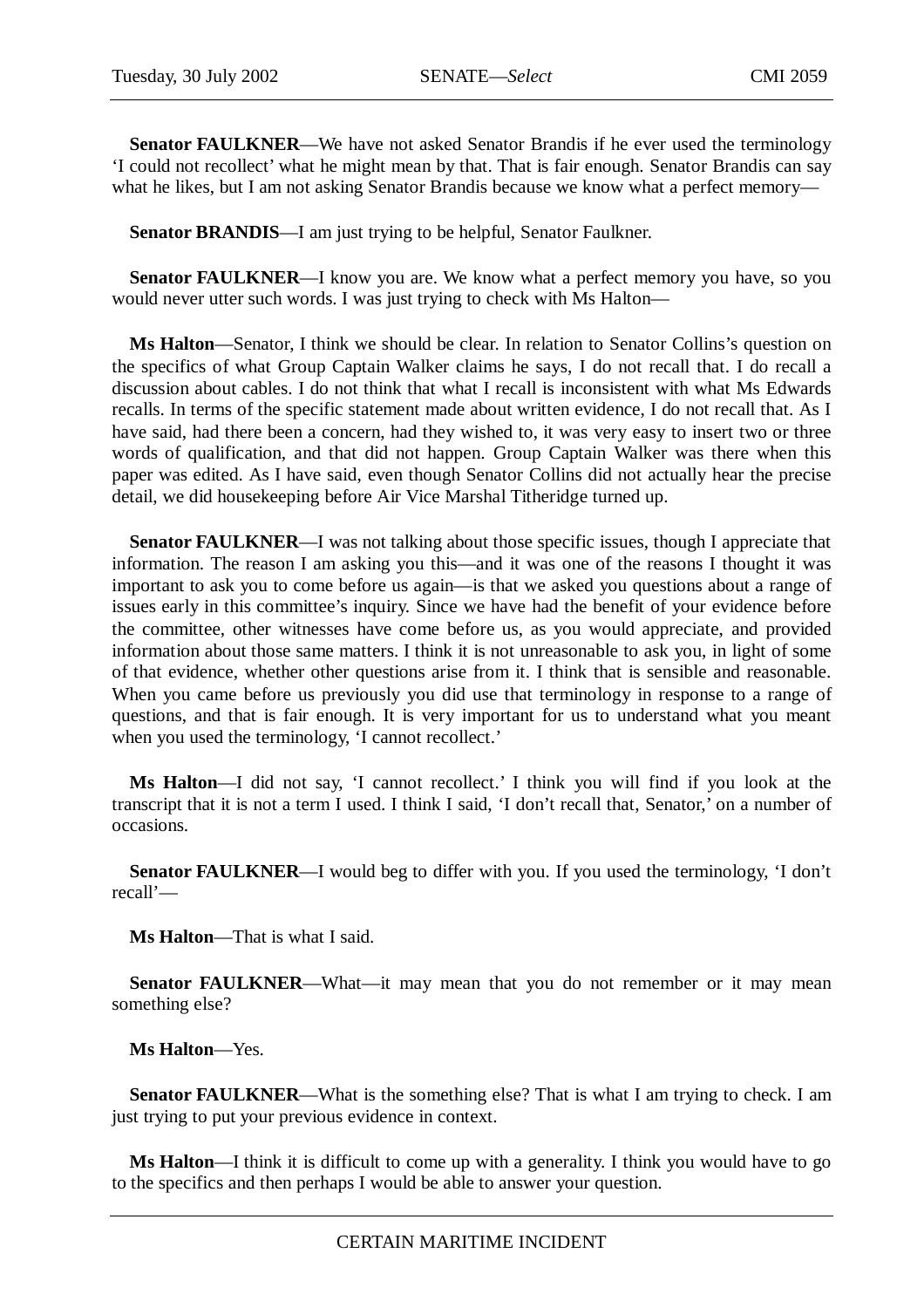**Senator FAULKNER**—It would take an awfully long time for us, Ms Halton, to go back to all the occasions when you said that. I do not mind doing that, but I want to get a broader understanding, conceptually, which I think you were trying to provide to us a little earlier before there was a subsequent exchange.

**Ms Halton**—As a general rule I would say, 'I don't recall,' if I had a belief that something may not have occurred, but I could not say categorically that it did not.

**Senator FAULKNER—Can I move on to another matter?** 

**Ms Halton**—With great willingness.

**Senator FAULKNER—We are probably both happy to do that.** 

**Ms Halton**—Indeed.

**Senator FAULKNER**—I want to ask you about an issue that arose on the days after what was just canvassed. It goes to the question of why the Department of the Prime Minister and Cabinet sought advice from Strategic Command in relation to the 'children overboard' matter. Ms Edwards indicated to this committee that she went to you after receiving DFAT's sit rep 59 on 8 October. I think it is fair to say that you were both able to note that it did not contain information that children had been thrown overboard. I think that is right, isn't it?

**Ms Halton**—That is my memory, yes.

**Senator FAULKNER**—Then there was the issue of what happened next. Is it fair to say that you both decided it was best to make inquiries with Strategic Command about that issue?

**Ms Halton**—No, I do not think that is a reasonable characterisation of my understanding of what happened. I think we canvassed in detail last time the fact that there had been some media reports. I think it was the media reports that actually said we had been shooting at boats which, as I said to you last time, alerted me. I think I said to you last time—and I think this is consistent with what Ms Edwards has said—that we did not have any doubt that this event had occurred. I cannot speak for others, but what I had a concern about was the facts of the situation as they had been reported to us. You will recall the background section of that particular piece of paper—which, as you know, had a caveat and some of the facts were changed and what have you by the other agencies. What alerted me was the notion that we had actually been firing at boats.

### **Senator FAULKNER—Yes, I recall that.**

**Ms Halton**—My memory is that that is in the afternoon. Sit rep 59—I think that is the right number, isn't it?—did not throw up any particular doubts. It was the media reporting in relation to shooting at people that got my attention. As I think I have said to you previously, at the IDC of the next day I said to the defence forces that I wanted them to go and clarify the detail of what had happened. At this point, we had not been asked for confirmation. I have noted that Ms Edwards believes that Mr Jordana had asked for the precise details. If he did, I was not aware of that explicitly. The conversation I had with Mr Jordana was a report to him. After I had asked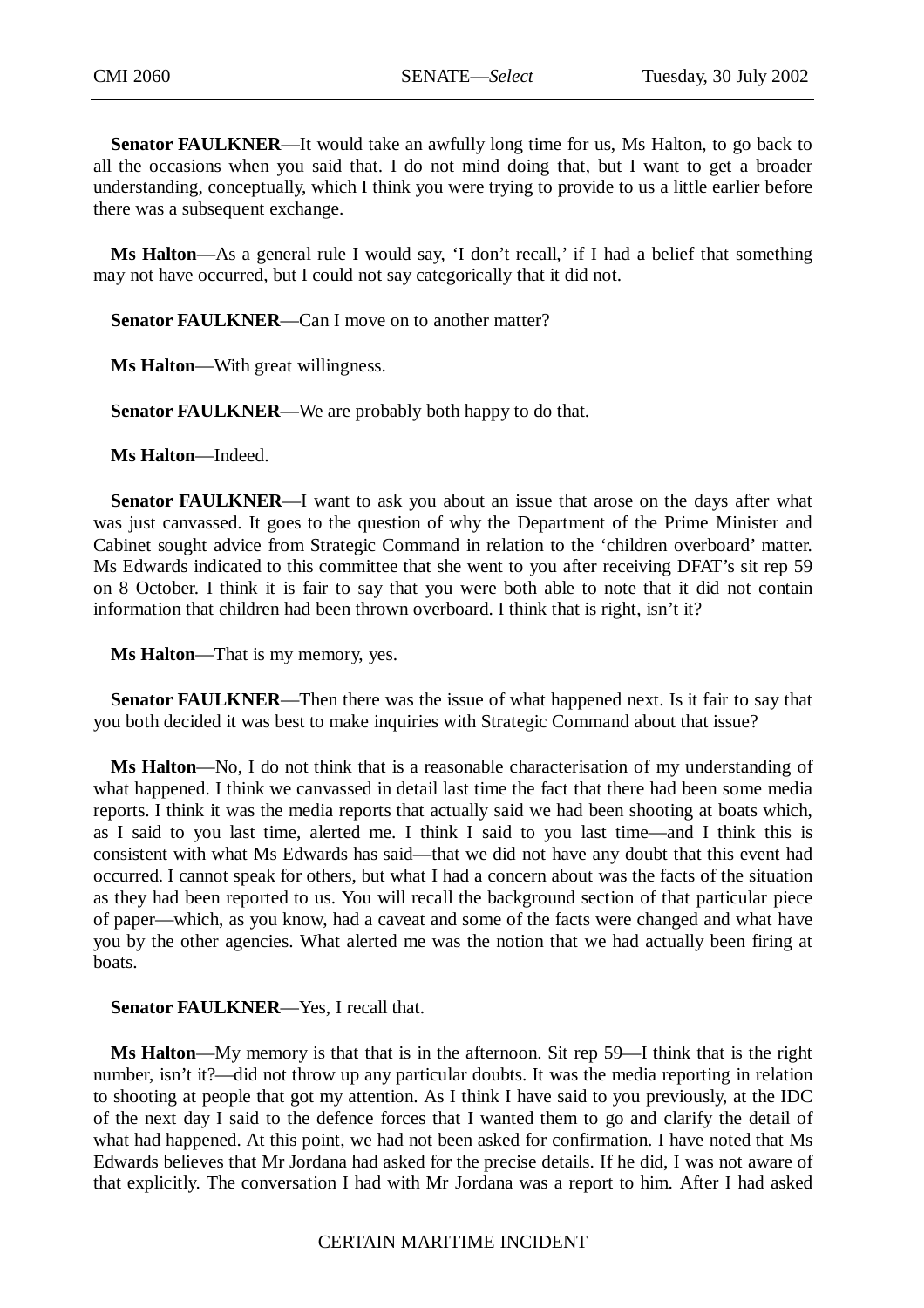the IDC on 9 October to clarify the detail, I rang him and told him that that is what I had asked them to do. I think Ms Edwards has given evidence that she believes she had a request from him. I was not party to that if that was the case. In any event, we are not doing anything that is inconsistent with each other.

**Senator FAULKNER—Let** us go to the sit rep. I am aware of the evidence you gave in relation to the firing. I do understand that background. But what Ms Edwards told us, after you gave evidence here, is:

... I am confident we started our inquiries on 8 October, following receipt of DFAT sit rep No. 59. I can remember being concerned about the lack of mention of children or people being pushed overboard. While it is not unusual for sit reps to be short on the details of events, Ms Halton and I agreed that, in the circumstances, we should follow up to obtain further details of the incident.

It is that element I want to ask you about: 'Ms Halton and I agreed in the circumstances we should follow up to obtain further details of the incident'. That is what Ms Edwards told us.

**Ms Halton**—And that is not consistent with my memory. My memory is that we had a conversation. Sit rep 59 was around. The trigger point for me was the media reporting. It may well have been that the trigger point for her was sit rep 59. In any event, we agreed we should get the detail.

**Senator FAULKNER**—Do you remember seeing DFAT sit rep 59?

**Ms Halton**—On that day, no.

**Senator FAULKNER—Do** you know when you would have seen it?

**Ms Halton**—I think actually probably some considerable time later. Let me just check. I have a record of all the papers that came in and out of my office, as you probably appreciate.

**Senator FAULKNER—There is no record of the chronology.** 

**Ms Halton**—No, there is not. Again, this is recorded elsewhere. I think I had a whinge about not getting adequate and timely information from Defence and so I got my first Operation Relex update on 11 October.

**Senator FAULKNER**—This is very important, because obviously Ms Edwards tells us that sit rep 59, not mentioning kids being thrown overboard, causes her concern. You know that from the evidence that she has given.

**Ms Halton**—Absolutely.

**Senator FAULKNER—Can you explain to the committee why Ms Edwards says she shows** this sit rep to you on 8 October?

**Ms Halton**—Did she say that she showed it to me?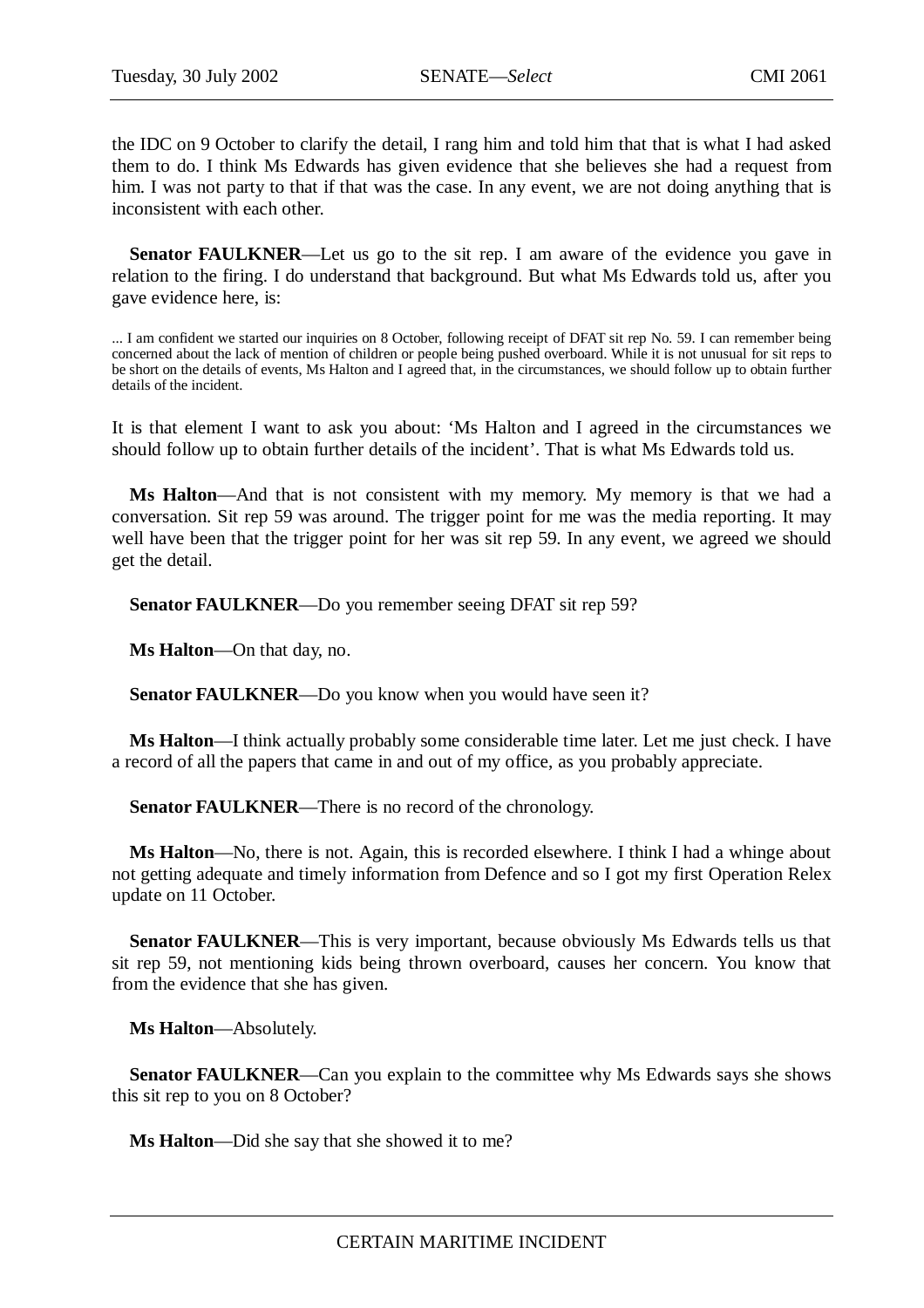**Senator FAULKNER**—She says:

... Ms Halton and I agreed that, in the circumstances, we should follow up to obtain further details of the incident.

**Ms Halton**—With respect, Senator, that is not saying that she showed it to me.

**Senator FAULKNER—All right; let me be absolutely precise about it. Can you explain why** she said:

... Ms Halton and I agreed that, in the circumstances—

and the circumstances are the receipt of DFAT sit rep 59—

**Ms Halton**—No, I think you are reading what suits you into those words. She is saying that, in the absence of detail, she was concerned to get more detail. Again, I think our memories are quite consistent here; it is just that they come from a different starting place. My starting place was media reporting in terms of shooting. Her starting place was in terms of a sit rep she had seen. We have a conversation, which clearly we both recall, which is in terms of the need to get detail.

**Senator FAULKNER**—So you do not believe Ms Edwards's statement—I do not want to read it again, because I have read what she said on the *Hansard* record—relates to sit rep 59?

**Ms Halton**—I am sure it does relate to sit rep 59, but the point here is a discussion about detail. Clearly we had a discussion about detail. She agrees with it. I agree with it. Her reason for thinking there was a need for detail, she is saying to you, is sit rep 59. My reason for saying to you that I wanted some detail was in relation to us firing at small boats. There is nothing inconsistent with that.

**Senator FAULKNER**—There is, because I asked you the question on 16 April:

Would you know why the DFAT sit reps, including DFAT sit rep 59, did not prompt further questioning about the veracity of the 'children overboard' claims?

Your answer was:

In a word, no.

That is what you said. Yet effectively, and I think quite clearly, Ms Edwards is saying to us that the circumstances were that this matter should be followed up.

**Ms Halton**—You would have to ask Ms Edwards about that.

**Senator FAULKNER—I** have. Now I am asking you. There is a clear difference here, and I am wondering if you can shed any light on it. It is one of the reasons for asking you to come back—just to see if we can clarify some of these things.

**Ms Halton**—Okay. As I am explaining to you, Senator, I have a memory of that conversation which was not about a DFAT sit rep. My memory of the conversation was in relation to media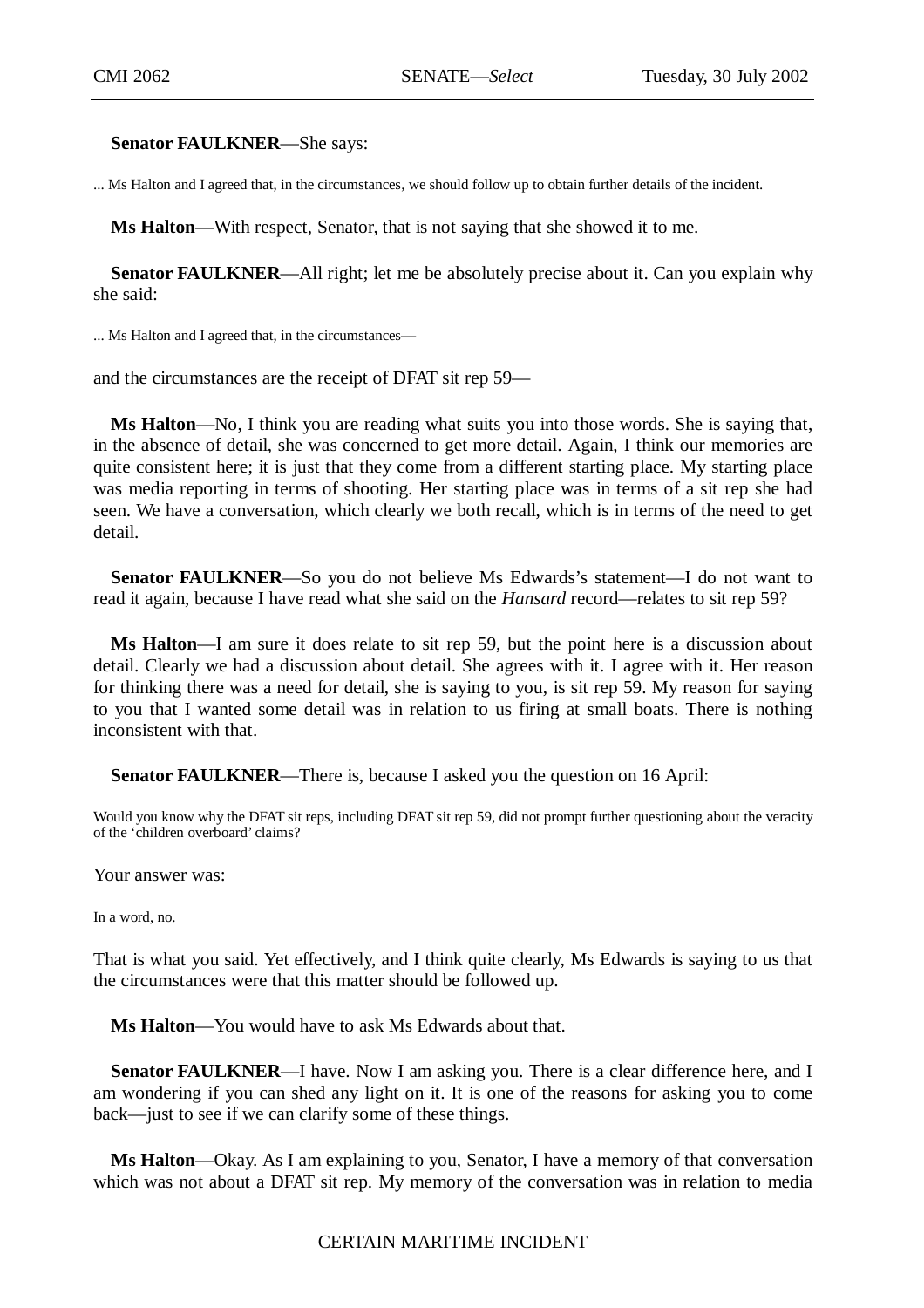reporting about shots at vessels. I recall having a conversation with her where I said, 'They're saying that we have shot at vessels. This sounds to me unsavoury, and I think we should ascertain the precise facts.' She agreed and said, 'We'll go away and look at it.' I do not believe the fact that she has a different reference point in her mind is inconsistent.

**Senator FAULKNER**—Ms Edwards also told us when she appeared before this committee that PM&C held a series of conversations with Strategic Command on 8, 9 and 10 October.

**Ms Halton**—I was not aware of ones on the 8th. I was aware that they were having conversations on the 9th and the 10th.

**Senator FAULKNER—You are aware of the 9th and the 10th?** 

**Ms Halton**—After we had had our conversation, we agreed she would go away and have a conversation with Strategic Command.

**Senator FAULKNER**—She also said to us:

Strategic Command had been telling us a very similar message for the previous couple of days, which was that they had no evidence within their holdings ...

That is about the 'children overboard'. Does that conform with your understanding?

**Ms Halton**—She did not report that to me.

**Senator FAULKNER—It** is not just the question of the chronology, is it? There is a series of phone calls during the period of 8, 9 and 10 October in which it was evident that, within Prime Minister and Cabinet, Strategic Command had found no evidence whatsoever that children had been thrown in the water.

**Ms Halton**—I understand the point that you are trying to make here, and I think it is not right.

**Senator FAULKNER**—No, I am not—

**Ms Halton**—Yes, you are trying to make the point—

**Senator FAULKNER—Ms** Halton, I want to interrupt you here to say I am not trying to make any point; I am trying to clarify conflicting evidence, and all I am doing is asking you questions. I am trying to be very careful about that.

**Ms Halton**—Excellent. Allow me to assist you in answering your question.

**CHAIR**—An extraordinary outbreak of mutual cooperation!

**Ms Halton**—Excellent. It is to be encouraged, Senator Cook. In terms of the understanding of Ms Edwards and I—as I understood it at the time, and I still understand this to be the case we did not believe that that particular event was not a fact. As I think we have all been at some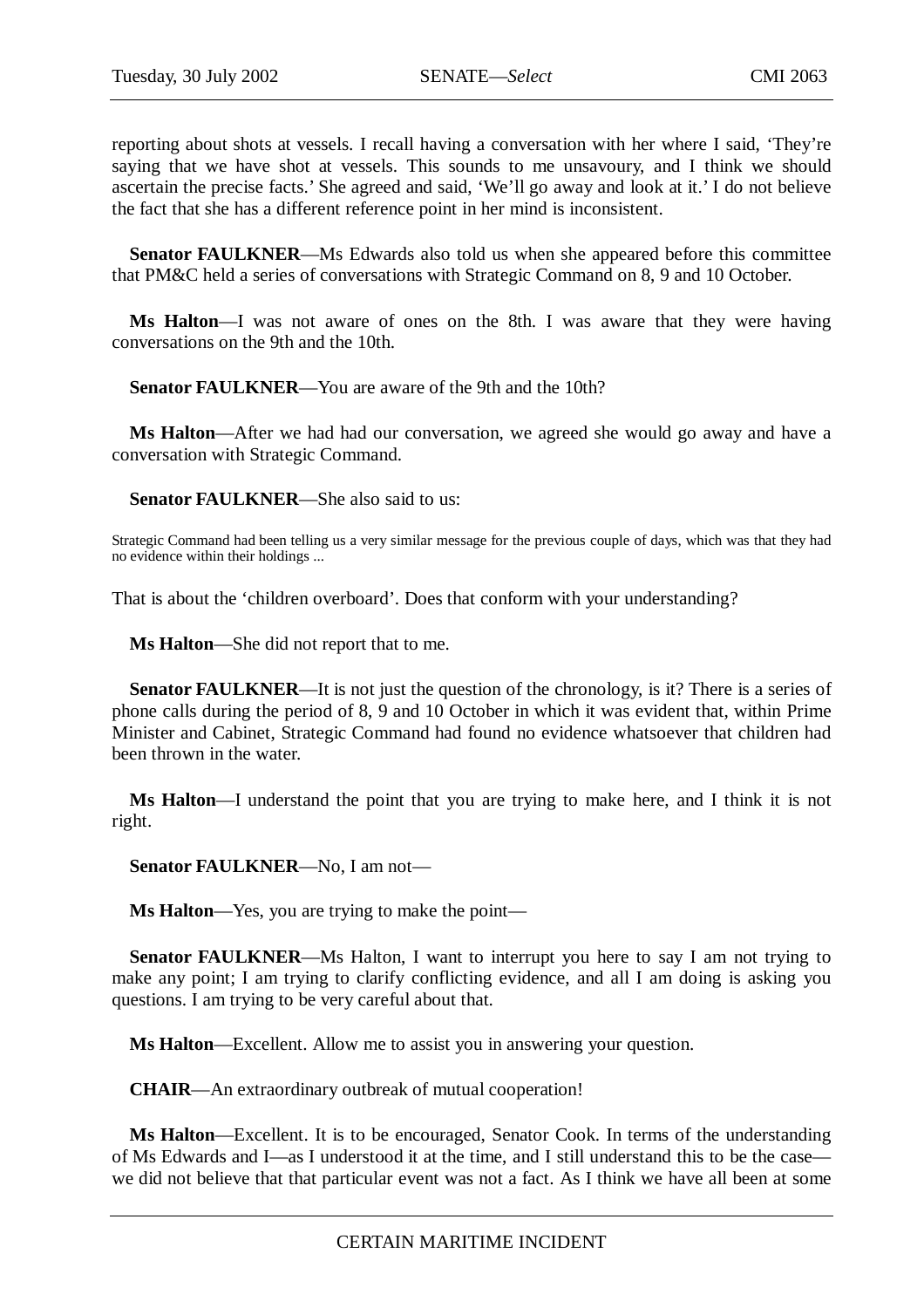pains to point out to you over a period of time, Strategic Command was explicitly outside the line of command and was, in our experience, often behind the play on what was happening.

That said, had they had any concern about the facts of this matter at the point at which the photo was proven to be something different—there are a whole series of points we can put to here, Senator—had they had any explicit concerns, they could have, should have but did not raise those with us. And in terms of conversations that may have occurred amongst junior officers in the Social Policy Division, it is not my belief that those junior officers were in fact alarmed or concerned as to the veracity of this story. It is my belief that there was a considerable level of frustration, that the details seemed to move around and that they were attempting, as I think you understand well, to nail down the precise detail, the facts—the numbers et cetera and that was the process that they were following.

Following Ms Edwards's and my conversation—from my perspective, the shots issue; clearly from her perspective, sit rep 59—the outcome was the same. Those junior officers were tasked to have those conversations. In terms of there being a blow-by-blow, running description of those discussions, there was not one. However, had there been a particular concern that there was emerging doubt, that there was uncertainty, that there was in any sense a level of concern, I am absolutely confident that would have been brought to my attention. It was not. As I understand what Ms Edwards has said to you, she did not doubt that this had occurred. There was some frustration with dealing with a body that was out of the line of command in terms of nailing down the facts, which is what people were attempting to do.

**Senator FAULKNER**—I cannot talk about Ms Edwards's motivation. All I know about is the answers that she has given this committee. What she says to us is that there were vigorous inquiries going on between PM&C and Strategic Command on 8, 9 and 10 October about these very issues. But I think what you are saying to us is that you are not aware of it.

**Ms Halton**—What I am saying to you is that I am aware that they were tasked to do this. I did not physically sit in the Social Policy Division, so I cannot say that I saw people running around doing vigorous things. However, the notion that Social Policy Division were attempting to clarify, for example, numbers, time, time in the water—yes, that is consistent with my understanding.

**Senator FAULKNER**—And you do not know when you saw sit rep 59?

**Ms Halton**—I do not believe I saw sit rep 59 until some considerable time later. My memory is that that is one of the things that Mr Jordana asked Ms Bryant for in early November, and my memory is that I saw it then.

**Senator FAULKNER—When I asked you previously who the DFAT sit reps normally go to** in the department, you made it quite clear to me—when you were before this committee before—that you normally got one.

**Ms Halton**—I did normally get them, but I have made the point to you there was some confusion about where things were going. In fact, I think I made the point, and it is reflected in the minutes, about making sure that everyone was copied-in on things, and that is reflected in the documents that I was receiving by the middle of that week.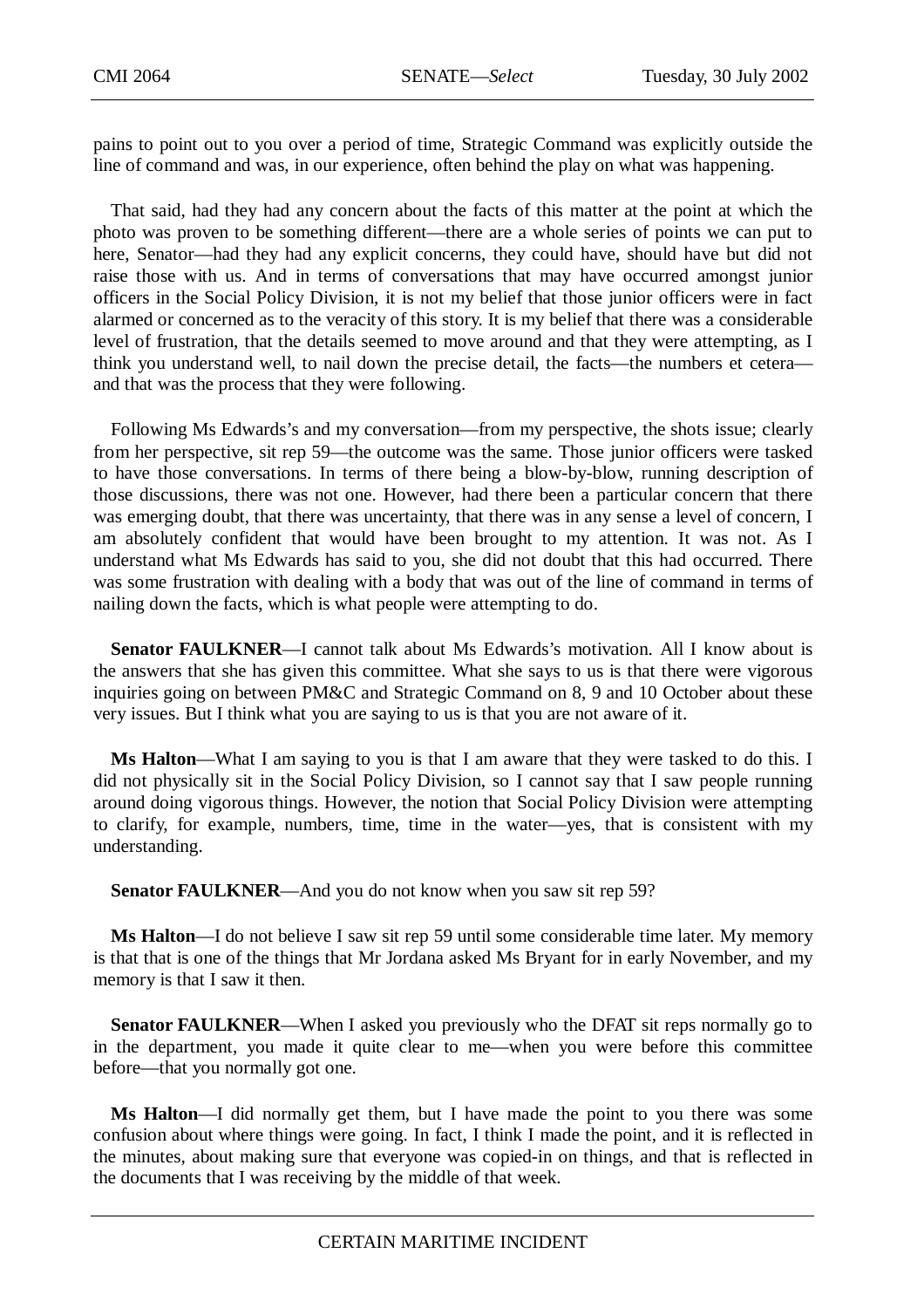**Senator FAULKNER**—Ms Edwards also tells us, as you mentioned a littler earlier, that Mr Jordana called the division on 8 October, I think asking for further details about the events of 7 October.

**Ms Halton**—Again, I was not privy to that conversation. I am not aware of it. I am aware that I had a conversation with him where, it is my belief, I told him that I had said at the IDC of the 9th that I wanted them—this is reinforcement of the conversation that Ms Edwards and I had already had—to clarify the details.

**Senator FAULKNER**—But when did you become aware of Mr Jordana's call?

**Ms Halton**—Which call? Sorry, Senator.

**Senator FAULKNER**—Ms Edwards has told us that Mr Jordana called the division—the Social Policy Division, I assume—on 8 October asking for details about the events of 7 October.

**Ms Halton**—When I read it on a piece of paper last night.

**Senator FAULKNER**—Because Ms Edwards thought this call came to either herself or yourself or possibly both of you.

**Ms Halton**—No. I called him after the IDC and told him that I had asked Defence to go away and check. I did not receive a phone call from him asking for details on the 8th.

**Senator FAULKNER**—In an answer to a question on notice, Ms Edwards said:

As I indicated, I believe Mr Jordana rang either Ms Halton or myself or both on either October 8 or 9 seeking further details around the events of 7 October. As I have stated, we indicated that we were pursuing the matter.

Can you confirm whether that statement in that answer to a question on notice is, from your perspective, accurate or not?

**Ms Halton**—He did not ring me and I am not aware of him having rung Ms Edwards.

**Senator FAULKNER**—She goes on to say:

The request for a chronology of events was part of this follow-up effort.

Are you able to confirm whether that is the case or not?

**Ms Halton**—No, I cannot.

Senator FAULKNER—You just do not know?

**Ms Halton**—No, I did not receive a phone call from Mr Jordana asking me to provide details of this matter. My conversation with Mr Jordana about this matter was me ringing him in relation to the request I had made at the IDC.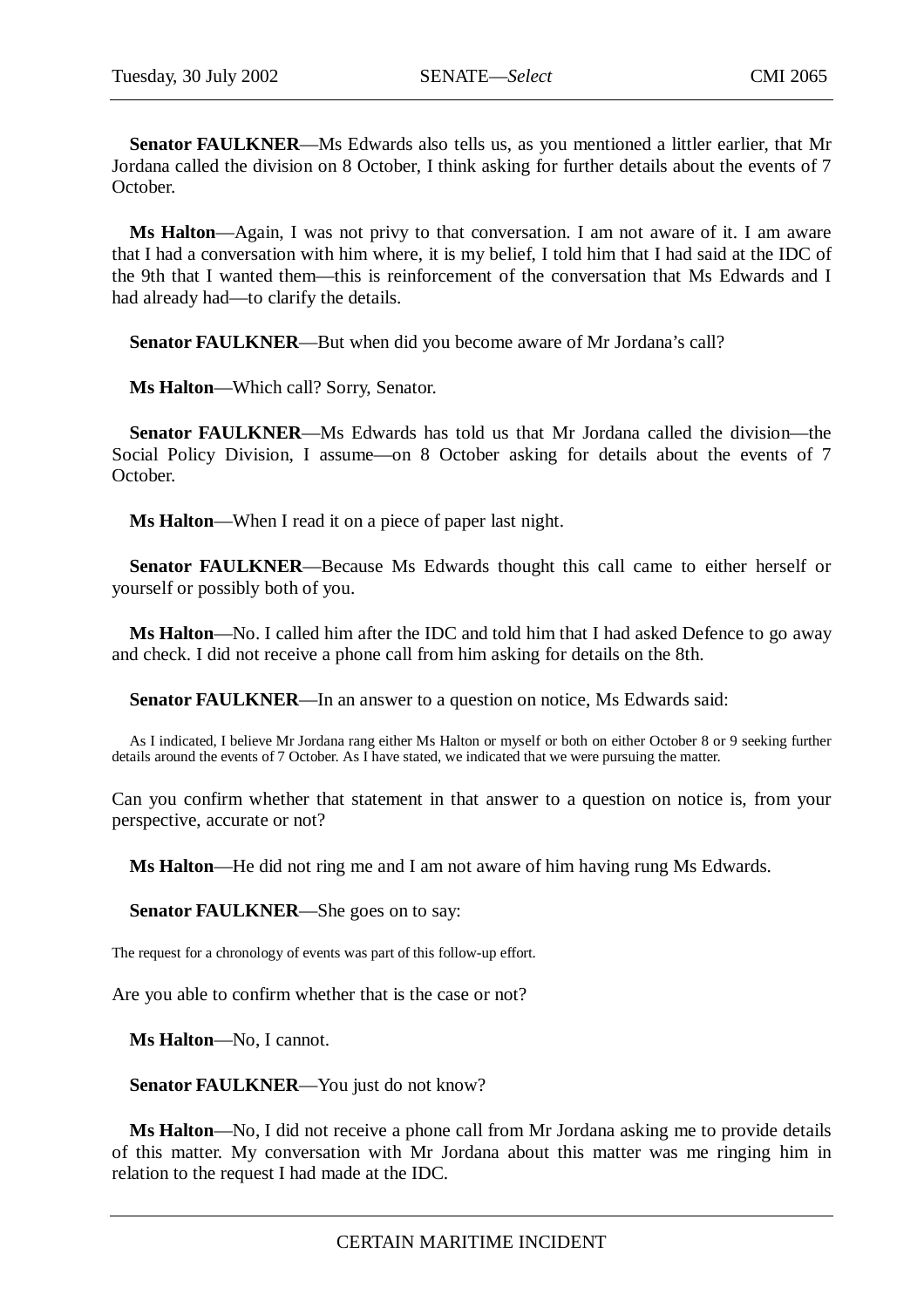**Senator FAULKNER**—Can you confirm the further detail that was given in this answer to the question on notice by Ms Edwards? It reads:

... the lack of detail and equivocal comments in the chronology were somewhat unsatisfactory, although we did provide talking points derived from the chronology to Mr Jordana that evening.

Are you able to shed any light on that?

**Ms Halton**—Which evening is that?

**Senator FAULKNER**—I assume it is the 9th, but that is an assumption on my part because it is not clear in her answer.

**Ms Halton**—We provided talking points on the 9th, I think, which were the facts as we knew them. But we certainly did o on the 10th. I make a point: it would not be unusual for Mr Jordana to have made a request directly of the line division and it would not necessarily be unusual that I would not know all the details.

**Senator FAULKNER**—Yes, but this is a prepared answer to a question on notice from Ms Edwards.

**Ms Halton**—Okay.

**Senator FAULKNER**—She then says:

I assumed at the time, however, that Ms Halton would also advise Mr Jordana of the difficulties around the chronology, as well as the 'footnote', as well as the subsequent advice from Mr Reith and his office of that afternoon.

Is that right? Did you do it?

**Ms Halton**—That is her assumption. We have already had a lengthy conversation about my understanding of the chronology and I have no doubt you want to ask me some more about that; maybe we should deal with that question at the time. As I have said to you previously, I did not receive the chronology and, again, Ms Edwards and I have different but not inconsistent recollections in relation to the chronology. I did not see the chronology; I did not receive it. In terms of inconsistencies, as I think I have said to you previously, my memory is of Ms Edwards telling me that we were having difficulty pinning down the precise detail of the facts—that is not inconsistent. In terms of advising people of that, Ms Edwards was principally responsible for trying to nail down those facts. In terms of advice to people about that issue, no, I was not providing advice to people about that issue. I was not undertaking that work.

**Senator FAULKNER—I** think the assumption here from Ms Edwards is that you should have done it. She writes:

I assumed at the time, however, that Ms Halton would also advise Mr Jordana of the difficulties around the chronology, as well as the 'footnote' ...

My assumption is that Ms Edwards is saying she felt that you should have done it.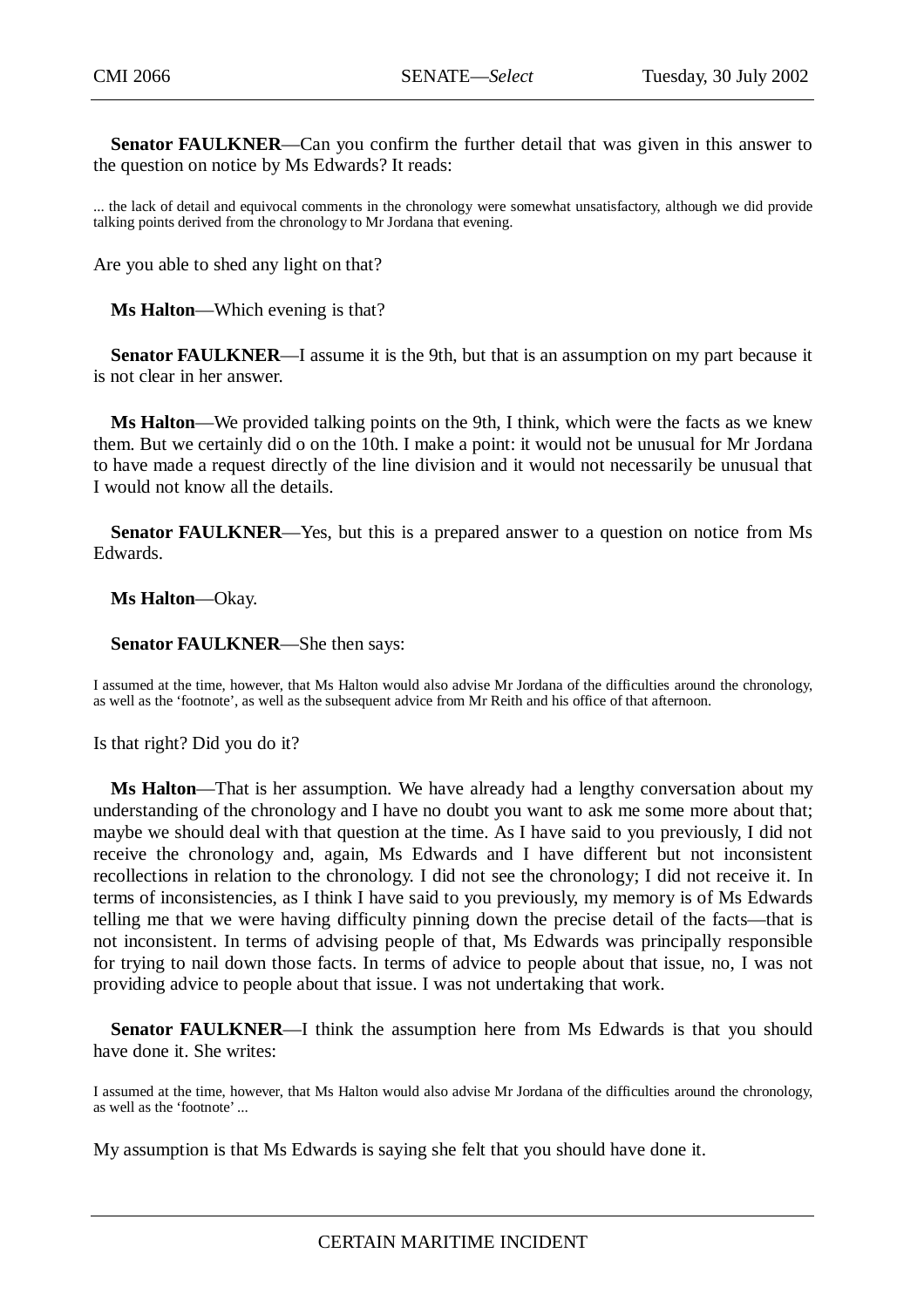**Ms Halton**—I do not know why she would have thought that I had done it. To my certain knowledge there were about five minutes between when I walked into the building, when we agreed we had a conversation about the difficulty of the facts, a series of phone calls and chairing a meeting. Quite when I was meant to have done this, I do not know. It was not the subject of detailed conversation.

**Senator FAULKNER**—But you did not read these questions on notice until last night.

**Ms Halton**—That is right.

**Senator FAULKNER**—You told us before that you did not prepare anything for SIEV4; that you were only dealing with SIEVX.

**Ms Halton**—No, what I said to you was that in terms of any details of inconsistencies you would have to show a little forbearance if you went to the transcripts, because I have not read the transcripts. I was handed a folder last night at about a quarter to 8 which included that particular document and I did read that document.

Senator FAULKNER—Who handed you that folder, Ms Halton?

**Ms Halton**—An officer from the Department of the Prime Minister and Cabinet.

**Senator FAULKNER—Who was that officer?** 

**Ms Halton**—My colleague sitting behind me.

**Senator FAULKNER**—I am asking what the name of the officer is. What did that folder contain?

**Ms Halton**—It contains a series of answers to questions on notice, a letter from Dr Hawke to the committee, some news reports, some transcripts and some material that, clearly, Prime Minister and Cabinet thought I would not have seen—and they were quite correct: I had not.

**Senator FAULKNER—Did you request that folder or did they just give it to you?** 

**Ms Halton**—The details of this folder, I did not request.

**Senator FAULKNER—The details of it?** 

**Ms Halton**—No, I did not request a folder.

**Senator FAULKNER—So** you were not aware that you were going to receive such a folder?

**Ms Halton**—No, but I was very grateful to receive it.

**Senator FAULKNER—But you did not know you were getting it.**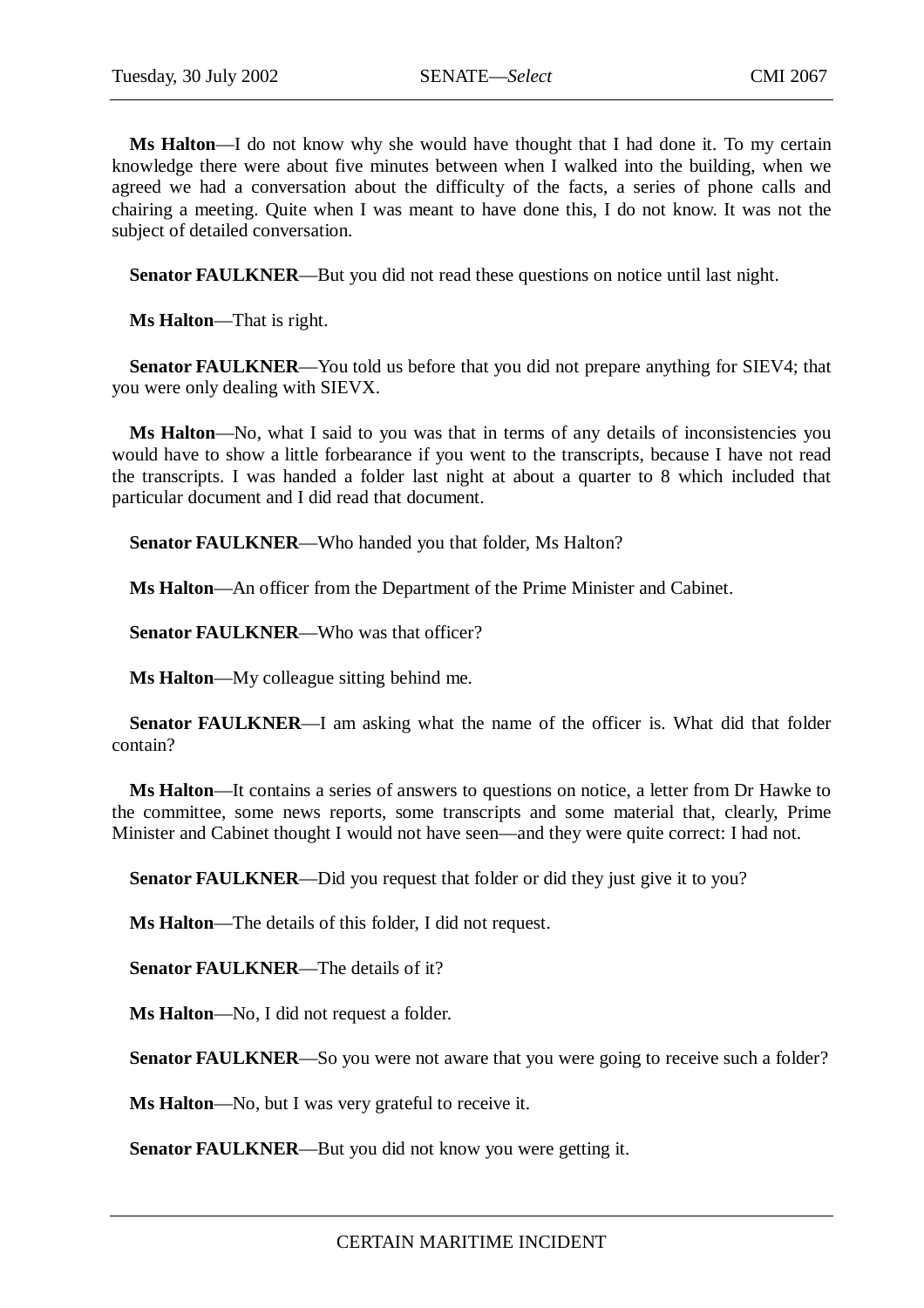**Ms Halton**—No, I did not.

**Senator FAULKNER—It** was a bit late to get it at 8 o'clock last night anyway, I would imagine. Did you have a chance to read it?

**Ms Halton**—Not all of it.

**Senator FAULKNER**—But some of it.

**Ms Halton**—Some of it.

**Senator FAULKNER—So** obviously there was at least a suggestion from some in Prime Minister and Cabinet that a member of the committee might ask you about such matters, even if you were not expecting it.

**Ms Halton**—You could read that into it, Senator.

**Senator FAULKNER**—Yes, I could, and you brought the folder along.

**Ms Halton**—I did.

**Senator FAULKNER**—That was most prescient on your part.

**Ms Halton**—It was.

# **Proceedings suspended from 11.01 a.m. to 11.21 a.m.**

**CHAIR**—Order! The committee will resume.

**Senator FAULKNER**—Ms Halton, I will very briefly recap where we were at a little earlier in relation to the meeting of 7 October, in the evening. A view has been expressed by Group Captain Walker which, as you are aware, we have canvassed before the committee. Both you and Ms Edwards have given evidence about this particular matter. To encapsulate, in a nutshell, you made the point that Group Captain Walker was at the meeting on the evening of 7 October for only a comparatively short period of time.

**Ms Halton**—No, that is not the point I made. I said to you that he was not there for all of the meeting. He was there at the start of the meeting, and he left some 20 or 25 minutes before the end of the meeting when the Defence material was finished. He was there for the majority of the meeting.

**Senator FAULKNER**—Were you making the point that he had cited the draft report to the Prime Minister?

**Ms Halton**—Yes, that is right.

**Senator FAULKNER—How would you describe his response to it?**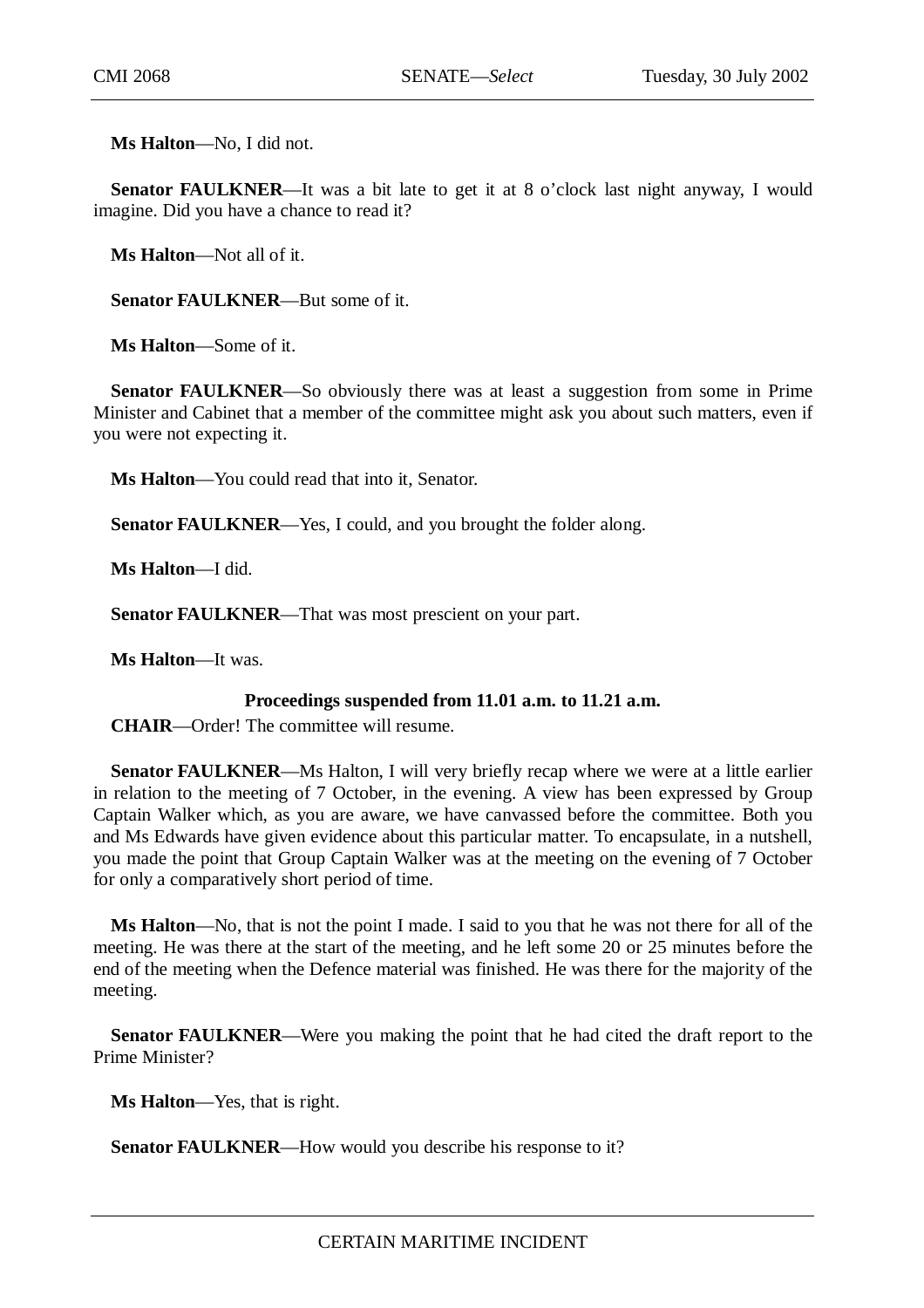**Ms Halton**—The first part of the meeting was housekeeping. The conversation that we have just had with Senator Collins was about the three different versions of what is clearly the same conversation that occurred in the housekeeping part of the discussion when Air Vice Marshal Titheridge arrived at the meeting. From my memory, we had either just commenced or not commenced working through that paper. Group Captain Walker went outside the room with him—my understanding was that it was to give him an update, a quick canter through or whatever; no-one was there other than them—and then we proceeded. My memory is that we had not started the paper when Air Vice Marshal Titheridge arrived. Maybe that is not right maybe we had it on the table and we were just about to start—but it is of that order. As I think we have canvassed extensively, we then went through the paper line by line.

**Senator FAULKNER**—Would Air Vice Marshal Titheridge have had a copy of the draft?

**Ms Halton**—There were copies for everyone in the room.

**Senator FAULKNER**—In other words, Air Vice Marshal Titheridge would have had a copy of the draft?

**Ms Halton**—Absolutely. There were sufficient copies for every single person in that room. We provided a copy for everyone. We numbered them because they were sensitive issues. We then took them back when everyone had finished the editing process. One of my officers wrote down the edits from around the table. I think I have indicated to you that, in some cases, departments rewrote whole slabs of text—they did not agree with the option, we discussed it and what have you. This was a combined effort of all of the departments. There was no single author, as we have canvassed previously. Those edits were handed to my assistant, who had the document up on the word processing system. As I think we discussed, the chopping block was something I had dictated earlier in the day. She then made those edits. That occurred progressively through the meeting.

The document ultimately came back for one last read. My memory is that Group Captain Walker had left by that point. My memory is that he stayed for the period when all the Defence material and issues that were material to Defence were dealt with but that when that material had been completed and all the edits had been agreed he left. Air Vice Marshal Titheridge was there until the completion of the meeting. And, as I think I said to you when I last appeared, that was something we had confirmed on the security tapes that Prime Minister and Cabinet held.

**Senator FAULKNER—But you are satisfied that Air Vice Marshal Titheridge—the relevant** Defence officer at this point—did not demur from the content of the final document?

**Ms Halton**—There was no point at which that final document—and, indeed, any final document that we put through—was disputed. The essence of this whole operation was to have agreement amongst the agencies about the text and about the advice. I think we have canvassed previously that it was not an occasion when we inserted ourselves in the line of command with agencies or in Operation Relex or whatever else and, where there was combined advice required on something, that was always discussed and the material was always agreed.

**Senator FAULKNER**—And you are satisfied that Air Vice Marshal Titheridge was aware of the content of the final document?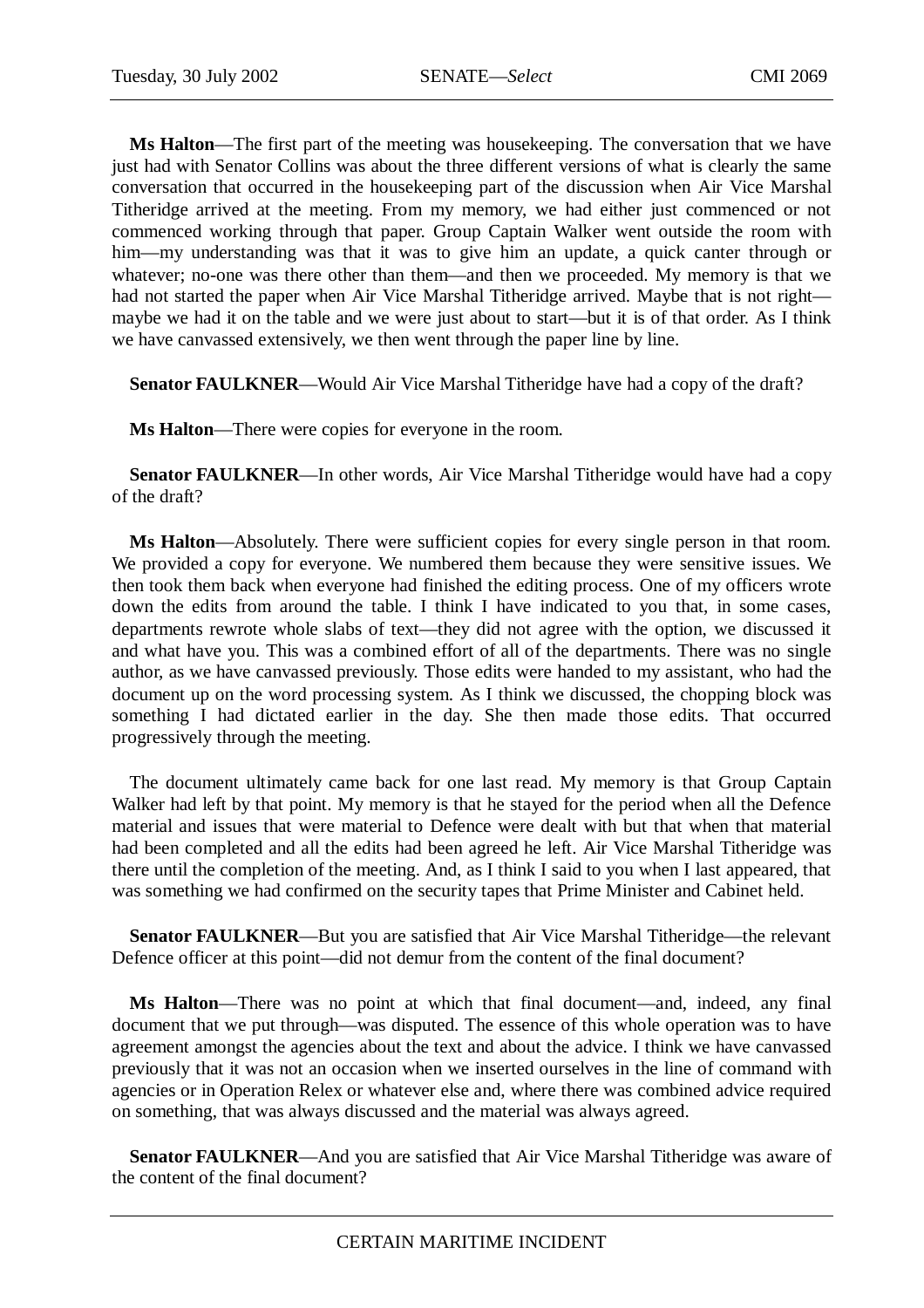**Ms Halton**—Absolutely. Categorically.

**Senator FAULKNER—How** do you explain Air Vice Marshal Titheridge's answer to question on notice No. 49? The question stated:

On the evening of 7 October the People Smuggling Task Force developed a paper for the Prime Minister to provide an update and options for handling SIEV4. How closely involved were you in developing that options paper?

This is Air Vice Marshal Titheridge's response:

I believe the reference to the report in the question should have been the one on unauthorised boat arrivals, not on SIEV4.

I think that is a fair qualification, isn't it? It was not only dealing with SIEV4.

**Ms Halton**—It was not dealing with SIEV4, no.

**Senator FAULKNER**—Then Air Vice Marshal Titheridge goes on:

I was one of the team that provided oral advice for a draft paper on broad handling strategies for unauthorised arrivals. I was not given a copy of the draft. I did not see elements of the final document until it was released by Ms Bryant.

**Ms Halton**—That is not correct.

**Senator FAULKNER—Are** you saying that Air Vice Marshal Titheridge is responding untruthfully to a question on notice?

**Ms Halton**—No, and let us not revisit the interchange with Senator Collins earlier.

**Senator FAULKNER—I** do not want to revisit it either. Ms Halton.

**Ms Halton**—There were a number of occasions on which papers were prepared. Air Vice Marshal Titheridge has not had the benefit, as I have, of being able to scrutinise the security logs of Prime Minister and Cabinet of when people came and went or of the IT records of when documents were edited and when they were sent. I can assure you that Air Vice Marshal Titheridge was in the building. My handwritten notes, which I prepared for when I came last time, were that—and the chronology goes—the meeting convened at about 5.30 in the afternoon. You had taken evidence from Mr Doyle that he did not recall the paper. Again, that is not consistent with the factual—

**Senator FAULKNER**—Yes, but—

**Ms Halton**—Let me go through my chronology, because I think that it is relevant.

**Senator FAULKNER—I** think we have to be reasonable about this, because we do not have a huge amount of time. I am trying to focus on the clear conflict in evidence between you and Air Vice Marshal Titheridge.

**Ms Halton**—And I am saying to you that I have got a complete list of who came and went from the building and when. I have a list of when the document was edited and when it was sent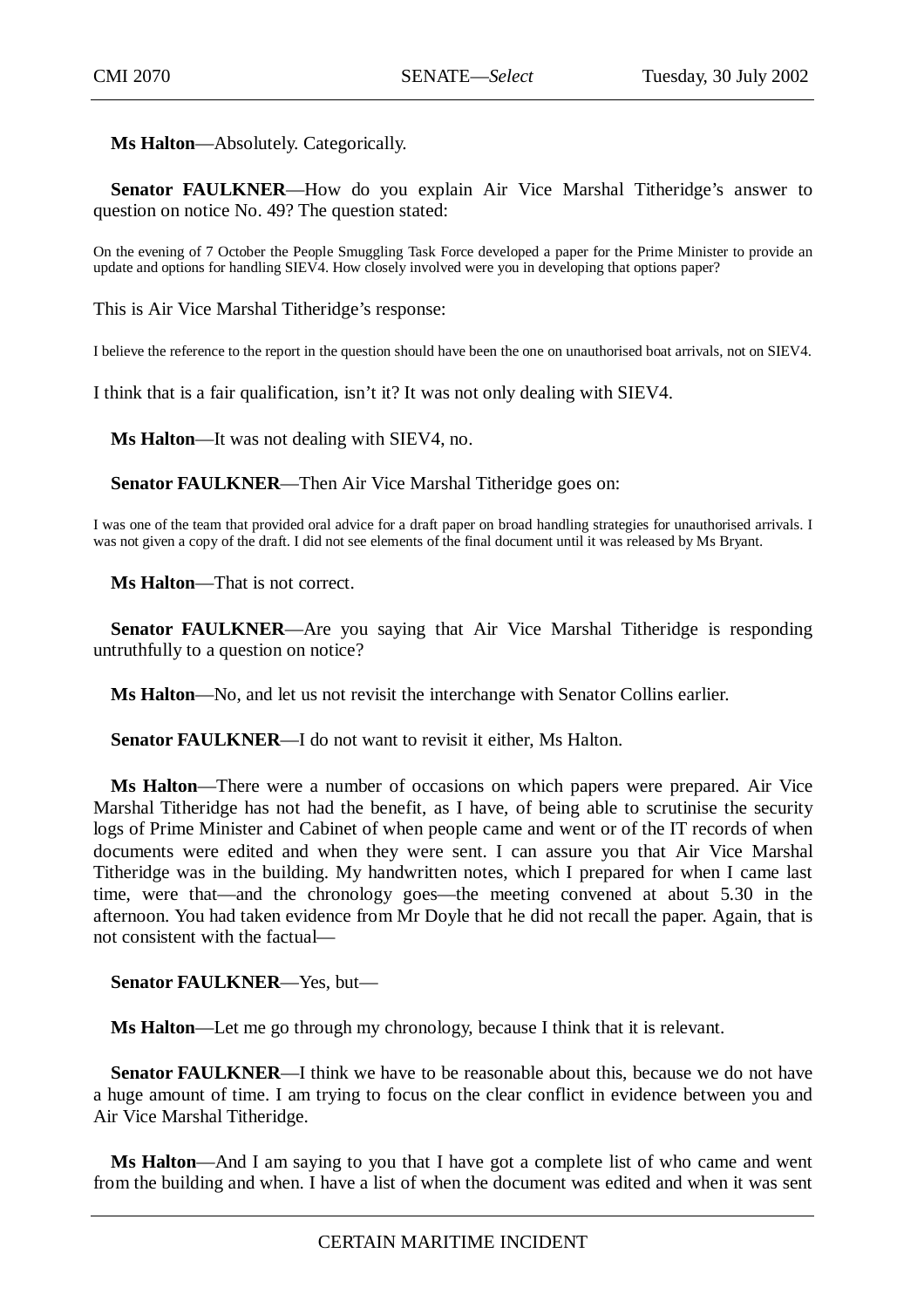out of the building. The document did not change after people had left the building. People left the building at 19.52, including Air Vice Marshal Titheridge. The paper was completed and was edited. It is true that nobody was given a copy of the document to take away—that was standard practice. These materials were considered sensitive, and agencies were not given copies of the document. But the document was edited whilst Air Vice Marshal Titheridge was there in the room. That is the memory of the officers from Prime Minister and Cabinet who came in and out of the room taking the edits away, and it is consistent with the security camera details from the department and the times at which the document was edited.

**Senator FAULKNER—So** you accept there is quite a serious conflict of evidence between what Air Vice Marshal Titheridge tells this committee and what you say, not to mention the conflict between what Ms Edwards says and what you say, not to mention the conflict between what Group Captain Walker says and what you say. But let us just concentrate on the air vice marshal. Do you accept there is a clear conflict of evidence between you and Air Vice Marshal Titheridge on this very important point?

**Ms Halton**—As you have read that evidence, yes, there is. I am saying to you that, based on the documentary evidence and the memories of people from Prime Minister and Cabinet, according to our records, he was in the building and, according to our memories, he was in that room. According to my memory and the memories of my assistant and a number of other people, that document was physically on the table with copies for everyone in that room. It was edited line by line, consistent with what I told you last time, and it is consistent with the security camera evidence that everyone left the building at the same time after that document had been finished.

**Senator FAULKNER—You** now sound a little more prepared perhaps than you suggested a little earlier, when you thought that our questions might go to SIEVX. I am very impressed that you are armed with security and IT records, as you suggested to the committee that you were unprepared to answer questions about these matters.

**Ms Halton**—You are trying to impugn something there.

**Senator FAULKNER—No.** I am merely saying how impressed I am.

**Senator BRANDIS**—Senator Faulkner is just jealous because you are so much smarter than he is.

**Senator FAULKNER**—Absolutely.

**Ms Halton**—I would not be so bold. I brought with me the material I had prepared for our last discussion, which includes my handwritten chronology of exactly what happened and when over the periods of days which went to this issue. So I am reading from my handwritten chronology.

**Senator FAULKNER—Whatever the IT records show or whatever the security camera tapes** show, Air Vice Marshal Titheridge says that he did not see or approve the document. That is the key point.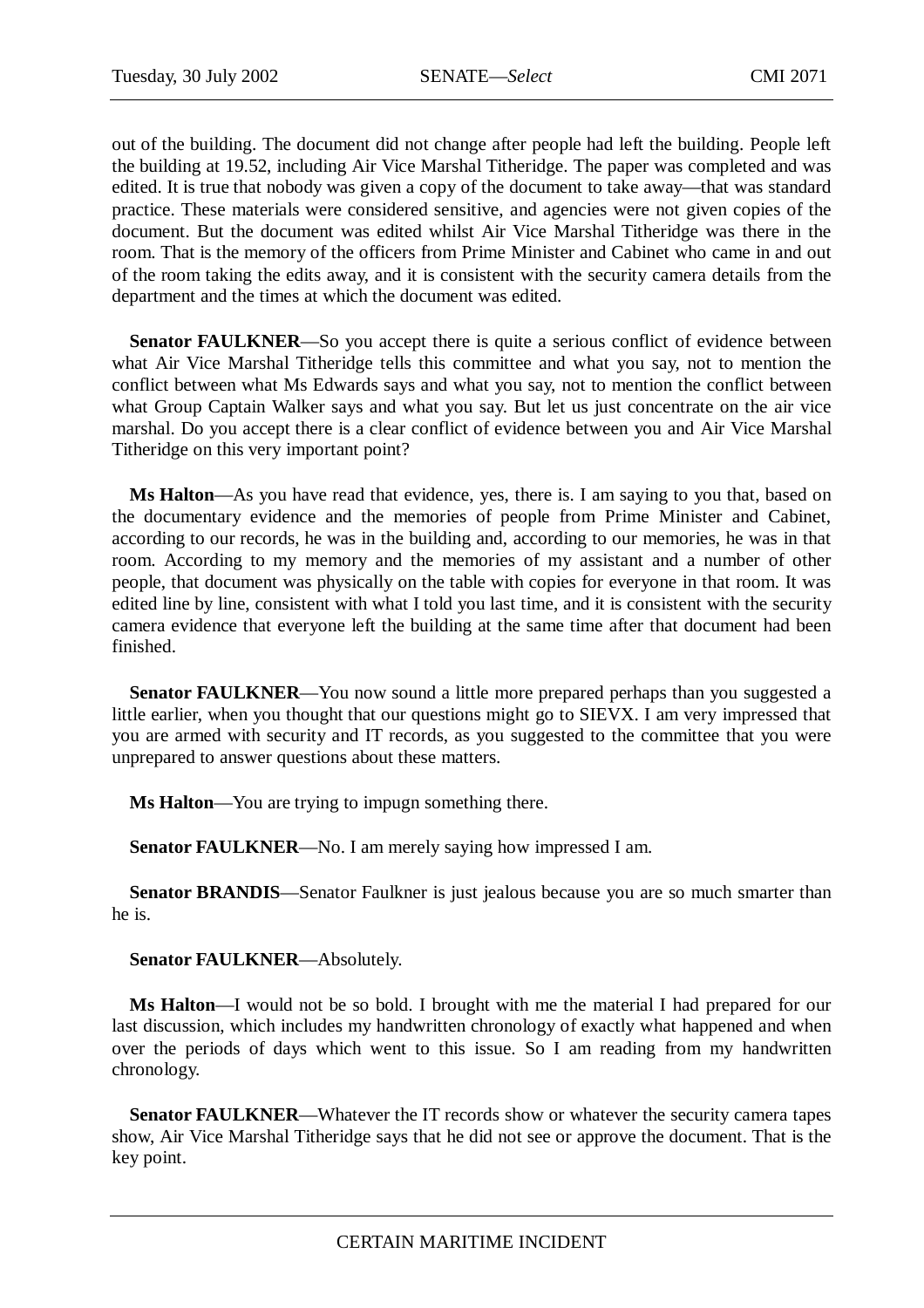**Ms Halton**—You would have to ask him about that, not me.

**Senator FAULKNER—I** have. We have asked him a question on notice and categorically he has responded the way I have said. He said:

I was one of the team that provided oral advice for a draft paper on broad handling strategies for unauthorised arrivals. I was not given a copy of the draft. I did not see elements of the final document until it was released by Ms Bryant.

That is categorically different from what you have told us. Who are we to believe?

**Ms Halton**—Senator, if necessary, I presume you could look at the security camera footage yourself.

**Senator FAULKNER—No.** That does not tell me about this document.

**Ms Halton**—The document was edited by the entire group, and all of the evidence that we have is consistent with that.

**Senator FAULKNER—Who are we to believe—you or the air vice marshal?** 

**Ms Halton**—I have to say that I would have thought my answer on that would be selfevident.

**Senator FAULKNER—Who are we to believe—you or Ms Edwards?** 

**Ms Halton**—To my mind the conversation we have had about Ms Edwards in terms of our memories of particular things shows they are not inconsistent. You have not yet shown me the particular text to which you refer, and I would not want to make any more comment. But, in terms of what you have said to me, I do not believe that our memory is inconsistent or what we have said is inconsistent. You assert that it is. Clearly, in this particular case, you are right. There is an inconsistency. My view, backed up by the documentary evidence held in Prime Minister and Cabinet and the memories of the officers of Prime Minister and Cabinet, is that without doubt this document was edited line by line and that Air Vice Marshal Titheridge was at the table when this happened.

**Senator FAULKNER**—Who are we to believe—you or Group Captain Walker?

**Ms Halton**—Group Captain Walker has made a particular comment. Whether or not that is accurate, I have told you my memory of what happened on that particular day. You can choose to assess that in whatever way you wish. However, it does not go to the facts to which I am now pointing you as to how this document was edited and who cleared it.

**Senator FAULKNER—After your appearance at the committee on the previous occasion** you were here, I think you had a discussion with Ms Edwards about your evidence.

**Ms Halton**—I think we had a couple of conversations, one of which may have gone to that.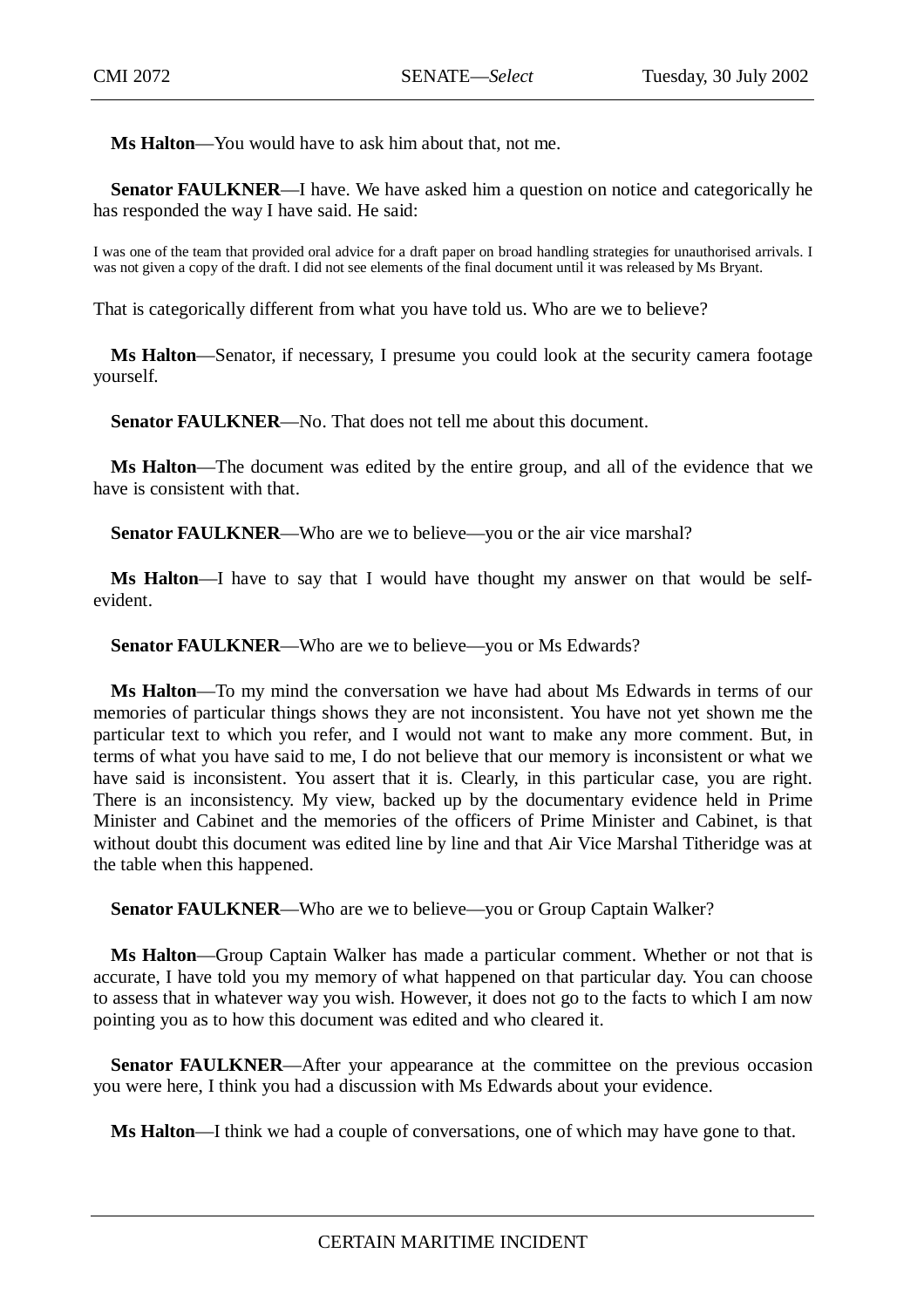**Senator FAULKNER**—Can you explain to the committee what you did discuss with Ms Edwards about your evidence before the committee?

**Ms Halton**—I am aware from last night's reading that there is a statement in relation to that issue in her answers to questions on notice. I think we discussed our different memories of the afternoon of the 10th, which went to the issue of who told us at what point where particular information came from and the handling, as you are aware, of the chronology. I have told you, and I told you this last time, that, in terms of the chronology, I am absolutely certain that Katrina walked into my office part way through a phone call I had received from former Minister Reith. I should say that her memory here is incorrect, because she said to you that I was in Melbourne. I was not; I was in Sydney. So her memory is clearly fallible as well, Senator. As you know, I walked back into the office at a quarter to five, according to the evidence I have from a Cabcharge receipt; that is consistent with the security information. As I walked in, I received a phone call from Minister Reith. I was not in the habit of receiving phone calls from Minister Reith. My memory is that he wanted to quiz me about when we could unload the *Adelaide*. From memory, the *Adelaide* was sitting off Christmas Island with people on board and he was keen to have his ship back—I am never sure whether you should say ship or boat; I always get that wrong.

Halfway through that conversation, Ms Edwards walked in. I can remember her walking in and standing at the top left-hand corner of my desk with a bundle of papers in her arms. In the course of the conversation—which I recall was testy, because he wanted those people off that boat/ship and I was unable to give him any immediate comfort as to where they were going to be accommodated—he passed on to me, and I said this to you last time, that there was a video and that he had just told the media that there was a video of this incident. I think, as I have said to you, this was something to which I reacted. I was not aware of it; in fact, I was quite surprised by it. Ms Edwards and I then had a brief conversation in which I said to her, 'He's just told me there's a video; do you know anything about that?' To which she said, 'No.'

I think this is very similar to the conversation we just had about the reference point she had for a conversation and the reference point I have for a conversation. So, as to your question about sit rep 59 and my recollection of it being about shots at boats, we both agree there was a conversation. The starting points we both had for those conversations were different. That is probably not surprising, given that we were doing different things. In this particular case I had just had a discussion with Minister Reith in which he told me something about which I was not aware.

I think it is very likely—because it was either in this conversation or in the next conversation that I was also told that there were photos, but I cannot be completely categorical because it was the video bit that really stuck in my mind—she came into my office part way through this conversation and said to me that they were having trouble pinning down the detail. I said about the video, 'Do you know anything about that?' She said, 'No.' I then made a series of calls—I gave this in evidence last time—to Hendy and to Titheridge. Remembering that this was at 16.45, the meeting convened at 5 o'clock, and I should say here that the minutes are wrong. The minutes say that the meeting convened at six. Again, I have gone back to the security cameras, and my notes are that the meeting convened at five. We have checked that with the security cameras: when people came in, the meeting did convene at five. It is absolutely the case that Ms Edwards said to me in that conversation that there was some confusion about the detail. She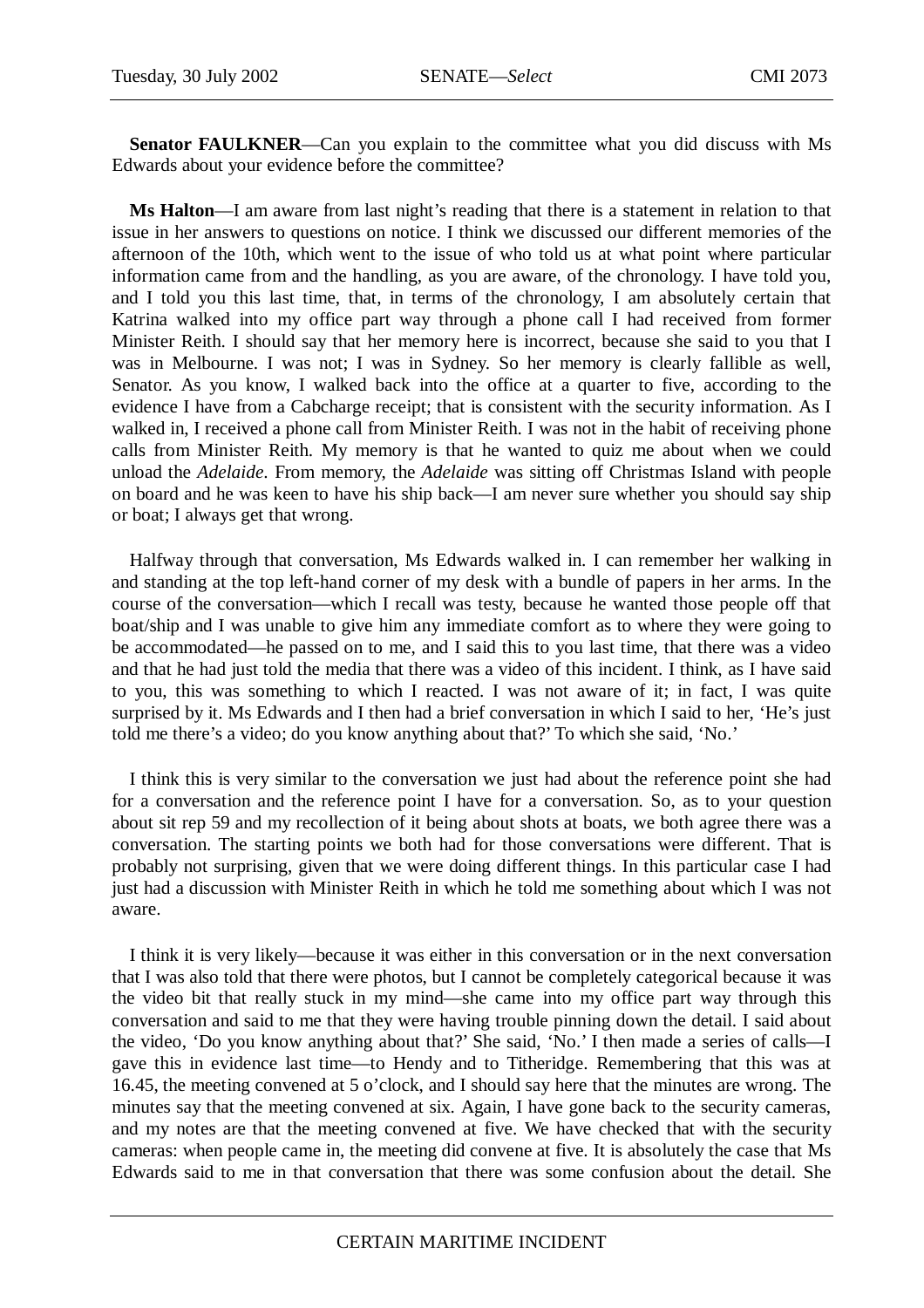said to you that she read me the footnote and she gave me the chronology. As I have said to you, I had not seen that chronology, and I did not see it until it was shown to me by Matt Healey as part of the investigation. In fact, I was very surprised when I saw it.

Was I given a copy? Again, I have gone back through my records. If I have a piece of paper in my office, it goes out and it is marked out of my office. I have a complete record of every piece of paper coming in and going out. That has always been my practice, and it is my practice now in my new position. There is no record of it coming in—and in this case it might not have, because she said she handed it to me—but, more importantly, it did not go out. However, the reason I did not make an issue of this when I made my opening statement last time is that the essence of what she said, that they were having a bit of trouble pinning down the detail, is not inconsistent with my memory. We both agree that we discovered the existence of the video, the photos and the witness statements in this series of phone calls. We both agree that there was a 15-minute period between when I walked in and when we went to this meeting and that, of that 15 minutes, a good eight or nine minutes were spent on the telephone. We both agree that we ascertained the facts as best we knew them—and we canvassed this a little bit earlier when you asked about the talking points—that we documented them as best we could, that we tabled them in that evening meeting and that they were not demurred from by the agencies there, including Defence.

I understand the point you are trying to make about the footnotes and about doubt but, as far as I am concerned—and my understanding is that this is consistent with her evidence—she did not have a doubt and I did not have a doubt: we had not been led to believe that there was a doubt. Yes, we have an inconsistent memory. We are both very aware that that is something that will sit as an inconsistency in our evidence. The point was just made to me by someone during the tea-break that, if we all had completely consistent memories of every single thing that happened here, you would rightly think we had all sat and discussed exactly what it was that happened at the particular time. That is not the case. We have memories. I think it is completely understandable where mine started and where hers started and what was common about those memories.

**Senator FAULKNER**—Thank you. I was asking about the discussions with Ms Edwards about differing recollections. Ms Edwards in an answer to a question on notice said that you and she had had a discussion at the Department of the Prime Minister and Cabinet in December last year while Ms Bryant was preparing her report. Do you recall that discussion with Ms Edwards?

**Ms Halton**—Can you tell me which question number that is?

**Senator FAULKNER—It** is Ms Edwards's answer to question on notice No. 24. I can read it to you if you would like.

**Ms Halton**—No, I have it in front of me by dint of my folder from last night. Which paragraph are you reading from, Senator?

**Senator FAULKNER**—The first one; it says in part:

Ms Halton and I initially discussed our differing recollections ... in December 2001 ...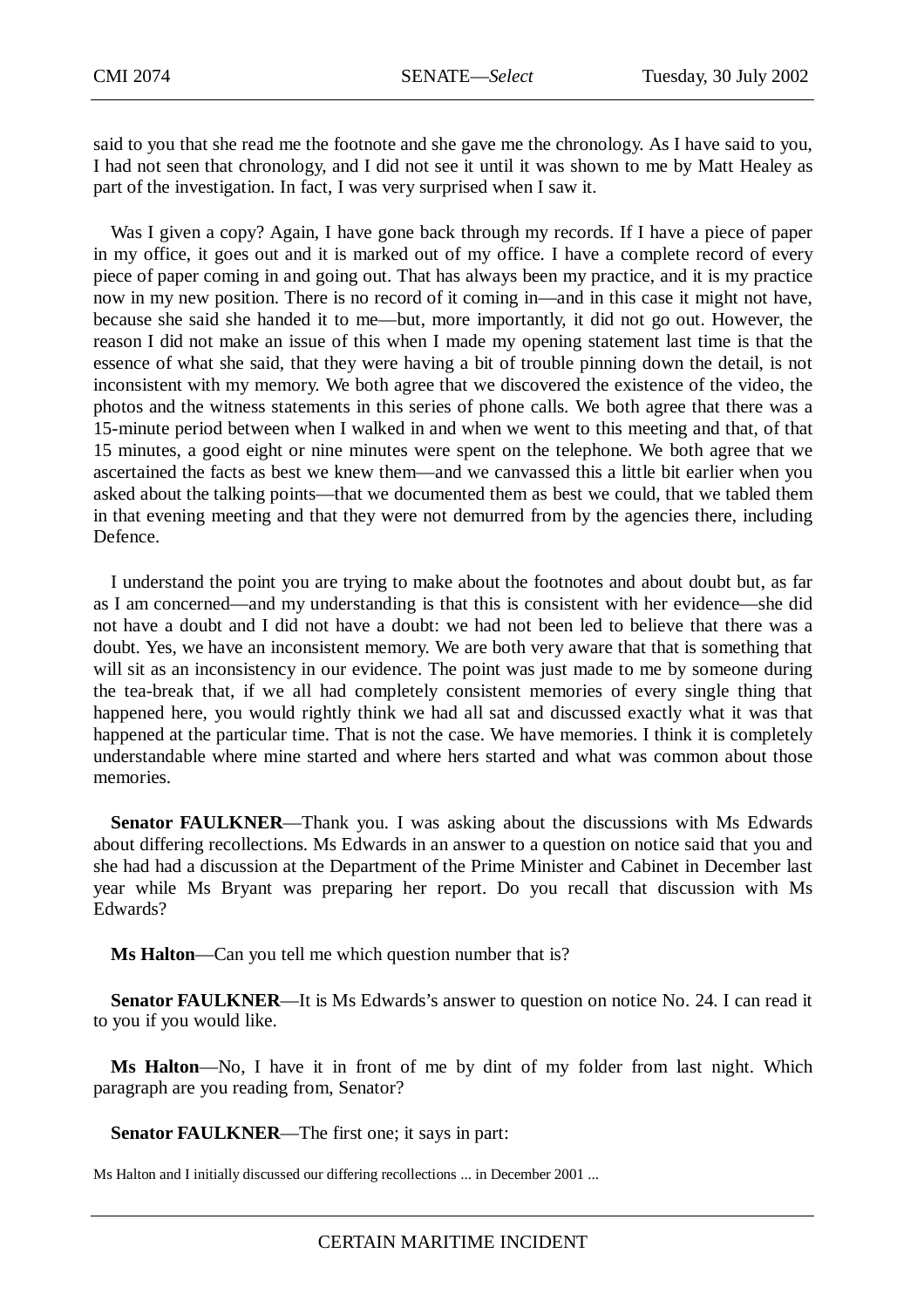**Ms Halton**—That is right. That was about who first told us about the photos and the principal point of a couple of those phone calls. Her memory had been about the photos; my memory had been about the video. I have not read it for a very long time—since I last came to this committee—but my memory is that she had remembered the phone calls as being about photos, whereas I am absolutely certain that the photos were a by-product of those phone calls. The phone calls were not about the photos; the phone calls were to ascertain whether there was a video—because Minister Reith had just said to me that he had just told the press that there was a video.

**Senator FAULKNER**—Was your discussion at that time about the content of the Bryant report?

**Ms Halton**—No.

**Senator FAULKNER**—Did you initiate the discussion with Ms Edwards?

**Ms Halton**—I do not believe so. We both gave witness statements independently. I was in Sydney when I gave mine; I do not know where she was when she gave hers. I think after those witness statements had been completed, somebody—and I cannot tell you who it was—drew to our attention that we had different recollections of this and at some point we canvassed that in passing.

**Senator FAULKNER—But** you had a number of meetings and phone calls with Ms Edwards about differing recollections. That is true, isn't it? There was the one in December and then there were a range of others.

**Ms Halton**—I would not say 'range'. There were probably two or three where, in the course of other discussions, the fact that we had a different memory of things—and, again, I do not think that is surprising—would have come up.

**Senator FAULKNER**—But you did ring Ms Edwards on Saturday, 16 February this year in relation to media reports in the *Sydney Morning Herald*. That was your initiative, wasn't it?

**Ms Halton**—I think that was a conversation about trying to work out where something had come from.

**Senator FAULKNER**—Could you tell me what the background to that particular conversation was? You take the initiative there.

**Ms Halton**—I think my question to her was, 'Do you know what it was a reference to?' There are a number of things that have appeared in the press, and I have not been reading all of them; in fact, I actively stopped reading them.

**Senator FAULKNER—But you would not ordinarily ring a senior officer in the Department** of the Prime Minister and Cabinet on a Saturday morning about something in the press, would you?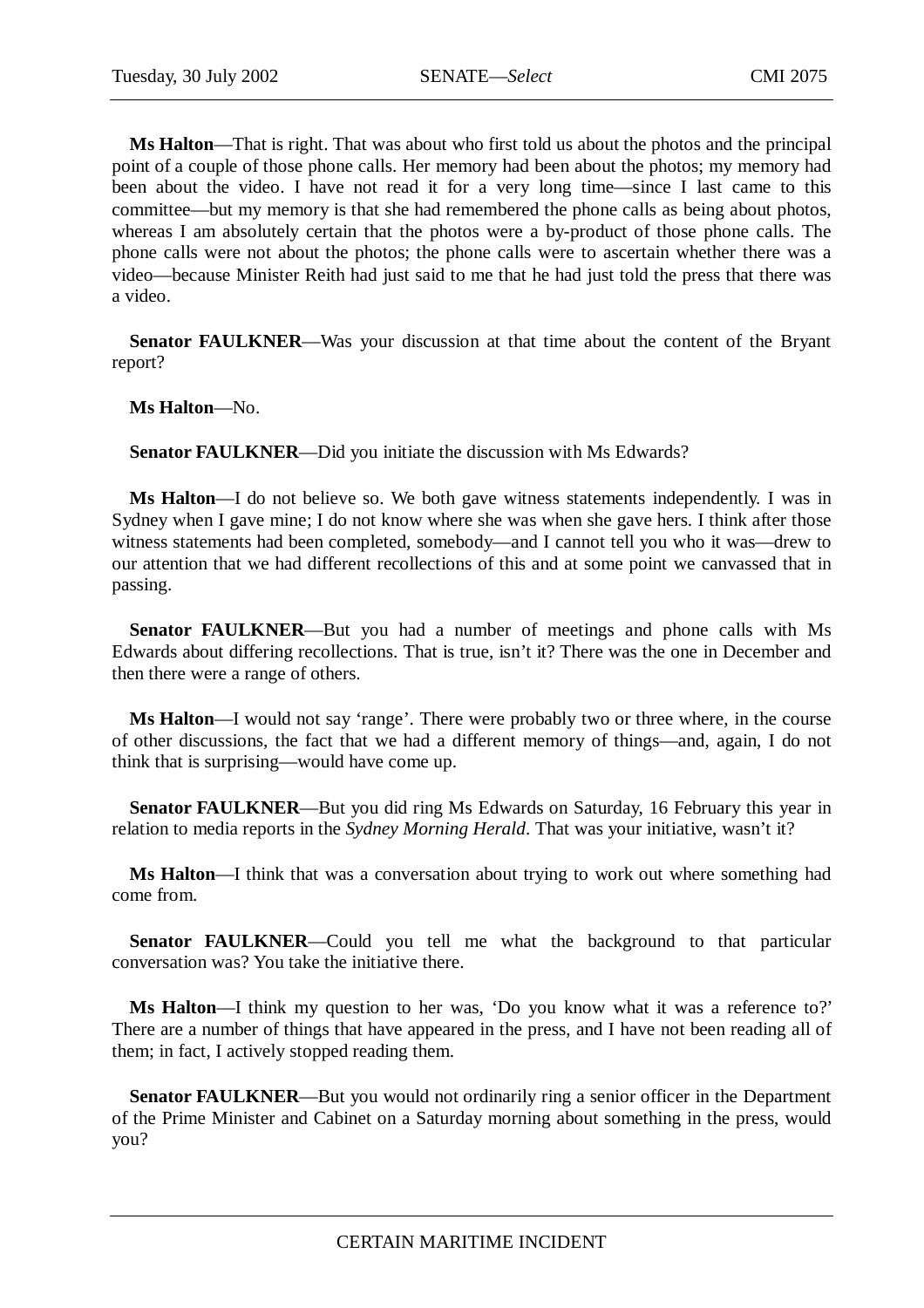**Ms Halton**—When you work with people very closely, often you ring them and chat about things. I have no doubt you have occasion sometimes to ring your Senate colleagues over the weekend.

**Senator FAULKNER**—Yes, I do—but it is not normally about conflicting evidence at Senate committees.

**Ms Halton**—This was not about conflicting evidence. Can you tell me which paragraph you are referring to?

**Senator FAULKNER**—It is in the second paragraph of the same question.

**Ms Halton**—Of 24?

**Senator FAULKNER**—Yes. Mr Allard of the *Sydney Morning Herald* wrote:

Government sources say one of the key players in the affair, Jane Halton, the former executive co-ordinator in the Department of Prime Minister and Cabinet, will tell the Senate inquiry she never saw the chronology.

Sources say the document was received only by a junior officer in the department whose senior officer was first assistant secretary Katrina Edwards.

It is understood Ms Halton will claim the chronology—received at noon on October 10, the same day the former minister for defence Peter Reith released photos of children in the water to back up the false assertions—was later ignored as her staff undertook other tasks.

According to Ms Edwards, it was on that day that you rang her about that article.

**Ms Halton**—I remember the piece and I remember ringing her and saying, 'Have you seen this? Do you know where it has come from?'

**Senator FAULKNER—Were you able to shed any light on it?** 

**Ms Halton**—No, I think both of us agreed that we did not know.

**Senator FAULKNER**—Then, of course, you also rang on 18 February.

**Ms Halton**—On 18 February?

**Senator FAULKNER**—According to Ms Edwards, that is the case. She says:

On the following Monday, February 18, Ms Halton rang to advise me that she had learnt that she had been in Melbourne in meetings that day until late afternoon, and had been uncontactable, and felt that this explained the discrepancy in timing.

That is a point that you made a little earlier.

**Ms Halton**—That may well be the case; I do not have any particular recollection of it.

**Senator FAULKNER—Ms Edwards goes on to say:**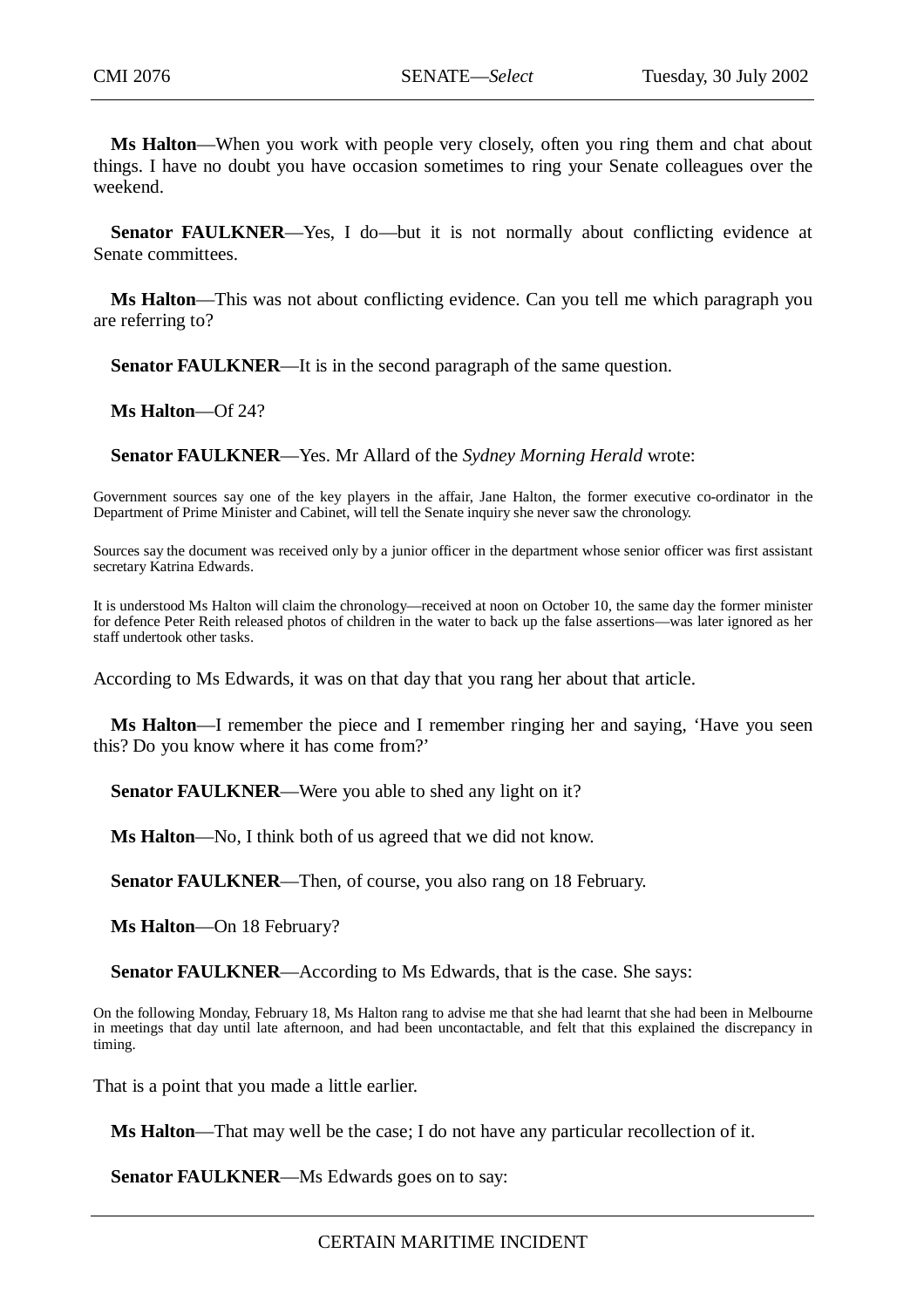I have spoken to Ms Halton socially on a few occasions over the last few months, and may have peripherally canvassed some of these issues, although certainly not in any depth.

**Ms Halton**—And that is quite consistent with what I just told you.

**Senator FAULKNER**—Then she goes on to say:

We also met at PM&C one Sunday afternoon to access records in preparation for these hearings.

Do you know which Sunday afternoon that was?

**Ms Halton**—No, I do not.

**Senator FAULKNER—But you keep such meticulous records; you should be able to assist** us with that.

**Ms Halton**—I am sure I could go back and precisely tell you. I will take it on notice. You will appreciate that neither Ms Edwards nor I are now officers of the Department of the Prime Minister and Cabinet. In terms of going back and looking at the documentary evidence, we have had to do that out of hours and we have had to ask officers of the Department of the Prime Minister and Cabinet—

**Senator FAULKNER**—When you went to the Department of the Prime Minister and Cabinet, were you still an officer? You would not have been an officer of the Department of the Prime Minister and Cabinet.

**Ms Halton**—That is right—and neither was Ms Edwards.

**Senator FAULKNER**—Everyone involved in this has left the department.

**Ms Halton**—That is not uncommon, given the turnover in the Department of the Prime Minister and Cabinet. I have noted your comments in respect of this issue, but if you look at the mobility in that department you will see that this is not unusual.

*Senator Cook interjecting*—

**Ms Halton**—I do not think that would be uncommon either, given the two-year rotation in Defence.

**Senator FAULKNER—I** do not know how usual or unusual it is—I cannot make any comment. I am merely noting that nearly everyone involved has gone to another department.

**Ms Halton**—And I am noting that that is not unusual.

**Senator FAULKNER**—In fact, it is very handy. So you cannot tell us which Sunday afternoon this was?

**Ms Halton**—In preparing myself today—as you know, I got this folder last night—I have not been in a position to confirm when that would have been. As I started to say, in terms of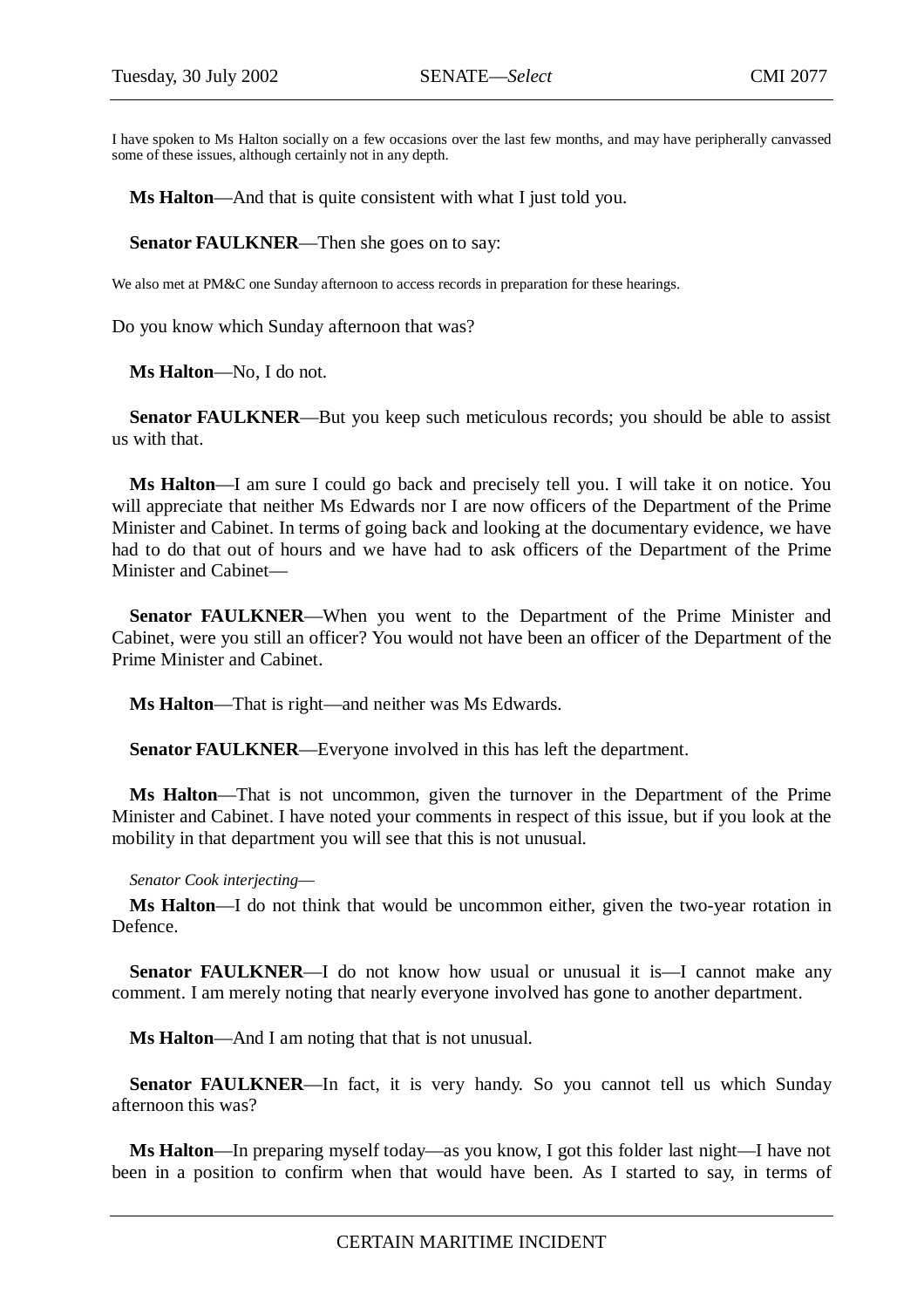reaccessing material, we have had to go back in out of hours. That has required officers of the Department of the Prime Minister and Cabinet to be available and, in terms of efficiency, doing it at the same time, seemed the most sensible thing to do, in terms of prudence and economy.

**Senator FAULKNER—Why was it thought necessary to do it at all?** 

**Ms Halton**—Because one has to go back and look at the papers, and we do not hold any of these papers.

**Senator FAULKNER—But this was both you and Ms Edwards.** 

**Ms Halton**—We were both on notice that we were going to have to appear as witnesses and we were going to have to make comments about a series of things.

**Senator FAULKNER—Who took the initiative to organise this meeting at PM&C on a** Sunday afternoon?

**Ms Halton**—I wrote to Max Moore-Wilton asking him that I be allowed access to records held in the Department of the Prime Minister and Cabinet so that I could reacquaint myself with the material prior to giving evidence so that I could assure myself that my memories in certain areas were accurate and that I had reviewed written material that was relevant. That material is held, as you know, by the Department of the Prime Minister and Cabinet. It was therefore necessary to go to the Department of the Prime Minister and Cabinet to examine the material. That request was agreed by Mr Moore-Wilton. That request was then passed to, I think, the Acting Executive Coordinator—that is from memory, but I would not want to be held to that point precisely—and I received a phone call asking when that would be convenient. As the time that I had available in work hours did not enable me to devote what would be a number of hours to reviewing emails, files and things of that sort, it was agreed that some of the officers from the Department of the Prime Minister and Cabinet would make themselves available on a weekend as a courtesy to enable this to occur.

**Senator FAULKNER**—But this was not just you; this was Ms Edwards as well. You had a meeting there with her.

**Ms Halton**—My understanding is that she had made a similar request and the Department of the Prime Minister and Cabinet had indicated to her that they were making records available to me. My understanding is—this might not be correct—that she thought it would be easier for them if they did not have to go in twice.

**Senator FAULKNER—Y**ou took that initiative, but you did not take any initiative to meet with Ms Bryant in PM&C?

**Ms Halton**—I do not know where Ms Bryant has come from; I thought we were discussing Ms Edwards.

**Senator FAULKNER**—Sorry, I meant Ms Edwards.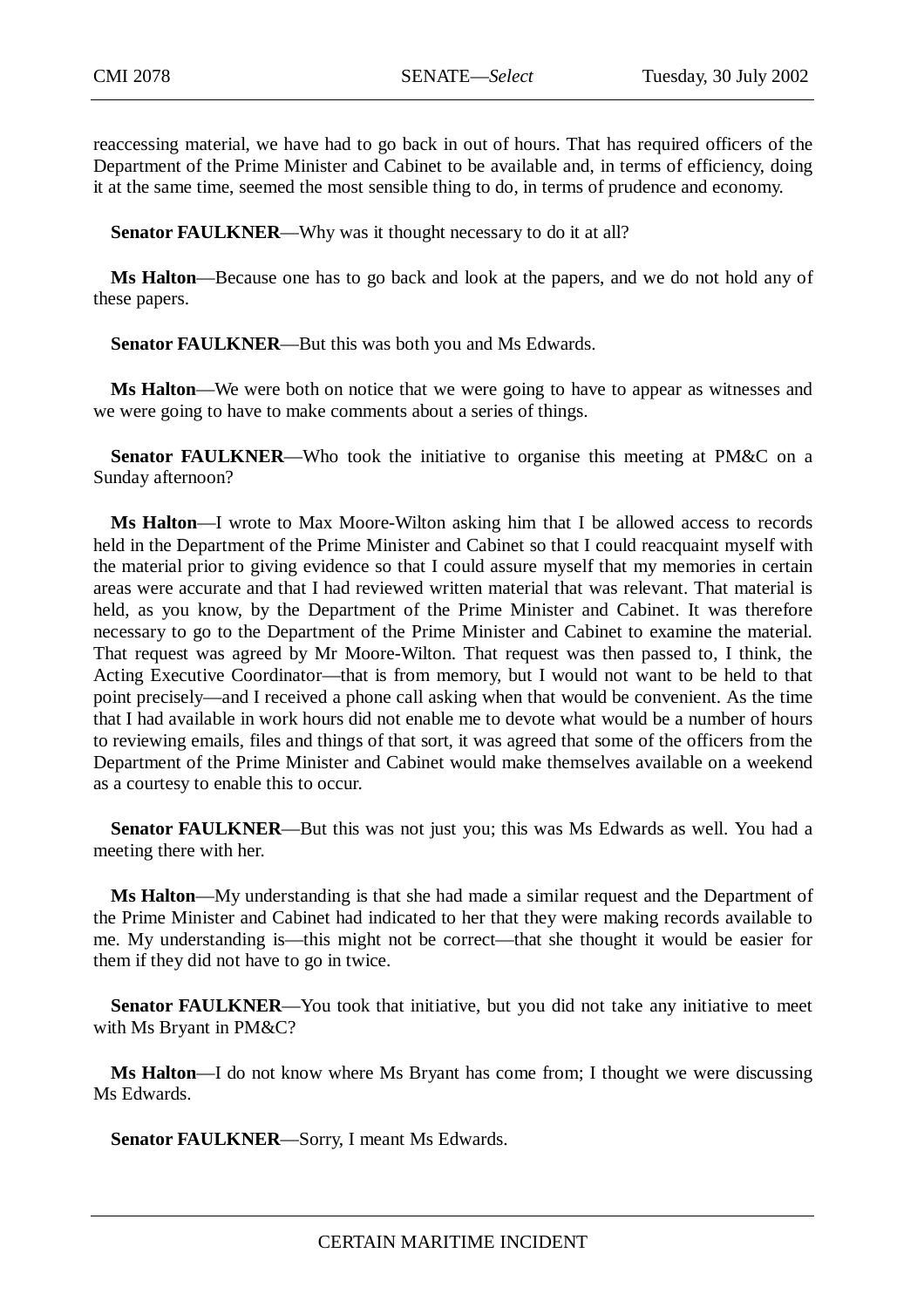**Ms Halton**—No; in fact, my memory of that particular day is saying what particular written material I would like to look at and sitting at a computer terminal, having had my email records regenerated so I could go through them.

**Senator FAULKNER**—Was Mr Webster there too?

**Ms Halton**—I think so.

**Senator FAULKNER**—It does say that Ms Bryant—whose name I mentioned before—was present that afternoon. Do you recall that?

**Ms Halton**—She may well have been. The thing about Prime Minister and Cabinet is that they tend to be there seven days a week. There were a number of people in the building that day. My memory is that probably three out of the four SES in that division were there doing other business.

**Senator FAULKNER**—This is what Ms Edwards says: 'We also met at PM&C one Sunday afternoon.' The date is not provided. It would not have been 10 March, would it?

**Ms Halton**—I do not understand the significance of 10 March.

**Senator FAULKNER—That** is the same time when Mr Hammer was trying to have a meeting at his home with other officers. It would not have been 10 March.

**Ms Halton**—I do not know when it was, Senator. I have said to you that I will take it on notice, and I am very happy to provide you that on notice. I think I should make the point, as you are trying to make a conjunction between those two events, that I was at no time aware of what Mr Hammer was doing or, indeed, any of that matter. So if he was or he was not meeting on a day the same as or similar to, I was not aware of it. But I will get you the date on notice.

**Senator FAULKNER**—So Mr Moore-Wilton did not take any initiative here to suggest you get together?

**Ms Halton**—No.

**Senator FAULKNER**—This was your initiative.

**Ms Halton**—No; please do not put words in mouth, Senator.

**Senator FAULKNER**—You said you wrote to Mr Moore-Wilton.

**Ms Halton**—I wrote to him not to get together. Those were your words. You conjuncted them, that it was my initiative to get together, and I think that is unreasonable. What I said to you was that I took the initiative to write to seek access to the written material so I could refresh my memory.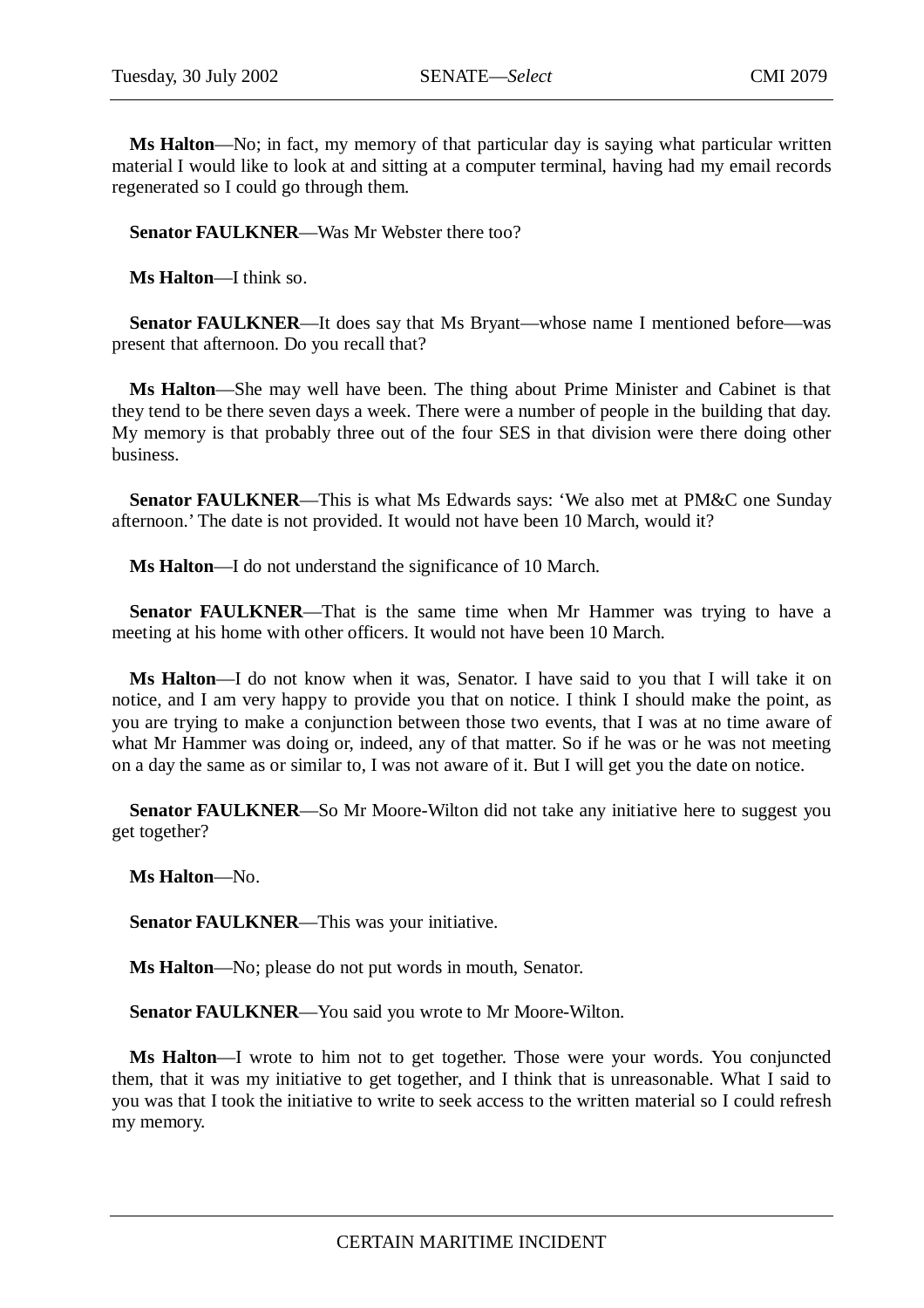**Senator FAULKNER—And I am expected to believe that, by pure fluke, Ms Edwards is** there, along with Ms Bryant and Mr Webster, and there is a meeting which Ms Edwards described as:

My recollection is that the conversation mainly consisted of drawing each other's attention to key documents, checking records and recollections of factual events (such as who attended relevant meetings). Ms Bryant was present that afternoon (although not necessarily in the room for all of the conversation), as was Mr David Webster.

And I am supposed to accept that this is just some sort of chance encounter.

**Ms Halton**—No, Senator, and I frankly take great offence at what you are implying.

**Senator FAULKNER—I** am not implying anything at the moment—

**Ms Halton**—You are implying something, Senator.

**Senator FAULKNER—What I am doing, Ms Halton, is trying to ask questions.** 

**Ms Halton**—Senator, you are implying that there is something unusual in seeking, when you are no longer the officer of a department, to reacquaint yourself with the documentary evidence. As I have explained to you, two of the people from whom you have taken extensive evidence are no longer officers and had sought agreement, which was granted, to revisit the written material in order to refresh their memories and to look at their own email traffic—which, by definition, occurs in different rooms, because there is not a series of terminals in one room.

**Senator FAULKNER**—And drawing each other's attention to key documents.

**Ms Halton**—I think that is a perfectly reasonable characterisation, because at the end of the day people were trying to make sure—just as I was trying to make sure that I had seen all of the relevant documents—that they had seen all the relevant documents. As I have pointed out to you, Senator, if there had been an extensive discussion about all of the details of this, the reality is that we would actually have exactly the same memory of it. We do not. And that is my point to you. What we have done is gone back and looked at the written records, and I cannot speak for others. What I know is that I, having asked for access, went to those written documents to look at them again, to look at the chronologies, and then asked a series of questions. So, for example, I asked the question, which officers from the Department of the Prime Minister and Cabinet then answered, about what time people came into meetings, to check my memories of things. So, for example, that question we have just canvassed extensively about when Air Vice Marshal Titheridge came and went on the 7th: that is precisely the kind of question I anticipated, and it is precisely what I asked following that discussion.

**Senator FAULKNER—But, anyway, this took place before you gave evidence at this** committee on 17 April this year.

**Ms Halton**—I believe that to be the case—which, by definition, therefore, and I think you may well be right—

**Senator FAULKNER—I** am sorry; the 16th of April is when you gave evidence.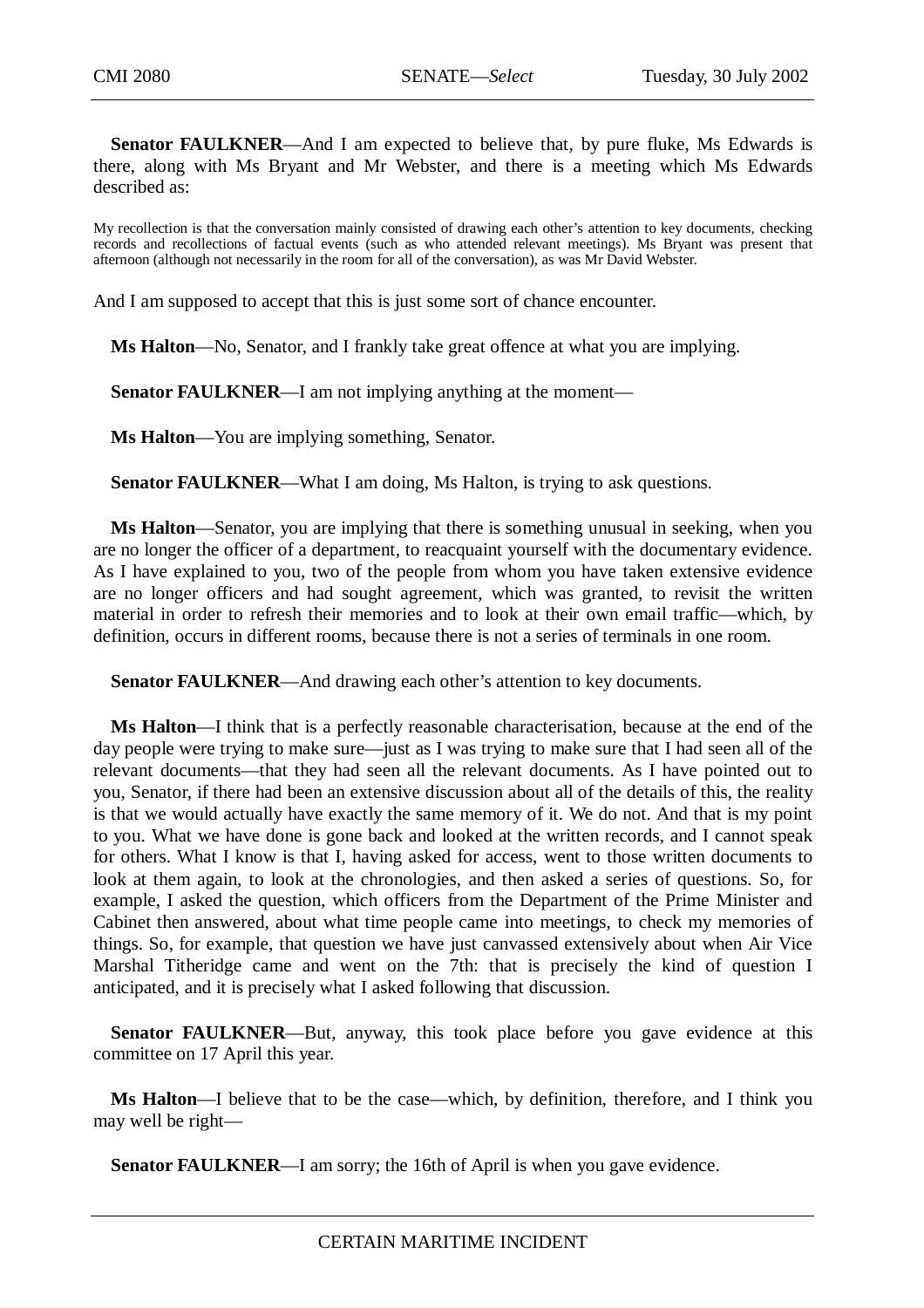**Ms Halton**—Yes. And, as I said to you, by definition it was preparation in terms of looking again at the documents so that I would be able to reconstruct my precise details of when I came and went, where I was on particular days, what I did on particular days, who did what, and who also happened to be in the room.

**Senator FAULKNER**—If this was an attempt to reconcile different views, attitudes and recollections, it was not very successful, was it?

**Ms Halton**—It was not an attempt to do that, Senator. You keep trying to say that it was, and it was not.

**Senator FAULKNER—After you appeared before this committee on 16 April, Ms Edwards** had a further discussion with you the next day. I think that is right, isn't it?

**Ms Halton**—Either then or in the immediate vicinity.

**Senator FAULKNER—According to Ms Edwards, it was 17 April—the day after you gave** evidence before this committee.

**Ms Halton**—I cannot tell you precisely, but I think that is consistent with my memory. We had a conversation soon after I gave evidence.

**Senator FAULKNER**—Ms Edwards said:

The day following Ms Halton's evidence at this Inquiry (ie April 17) she rang me and said that she felt she had not handled the questions around our differing recollections well initially, but had ultimately dealt with the issue.

Did you say that to her?

**Ms Halton**—I actually think we had a conversation about how unpleasant the experience had been, and I think—

**Senator FAULKNER**—You should try being here all the time, like the rest of us.

**Ms Halton**—That is why I am not a senator, Senator. I think we had a conversation that went to, as I said, the fact that it was unpleasant. I think, from memory, I said to her that our different memory was something which had come up but possibly not in the detail. Again, my memory is not inconsistent with that. I do not know that I would have put it in quite those words.

**Senator FAULKNER**—I think this is important.

**Ms Halton**—Why is it important, Senator?

**Senator FAULKNER**—In my view it is important. I cannot speak on behalf of the committee, so let me just say that I think it is important to understand if you contacted Ms Edwards—both of you now having given evidence to this inquiry—and indicated to her in relation to your evidence that you felt that you had not handled questions around differing recollections well. I think that is significant. You asked me the question; fair enough; I will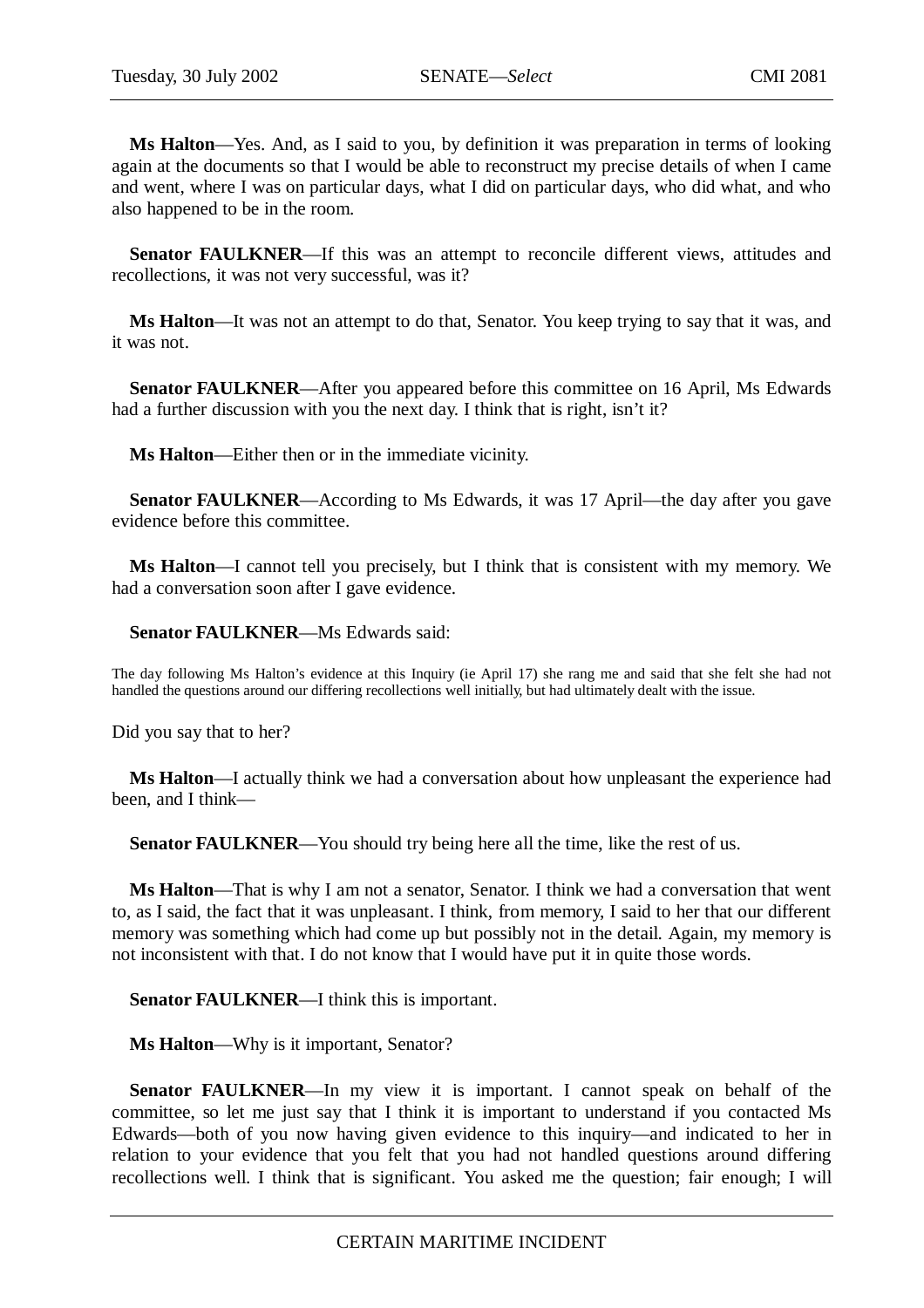answer it. We have been dealing now for a couple of hours with differing recollections, inconsistency of evidence, and conflict between witnesses here at the committee. That is why I think it is important.

**Ms Halton**—Okay, that is a fair comment. My answers to you today go to the different sources of what might have been at the back of a conversation two people have had, the details of that conversation not being inconsistent but coming from different starting places. I did not say that last time. I may well have reflected on that point to Ms Edwards, and I think it goes to a couple of the conversations we have already had here today, one of which was about sit rep 59 and the other of which is about the chronology. I suppose my point is that I do not think that the details, the real import of a couple of particular conversations, are particularly different between us. I think the starting point of those conversations may well be different, and I think that is perfectly understandable. Last time, as you will appreciate, it was not for me to say at that particular point, 'I think you will find other witnesses have different memories of this.' That was something you had to deal with yourself in good time. Maybe I should have said to other people, 'I think I have a different memory of this,' but I do not think it was my place to so do. In terms of what I have said to you today about what may have been at the base of some of those different memories, I am trying to explain to you my understanding of why that might be the case.

**Senator FAULKNER—Was your conversation with Ms Edwards on 17 April a particularly** tense one?

**Ms Halton**—No.

**Senator FAULKNER**—Really?

**Ms Halton**—No, absolutely not.

**Senator FAULKNER—So** it ended quite amicably, did it?

**Ms Halton**—Certainly, from my perspective. And I have had conversations with her since which would not suggest that there is any particular personal rancour. We have a different memory of some things, but that does not mean that there is some fundamental problem.

**Senator FAULKNER—I** appreciate that there are glaring differences between your evidence and hers.

**Ms Halton**—I think to say 'glaring differences' is a question of your interpretation.

**Senator FAULKNER**—Yes, and I think I am trying to be reasonable. Some would go further, but I think 'glaring differences' is more than fair.

**Ms Halton**—In one case I would—

**Senator FAULKNER**—But I am surprised to hear that you believe this was an amicable conversation.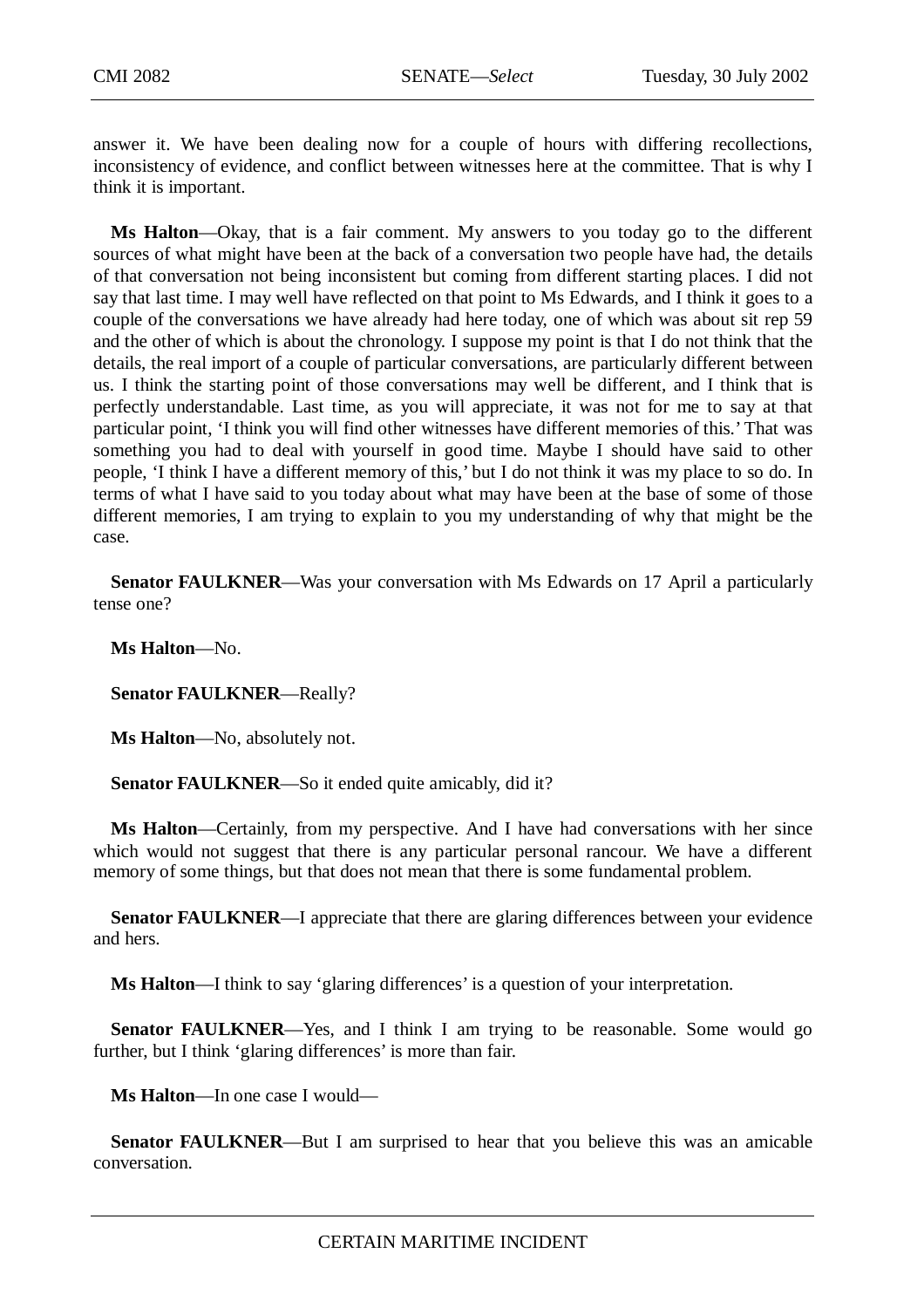**Ms Halton**—As I say, I think the essence of the conversation was that this was not a particularly pleasant experience. That was the root cause of the conversation.

**Senator FAULKNER**—In relation to the high level group on 30 August last year—

**Ms Halton**—Of the 30th?

**Senator FAULKNER**—Yes, the date was 30 August 2001.

**Ms Halton**—Yes.

**Senator FAULKNER—I** want to ask you about the minutes, if I could.

**Ms Halton**—Yes.

**Senator FAULKNER—I** do not want to get into the definitional issue of whether they are minutes or not. I think we both know what we are talking about.

**Ms Halton**—Yes, and I spoke to you last time about note taking.

**Senator FAULKNER—Yes.** There are three sets of notes or minutes of 30 August 2001. I think you can confirm that is the case. One is marked:

HIGH LEVEL GROUP—30 August 2001, 9 am and 2.30 pm

**Ms Halton**—Yes.

**Senator FAULKNER**—One is marked:

... 30 August 2001, 9 am and 2.30 pm

It is shorter.

**Ms Halton**—Yes.

**Senator FAULKNER**—And one is marked:

HIGH LEVEL GROUP—30 August 2001, 2.30 pm

I want to refer you to the first one.

**Ms Halton**—The 9 a.m. one, the first one?

**Senator FAULKNER**—The 9 a.m. and 2.30 p.m. one.

**Ms Halton**—The one with the attendance list at the top?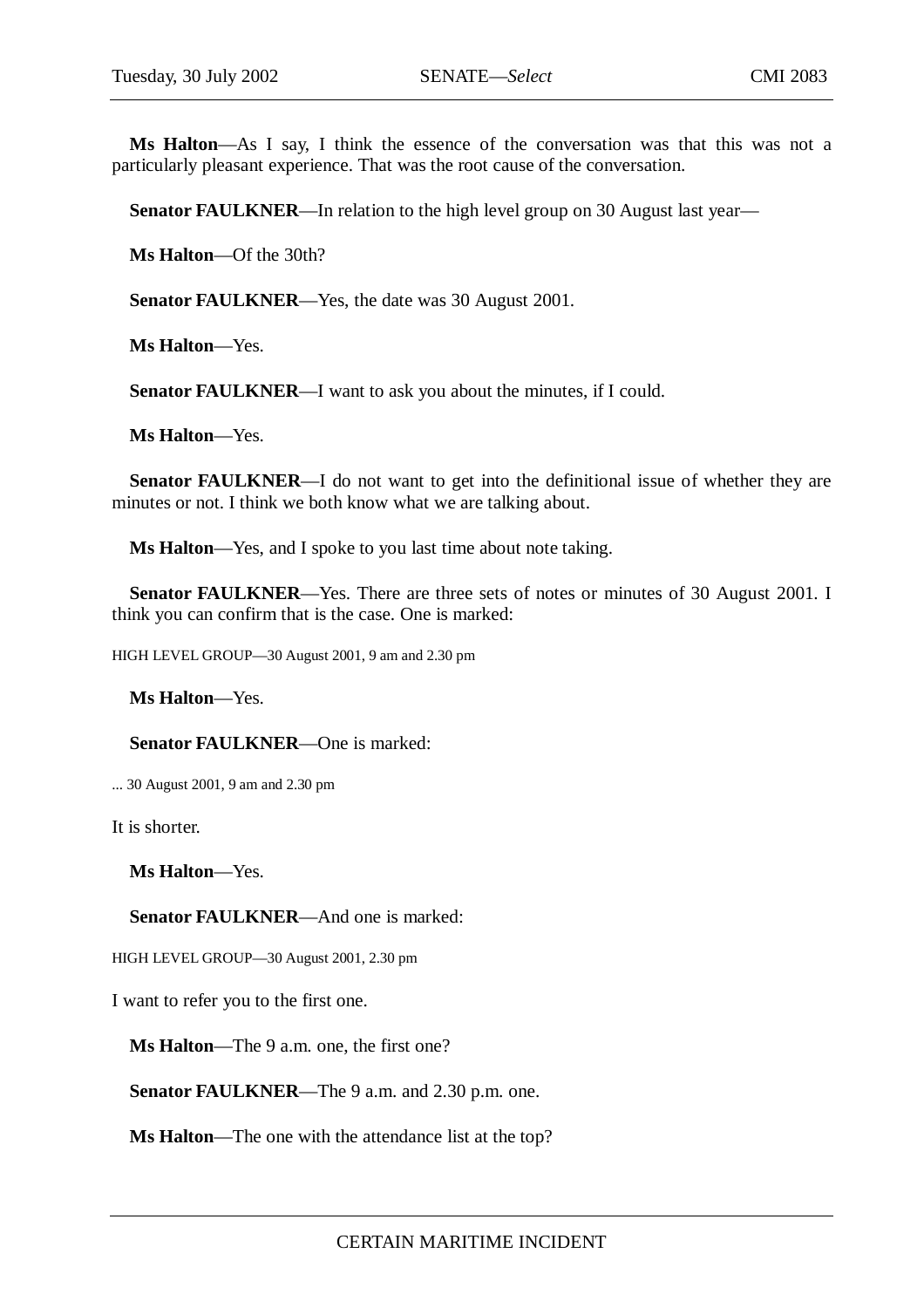Senator FAULKNER—Yes, that is right. I want to ask you about that first dot point, if I could. It says:

Ags gave an update on the legal proceedings and advice on the status of the letter from those on board …

Which legal proceedings does that refer to?

**Ms Halton**—Because, other than reading these notes, I genuinely have not looked at this, I would say to you that at this particular point my memory—but I have to go back and look at other records to confirm this—is that there had been advice from A-G's that legal proceedings were likely and about their likely nature. My memory is that they had received some sort of indication, via the legal fraternity, of cases that might be mounted. I do not think there was anything on foot at this point, but I could be corrected on that point; I think there were things on foot later.

**Senator FAULKNER**—Please take on notice for me—I could spend a lot of time on this and I do not want to get too bogged down on it—a question relating to what that dot point means, particularly in relation to legal proceedings and advice on the status of the letter from those on board.

**Ms Halton**—I suppose I would say to you that I do not know that I can answer that question. I cannot go to the Attorney's department; this is an issue that was raised by the Attorney's department. I can tell you what my memory of it is. I can see whether there is any other record in Prime Minister and Cabinet and, with their forbearance, I may or may not be able to answer that question. But it seems to me that this is a question that would be put more properly to A-G's.

**Senator FAULKNER—I** am asking you in your capacity as former chair of the task force, which I think is reasonable in the circumstances.

**Ms Halton**—I will give it my best endeavours. I will let you know if we are unable to—

**Senator FAULKNER—If that leads to an inadequate response, perhaps I can go to A-G's.** At the meeting they had two representatives who may or may not be able to assist me. I would appreciate it if you could take this on notice: I am interested in understanding the status of the legal proceedings. I am not going to legal advice and the like but trying to understand the status of legal proceedings. What were the legal proceedings on that particular date?

**Ms Halton**—That is the Thursday. My memory is that by the Thursday legal proceedings were not on foot but there were rumours of them. But we will take that on notice.

**Senator FAULKNER—If** that is the case, it is one of the reasons I would like to have this more fully explained. If you can provide me with some information about that and how that came to the task force's attention, I would appreciate it.

**Ms Halton**—Clearly, that question is answered in the minutes or the notes, because this was a briefing from the Attorney-General's Department, from the officers concerned.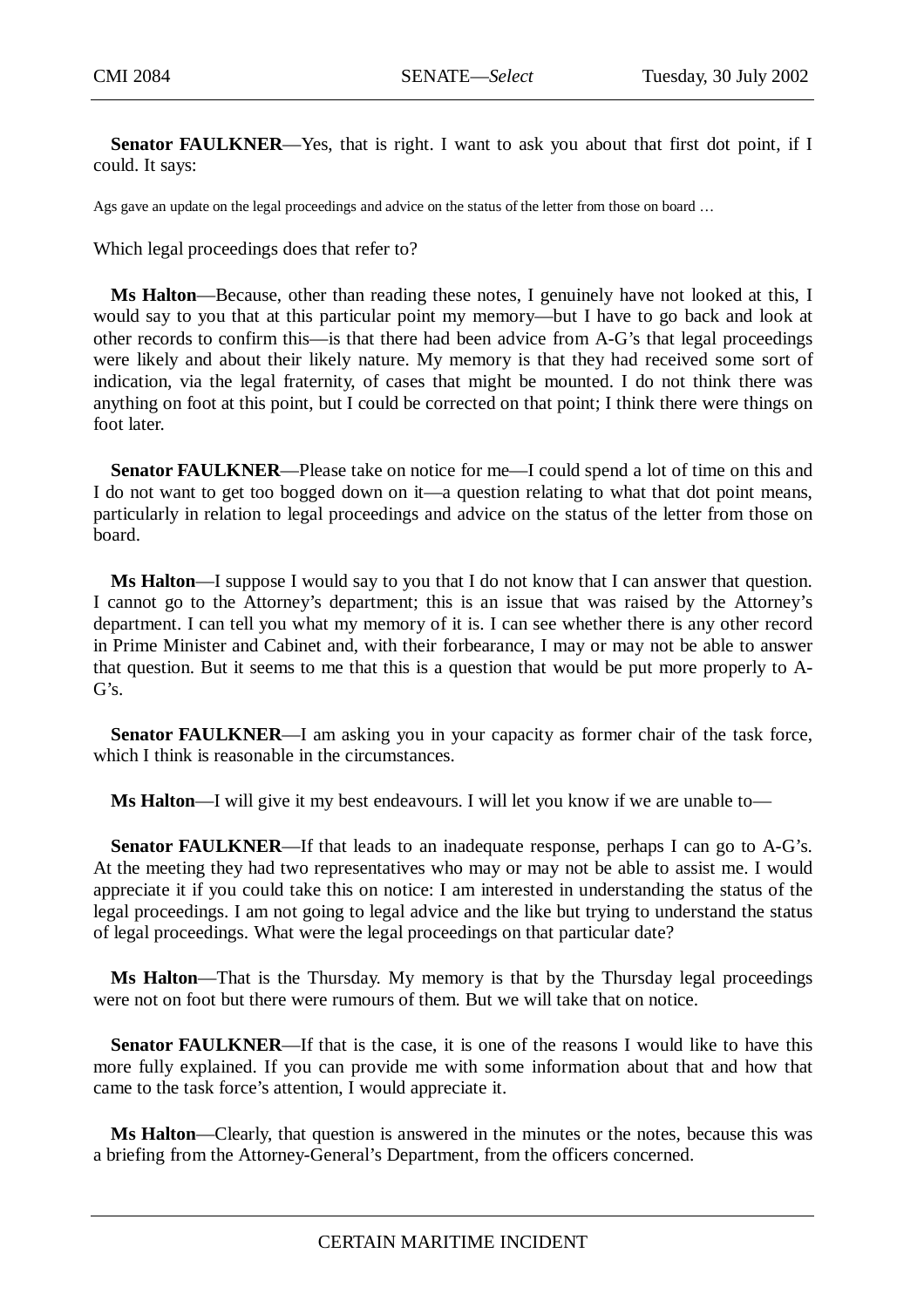**Senator FAULKNER**—Thank you.

**Senator JACINTA COLLINS—Ms** Halton, when looking at that, could you please clarify the word 'refouled'?

**Ms Halton**—Refouled?

**Senator JACINTA COLLINS—I** want to know what the definition of that word is.

**Senator FAULKNER**—I am aware that Senator Brandis wants to ask questions. I had cut away from what I was asking Ms Halton when Senator Collins commenced her questioning. I am just sensitive about the time. We have not even got to what Ms Halton prepared herself for, which of course was SIEVX.

**Senator BRANDIS**—Quite. If Senator Collins was moving to a new topic, I was going to ask a question arising from your questions, Senator Faulkner. But if you are not moving on then I will wait until you are finished, Senator Collins.

**Senator JACINTA COLLINS**—I do not think Ms Halton will be able to answer this question at present. While looking into matters specified by Senator Faulkner, I would ask her to explain the reference to 'refouled'.

**Ms Halton**—'Refouled' is a technical term.

**CHAIR**—On the timing matter, at 12.30, which is our next break, we will have to make a decision about what the outlook for timing is. I know a number of us have made arrangements to leave at a later hour this day or tomorrow in anticipation of this running longer than we thought.

**Ms Halton**—I might also make the point that it was anticipated, according to the advice I got, that I would be here from 9.30 to 12.30. I am very happy to continue after lunch, if that is necessary, but there will come a point mid-afternoon when I will have to leave.

**CHAIR**—Let us hope we can get through this. We are all acutely mindful of the fact we have not got on to SIEVX yet.

**Ms Halton**—We will get you the technical definition of 'refouled'. It is a term used in the international migration context. It is in relation to repatriating someone into an environment where they can actively fear persecution. But we will get you the precise definition. I am sure that Ms Gillard could tell you chapter and verse; but we will come back in writing.

**Senator BRANDIS**—My question is fairly generic. Senator Faulkner asked you a series of questions in relation to conversations, discussions and briefings you had with individuals and so on. Are you satisfied that all the conversations, discussions and briefings you had concerning the topics Senator Faulkner has explored with you over the last 20 or 30 minutes were consistent with PM&C guidelines and consistent with PM&C practice?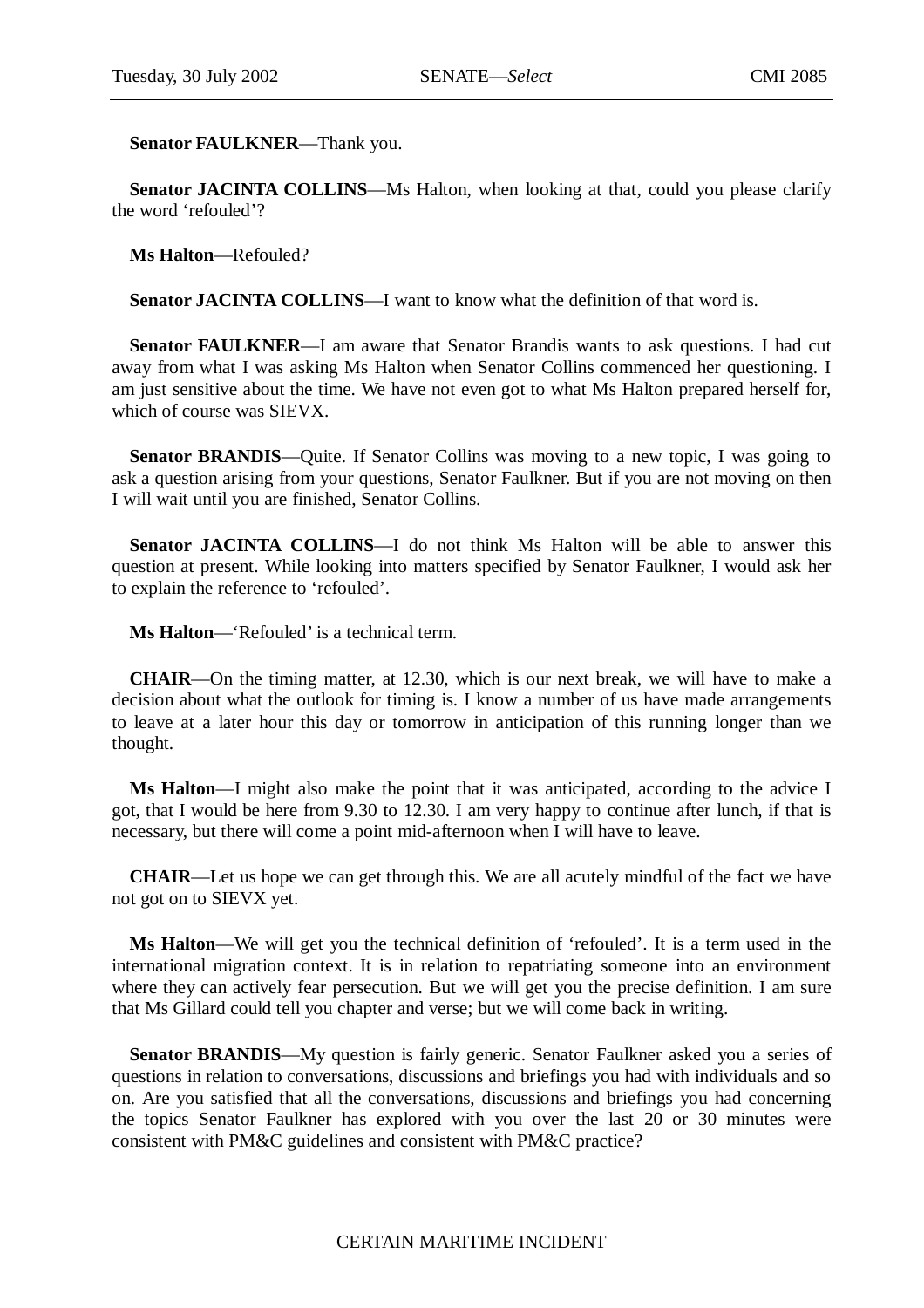**Ms Halton**—Absolutely. There was nothing inconsistent and nothing improper.

**Senator BRANDIS**—Of course, I am not suggesting impropriety.

**Ms Halton**—Others were.

**Senator BRANDIS**—I am really putting it on a slightly higher level than that: not only was it not improper but, as I understand it, it was perfectly proper and foursquare within the PM&C guidelines.

**Ms Halton**—Yes.

**Senator BRANDIS**—Am I correct in that understanding?

**Ms Halton**—Yes, absolutely; and prudent preparation, correct.

**Senator JACINTA COLLINS—Just before we get to the SIEVX issue and while we are on** odds and sods issues associated with the minutes, you might be able to assist the committee with one other matter related to the minutes on 25 September about changes to AMSA procedures.

**Ms Halton**—On 25 September? Which point, Senator?

**Senator JACINTA COLLINS**—It is on the first page, the third from last and the last dot points. We have reference to a Coastwatch update on intelligence—'currently doing an assessment of whether routes might change and require reworking of surveillance patterns, particularly once legislation is passed'. Then there is also a note of new AMSA procedures that would be trialled for a three-month period with a report back to the group as necessary. Can you explain for us what that relates to?

**Ms Halton**—Again, not having prepared this at all, there is an international convention that says that all communications with maritime safety bodies should be in English. My memory is that it was found, through the *Tampa* exercise, that whilst that might be the international standard to which everyone signed up, including the Indonesian authorities—BASARNAS being the relevant Indonesian authority—in practice there was often not anybody on the other end of a fax who actually spoke English. My memory is that AMSA decided that, notwithstanding the international convention to which we are a signatory, as are they, it would be prudent for them to start sending faxes in Indonesian as well as, I think, in English. That actually drew their attention—when there were occasions to draw their attention to things—in a language that they would immediately comprehend. That is my memory: they had found that people who spoke English were available intermittently and not all the time.

**Senator JACINTA COLLINS**—I would appreciate it if you would look further into that to see if there is some other aspect of that situation.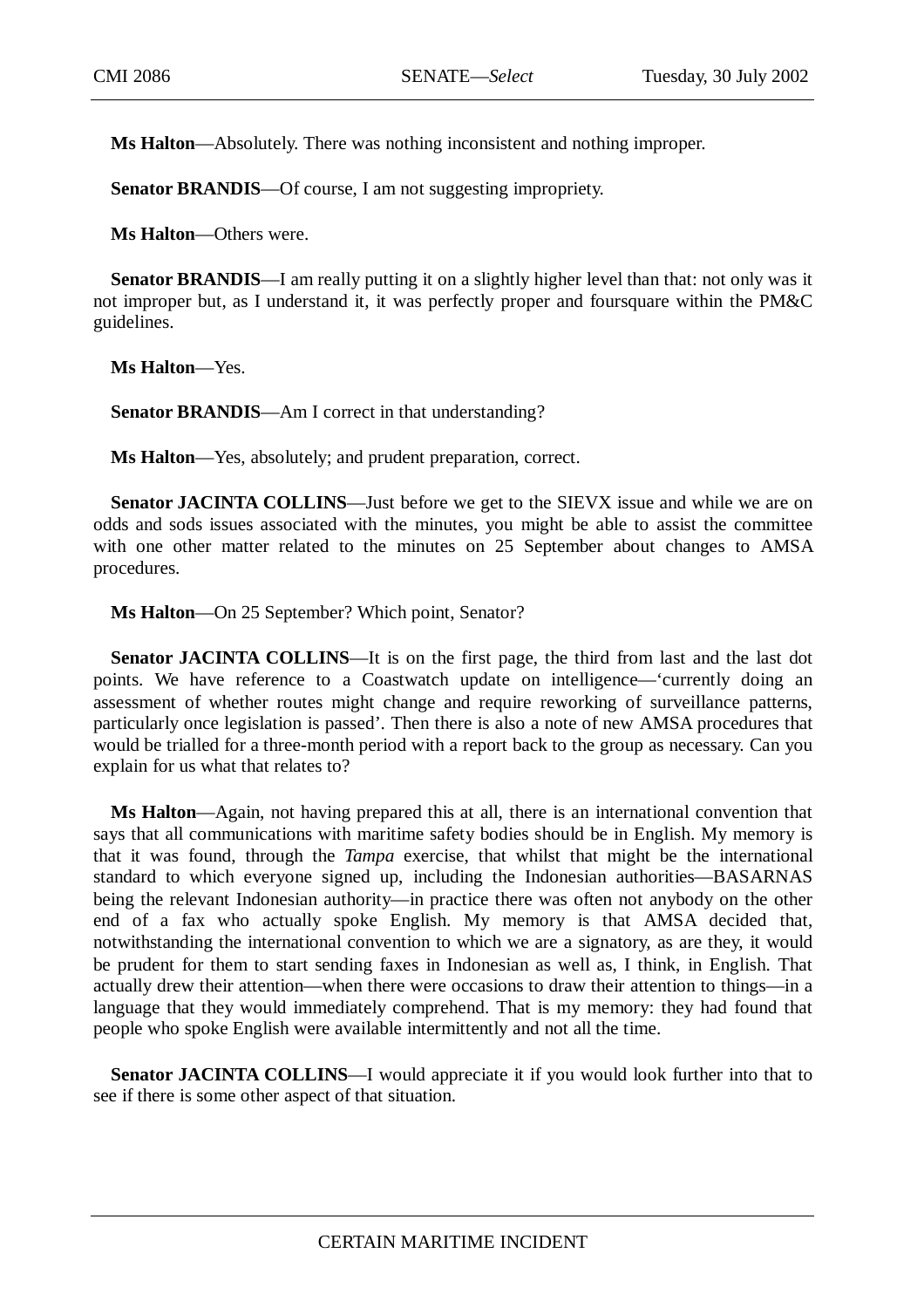**Ms Halton**—I am sorry, I am just advised by my colleague that in fact Indonesia is not a signatory to SAR so it may well be that they decided they just needed to get on and do it in Indonesian. But the essence of my memory is that they were starting to fax them in Indonesian.

**Senator JACINTA COLLINS**—I was trying to understand whether that related to the move from Coastwatch away from the approach to Christmas Island.

**Ms Halton**—I do not think so. I think it had nothing to do with it.

**Senator JACINTA COLLINS—When that move occurred, when and why did that occur?** 

**Ms Halton**—Coastwatch and Defence basically intersected operationally in relation to Operation Relex. This was not a matter that was ever dealt with in any detail by the committee other than peripherally. As we have canvassed extensively previously, we were not in the operational line. Operation Relex was an operation that was run by Defence under the instructions of the Minister for Defence. The operational intersection between them and Coastwatch was a matter for them. They made those decisions depending on the availability of aircraft and a series of other logistical issues, is my understanding. But our understanding on this would be very incomplete because we were not briefed on a day-by-day basis as to what the precise operational arrangements were between Coastwatch and Defence.

**Senator JACINTA COLLINS**—So if we are talking about, for instance, comments through the minutes about whether something had been sighted by surveillance, we should read interchangeably Coastwatch as meaning Coastwatch and/or Defence.

**Ms Halton**—Yes. Our understanding was that it was Coastwatch and/or Defence, as was appropriate—and it was for them to coordinate—depending on the availability of assets and a number of other things they were surveiling, and I think there is a reference in the minutes at one point to checking that a PC3 was still surveiling because there was some ambiguity in the report from the relevant officers at that particular meeting.

**Senator JACINTA COLLINS—We** will probably get to that later because that is a SIEVX issue.

**Ms Halton**—Yes, exactly. But in terms of the surveiling activity, that was a matter for Operation Relex, together with Coastwatch, which they organised.

**Senator JACINTA COLLINS**—So this comment here in the third last dot point that the routes may change requiring a reworking of surveillance patterns, particularly once legislation passed—can you explain what the issue was there?

**Ms Halton**—That is a different issue. That is a discussion about intelligence. In fact, I remember this because Mark Bonser produced very pretty maps with all sorts of coloured lines on them, ultimately, which showed what they thought were likely routes depending on size of boat, people smuggler et cetera. I would not want to go into too much more detail. That was their effective risk assessment of likely routes.

**Senator JACINTA COLLINS—But what was the relevance of the legislation?**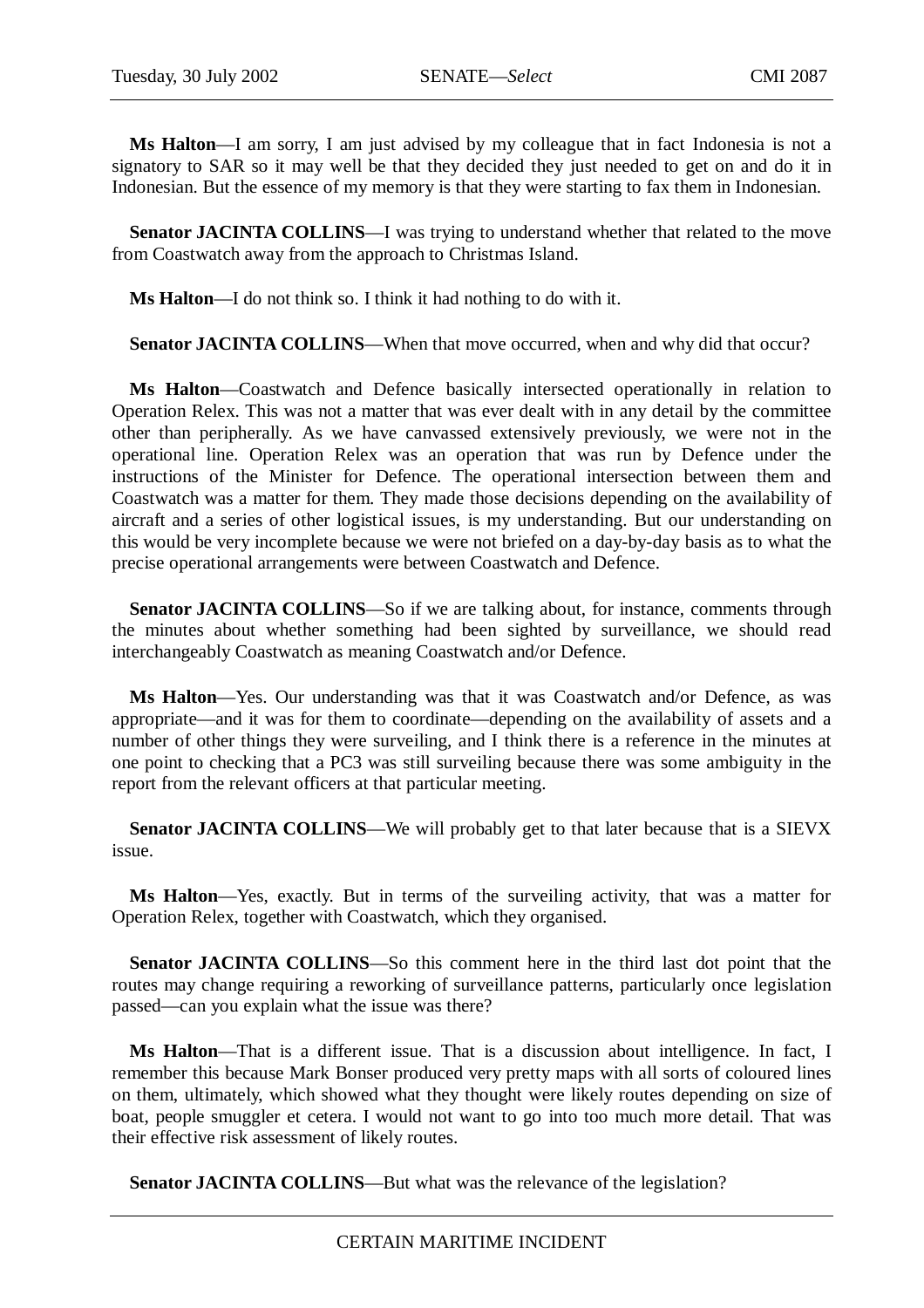**Ms Halton**—In terms of excising particular islands, there was an assessment being made about whether larger vessels might go further afield and, if they did, which way they would go and whether there was a risk of that.

**Senator JACINTA COLLINS**—So there was an assessment as to whether the surveillance based on Christmas Island and Ashmore might not be adequate once they were excised and larger ships might attempt other destinations.

**Ms Halton**—No, essentially the surveillance of Christmas and Ashmore was a given. The question was what one did about the Torres Strait and the east coast. It was basically a risk assessment which, as I understand it, they prudently did on a regular basis, taking account of any new facts as they knew them.

**Senator FAULKNER—Was there any report to the task force on disruption activities?** 

**Ms Halton**—There were a couple of reports. Some of them are referred to a little bit cryptically in here. I think you have already had evidence about the now famous T-shirts. So there were a couple of reports of that ilk.

**Senator FAULKNER—What do you understand disruption activities to be?** 

**Ms Halton**—They were largely about provision of information to, for example, families who might have sailors who would crew these vessels towards Australia, making sure that they were aware of the penalties that might apply and about getting the assistance of Indonesian police to arrest people as they were heading towards vessels and that kind of thing.

**Senator FAULKNER—What agencies provided reports on these activities to the task force?** 

**Ms Halton**—My memory is that the principal agency was the AFP, but with some corroboration. I think the corroboration on the T-shirts came from DFAT. I think they even came into one meeting with one.

**Senator FAULKNER—Are** you aware of any legal advice being sought at any stage by any agency about the nature of this disruption activity?

**Ms Halton**—No.

**Senator FAULKNER—Are you aware of the reason for the breakdown in the protocol—the** MOU—between the INP, the Indonesian National Police, and the AFP?

**Ms Halton**—No.

Senator FAULKNER-No background to that at all?

**Ms Halton**—No.

**Senator FAULKNER—Was that ever reported to or spoken about at the task force?**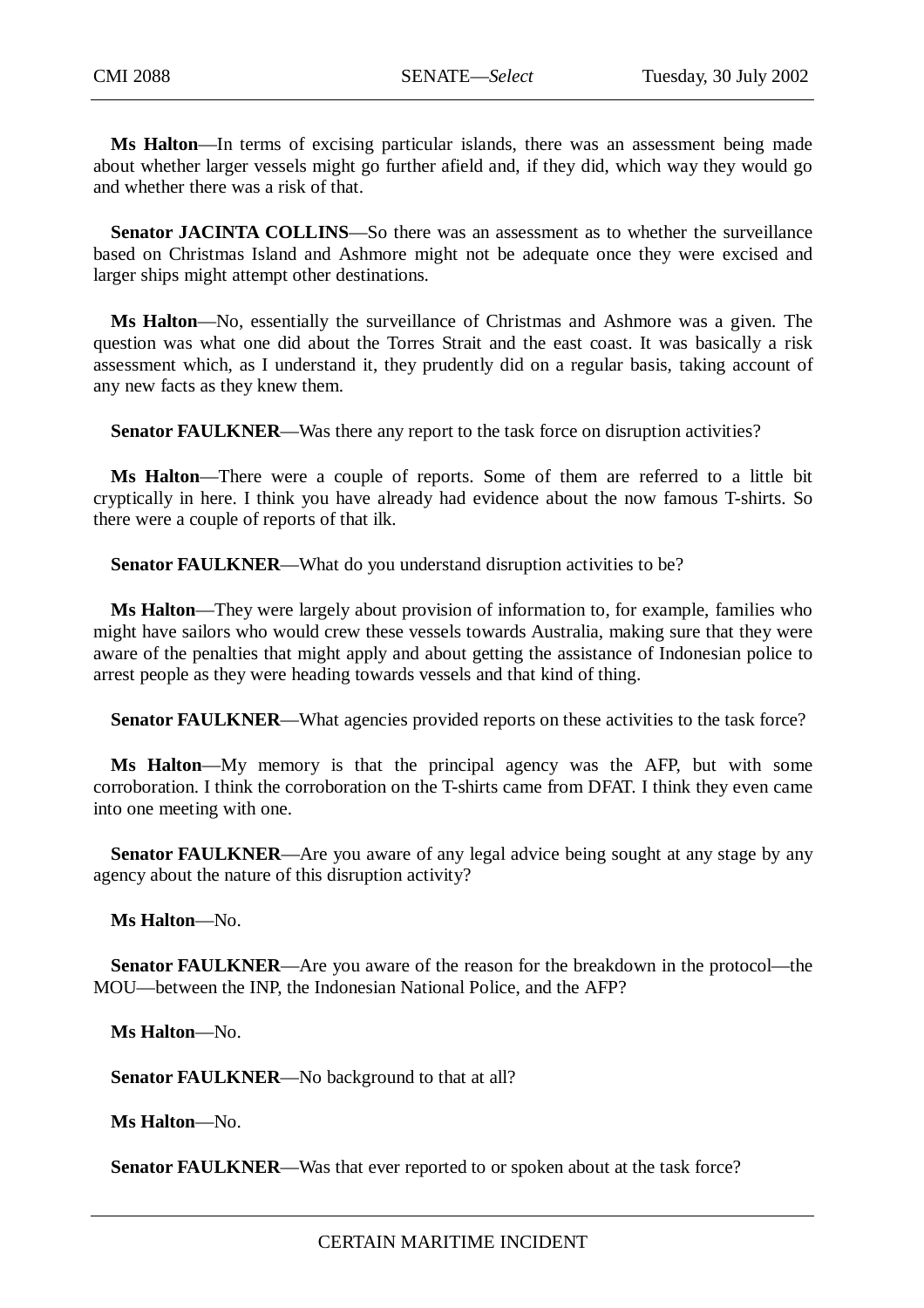**Ms Halton**—The only memory I have of a discussion about working relationships with the INP is in relation to where some of our officers were located. It is my memory that they had to be moved at one point. Then I know that there was a report that the Commissioner of the Australian Federal Police was going to visit Indonesia, but that was the extent of it.

**Senator FAULKNER—Did the People Smuggling Task Force give any tasking at all on** disruption activities in Indonesia?

**Ms Halton**—No.

Senator FAULKNER—That was outside your terms of reference or brief?

**Ms Halton**—Absolutely. Not only that, it goes back to the point I have made on several occasions about us not inserting ourselves in line structures. That was rightly a matter for other agencies. It was not germane to what we were principally doing, which was looking at people as they arrived on the edge of our contiguous zone and then either managing them in terms of accommodation or moving them off to processing centres or whatever.

**Senator FAULKNER—On** two occasions, to my knowledge—I could find only two—there was discussion of disruption at the task force. One was on 10 October, where in the minutes these words appeared:

Discussion of the 'architecture'—disruption, regional conference proposal, UNHCR positions

Are you able to tell us a little more about what 'disruption' meant in that context?

**Ms Halton**—My memory of this is that there was to be a conference—and I think it subsequently occurred—which would look at the whole question of people-smuggling, and I think there was some discussion about other sorts of transnational crime. My memory is that this was part of that updating of where we were at in terms of getting an agreement to have a regional conference.

**Senator FAULKNER—It** also appears on 12 October 2001 with the 'discussion of disruption activity and scope for beefing up'. Do you know what 'scope for beefing up' meant?

**Ms Halton**—Again, this would have been one of only a very few conversations on this issue. As for whether or not the information was being transmitted effectively, I do not want to say that there was a T-shirt discussion here—I do not know that there was—but it was of that ilk. That is my memory.

**Senator FAULKNER—Did** it go to resources for beefing up?

**Ms Halton**—I do not think so, no. You have to remember that there were resources provided for this in the previous budget. Again, I think we canvassed last time the additional resources that have been allocated to this broad suite of issues.

**Senator FAULKNER**—Maybe it is fair enough, but you do not seem to have a real conceptual understanding of what this disruption activity might be.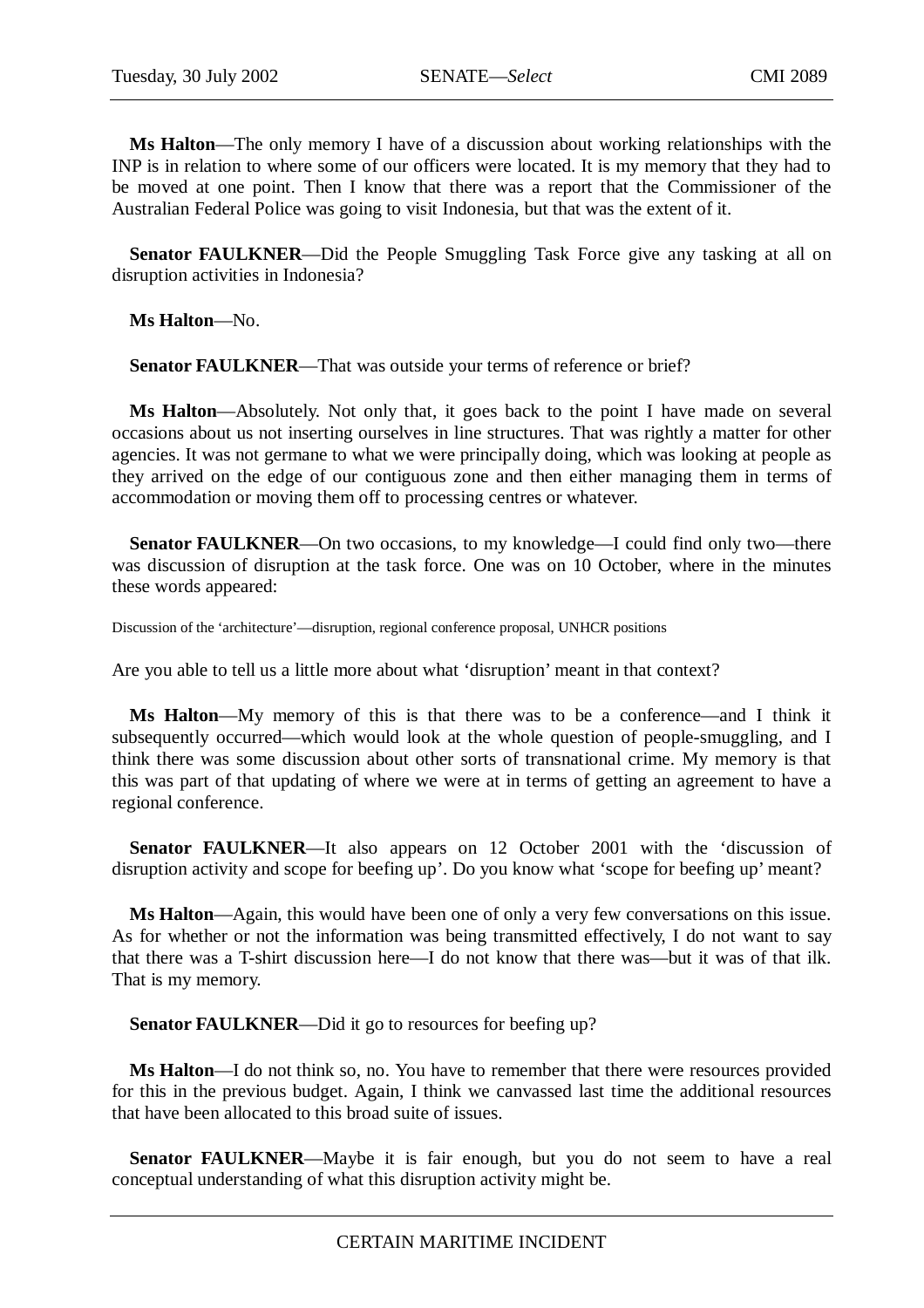**Ms Halton**—No. The essence of the disruption activity was not, as I have just said, canvassed in this forum in any kind of detail. It was as peripheral colour and movement on a couple of occasions, as a rhetorical question about whether people were doing their jobs as assigned elsewhere. There was the notion of an international conference and the notion of whether the information that was being provided through fishing villages to families about likely penalties for people-smuggling was being delivered.

**Senator FAULKNER—But** was beefing up disruption activities an actual decision of the task force? I suppose that is what I am trying to understand.

**Ms Halton**—As we have canvassed extensively, the task force did not take decisions. The fact that issues were sometimes discussed amongst the agencies was for people's information. There were, as you know, sometimes products from these meetings which went to people for decisions. I think this does say quite clearly 'update/discussion'. The fact that there was some discussion about this issue does not constitute any kind of a decision. As I have just said, issues around disruption were not within the purview of this committee.

**Senator FAULKNER**—Do you have an understanding of who carried out these disruption activities?

**Ms Halton**—Not in detail, no.

**Senator FAULKNER—What information are you able to give us? I appreciate that you may** not know this in detail, but what is your understanding?

**Ms Halton**—I do not know that I could say to you I had an understanding other than 'persons in Indonesia and elsewhere'.

**Senator FAULKNER**—But what sorts of persons?

**Ms Halton**—I do not have an understanding of that. It was not my business in this context to ask those detailed sorts of questions. There were people who attended these meetings who, put bluntly, would not have had the security clearance to be briefed on these sorts of matters. They were not canvassed in these meetings in detail.

**Senator FAULKNER**—The reports to the task force about this came from whom? Which particular agencies or individuals gave the reports?

**Ms Halton**—My memory is that the AFP did make some comment about this issue. My memory is also that DFAT did the show and tell with the T-shirts. I am probably sweeping into this notion of disruption the broader context of an information campaign, and that is possibly unfair to my DFAT colleagues, but that goes to the fact that this issue was not canvassed in anything even approximating detail.

**Senator FAULKNER**—Mr Moses and Mr Castles were pretty regular attenders at the task force, weren't they?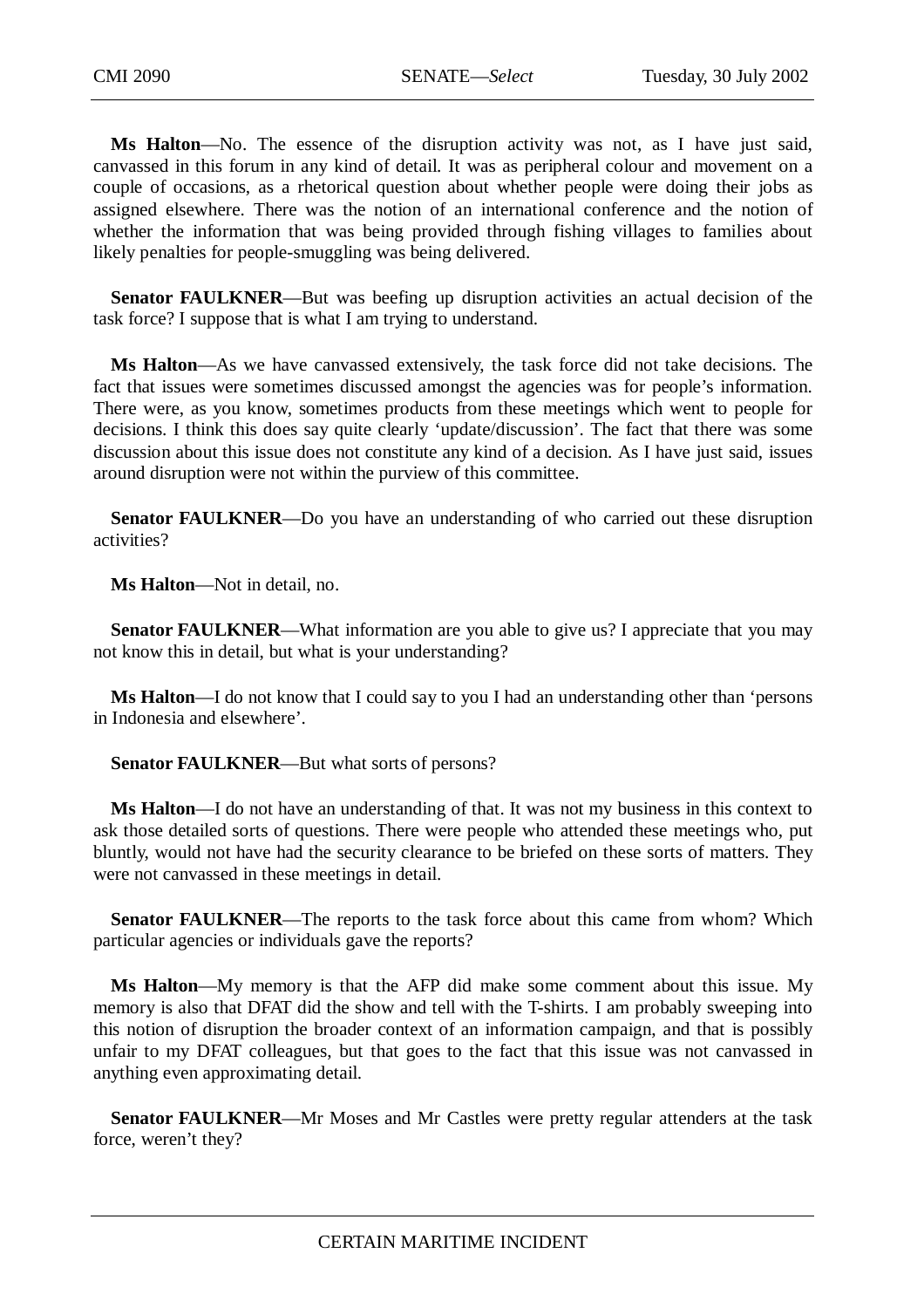**Ms Halton**—Yes, they were.

**Senator FAULKNER—Did they give any information to the task force about these sorts of** activities?

**Ms Halton**—No, not in detail. It was not within the purview of the committee.

**Senator JACINTA COLLINS**—There is a further reference to the broader characterisation of disruption activities—you referred to information campaigns—on 23 October. In the second last dot point on the second page of the minutes under 'Indonesia' there is a reference to the information campaign moving well. Then a bit further down there is a dot point saying that DFAT was 'to seek Rick Smith's views on making of assistance direct to embassy here' and that 'AFP should send resources if required'. Do you know what that was referring to?

**Ms Halton**—No, I cannot tell you.

Senator JACINTA COLLINS—Could you take it on notice to refresh your memory?

**Ms Halton**—Yes. Again, I cannot be sure that on this one we will have anything more, but we will look at it.

**Senator JACINTA COLLINS**—We are talking about assistance direct to, I presume, the Indonesian embassy in Australia?

**Ms Halton**—Yes.

**Senator JACINTA COLLINS**—And the AFP 'sending resources'—I find it difficult to imagine what is being referred to there.

**Ms Halton**—It would probably have been some sort of briefing, but I will take that on notice.

**Senator FAULKNER—Is** it fair to say that, generally, the task force did have knowledge of the most up-to-date intelligence about potential boat arrivals?

**Ms Halton**—It depends on how you define 'intelligence'. The task force had a broad idea of what boats may or may not have been out there, and when I say 'out there' I mean in the pipeline, not just physically on the water. At the task force meetings—again, I have said this previously—my standard practice was to go around the table, seeking updates, information that people wished to table and what have you. In so doing, relevant agencies were able to, and did, broadly anticipate what might be likely over the forthcoming period—

**CHAIR**—Sorry, I do not want to interrupt your answer, but I just want to ask a broader question. Please complete your answer.

**Ms Halton**—It is all right. I have lost my train of thought—off you go.

**CHAIR**—Is this an appropriate time? Maybe we should break for lunch.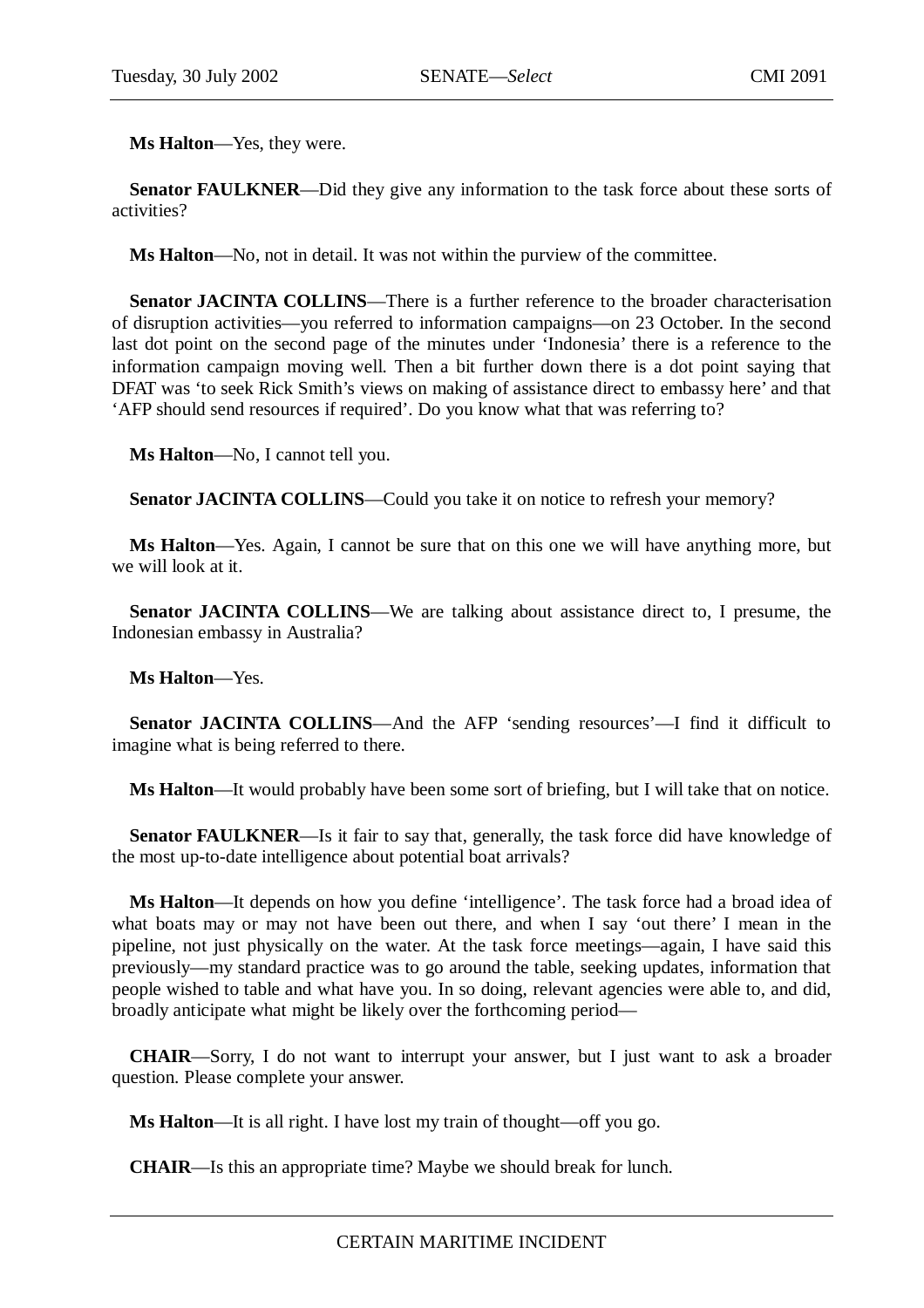**Senator FAULKNER—I** was expecting you to interrupt before this, Mr Chair.

**CHAIR**—I just thought I would squeeze in a bit more extra time. But that does indicate consent and, as there is no demur, we will now adjourn.

## **Proceedings suspended from 12.33 p.m. to 1.49 p.m.**

**CHAIR**—Order! The committee will resume.

**Ms Halton**—Can I go back to one of the questions that was asked before the break?

**CHAIR**—Do you want to clear up some matters?

**Ms Halton**—A couple of things.

**CHAIR**—Yes, please do.

**Ms Halton**—Firstly, Senator Collins asked about the definition of 'refoulement'. It comes from article 33 of the 1951 refugee convention. I will table the article afterwards. Under the heading 'Prohibition of expulsion or return', otherwise known as 'refoulement', article 33 states:

1. No Contracting State shall expel or return ("refouler")—

as in a French verb—

a refugee in any manner whatsoever to the frontiers of territories where his life or freedom—

we note the generic gender reference—

would be threatened on account of his race, religion, nationality, membership of a particular social group or political opinion.

2. The benefit of the present provision may not, however, be claimed by a refugee whom there are reasonable grounds for regarding as a danger to the security of the country in which he is, or who, having been convicted by a final judgement of a particularly serious crime, constitutes a danger to the community of that country.

I am happy to table that. I should say that, in generic conversation with my DIMIA colleagues, they tend to shorthand this to having a well-founded fear of persecution. Someone might like to provide this to Senator Collins. On another issue, you made a comment at the outset that in my evidence last time I said about my saying in evidence last time about having heard things on the radio. My colleagues have located this. I think I said, at CMI 965, on 16 April that I did not become aware that it was in the public domain until very much later that night. I did have a transcript of the media stuff in relation to the shots—possibly you are confusing the two—but that is the reference that I can find to this particular issue.

**CHAIR**—I do not think I am confusing it. The issue I had in my mind—and thank you for drawing my attention to the *Hansard*—is that there was an ABC report that was broadcast about children being thrown overboard before your committee met that day. If you like, I can now ask you a question that might arise from that, which would resolve my line of questioning. Just to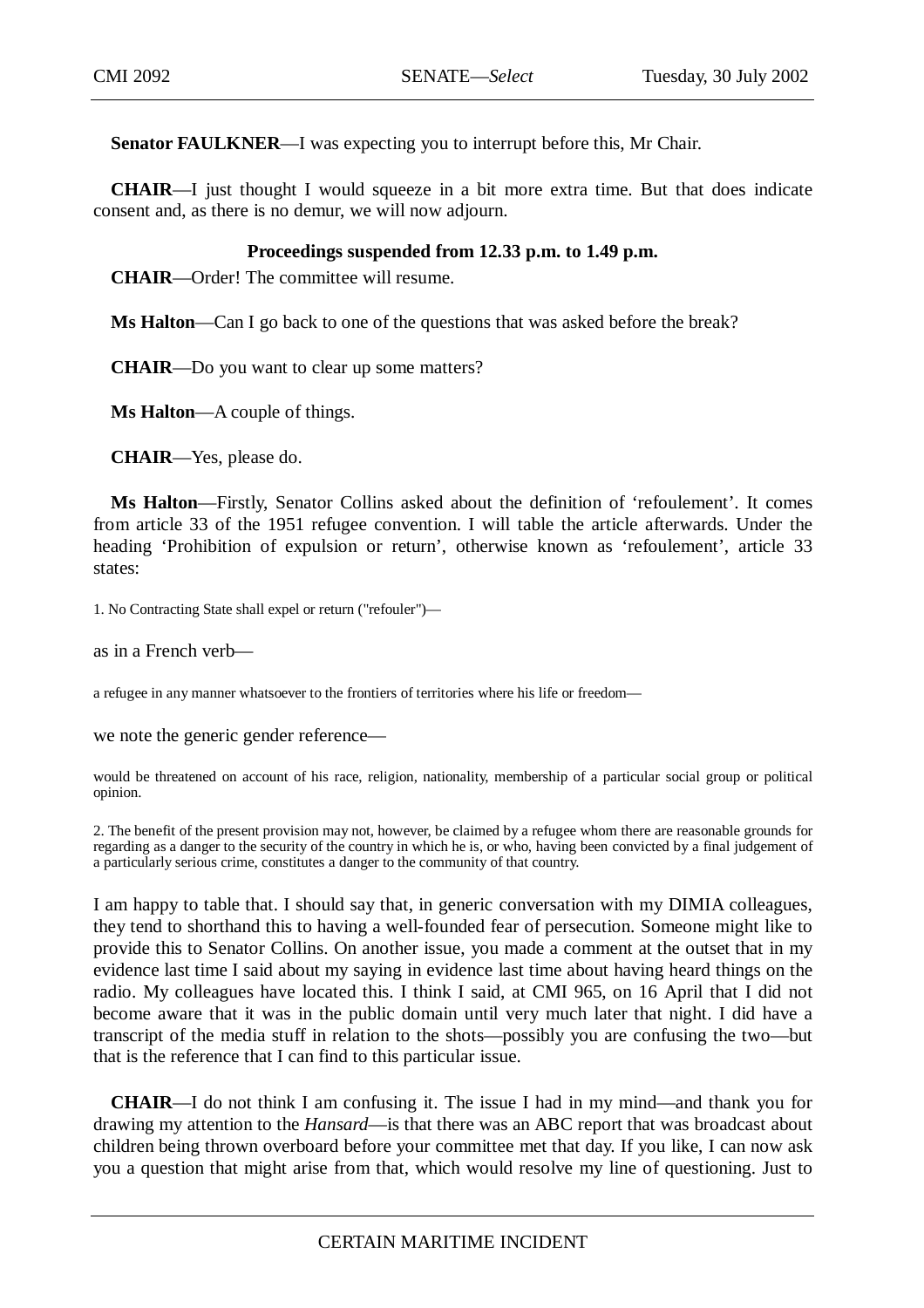give you the context, I am trying to work out how it would be that a news outlet could report such a thing in those circumstances, when the time lines are so tight. The only way it could happen, it would seem to me, is that someone along the line leaked the story to them. Did that story come from your committee or from you?

**Ms Halton**—No. On the assumption that you are right—that there was a news report prior to the 9 a.m. convening of that meeting—my evidence has been quite consistently that I became aware of that issue either immediately on the commencement of or immediately prior to. All our other corroboration now suggests it was in a phone call at 9.15 a.m. I was not aware of that issue. I think I also gave evidence last time that I did not communicate that issue to anyone other than in the discussion in that meeting, of which you are aware. I think I confirmed last time that my phone call to the Prime Minister's office on this issue was at 1532.

**CHAIR**—Let me be a little laborious about this. I understood you to say that you did not know of this story until at least 9.15 a.m on 7 October.

**Ms Halton**—What I have said to you is that I am confident I first heard it from Air Vice Marshal Titheridge. Other sources suggest that his phone call to me was at nine. I think Katrina's record showed 9.15 a.m. His phone record showed 9.17 a.m., so that is consistent with my memory that it was at the beginning of that meeting. I think I said last time that I could not be quite confident whether it was immediately preceding the meeting or whether it was just as the meeting was convening, but we are talking here in the order of a 15- or 20-minute difference. In terms of any ABC report, I know from the security swipes that I walked into the building at 8.54 a.m. I would certainly not have heard a news bulletin on my way there. I live approximately a two-minute drive from that office.

**CHAIR**—And there would have been no news bulletin at all. Would that be that you heard no report—not of children being thrown overboard necessarily—of what turned out later to be SIEV4 arriving in the zone?

**Ms Halton**—I am not aware of there being things in the public domain prior to our being advised of it.

**CHAIR**—That is a blanket answer no, that you are not aware of the news bulletin either? You are confirming that.

**Ms Halton**—Mmm.

**CHAIR**—That 'mmm' is a yes?

**Ms Halton**—It is a yes.

**Senator JACINTA COLLINS—Ms** Halton, starting on the SIEVX issue, I think it is useful if we go back to the *Hansard* from the last occasion.

**Ms Halton**—Can you tell me what page, Senator?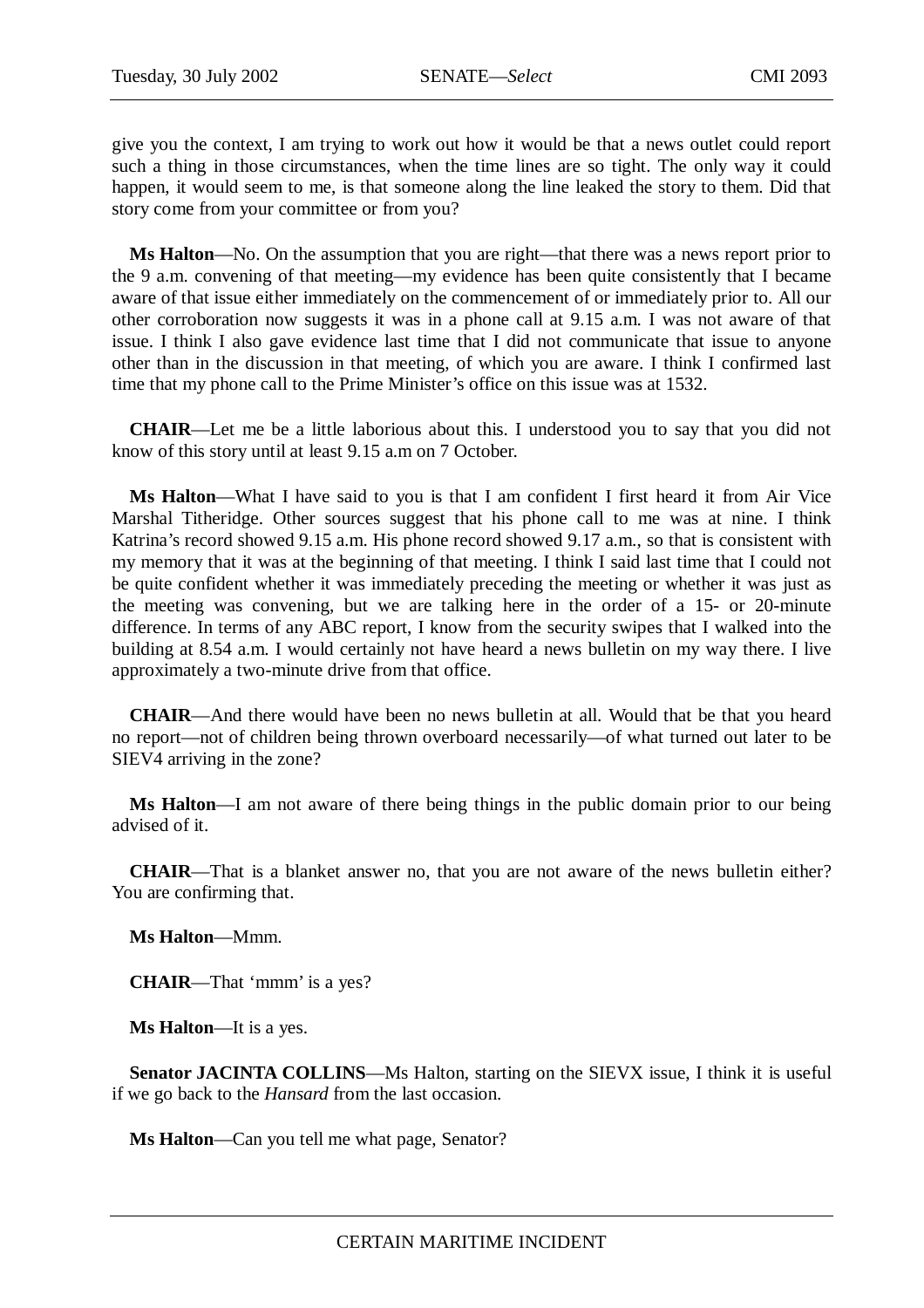**Senator JACINTA COLLINS**—In particular page 947, where you are responding to questions from Senator Bartlett. There are two references there. I take you to the second part of your comment in the middle of the page, the section starting with 'Not necessarily'. You say:

It is fair to say that sometimes we had a vague knowledge that maybe somewhere something had left. But to say that we had categorical knowledge of individual vessels leaving a particular place at a particular time in a categorical way I think is to misstate the truth.

In response to the next question, the second part of your answer reads:

I have certainly read something in the newspapers in the last little while about our state of knowledge of particular vessels which, I have to say to you, from where I sat, is absolutely not correct.

**Ms Halton**—That is correct.

Senator JACINTA COLLINS-I am aware that in some of the reports it has been missuggested that you had denied knowledge—

**Ms Halton**—Which is not what I said here.

**Senator JACINTA COLLINS**—That is why I have come back to here. The way I read the first of those two comments, it is almost the two extremes of the situation. There is vague knowledge and there is categorical knowledge. My concern is that, now that we have had the opportunity to look at the People Smuggling Task Force notes, the truth of the matter seems to fit somewhere between the two.

**Ms Halton**—The point I was making here, and this is a very condensed point—

**Senator JACINTA COLLINS—Which is why I have taken you back there so you can** elaborate now.

**Ms Halton**—That is fine. We should probably talk, if it assists, in terms of the nature of the briefings that were provided about anticipated departures—one boat, two boats, several boats. I think I have said this on the record but certainly publicly on a number of occasions: for every time we were told that a boat was leaving, about to leave, had left, what have you, I would say probably one in 10 turned up. Maybe that is an exaggeration but it is of that order of magnitude. There were a lot of intelligence reports. Sometimes that was because the boat did not exist, sometimes that was because the boat had returned to Indonesia, sometimes the boat had stopped at several places along the way. We almost never had a clear understanding of exactly who was organising what, where it was and where it was up to.

I think the point I was making here is that there had been allegations made in the press that we categorically knew about the vessel that subsequently became known as SIEVX, that we absolutely knew it existed. We knew where it was and we knew when it had left and, therefore, there was the allegation made about dereliction in relation to not having gone and found it. The point I was attempting to make here, albeit a very concatenated version, was that that was never the case. In terms of our experience, sometimes vessels that people thought had left turned up. It may well be that in terms of the chain of information—accepting, if you will, that this is a bit like Chinese whispers—someone at the top end of the chain knew something categorically, but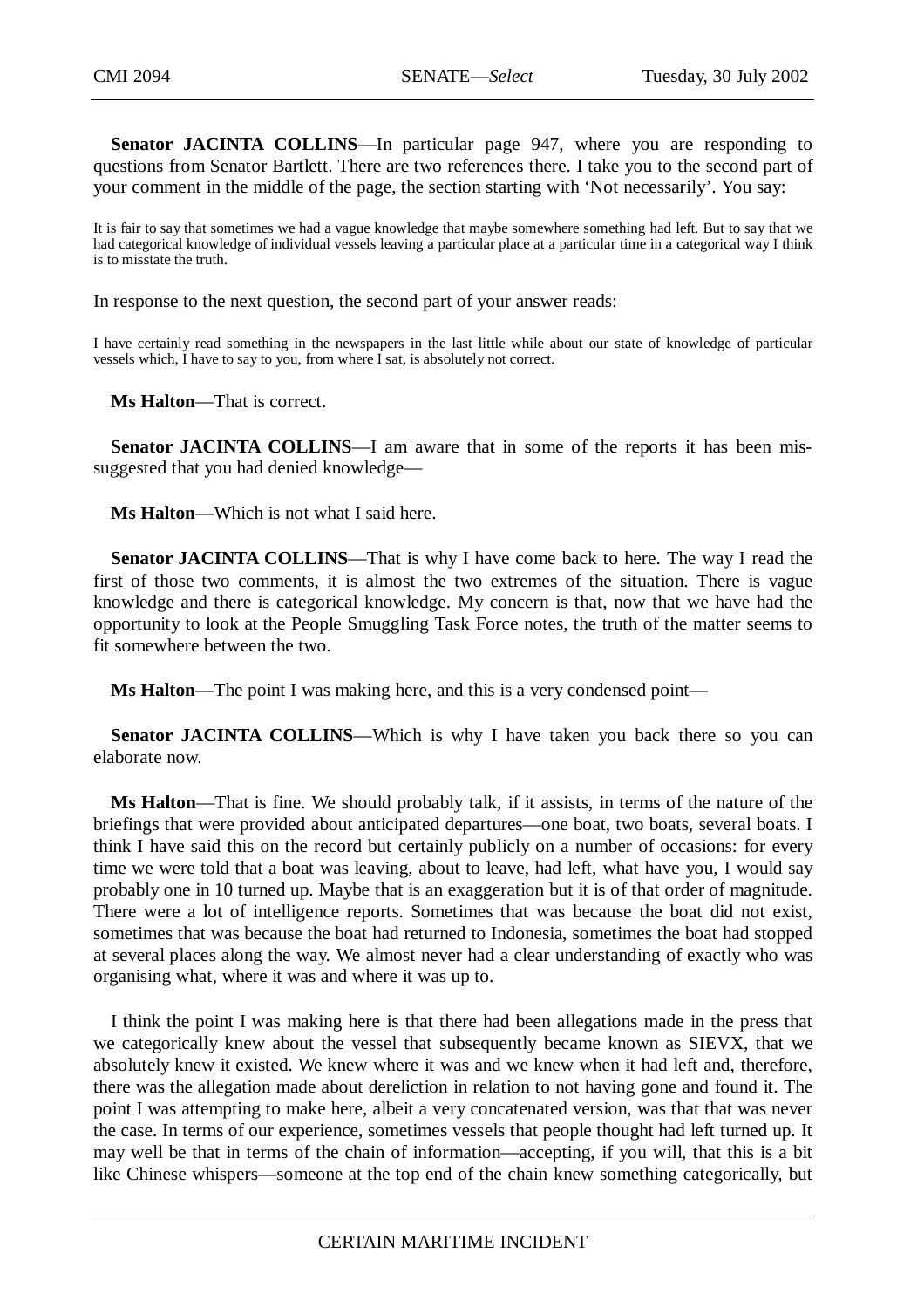it was not presented to us by the time we heard it, and we did not get great detailed catalogues in relation to all of this. These were not absolute facts, and our experience was very frequently that even things that people thought were a reasonable prospect did not eventuate.

**Senator FAULKNER—Did** you identify the vessels, Ms Halton? We know that when the Navy intercepted a vessel there was a numbered—

**Ms Halton**—Sequence, basically, the order that they turned up.

**Senator FAULKNER—A** numbered sequence of suspected illegal entry vessels. I wonder if you could assist us by informing us how at this much earlier stage the task force dealt with identification. In the case of SIEVX, we know that the people smuggler was Abu Qussey. Was it done by smuggler, by location or in some other way?

**Ms Halton**—Essentially that was not the task force's role. We started on that line of questioning before lunch. The intelligence agencies did tend to, I think, have a listing of them by smuggler. I have to say I would not think that nearly anybody, other than the people involved in the detail of intelligence, was cognisant of who the smugglers were. It was not germane to what we were doing. This goes back to the conversation we just had about disruption—

**Senator FAULKNER—Yes, but it is mainly an identifier, if you like. I assumed it would** mainly be by people smuggler, but I wanted to check that.

**Ms Halton**—And essentially I think that was their way of keeping track. Our principal interest was in relation to what might be turning up tomorrow and whether we were going to have a problem in terms of accommodation or other issues. So our interest was in what was imminent.

**Senator FAULKNER—Did** you try to identify the boats in any way so that you could keep tabs on this sort of thing yourself?

**Ms Halton**—No. There is one boat which got itself a rather unfortunate title, and I would be hard-pressed to find it in the minutes right now—

**Senator FAULKNER**—The poison pill boat.

**Ms Halton**—That is the one. Because there was a specific view about tactics that might be employed, it was one that was separately identified for precisely that reason. But the rest, no, I would not say that they were separately identified. Again, it goes back to those comments, that SIEVX as we now know it was explicitly identified by that group. It would have been part of the panoply of vague maybes, sometimes more likelies, in the suite of things that might turn up.

**Senator FAULKNER—The task force was really updated through August, September and** October about the activities of the people smuggler Abu Qussey, who in fact was the person responsible—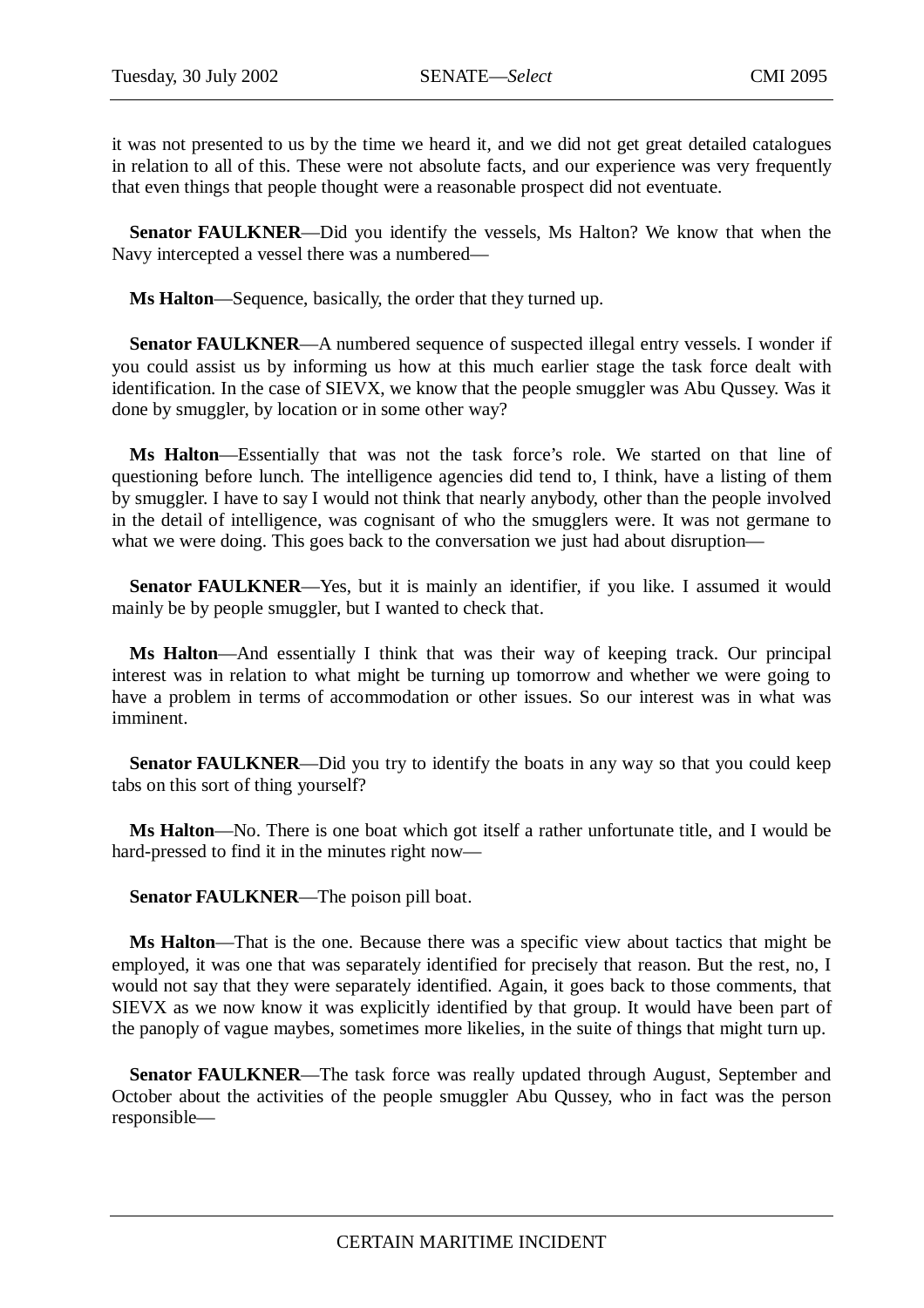**Ms Halton**—No, regular updates on the activities of individuals were not a feature other than perhaps by way of peripheral relevance; in other words, the fact that there might be a particular person behind a particular series of activities. I think there was a discussion at one point about somebody giving up people smuggling, and there was a more robust discussion about that and that therefore meaning that anything he might have had in the pipeline was not likely to now emerge. I should add—otherwise I will mislead you—that there was also a discussion about one particular individual. Again, I think this is recorded in the contemporaneous notes. He was operating out of a different country other than Indonesia, and there was some traffic around that particular individual being in custody and working with the government of that particular country.

**Senator FAULKNER—Just** for the record, before we go back to Senator Collins, what were the tactics involved in the poison pill boat?

**Ms Halton**—I think as you would probably guess from the title.

**Senator FAULKNER—As** you would appreciate, Ms Halton, I try not to guess. It is better if you explain it to us.

**Ms Halton**—I think there was an expectation that the people concerned might be prepared to take drastic action if their requests to be taken to particular places were not realised.

**Senator FAULKNER—Including the possibility of causing self-mutilation or possibly even** taking their own lives, effectively.

**Ms Halton**—That was the suggestion. As it happened, that did not eventuate.

**Senator BRANDIS—Was** that name meant to be a literal description of what was feared? When you say 'poison pill', was there an apprehension that there might be some drug ingested by the asylum seekers?

**Ms Halton**—That was my understanding.

**Senator BRANDIS—Was that ever verified subsequently?** 

**Ms Halton**—As I said, we never had a vessel that met that description and we never saw that behaviour. I think had we seen it that is probably what we would be discussing in a committee like this rather than the other issue.

**Senator BRANDIS**—Indeed. Perhaps you are not at liberty to disclose this, but what was the source of information that that tactic may have been at risk of being employed on the vessel?

**Ms Halton**—I think it would be not appropriate for me to say.

**Senator BRANDIS**—That is fine. I will not press it.

**Ms Halton**—Sufficient to say that people thought it was a genuine likelihood.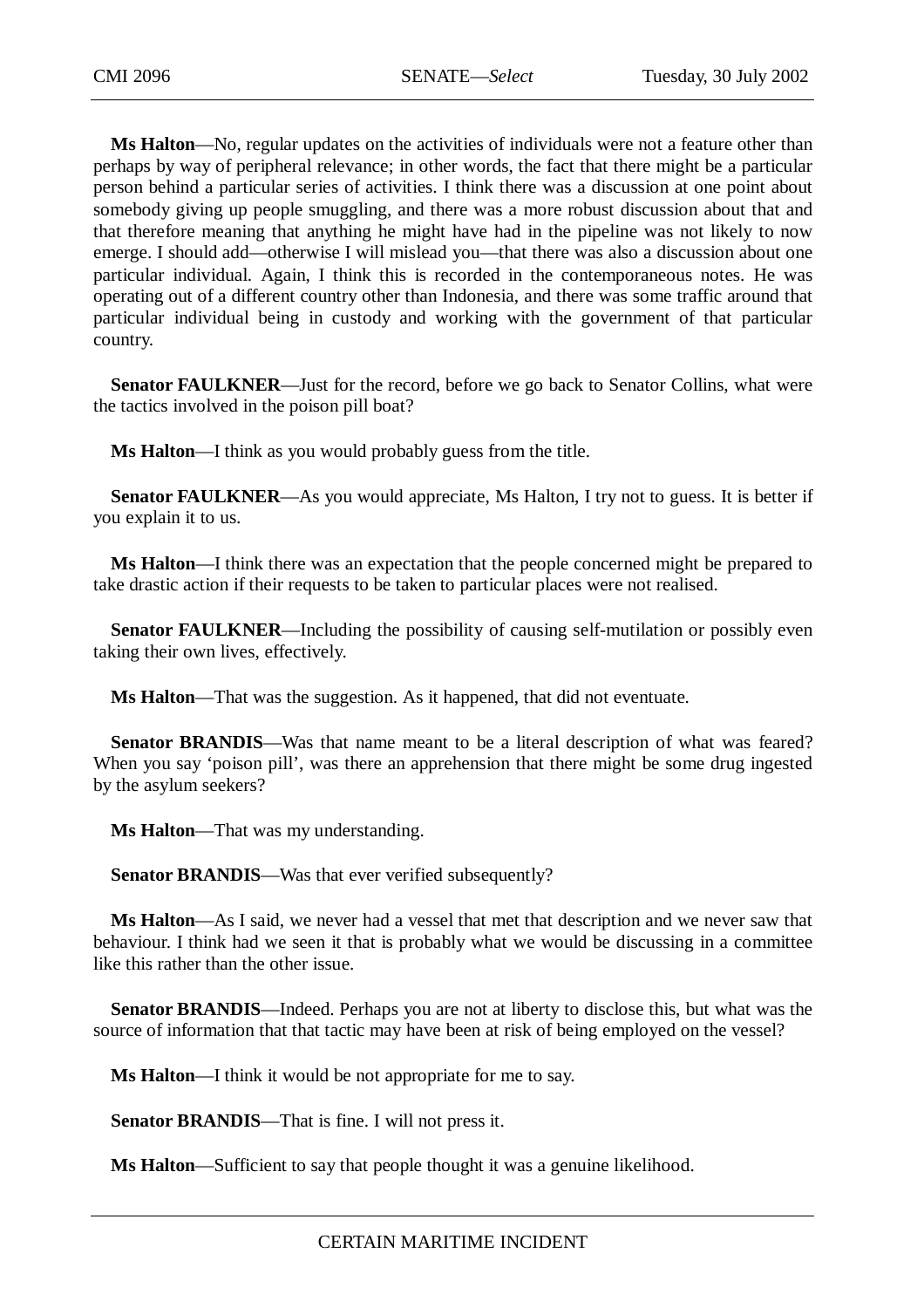Senator JACINTA COLLINS—If these issues were peripheral to what the task force did, where were they managed from?

**Ms Halton**—You probably know, Senator, that there had been work done under the aegis of the Coastal Surveillance Task Force in mid-1999, which sought to more properly focus and coordinate intelligence work across agencies who were responsible in this particular area. My understanding is that joint work was done throughout this period between DIMIA, the AFP and Coastwatch.

**Senator JACINTA COLLINS—Was that the genesis of the DIMIA-AFP strike force?** 

**Ms Halton**—I think its genesis is a little bit later, but it comes from the same original wellspring, if we can describe it that way.

Senator JACINTA COLLINS—Going back to your earlier comments about the nature of the intelligence coming to the task force, once these minutes became available—and I will come back to this page later; but I think this one clarifies the point best—the concern was that on 22 October, in relation to the mischaracterisation of SIEVX as SIEV8, there is the comment:

Not spotted yet, missing, grossly overloaded, no jetsam spotted, no reports from relatives.

## **Ms Halton**—Yes.

**Senator JACINTA COLLINS**—There is not another SIEV throughout all of these minutes where that characterisation is ever reflected.

**Ms Halton**—And that reflects a particular conversation on that day.

**Senator JACINTA COLLINS—But for this particular SIEV to then be characterised along** with the rest as the subject of limited and non-categorical reports and for this statement to exist in the minutes—can I put to you at least on the public record—demonstrates a clash of concepts?

**Ms Halton**—I think we need to be clear that there was a general uncertainty about all of the reporting. Let us take that as the foundation. There were a couple of things that were unusual about this period. Firstly, there was the reporting about multiple boats, which was unusual. Secondly, there was a fair amount of accommodation pressure on Christmas Island. So there was a level of attention being paid in terms of what might happen and of managing the logistics if it did happen, which probably meant there was a greater level of discussion at this point than there was at another point. In terms of this particular issue being something of which we were more certain, you will see in the notes that there was multisource reporting. Some of the other vessels were single-source reports. In our experience, single-source reporting was less reliable than multisource reporting. Therefore, if you wanted to come down to a confidence interval about what was more likely than what was not likely, this one was more likely.

The conversation on the 22nd—and it goes to the things that are explained there—was actually a discussion about whether in fact this boat existed. Essentially, what that reflects—it goes back to the conversation about memories and what have you—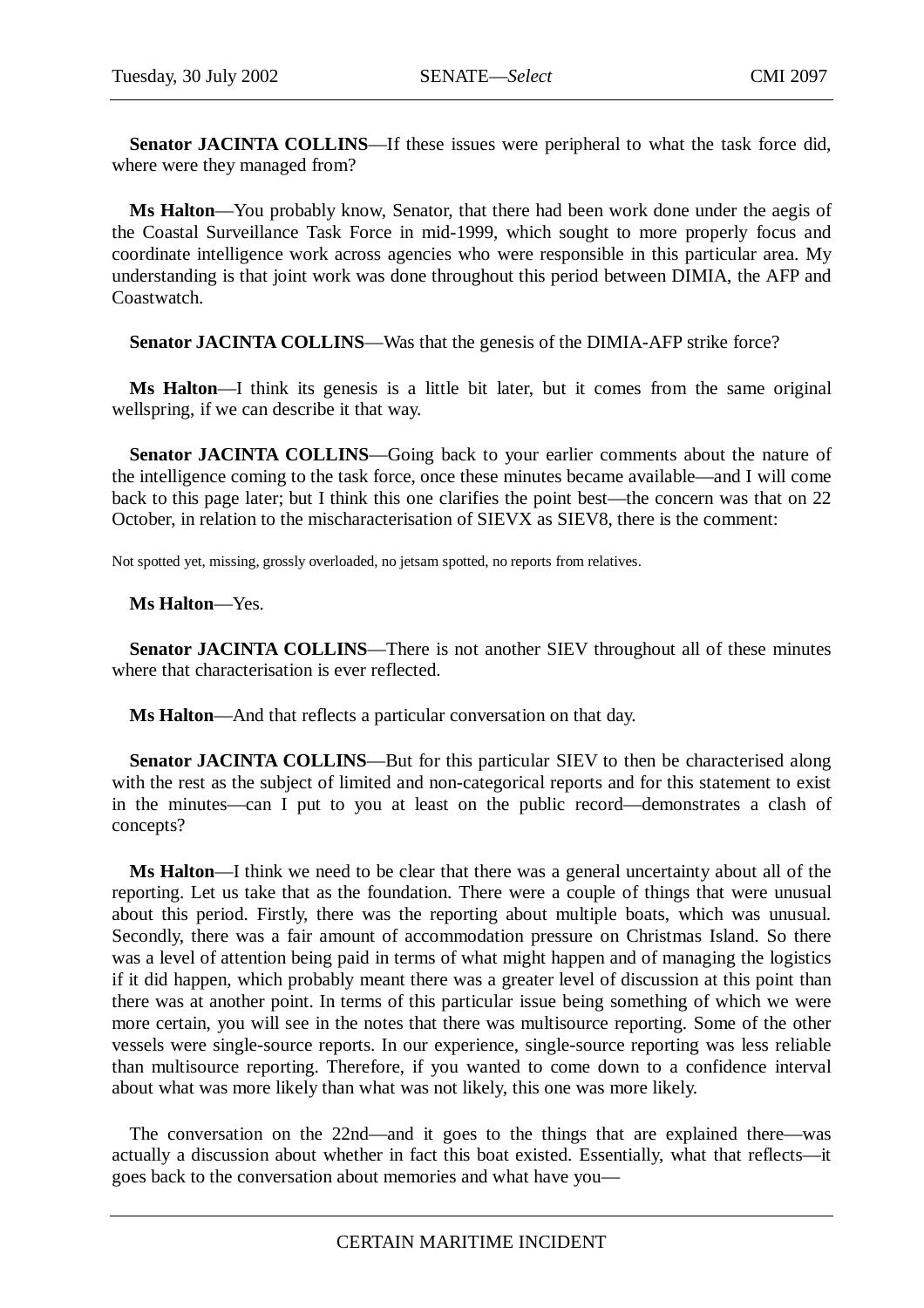**Senator JACINTA COLLINS**—Just before you go on with that point, how can it be about whether the boat existed if the comment refers to it being 'grossly overloaded'?

**Ms Halton**—That reflects what the DIMIA people, from memory, thought: whether or not it was on its way, as in on the water, heading towards Christmas Island. That was what they understood in terms of their intelligence, from whatever sources it came. The conversation went on and the 'no jetsam' and 'no reports from relatives' followed a conversation—I remember this because I was frankly a bit startled. What the DIMIA people advised was that they were now starting to think that the boat was not on the water. So to say that it did not exist—

**Senator JACINTA COLLINS—Just before you go on, what time of day was this meeting?** It is not on the minutes is why I ask.

**Ms Halton**—I would have to take that on notice. I have not got that with me.

**Senator JACINTA COLLINS**—3.15. Sorry, we know that from earlier evidence.

**Ms Halton**—The DIMIA people advised that, if a vessel had departed and had not arrived that is, if some tragedy had befallen it—they tended to get phone calls from relatives, because the relatives in Australia knew that the vessel had left. They reported that they had not had any reporting. There was a report that no jetsam had been spotted. In fact, the conversation turned on whether in fact it existed, whether it had returned to Indonesia or what have you. My memory is that the balance of view at that point—we now know that, tragically, this was not the case—was that the vessel was not on the water.

## **Senator JACINTA COLLINS**—Sorry?

**Ms Halton**—That it was not en route to Christmas Island. This was as a consequence of the DIMIA experience. This was a conversation to which, I have to say, we were largely observers, because this is not our technical area.

**Senator JACINTA COLLINS**—So who was involved in this conversation?

**Ms Halton**—Principally, it would have been the DIMIA people, who were talking about their experience of vessels leaving Indonesia and particularly vessels that were overdue, and principally, also, people from Coastwatch about what you tended to see in the event that a vessel foundered—that is, flotsam. So there was this dialogue about whether or not this vessel was actually en route.

**Senator JACINTA COLLINS—Was there AFP participation in that conversation?** 

**Ms Halton**—From memory, the AFP were actually at that meeting. I do not particularly recall any active participation in that conversation. I actively recall this issue about no calls from relatives as being the kind of thing that they would use to assess whether in fact the vessel had foundered.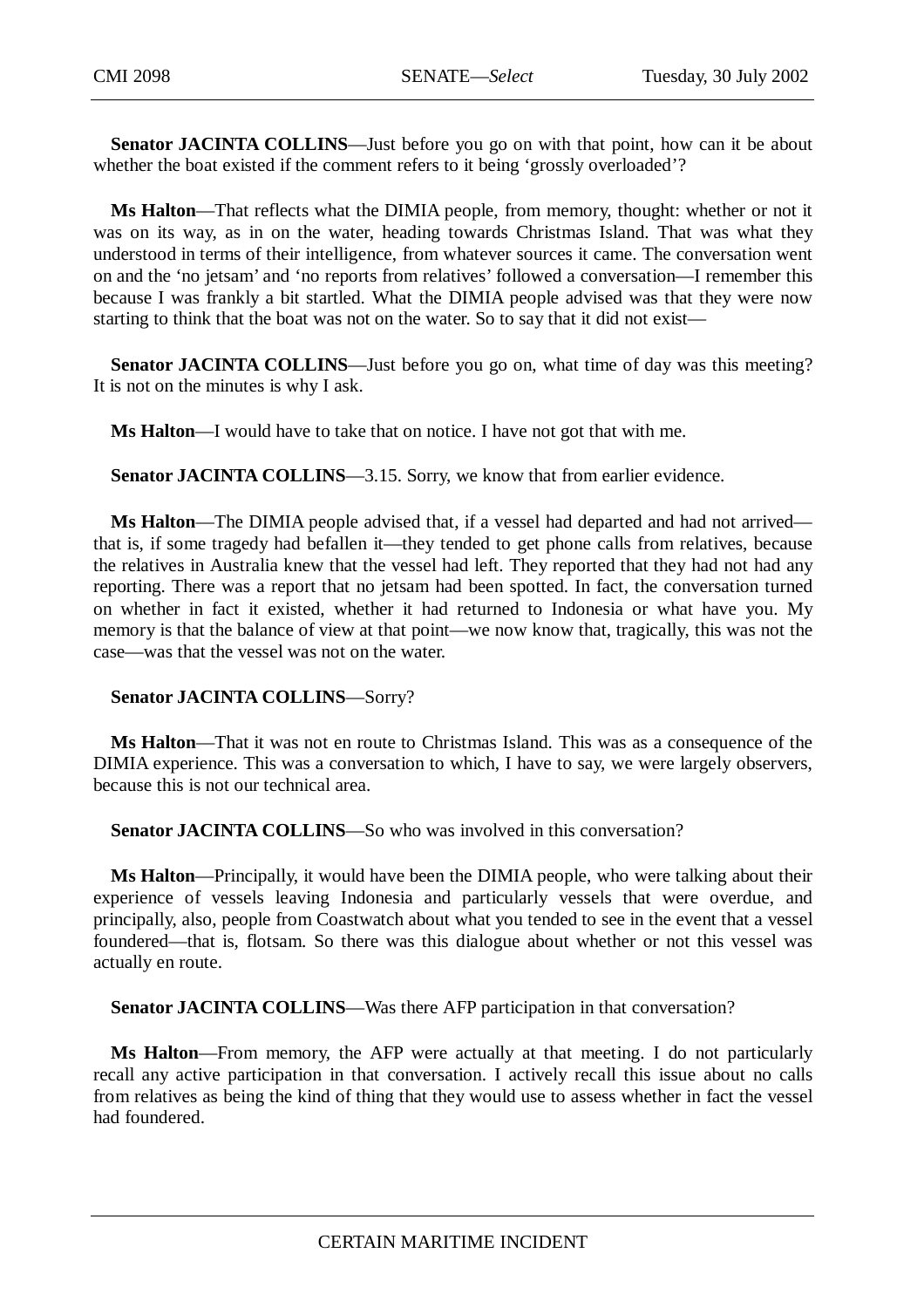Senator JACINTA COLLINS-So your view, then, is that this discussion here reflected a view that this ship may not be en route to Christmas Island?

**Ms Halton**—Mmm. And there was a balancing, which I think is reflected in that item, because that item is reflecting, on the one hand, some information that was obviously available to DIMIA—and again, we know with hindsight that this was in fact accurate and that the vessel was overloaded. So on the one hand there was information that said, 'We think there is a vessel. We can't confirm it; we didn't see it leave.' It is back to categorical: no government person actively saw this thing and could say with categorical assurance, 'It left from here with this many people on it.' They did not know that; that was the import. But they balanced—

**Senator JACINTA COLLINS**—The other problem we have is that at this stage the two principal parties to the discussion that you are referring to were not aware of the AFP confirmation of the departure, which arrived on the 20th.

**Ms Halton**—I cannot say I am aware of that either, Senator.

**Senator JACINTA COLLINS—It** is in the intelligence summary that we have been provided with: the telephone conversation that went from the strike team to Defence confirming, through an additional source of intelligence, that the ship had in fact departed. I appreciate what you have said about not having had the opportunity or the time to peruse the *Hansard* of other evidence, but the evidence we had on the last occasion from DIMIA was that it was not until after the 22nd—sorry, it might have been on the 22nd—that they actually received the information that the AFP was confirming that a departure had occurred.

**Senator FAULKNER—Ms** Halton, don't Defence, Coastwatch and the AFP know on the 20th that the boat has departed?

**Ms Halton**—I cannot comment on that, Senator, because I am not aware of this. I have my handwritten notes here. You are saying that in fact DIMIA are saying that they were not told until the 22nd. That was not something that was ever reported here, to my knowledge.

**Senator FAULKNER**—I said Defence, the AFP and Coastwatch knew on 20 October—

**Ms Halton**—I cannot comment on that, Senator, because I do not know.

**Senator FAULKNER—which of course was a corroboration, effectively, that the vessel had** left.

**Ms Halton**—That was not the advice that I received—or we received—in this context. As to what was transpiring between those agencies, I just cannot comment.

**Senator JACINTA COLLINS**—So this was not part of the advice that fed into the report, for instance, on 20 October, that the second boat was expected to arrive the next day?

**Ms Halton**—Yes, and again this goes to the balance of probabilities. If you read that particular sentence, it goes on: 'if arrives, assessment to be made whether'. So we are planning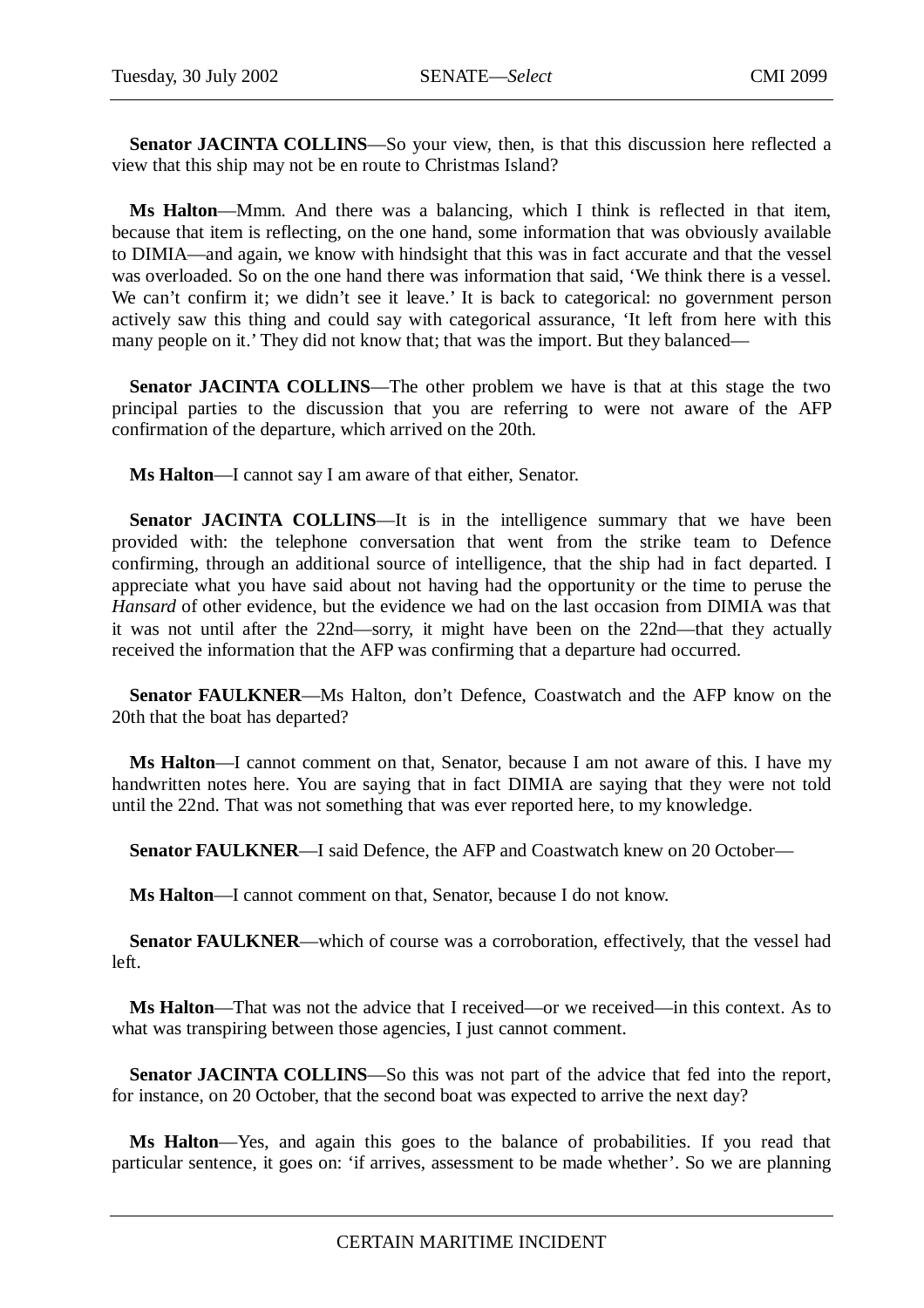prudently for things that may or may not happen. There is a greater probability with things that are multisource—we just discussed that—but here we are still saying 'if arrives'. There is no categorical assurance or understanding in our minds that it is absolutely on its way. It had not been spotted. The confirmation that we always relied on in terms of vessels was them actually being found by an aircraft. Our experience of however many SIEVs beforehand was that sometimes they got unnervingly close to Ashmore or to Christmas Island before they were actually spotted.

**Senator FAULKNER—But let us just go back a step. Senator Collins is methodically** working through some of the material that is available out of the task force notes or minutes or about to methodically work through it. When, in your view, do the task force notes or minutes first record the existence of or reports of SIEVX? Maybe that is a better place to start.

**Ms Halton**—If we go back to the question you just asked me about whether we identified separate boats, I would have to say that you would be hard pressed in the task force concept to say we ever identified a particular boat at a particular time. So to say that that one was separately and categorically identified, I think, is very difficult. There is no doubt that we had reports of likely arrivals a week before this, but I will have to go back and have a look.

**Senator FAULKNER—There is 18 October 2001. That seems to be a reasonable starting** point to me.

**Ms Halton**—Yes, and I have a memory that, in fact, there was reporting prior to this. It goes back to that broad update that people do about a range of possibilities. It is not possible to say whether one of those vessels in the range of possibilities was categorically this vessel. On the balance of probabilities that is likely. From memory, when we reviewed this immediately after the event, there was a conversation that, when they actually looked back—and I think that this was advice that DIMIA gave—and tracked that particular vessel back from the time they had actually seen it, they had had reports of it leaving five or six times, but I do not think you can say that the task force was aware of 'it'.

**Senator FAULKNER—The whole role of the task force, as I understand it, in part, is to** share information on these important issues, including boat departures from Indonesia.

**Ms Halton**—The role of the task force is not to sieve through intelligence. As I have already outlined, there was a separate arrangement which brought together the intelligence processes that had its origins in an earlier review of all of these exercises. The task force got, basically, a high-level summary of what might be in prospect in terms of the numbers of people that would need to be managed, rather than a kind of categorical catalogue of every single possibility, every single people smuggler et cetera. As I have said, this particular period was unusual because, with something other than the single-source reporting, there seemed to be more boats in the ether and with a significant number of people. The task force was very focused on the accommodation issues and particularly on how, if that number of people turned up, they would actually be accommodated. If you look at the contemporaneous notes, there is quite a lot of traffic in here about when people could be moved from Ashmore, people being moved, the use of the *Samson Explorer*, the issues around C130s going to Manus et cetera, and that was because the principal focus was on the logistics if they turned up.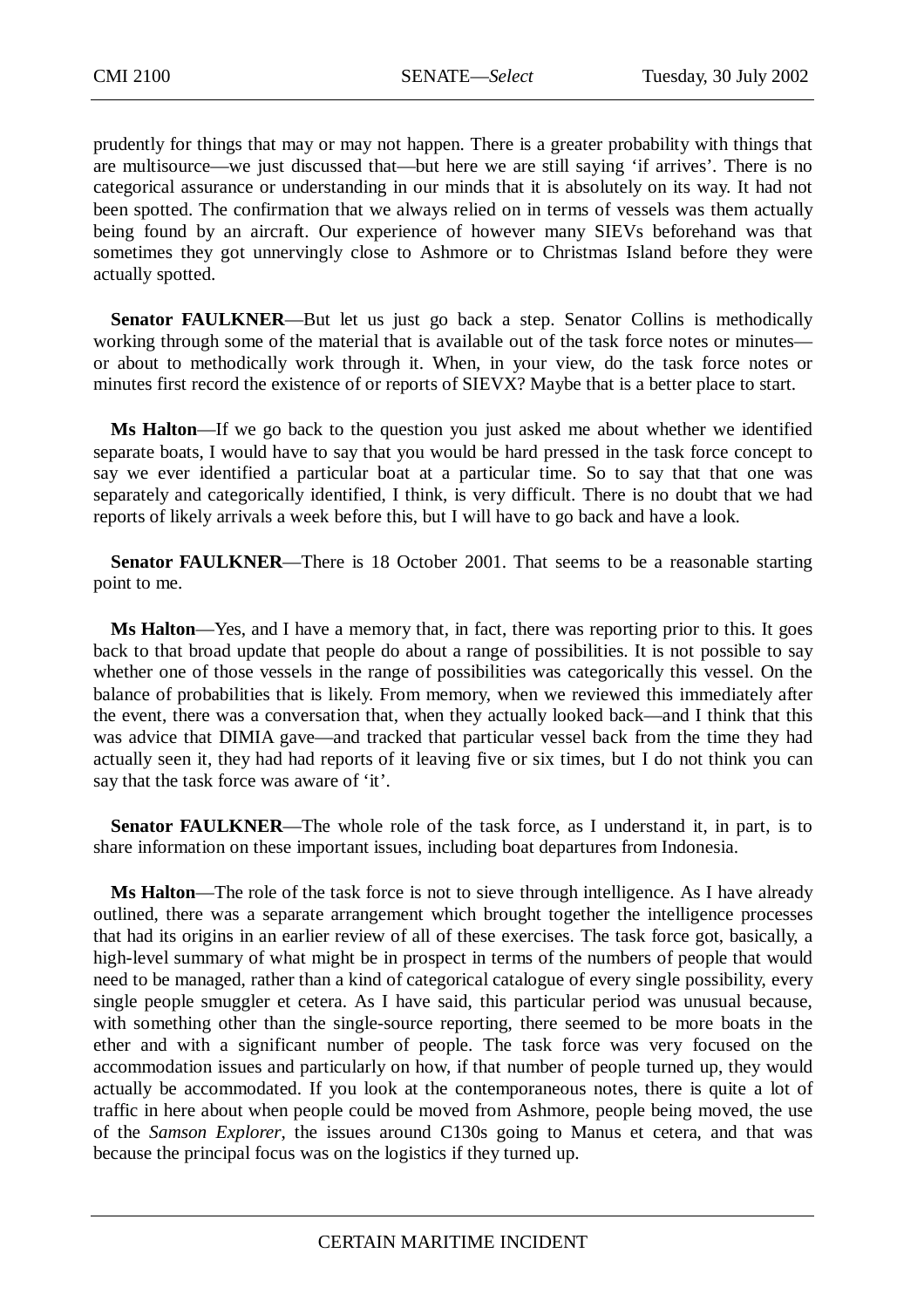**Senator FAULKNER**—Prior to the task force minutes or notes of 18 October, are you able to point out to the committee any of those references of boats that may have included SIEVX?

**Ms Halton**—I do not believe there is an explicit reference in here, no.

**Senator FAULKNER—I** was talking about non-explicit references, if you like. Are you able to point out any non-explicit reference to us?

**Ms Halton**—No, other than that there are a couple of occasions on which there were briefings given. For example, on 12 October there is just a one-liner: 'Assessments of risks of further boats provided by Coastwatch'. I have just said to you that my memory is that DIMIA told us that the boat that eventually became titled SIEVX had been assessed at various points as being likely to leave about five or six times. My expectation would be that as part of that—the quick canter through what might be in prospect—that would have been one of the features there. You will have noted that the minute-taker changed and the detail in the notes changes.

**Senator FAULKNER**—Let's move then to 18 October 2001. Under the subheading 'Further prospective arrivals' are those two dot points that exist in the minutes there:

Intelligence re two boats with total 600 PUAs expected at Christmas ...

and it goes on to say:

... some risk of vessels in poor condition and rescue at sea.

Second dot point:

No confirmed sightings by Coastwatch but multi-source information with high confidence level.

Are you able to say to us that that, in part, refers to what is now described as SIEVX?

**Ms Halton**—No, I cannot confirm that because the vessels were not identified in that level of detail. I think, in retrospect, yes, one of them was, but in terms of at the time were we tracking particular vessels and did we know categorically which vessel was which here, no. So we knew—

**Senator BRANDIS**—You couldn't have done at that early stage in the proceedings, could you?

**Ms Halton**—No, our principal issue and our principal interest was, in fact, in the 600 and 600. What we were actually worried about were the total numbers not—

**Senator FAULKNER**—Are you able to say though whether one of these was an Abu Qussey vessel?

**Ms Halton**—Not categorically, no.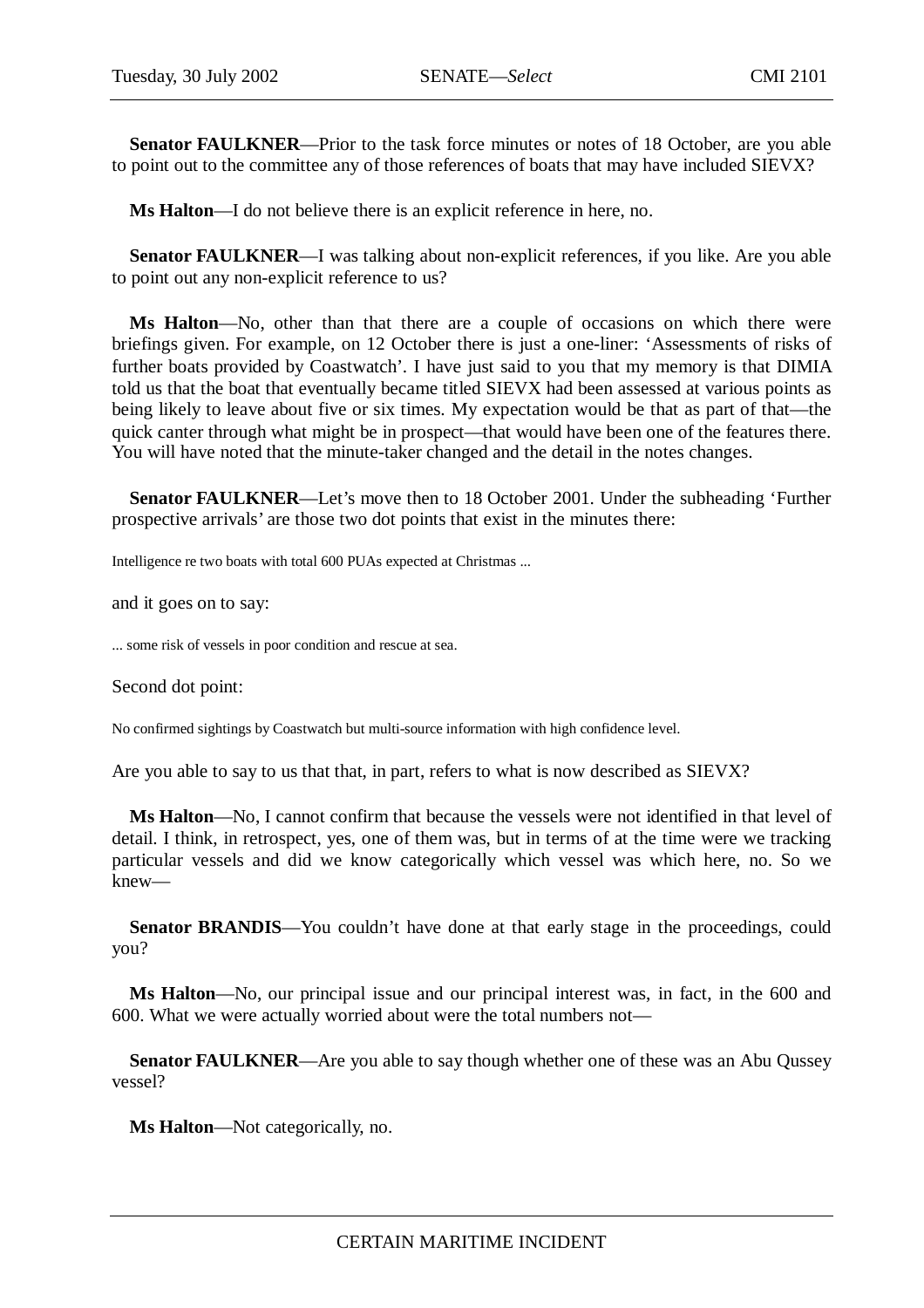**Senator BRANDIS**—Is that so for the same reason—because you just could not have known at that point in the sequence of events?

**Ms Halton**—What I cannot comment on is what Coastwatch and DIMIA would have known. It is very likely that they actually did have them tagged in that way but, in terms of what was canvassed here, I do not believe that it was canvassed in that level of detail.

**Senator BRANDIS**—So those pieces of information if they existed had not come up the chain to you by that stage?

**Ms Halton**—Yes, I would believe that they would have existed in terms of likelihoods of particular smugglers and particular vessels. Whether, particularly in this environment where there were a number of vessels mooted, people knew categorically which one belonged to whom, I cannot comment on.

**Senator BRANDIS**—I suppose we should not lose sight of the fact, Ms Halton, that at the level at which you operated you were at the end of a filtering process whereby information was filtered and filtered again, so that what came to you was a subset of the totality of all the information at the beginning of the filtering process. Is that right?

**Ms Halton**—I think 'highly digested' would be the—

**Senator BRANDIS**—Highly digested!

**Senator FAULKNER—If** you cannot say categorically that one of these vessels was an Abu Qussey vessel, are you able to say with a reasonable degree of certainty that that was the case?

**Ms Halton**—No, not really. There was a lot of publicity about that particular people smuggler after the event, and I remember that there was a lot of coverage in the press. It would be creating a memory, Senator, if I were say to you that we categorically discussed and/or had drawn to our attention a particular people smuggler. There would be no reason for that to have happened. As I have already explained to you, the intelligence was being dealt with elsewhere, and so our principal issue was an assessment of what numbers might be about to turn up, rather than who was the orchestrator of this, other than the unfortunately titled 'other boat'.

**Senator JACINTA COLLINS—The first dot point here refers to 'some risk of vessels in** poor condition and rescue at sea'. What we know of from DIMIA is the concern that some of the disruption activities had in a sense led to the encouragement of a less experienced people smuggler—which this Qussey person was described as being, perhaps in relation to the ultimate demise of the ship—due to the indirect impact of the disruption activities. None of that was discussed at the People Smuggling Task Force at that stage?

**Ms Halton**—No, I have no knowledge of the experience or otherwise of people smugglers.

**Senator JACINTA COLLINS—What about this reference to 'some risk of vessels in poor** condition and rescue at sea?'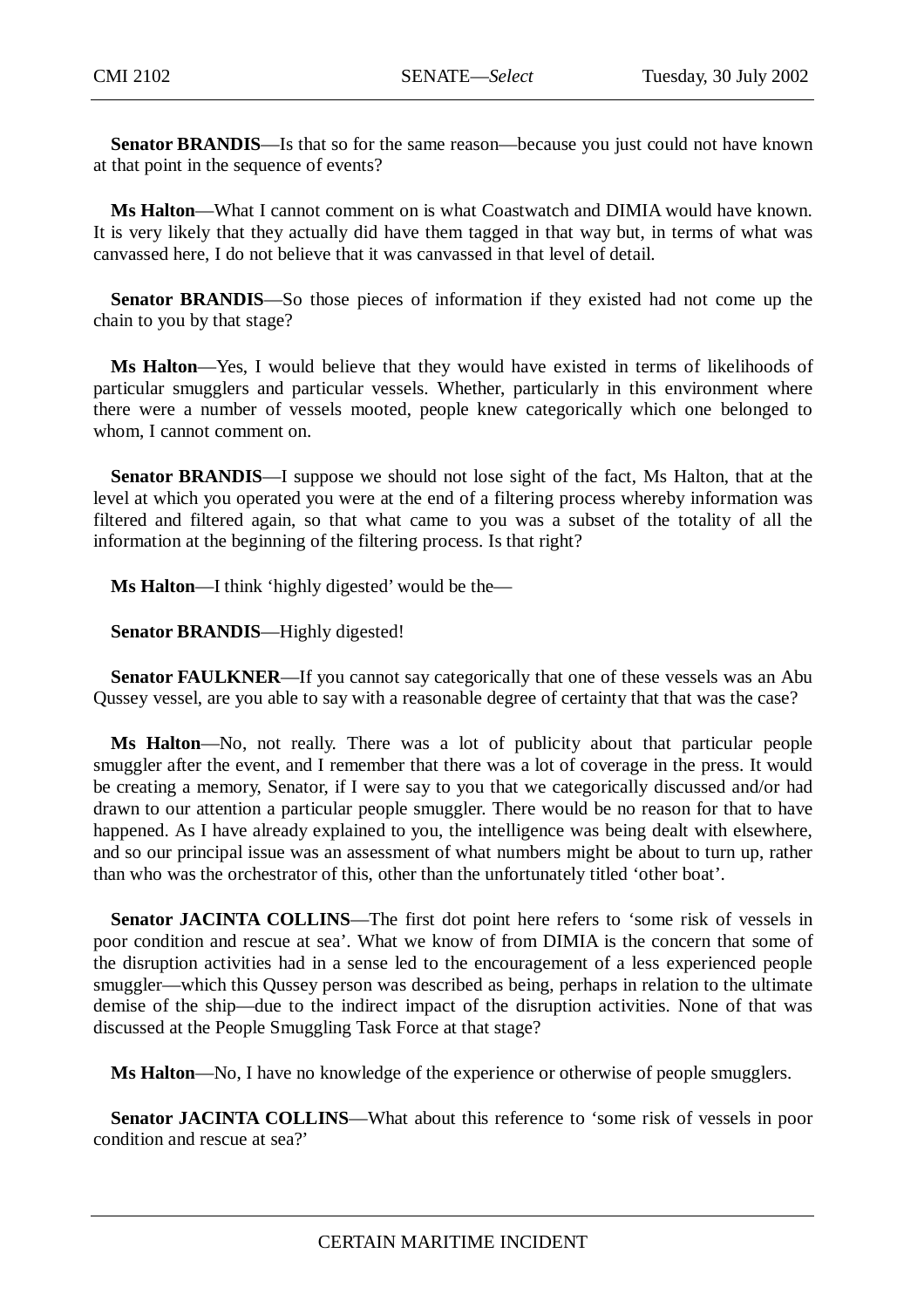**Ms Halton**—You will recall that, by this point, the Navy's instructions about return if that were possible were well known. Certainly that was therefore an issue in terms of the seaworthiness of vessels, so the likelihood that a particular vessel might be seaworthy for a return trip was something that became of interest at this time. Clearly people were making an assessment here, and I have to say that, as we well know, some of the vessels that came were not in good condition. Some of them were in very good condition; some of them were not. It varied. So, clearly, the advice here is in the context of whether or not a return would be possible with some of these vessels.

**Senator JACINTA COLLINS—Did the condition of the ships deteriorate significantly after** the decision to return?

**Ms Halton**—Not that I am aware of. I think it was variable.

**Senator FAULKNER**—Surely, though, if you have multisource information at the high confidence level—and that is recorded in your own notes and minutes—that must have had some status and significance?

**Ms Halton**—It did, and I think I have indicated that to you. Our experience was that multisource information tended to be more reliable than single source. If multisource information suggested that 1,200 people or thereabouts were likely to turn up, that was to be considered in a more serious way than a single source that said that 1,200 people were about to turn up. We have gone through the point that the categorical confirmation that individual vessels had left was not the advice that we were provided. Senator Collins clearly has some information in relation to other issues which I am not familiar with. But in terms of what we were advised and you can see this here—we thought that there was a reasonable prospect that 1,200 people were going to turn up. There was a particularly wry sense to the discussions at several points because vessels had the habit of turning up on Friday afternoons and ruining everyone's weekend. This seemed to happen with monotonous regularity. I think the 18th was a Thursday, and my memory is that people said, 'Here we go again; another weekend.'

**Senator FAULKNER**—But are you able to say what 'No confirmed sightings by Coastwatch' means here?

**Ms Halton**—That Coastwatch had been unable to identify any of these anticipated vessels; so they had not spotted any. I made the point earlier that the objective—I did not make this point, but I will go on to the point I made—was to identify these vessels before they were on the edge of the contiguous zone, to enable people to consider their response to the vessel and to be positioned to respond to the vessel. Sometimes vessels got quite close to Christmas Island or Ashmore Island before they were spotted.

**Senator FAULKNER—But do you know if Coastwatch was looking for particular vessels** on 18 October?

**Ms Halton**—My understanding generically was that the agencies who were tasked with looking for things were out looking for things. It was certainly our understanding that in a period of heightened likelihood, if I can describe it that way—we are talking here about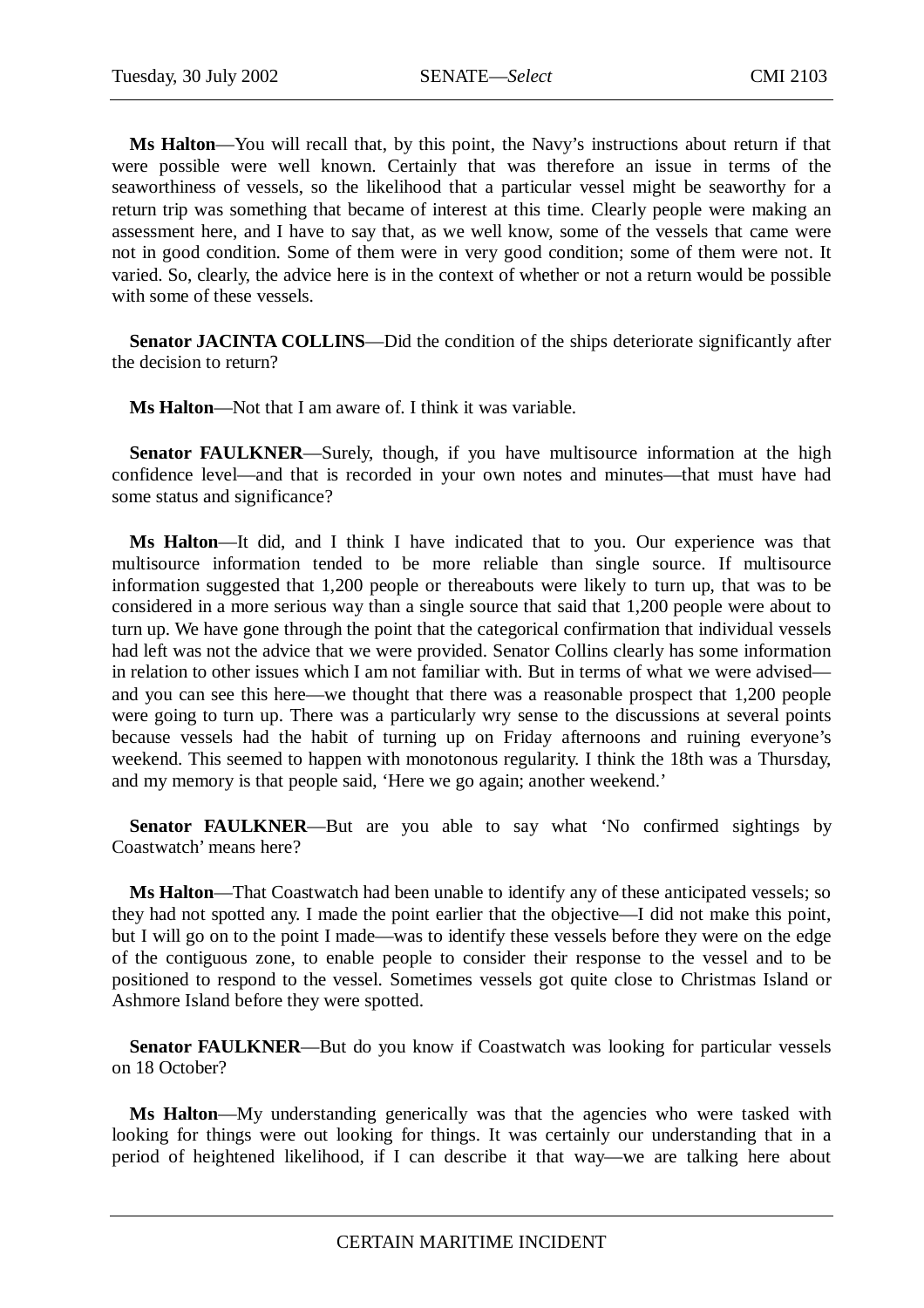multisource information—there was an active process of trying to identify any vessel that might be on the water heading to either Christmas Island or Ashmore.

**Senator FAULKNER**—But they have indicated to this committee that they did not search the area around Christmas Island, that they were a thousand nautical miles away.

**Ms Halton**—I have to say that was not communicated to us, Senator. I think you will see it in that point on the 21st, where explicitly we have had a conversation about it. You will see that in the reference, where it says 'Check Defence P3 is maintaining surveillance'. It was certainly our understanding that that is what they were doing. Did they show us flight patterns? Never. Did they give us any of the details of those operations? No, never. Did we have an understanding that they were out looking? Absolutely.

**Senator FAULKNER**—When did you get the DIMIA intelligence notes—say, the DIMIA intelligence note of 18 October? When would that ordinarily have come to you and the task force?

**Ms Halton**—They would not have come to the task force. They would have been talked about by someone from DIMIA, if the person from DIMIA had them with them. The discussion about intelligence was most commonly run by Coastwatch in those meeting, so it was most normal for Coastwatch to have a sort of sheet with plottings of vessels that they thought may or may not be in prospect. The officer from Coastwatch would basically give a commentary on that.

**Senator FAULKNER—Were those sheets kept on file by the task force?** 

**Ms Halton**—No, they were not. They were not provided to other people around the table.

**Senator FAULKNER—They were in the possession of the Coastwatch representative on the** task force?

**Ms Halton**—That is correct.

**Senator FAULKNER**—And that representative took those with them?

**Ms Halton**—Yes.

**Senator FAULKNER**—But they plotted the suspected location of the SIEVs?

**Ms Halton**—Not the location. Let us be clear about what I mean by 'plotted'. Essentially, they had a time line. I suspect it would have been smuggling rings of some sort or other. They were plotting information such as they knew it about what might be in prospect: 'We might get something in a month's time; we might get something in two weeks' time.' Possibly, saying that only one in 10 of those turned up is too extreme, but it would not have been one in five.

**Senator FAULKNER**—Do you have available a copy of the status report that was prepared for the Prime Minister on the issues that were dealt with on 18 October?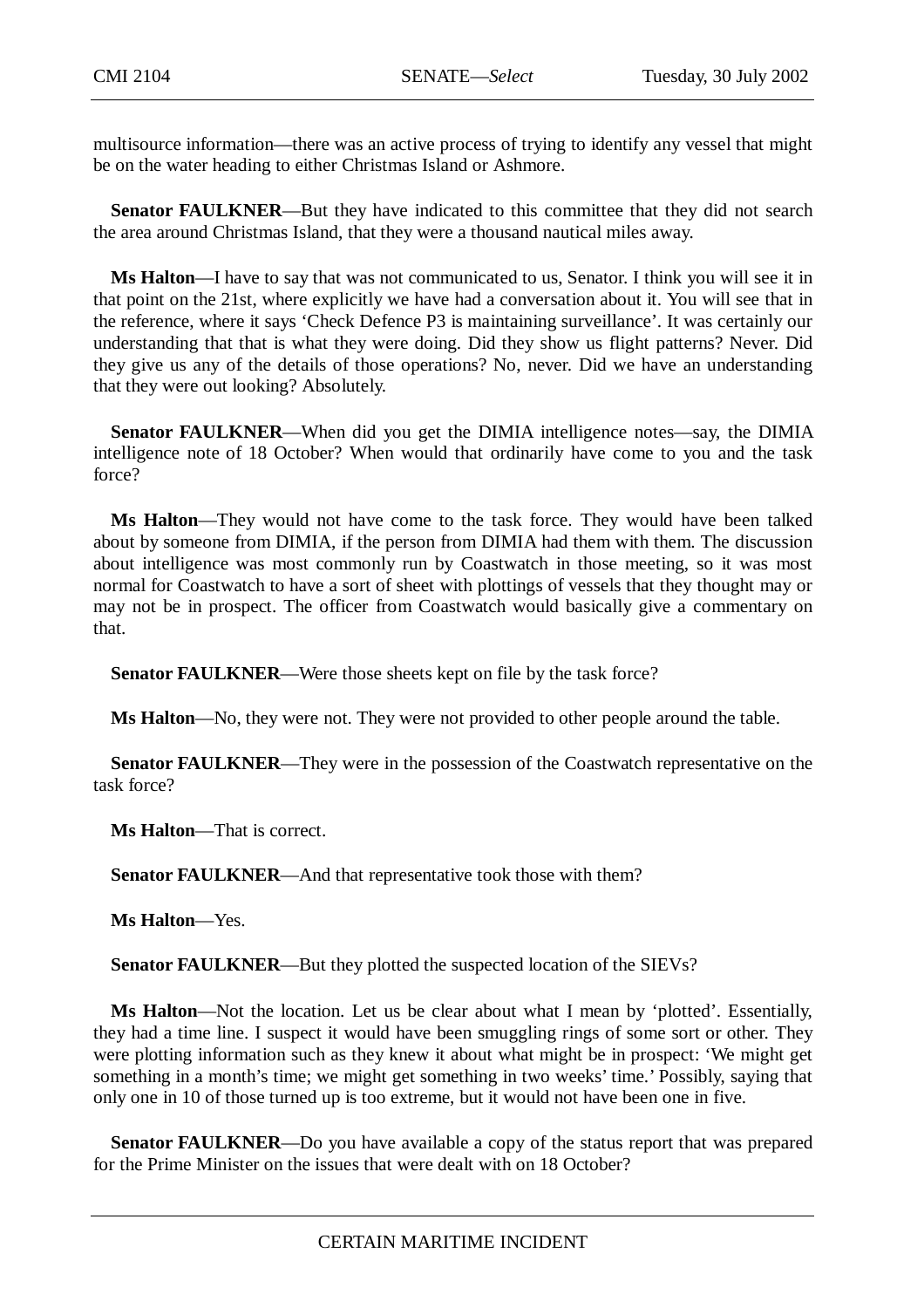**Ms Halton**—I do not think I have a copy, but I will check.

**Senator FAULKNER—I** wonder if that could be provided. If it cannot be, could you read to us—

**Ms Halton**—I do not think I have it, Senator; I am sorry.

**Senator FAULKNER**—I am interested in understanding the form in which these matters are communicated from the task force to the Prime Minister. Could you assist us with that?

**Ms Halton**—The first thing I should say is that a status report on the 18th would, I think, have been a departmental status report rather than a task force report. My officers will just go and find out. My memory is that there was a brief to the Prime Minister done from the Department of Prime Minister and Cabinet, not from the task force. But that brief would, I imagine, have canvassed particularly this likelihood of—

**Senator FAULKNER—The task force notes say: 'Status report to be prepared for PM on** above issues; copy attached.'

**Ms Halton**—You might be right; it might be a task force paper. I will stand to be corrected on that. If it is a task force paper, it would be my suspicion that it would have said it in probably almost the same terms as those listed here. But someone has just gone out of the room and we can come back and confirm that for you.

**Senator FAULKNER—Okay, we might come back to that. Dr Toloni from Defence was** present at that meeting.

**Ms Halton**—That is correct.

**Senator FAULKNER**—What was his position? Do you know?

**Ms Halton**—His name is Toloni, Dr Paul Toloni. I cannot tell you precisely what his classification or title was. He was certainly there with Air Vice Marshal Titheridge, who also attended that meeting. Air Vice Marshal Titheridge was certainly the senior officer, in my understanding.

**Senator FAULKNER—So he was probably from Strategic Command.** 

**Ms Halton**—I would not want to say that categorically, but that would be my guess. Sometimes people from the public affairs area came.

**Senator FAULKNER—Those from the Defence task group who are assisting the committee** might be able to establish that. I was just wondering, given that his name was there and he did not appear to be at any of the other meetings.

**Ms Halton**—I think he did come here on other occasions.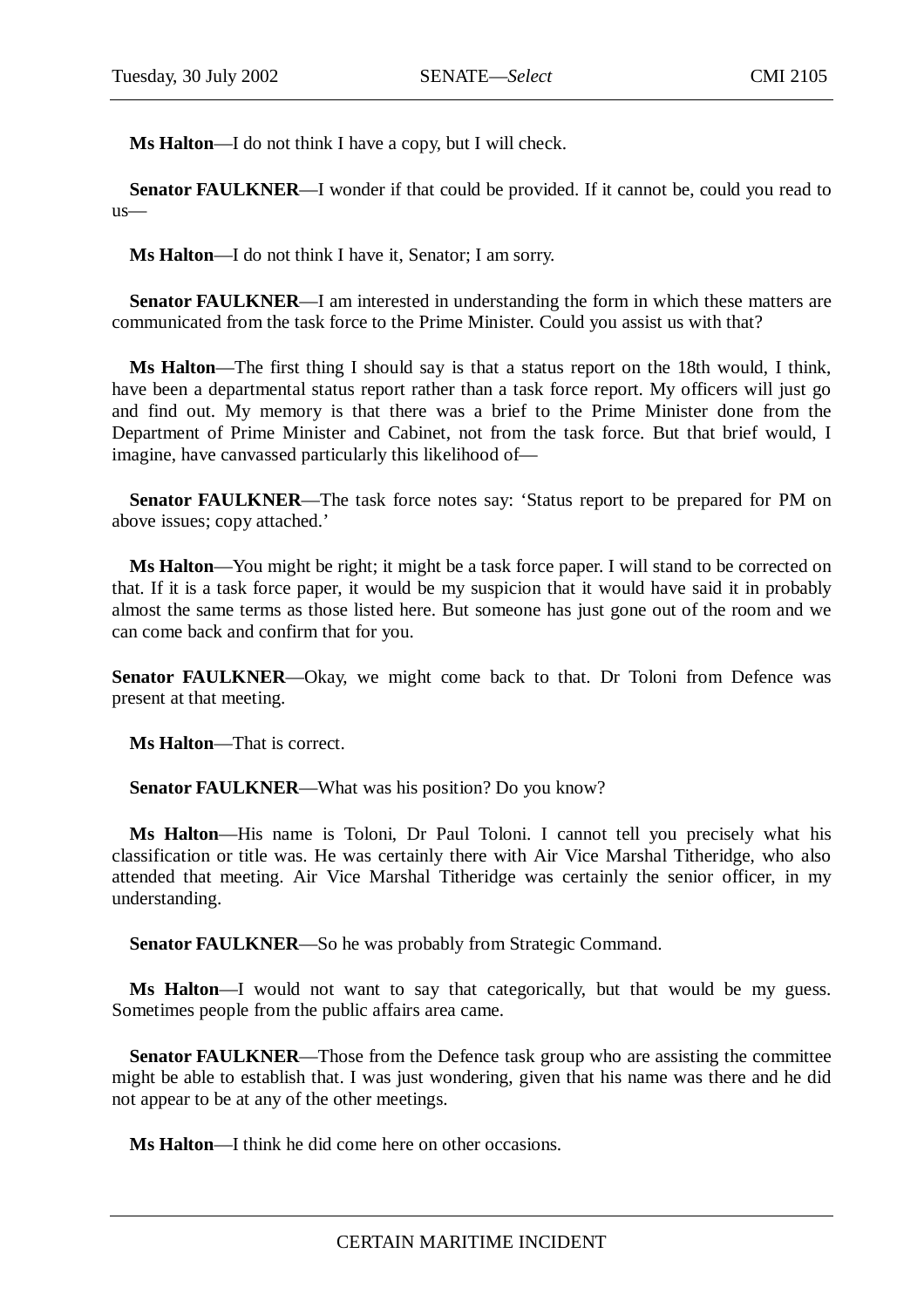**Senator FAULKNER—I** may have missed it—I just wondered what area of Defence he was from.

**Ms Halton**—I am sure we can find that out for you very simply.

**Senator FAULKNER**—Okay.

**Ms Halton**—Yes, he did come on a number of other occasions. But where he was from, precisely, I would not want to be categorical about. We can probably find that out.

Senator JACINTA COLLINS—When was the first ship returned? Was that the SIEV5, which is discussed on the next day in the minutes?

**Ms Halton**—I believe that is the case.

**Senator JACINTA COLLINS**—I am following on from your earlier comments that the issue of rescue at sea was discussed in terms of returning ships.

**Ms Halton**—Last time we canvassed the whole process of advice about return, and my memory is that that was the previous week. So the notion that there would be the possibility of return was well known amongst the key players for the entirety of that week.

**Senator JACINTA COLLINS—Then there is a discussion on the 18th. Was the nature of it** that some of these ships that were anticipated would not be suitable candidates for return because of their poor condition?

**Ms Halton**—There was always an understanding in that respect. Again, it is reflected at least somewhere in these notes that whether a vessel was a candidate for return was always a matter for the judgment of the commanding officer of whatever vessel was engaged in that particular activity. The question of seaworthiness was absolutely something which had to be judged operationally by the people who were there at the time.

**Senator JACINTA COLLINS**—Yes, I understand that, but when I was listening to your answer earlier about the discussion of the vessels being in poor condition and the risk of rescue at sea, as I understood it at the time it was, again, akin to the comments about this particular people smuggler not being particularly experienced and that others had stopped smuggling because of the potential for return. But, in fact, none of that occurred until after the 19th.

**Ms Halton**—No, I did not make any comment about people stopping people-smuggling. I think you made that comment.

**Senator JACINTA COLLINS—Yes, but I am trying to understand the full context of the** situation. It may be that I misunderstood your earlier comments as dealing with safety issues that were the result of the response by the people smugglers to the knowledge that ships would be returned to Indonesia—that response being that they sent less seaworthy vessels.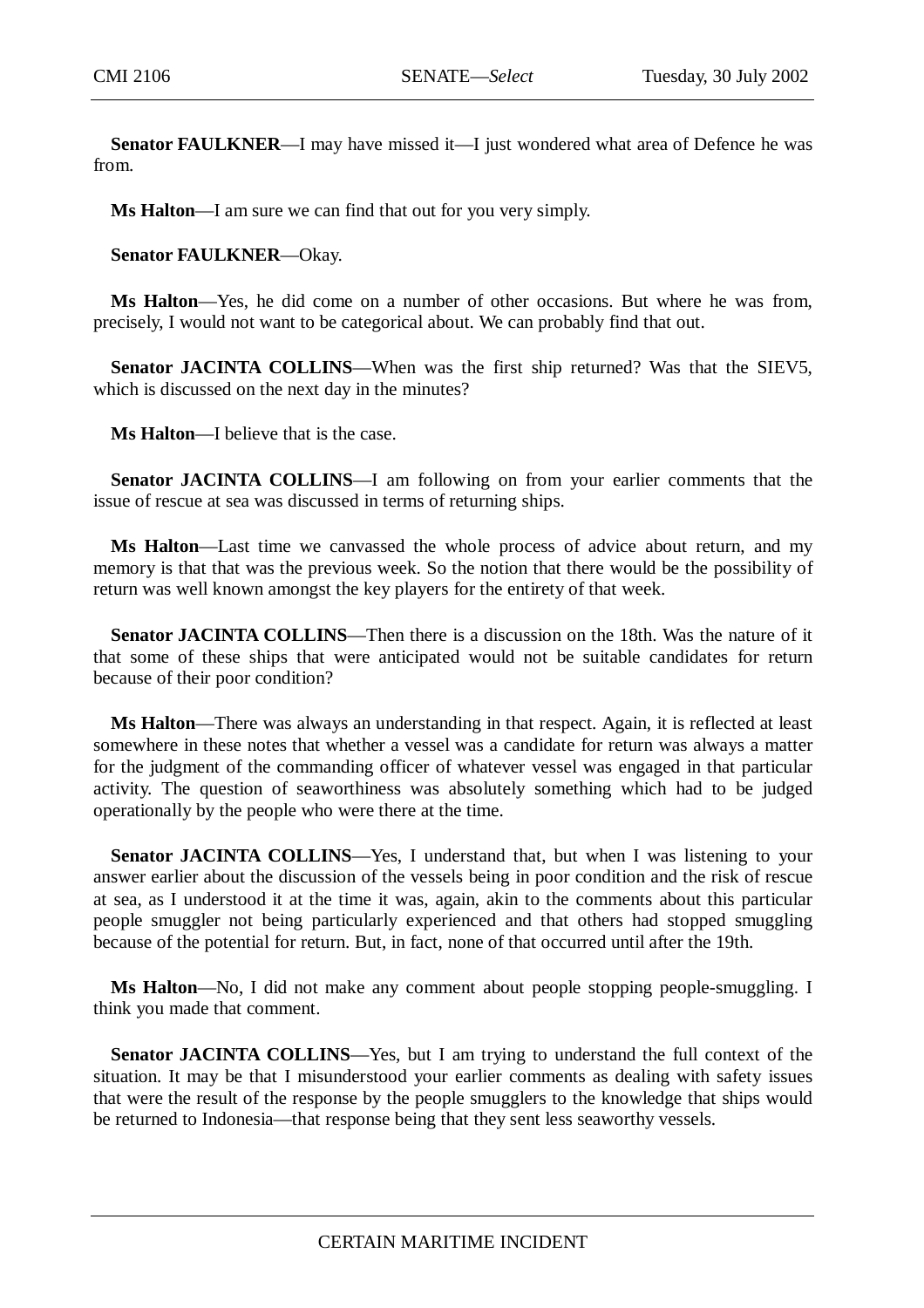**Ms Halton**—No, and I think I said to you that I do not think there was any material change in the quality of their vessels; some were good, some were bad. But certainly I think there was a consciousness once there had been an agreement to return vessels if possible; there was certainly a high level of awareness amongst the task force members about safety of life at sea issues. Safety of life at sea was always something which people had at the forefront of their mind. So a more regular discussion of those kinds of issues as boats arrived and the getting of advice from whoever was the commanding officer about whether a vessel was actually robust in terms of return then became part of the more normal modus operandi.

**Senator JACINTA COLLINS—But this is talking about rescue at sea issues prior to these** boats being accepted.

**Ms Halton**—SIEV5 was under way on the 18th.

**Senator JACINTA COLLINS**—I am talking about the comments on the 18th, which relate to the two boats to Christmas Island, the three boats to Ashmore, the assessment of their being in poor condition and the rescue at sea. That is quite independent of anything that a Navy commander would have been assessing.

**Ms Halton**—Absolutely. The point I am trying to make—and possibly I am poor at making the point—is that we tended from that week onwards to take more interest in information about the seaworthiness of vessels. On the 18th SIEV5 was under way, on its return to Indonesia. We all knew that. People in this meeting actively knew that SIEV5 was on its way.

**Senator JACINTA COLLINS**—I thought SIEV5 was on its way on the 19th.

**Ms Halton**—I think it was delivered on the 19th.

**Senator JACINTA COLLINS**—The minutes of the 19th say:

... (SIEV5) reloaded with women and children and proceeding to Roti.

**Ms Halton**—Yes, and I think you will find that women and children were offloaded on the vessel en route. I think they returned to their vessel on the edge of the territorial sea.

**Senator JACINTA COLLINS**—So you are saying that SIEV5 was on its way back on the 18th, although it is not covered in these minutes?

**Ms Halton**—That is my point. The conversation about returns had happened the previous week, and there had been a policy decision taken by the government in that respect. People in this group were very conscious of that decision. People in this group were very conscious of issues in respect of safety of life at sea. I think there was a greater interest in those issues from that time on.

**Senator JACINTA COLLINS—The final issue in relation to this day that I want to try to** clarify a bit further is one of the references to Coastwatch that I alluded to this morning.

**Ms Halton**—Which date are we on?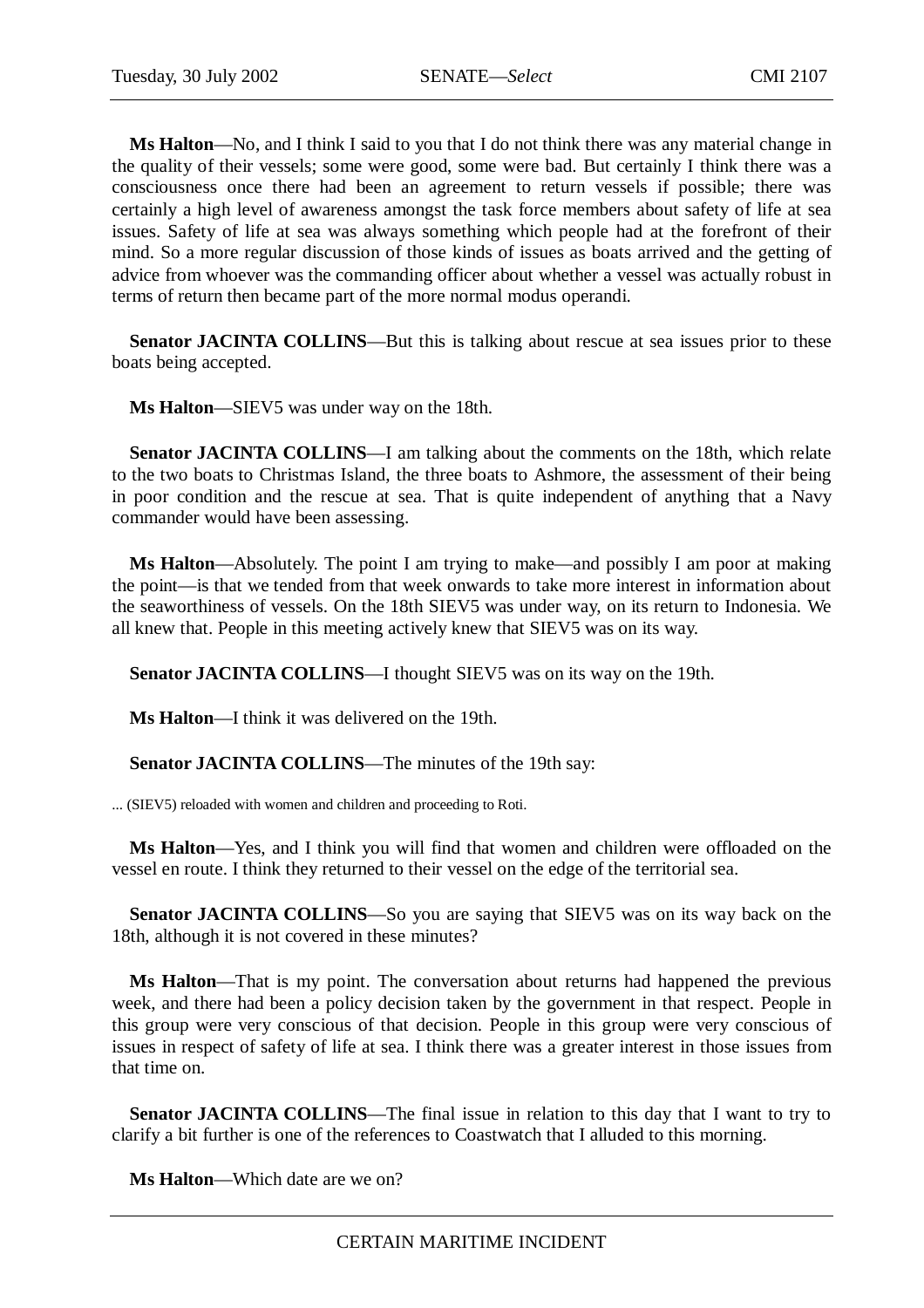Senator JACINTA COLLINS—The 18th still, 'no confirmed sightings by Coastwatch'. Coastwatch was not conducting surveillance at Christmas Island at that point in time; it was Defence.

**Ms Halton**—I cannot comment on the precise words that are written here in terms of the specifics of an individual agency. My belief would be that that reflects advice that none of those surveilling had seen any vessels.

**Senator JACINTA COLLINS**—Yes, and that is consistent with what you said this morning. But what I am trying to understand is that, if on the approaches to Christmas Island and Ashmore Island the principal agency conducting surveillance was Defence, why—as you said a few moments ago—was it Coastwatch that was providing the information to the task force about surveillance?

**Ms Halton**—I cannot answer that. At the end of the day, the advice was coming in from agencies in relation to the responsibilities they had adopted. I think we have just canvassed that there were separate external relationships between a number of these agencies, and there were working arrangements between the officers of those agencies which led them to collectively form views or share information, whichever way you want to describe it. Essentially, we asked reflexively and rhetorically, 'Has anybody seen one of these vessels yet? Have we found one?' I think I told you last time that the thing that you could almost guarantee was that as soon as one of the agencies found a vessel there would be a peal of telephones all around the room. So this is just a reflection that a vessel had not been seen. As to the particular reference to Coastwatch, you would have to question the person who wrote those notes.

**Senator JACINTA COLLINS—What I am trying to sound out, though, is your comment** that from this week on, once the decision had been made to look at returning their ships, there was a greater keenness as to the safety of life at sea issue or the seaworthiness of the ships. With this keenness at this stage, I cannot understand from the minutes or from any of the earlier evidence why it was that the principal agency conducting surveillance was not reporting directly to the task force but was coming through Coastwatch.

**Ms Halton**—I cannot answer that other than to say to you that Defence provided relevant briefings as supplements and other things to individual comments made by other agencies in all of those meetings. So, when we went around the table and said what updates there were from particular agencies, they always made their contribution. I cannot comment on the coordination arrangements between them and Coastwatch.

**Senator JACINTA COLLINS**—Do you recall Air Vice Marshal Titheridge ever referring to surveillance matters?

**Ms Halton**—I cannot think of a particular instance off the top of my head.

**Senator JACINTA COLLINS**—I ask this question because, from the minutes of the 18th, it does not even look as though Coastwatch were present.

**Ms Halton**—No, that is true. There were occasions on which, when an agency was not going to be present, they rang prior to a particular meeting.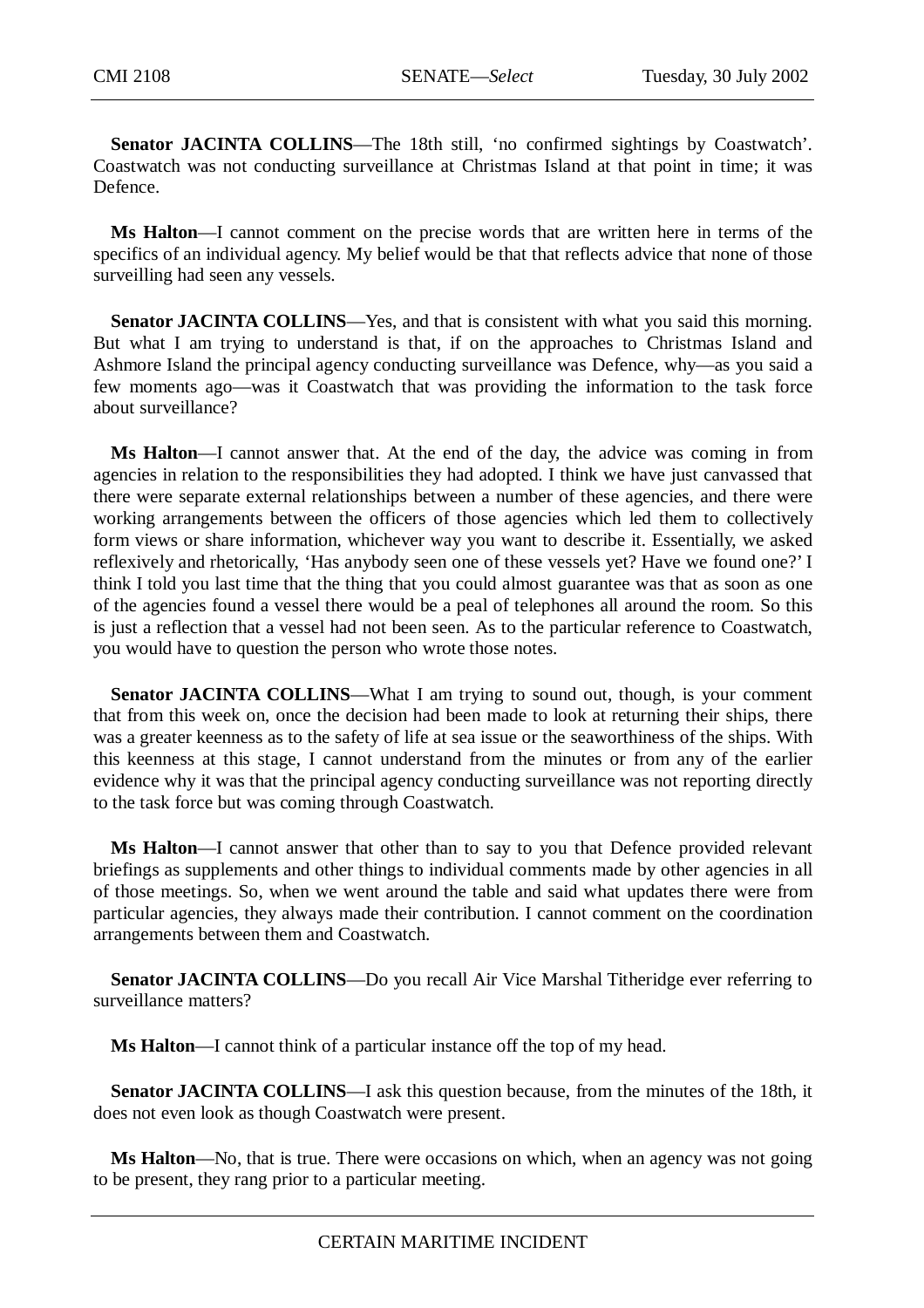**Senator FAULKNER—So this is all second-hand information from Coastwatch?** 

**Ms Halton**—I cannot say that. I cannot say whether this particular reference is to a report from someone else or whether, for example, it was from Air Vice Marshal Titheridge. It was certainly a matter that was canvassed at the meeting. If you hang on a second I will check something to see whether I can throw any other light on this. I believe that was something that was said at the meeting but I cannot tell you who it was.

**Senator FAULKNER**—Was that also reported to the Prime Minister?

**Ms Halton**—We are getting the advice about what that particular piece of advice said. We always knew—I cannot say it was within a matter of minutes, but I can say it was within very short order—when a vessel was spotted. As I said to you, when a vessel was seen I think just about every phone in the city went off. In a sense it is probably a bit tautological to say that at that point there was some prospect of 1,200 people arriving but not one vessel had been seen, because had a vessel been seen that vessel would have been referred to.

**Senator FAULKNER**—Yes, but there was this comment in relation to Coastwatch:

No confirmed sightings by Coastwatch but multisource information with high confidence level.

We know that Coastwatch was not within 1,000 nautical miles of Christmas Island. It was, I think, in the Torres Strait. We know that there was no Coastwatch representative at the task force meeting. We also know about the fate of SIEVX. I wonder what was passed on in the status report to the Prime Minister.

**Ms Halton**—We will find that out shortly and I will be able to tell you.

**Senator FAULKNER—Admiral Bonser was present at the task force meeting on 20** October. I will check whether he was there on the 19th. Yes, he was there on 19 and 20 October.

**Ms Halton**—I now have this piece of advice, which was departmental advice, not task force advice. It sourced information from the ADF, DIMA, as they were at that point, DFAT and A-G's. It does not source any of this information as being from Coastwatch. It refers to the information in that point: two boats, three boats, 600, 600.

**Senator FAULKNER—Did you say three boats?** 

**Ms Halton**—It is almost a carbon copy of that particular point, that first dot point, but it does not duplicate the second dot point.

**Senator FAULKNER**—I see. That information came from DIMA, AFP and DFAT—is that what you said?

**Ms Halton**—In terms of the information about what is coming?

**Senator FAULKNER**—Yes.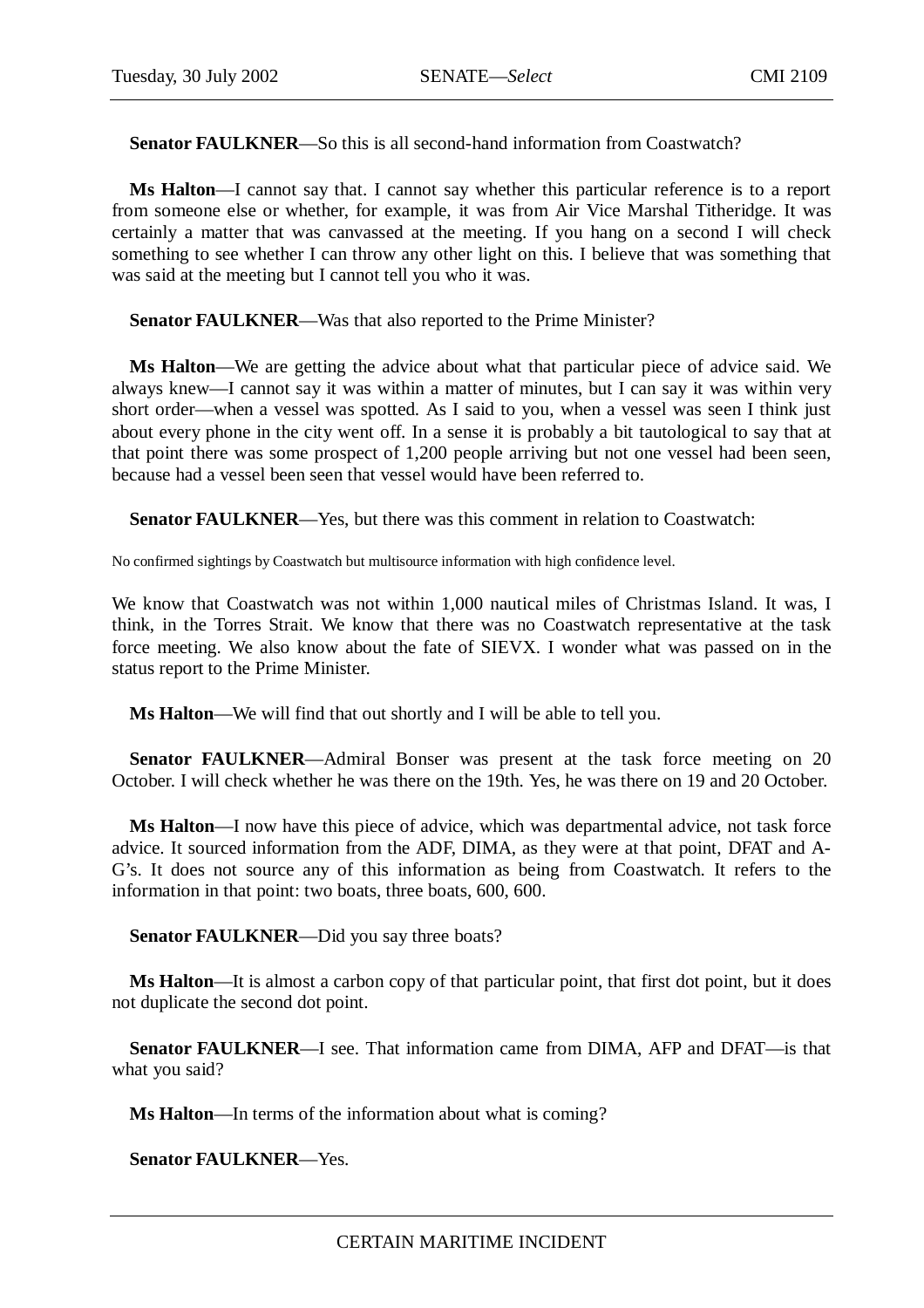**Ms Halton**—The intelligence, yes. Not DFAT.

**Senator FAULKNER—What were the agencies?** 

**Ms Halton**—DIMA is my understanding.

Senator FAULKNER—Yes. And other agencies?

**Ms Halton**—No, that is not my understanding.

**Senator FAULKNER—So just the one agency?** 

**Ms Halton**—On this particular occasion. Again, that is consistent when we know that the strike force is working cooperatively across a series of agencies, and we know they were sharing intelligence in terms of predicting what may or may not be.

**Senator FAULKNER—On the meeting of the task force's High Level Group on 19 October,** can you identify in the notes or minutes of that meeting any reference to SIEVX?

**Ms Halton**—Again, there is no particular boat identified at that point. If you look under 'Current state of play', the fifth dot point reads:

... 2000 still linked to boats. Next boat to CI could be 250. More arrivals could come to Ashmore in next five days.

That is I think an extension of the point from the earlier day. That is the only boat that is identified separately there, and I do not believe we would be in a position to say that that is this particular vessel.

**Senator JACINTA COLLINS—We know from what DIMIA said to us that it was their** original assessment as to the numbers that would be on that vessel.

**Ms Halton**—Yes.

**Senator FAULKNER**—There are four representatives of the then DIMA: Mr Farmer, Ms Godwin, Mr Killesteyn and Mr McMahon.

**Ms Halton**—That is right.

**Senator FAULKNER**—As well as, of course, Mr Castles from the AFP.

**Ms Halton**—And Admiral Bonser from Coastwatch.

**Senator FAULKNER**—Yes, but, given that you have indicated to us that the source of the information on the 18th was exclusively for the task force from the DIMIA representatives—

**Ms Halton**—I suppose the point I am making to you is that my understanding is that they had a shared view, that they were sharing that information. If you go further down in this particular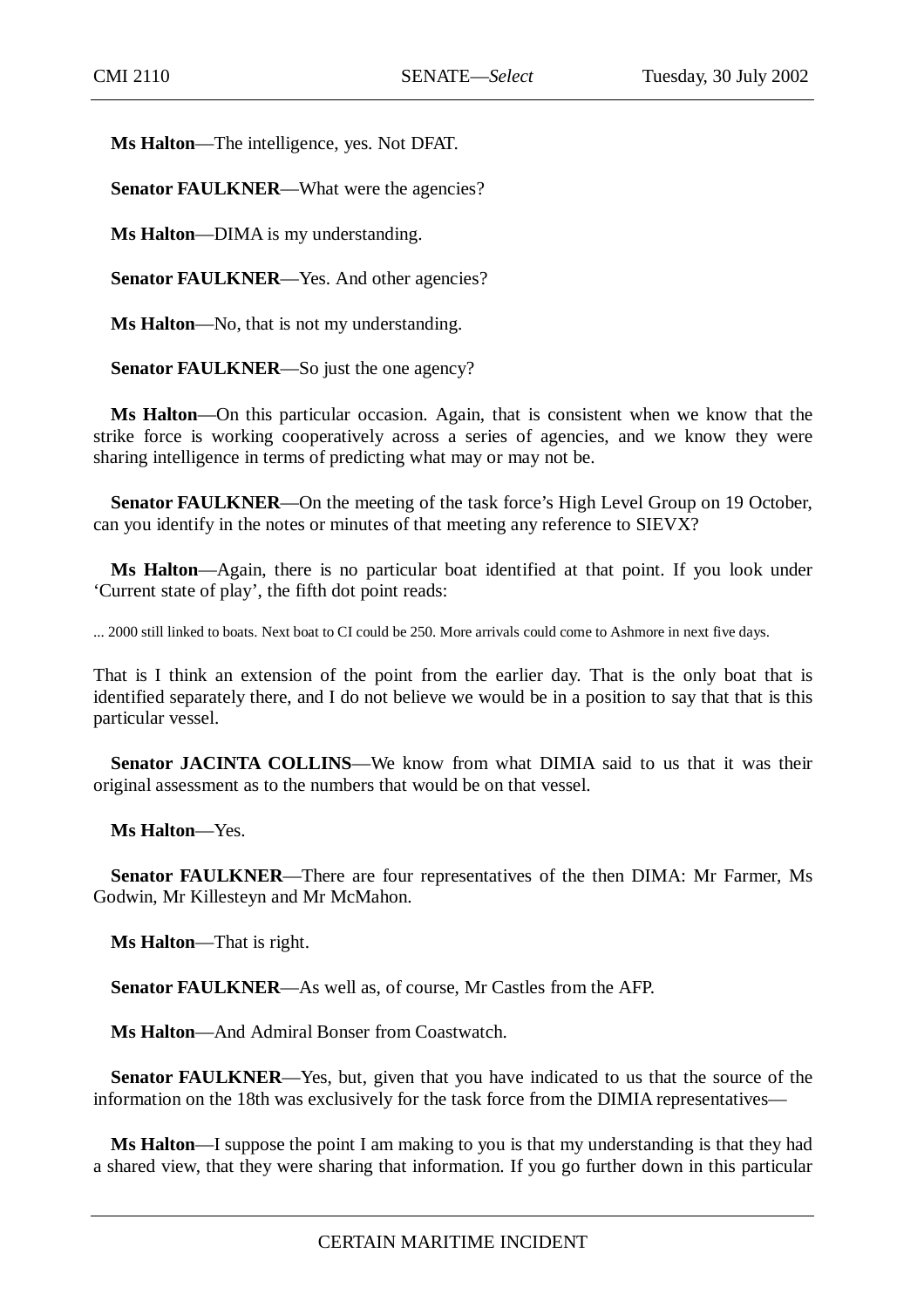note, the last sentence of the second last dot point says 'if third boat arrives'. This is the point about the lack of clarity of our understanding, because it is all 'could be' and 'if it arrives'.

**Senator FAULKNER—If** we go through to the next meeting on the 20th, again Mr Farmer, Mr Killesteyn and Mr McMahon are there from DIMIA and Mr Castles is there from the AFP.

**Senator JACINTA COLLINS—If** I can just interrupt for a moment, could we also be apprised of what the status report prepared for the PM indicated on the earlier day, the 19th?

**Ms Halton**—This is because SIEV6 had been spotted. SIEV6 was spotted on the 19th. The principal issue that was being canvassed here was in relation to handling of numbers. The point I made earlier is that the principal focus was what we were going to do with these people if they all turned up, and the question of handling the numbers of people concerned is the principal subject of this particular note, and also what is currently at that point happening in respect of SIEV6.

**Senator JACINTA COLLINS**—Is there nothing discussed about the additional accommodation options that might be necessary if there were further arrivals?

**Ms Halton**—Yes, there is. So that is consistent with these notes.

**Senator JACINTA COLLINS—And at this stage it is still talking about a potential third** boat to Christmas Island?

**Ms Halton**—No. Let me just be completely categorical: it talks about an aggregate of numbers. It is about capacity—total numbers that could be accommodated.

**Senator JACINTA COLLINS**—So the minutes on that day were talking still about the possibility of a third boat, which intelligence had been talking about for a little while prior to this date, but the note to the Prime Minister is simply referring to capacity?

**Ms Halton**—Capacity—and SIEV6.

**Senator JACINTA COLLINS**—And no further SIEVs?

**Ms Halton**—The point about capacity is that it is in anticipation of what happens in the event others turn up, but it is not a status report which does an assessment.

**Senator JACINTA COLLINS—Can you describe that anticipation?** 

**Ms Halton**—I beg your pardon?

**Senator JACINTA COLLINS—Can** you read for us what the comment was in relation to the anticipation?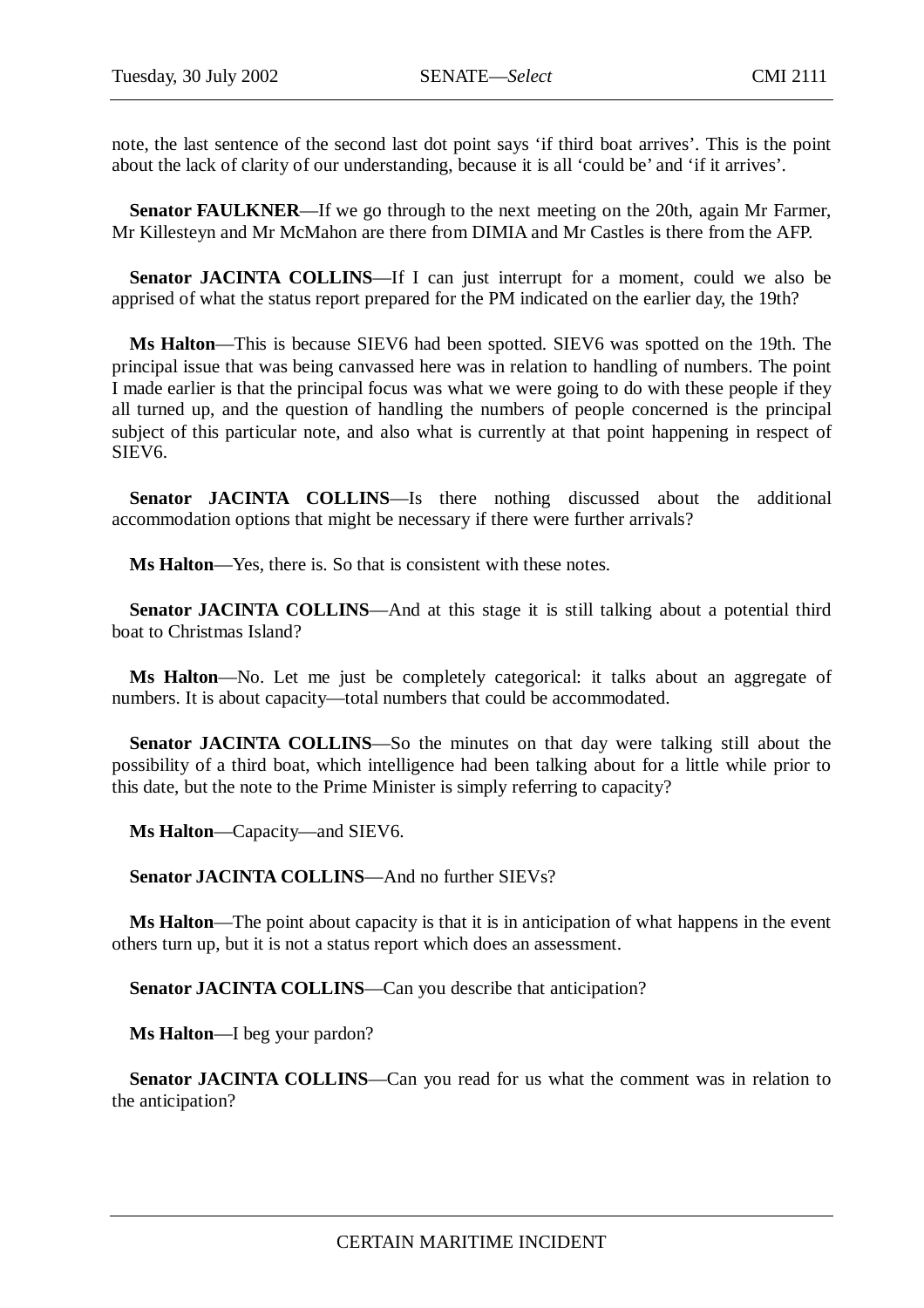**Ms Halton**—No, I cannot read it for you. I do not have authority to do that. What I can tell you is that it talks about Manus, which I think is consistent with some of the stuff in here, and it talks about the transfer of the SIEV4 group from Christmas Island to Manus.

**Senator JACINTA COLLINS—What does it refer to as the capacity issue for Christmas** Island?

**Ms Halton**—The capacity to manage 600 to 700.

**Senator JACINTA COLLINS**—From Sunda?

**Ms Halton**—If necessary.

**Senator JACINTA COLLINS**—We should ask formally for a copy of these documents. We might need to do that directly to PM&C. I appreciate that is not your authority.

**Ms Halton**—Thank you.

**Senator FAULKNER—The task force met on 20 October, I think at 4 p.m. That is right,** isn't it?

**Ms Halton**—That is right.

**Senator FAULKNER**—By that stage, there had been a phone call from the AFP to Coastwatch about the Abu Qussey vessel. Was this issue raised at all on 20 October?

**Ms Halton**—Not that I am aware of. I suppose the point I would make to you is that these notes are still framed in terms of 'if it arrives'. There was not—and I think that is reflected here—a categorical piece of information introduced into this meeting that said that it had left. From what I understand you to be saying—and I am not aware of this particular piece of evidence—there is some other conversation about this issue to which I am not privy. If your question is, 'Were we told in here about some phone call?' then no.

**Senator FAULKNER**—Colonel Gallagher told the committee—

**Ms Halton**—Sorry, who is Colonel Gallagher?

**Senator FAULKNER**—He is the head of the Australian Theatre Joint Intelligence Centre. I hope I am getting that correct.

**Senator JACINTA COLLINS**—ASTJIC.

**Senator FAULKNER**—ASTJIC, yes.

**Ms Halton**—Who I have never heard of and never met.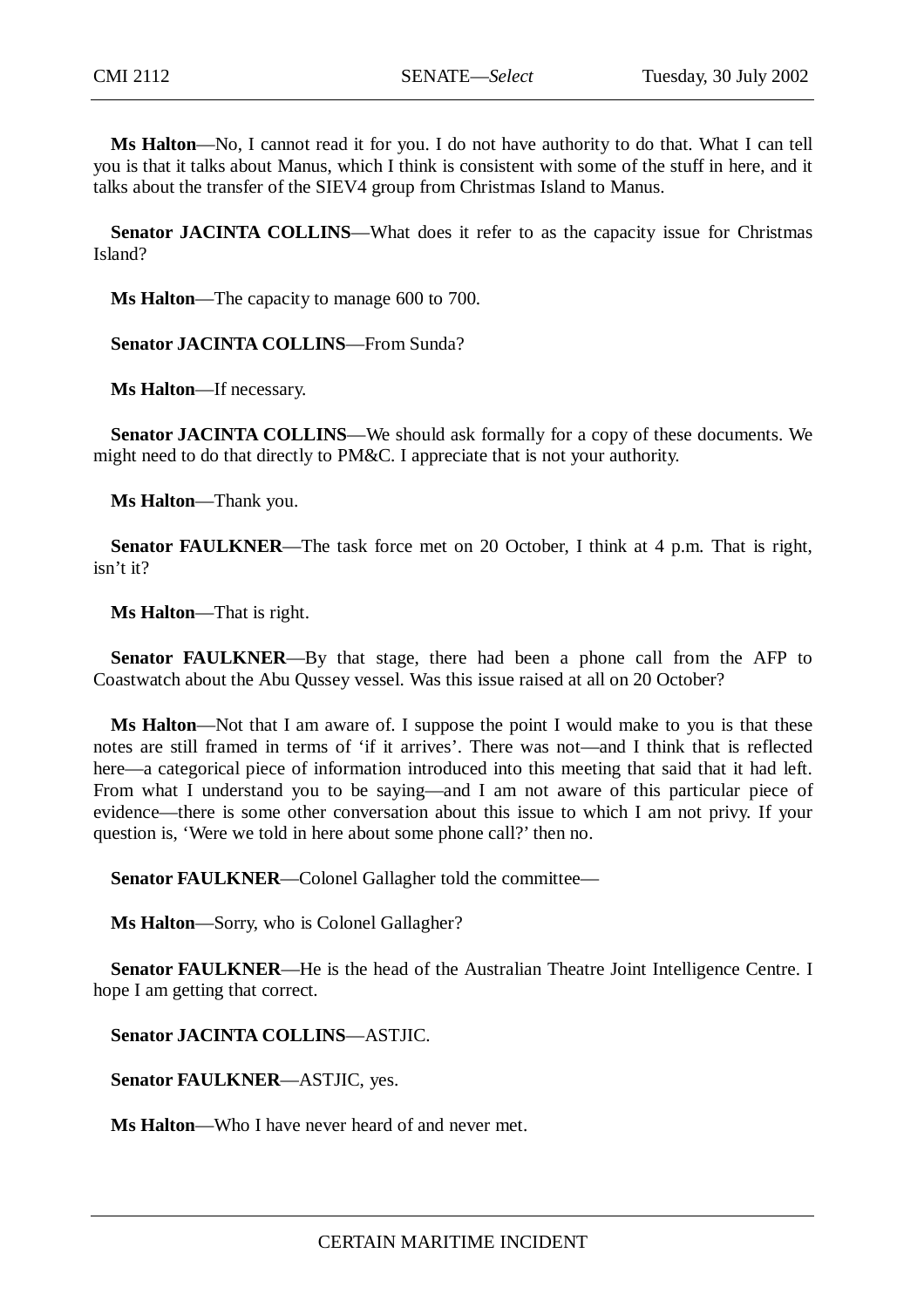**Senator FAULKNER**—He has been offered up to the committee as one of the witnesses instead of Admiral Gates, because Senator Hill does not want Admiral Gates to come before us.

**Ms Halton**—I suppose I have seen his name as one of the people you have questioned.

**Senator FAULKNER—Anyway, that is who he is. I am very pleased I could remember that** acronym!

**Ms Halton**—How do you say it?

Senator FAULKNER—I think it is 'Aust-jic', but I stand to be corrected. Is that about right? It is close. I gather that is not quite right.

**Ms Halton**—There is probably a Brisbane versus a Sydney version.

**Senator FAULKNER**—It is better than saying A-S-T-J-I-C, I suspect.

**CHAIR**—You can only get it right if you are wearing a khaki uniform, I think.

**Ms Halton**—There is a bunch of them next door, so maybe we should ask them.

**Senator FAULKNER—They will be able to tell us. But the point is that Colonel Gallagher** informed this committee that the report from the AFP of 20 October was a confirmation that the vessel—in this case, SIEVX—had departed. ASTJIC reported this immediately along its normal reporting line—to all those who receive such intelligence—and this occurred on the morning of 20 October. Let me quote him directly from *Hansard* on 11 July this year. He states:

Once we were advised by Coastwatch on 20 October that the vessel was reported to have departed at a time and from a place, as you have heard in previous testimony, we reported it immediately to all the people who received the normal distribution of intelligence.

It is true, isn't it, that the task force—your task force; the task force you chair—met at 4 p.m. on 20 October?

**Ms Halton**—That is correct; but, to be complete, I have never heard of this acronym I cannot pronounce. We have never had, to my knowledge, any communications with them. So if you are suggesting that we were told this—

Senator FAULKNER—No. Let us just work through it.

**Ms Halton**—Okay.

**Senator FAULKNER**—There does not appear to be any mention of this Australian Federal Police report in the notes of that meeting.

**Ms Halton**—No.

**Senator FAULKNER—I** think you can confirm that for us, can't you?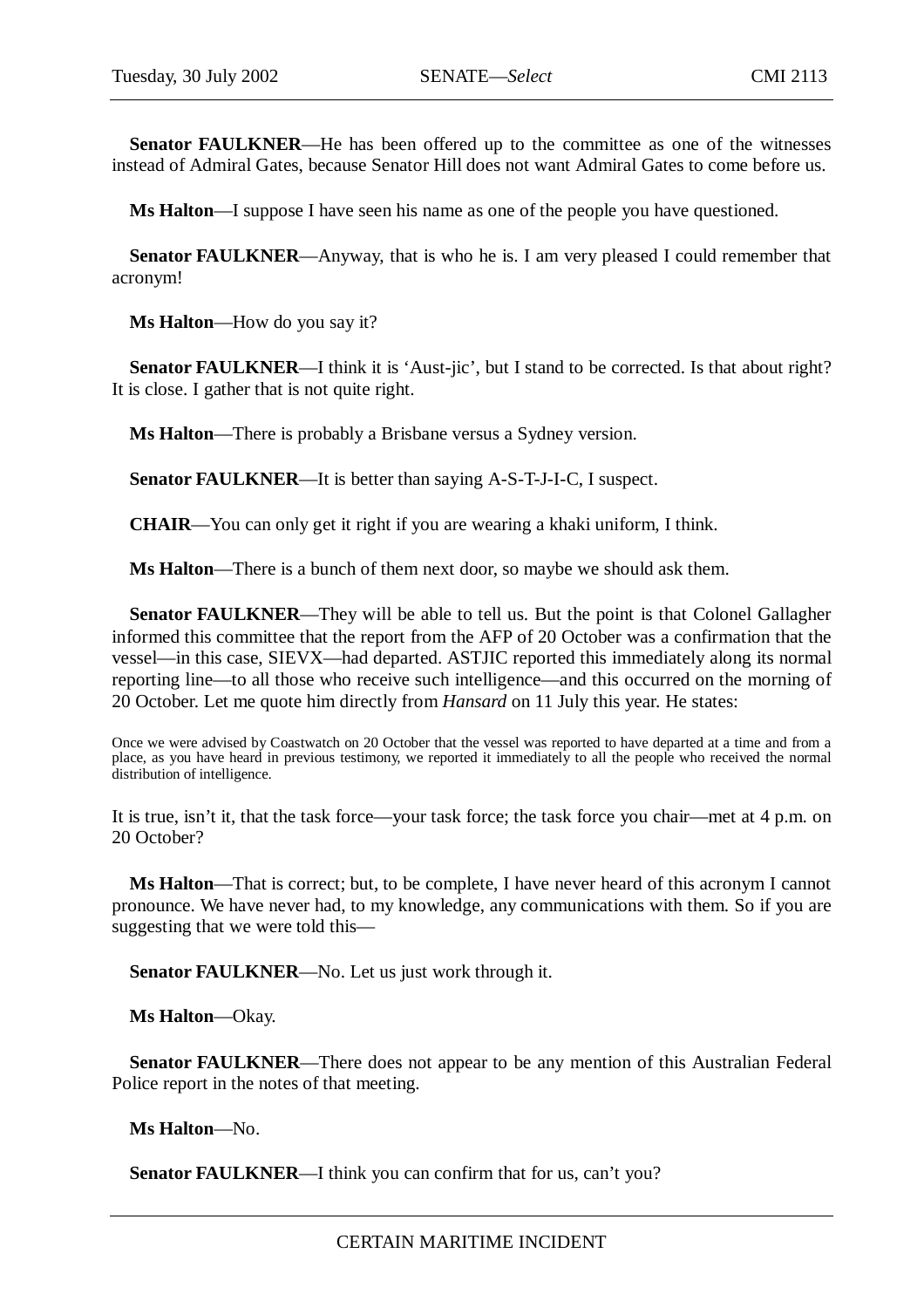**Ms Halton**—That is right.

**Senator FAULKNER—But it would seem to be credible to suggest, given its significance** and the significance that was placed upon the information from organisations like the AFP and Coastwatch and Defence, that that may have happened. As you were chairman of the task force, I am keen to explore that with you. I think you can say to us, can't you, that Mr Castles from the AFP was at that meeting?

**Ms Halton**—That is correct; he was.

**Senator FAULKNER**—There were three representatives from the then Department of Immigration and Multicultural Affairs at the meeting.

**Ms Halton**—That is correct.

**Senator FAULKNER**—And they would have had access to this intelligence from the AFP?

**Ms Halton**—I cannot comment on that because I do not know what the arrangements inside each of those organisations were in terms of the communication of any material that was being passed around amongst duty officers, as to whether or not at the time that they came to that meeting they would have been in possession of it. What I can tell you is that I do not think and it is consistent with what is reflected here—that there was any direct report of such advice. I have to say to you that these notes, I believe, would reflect that, had it been said, because, when we get to the section on further arrivals, 'if arrives' is not a 'when arrives'; it is an 'if arrives'. I have absolutely no recollection that we were told that a particular vessel had categorically left. That is not consistent with my memory of this meeting, and I think my memory is consistent with the terms in which these notes are drafted.

**Senator FAULKNER—You can confirm that Rear Admiral Bonser was at the meeting of 20** October?

**Ms Halton**—I can.

**Senator FAULKNER**—Are you aware that he received a phone call that same morning from Federal Agent Pratt of the AFP, who offered Rear Admiral Bonser a personal opinion. Let me quote Rear Admiral Bonser's letter here, so that I do not do anyone a disservice. It states:

... a personal opinion that the vessel may be subject to increased risk due to the numbers reportedly on board.

**Ms Halton**—No, I am not aware of that conversation.

**Senator FAULKNER—And you do not have any recollection of this matter being discussed** at all at the task force?

**Ms Halton**—No, certainly not at that level of detail at all. I cannot speak for those people, but I think the point I made earlier was that there were multiple occasions on which we had been told that vessels had left, and they returned to Indonesia and went through multiple ports. I cannot speak for them, but there is a more than plausible explanation. Our focus in this meeting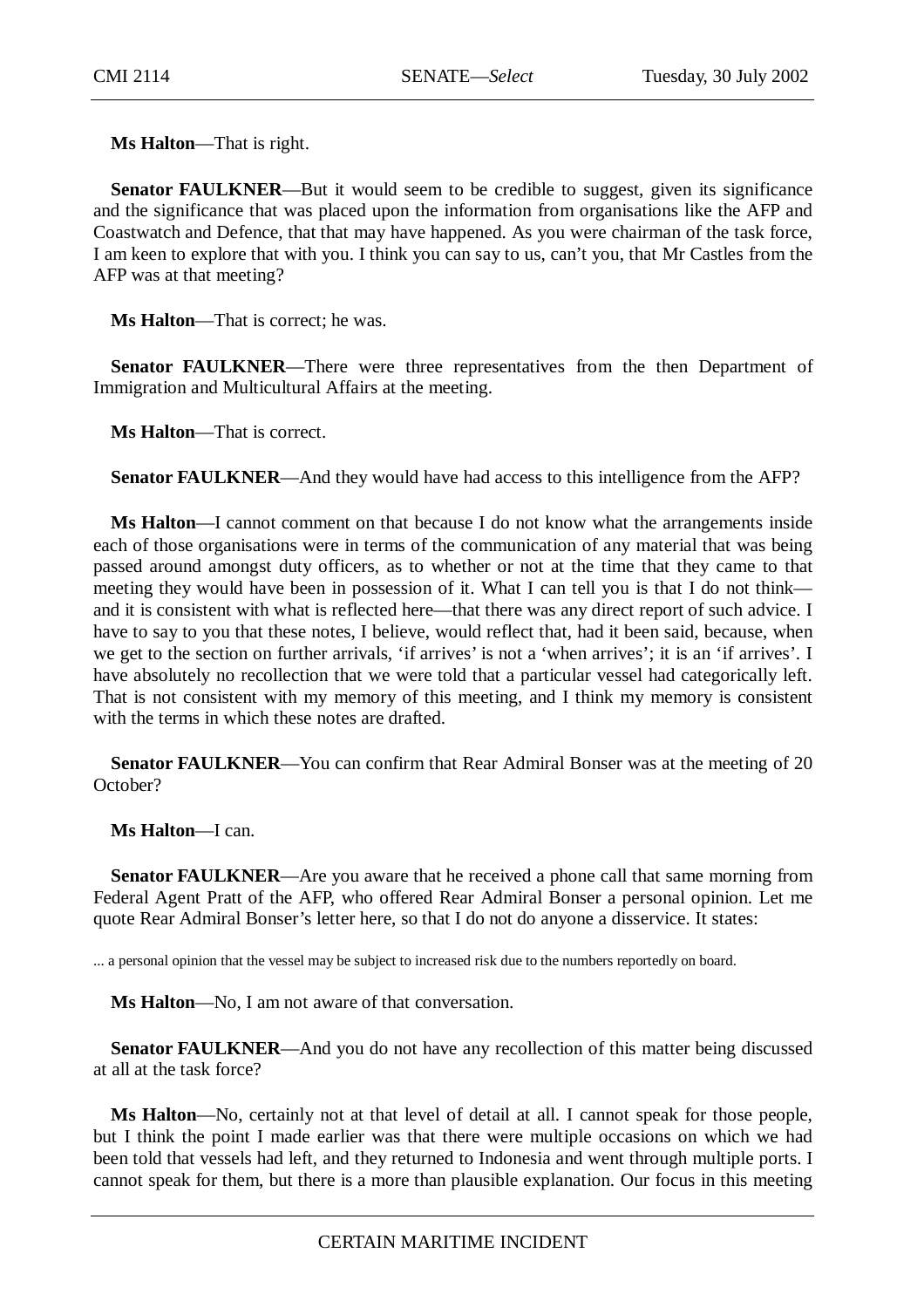was on accommodating people who were actually turning up and at risk of turning up. I think that point here under 'Further arrivals' is acknowledging the likelihood of something, but it is saying 'if it arrives'.

**Senator FAULKNER**—But if you are made aware of an AFP report which includes details that a vessel has 400 people on board, that a vessel was 'grossly overloaded' and that some people had refused to get on the vessel, do you think such details would have made you or the task force consider this a possible safety of life at sea situation?

**Ms Halton**—I think had that material been provided, yes. But as I have said, and in fact the thing that makes me quite confident about this is, when we actually had read to us the details of the cable—which is noted in here later, after the event; I think it is on the 23rd—there is the material provided about people leaving the vessel. There was not any sense, to my mind, and I have to say I did not think to the minds of my colleagues in the department, that this was a matter that was familiar—that it was something of which we were aware. I have made the point about issues around safety of life at sea.

I suppose the point I would make to you is that there is nothing in here which is consistent with them actually having gone through those facts as you have just outlined them. No, I was not aware of them. The point that I would make to you is that we were thinking in the previous days about the numbers of vessels and the total of 600 and the issue about the third vessel, which is back there somewhere or other. In reality I do not know that we were ever apprised of the fact—until after the tragic event—that there was a vessel with 400 likely. We had had the discussion about 250, in that early discussion, and I think it was the three in three scenario that had been painted; the second one being of the order of 250, the total leading to about 600, but the notion of a vessel of 400, and the thing I can say to you quite categorically is if we had had the notion of that number coming all at once it would have set every alarm bell—other than the safety of life at sea alarm bell—ringing, because we had a huge accommodation problem. We were debating bunks, security guards, food and everything else around a very fine margin of having people properly accommodated, so the notion that a vessel that we had been told was likely to be of the order of 250 might all of a sudden have blown out to 400 would have got every alarm bell going in the place.

**Senator JACINTA COLLINS—Where** does the reference to relieving possible overcrowding come from?

**Ms Halton**—Where are you reading from?

**Senator JACINTA COLLINS**—On the 20th under 'Further arrivals', at the end of that first dot point. We have the AFP report as the report referring to overcrowding and then we have this reference in the minutes here to overcrowding. If that did not come from the AFP report, I am asking where would it have come from?

**Ms Halton**—That would have been basically using the *Arunta* to house people temporarily; putting people on the deck of the *Arunta*. I have already told you that Minister Reith did not like it that we had to leave people on the decks of particular vessels—okay, the *Adelaide—*and that was one of the issues we were canvassing in the event that we had this—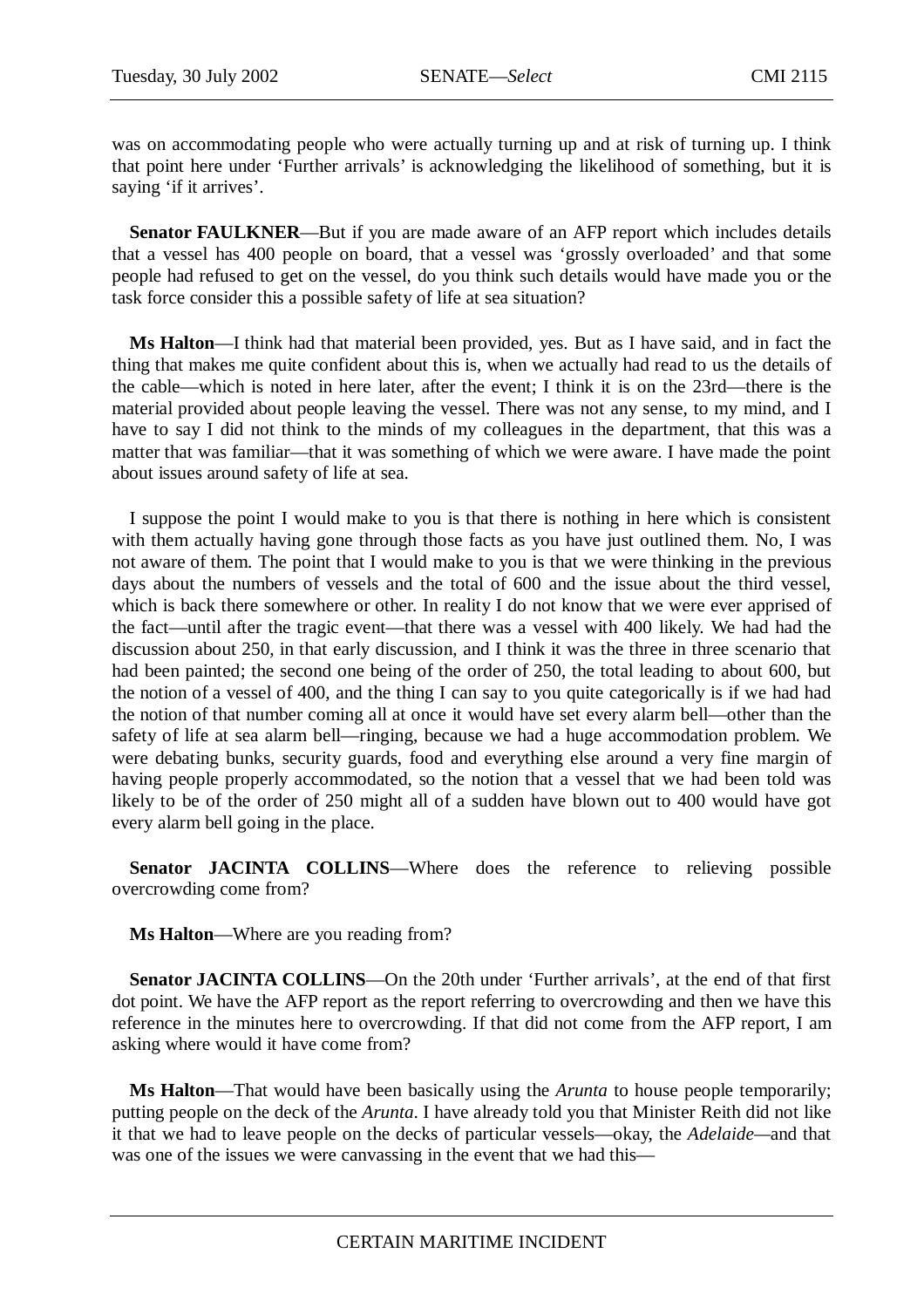## **Senator JACINTA COLLINS**—Further arrivals?

## **Ms Halton**—Yes.

**Senator FAULKNER**—I am going to qualify this question by the word 'if', but it is, nevertheless, a very important question. If the task force or you, yourself, as the chairman of the task force had identified a possible safety of life at sea situation—and I hear what you say: you say this is not the case; I hear that—but if you or the task force had identified a situation reported at the task force as a possible safety of life at sea situation, would the task force or you as its chairman have behaved any differently?

**Ms Halton**—I think there are two points to make here. Firstly, we did not interfere in the decisions that the relevant line agencies took. As far as I understood it, the declaring of a safety of life at sea issue was a matter, rightly, for the appropriate authority. So Mr Davidson would have alerted his Indonesian colleagues, and I think we canvassed that earlier. This goes back to a conversation we had earlier about a conversation that happened a couple of days later, and that was about whether or not this vessel was on the water heading to Christmas Island, and it goes to that issue about flotsam and relatives. I remember that discussion because there was this interchange about 'You tend to get phone calls and you tend to be able to find flotsam,' et cetera. That conversation was not in the context of 'We know it is on the water.' The conversation was, 'Is it on its way?' 'Did it really exist?' It was that kind of speculative conversation.

**Senator FAULKNER—My** question goes to whether the task force acts any differently if you are able to identify such a situation.

**Ms Halton**—I think it is always hard to answer hypothetical questions. I think hypothetical questions are impossible to answer.

**Senator FAULKNER—I** appreciate that. I did note that it is qualified and it is a hypothetical question. It can be answered only if you faced this situation in relation to other incidents.

**Ms Halton**—The things that I would say to you go back to my earlier comments. There was in our minds a concern about the safety of life at sea and making sure that there was no loss of life, and in the inquiries we had about how operations were going—I think I have already given you evidence—that was always basically the first question we asked: was everyone safe, had everyone been accounted for? It was at the forefront of my mind and of my colleagues' minds. We would not have been able to take any action. Would we have questioned people in more detail and asked them what they were doing about it? Yes, I believe we would have.

Senator JACINTA COLLINS—Still on the 20th, we also know from the Defence intelligence report that:

NORCOM INTSUM—

Intelligence summary for NORCOM, I presume—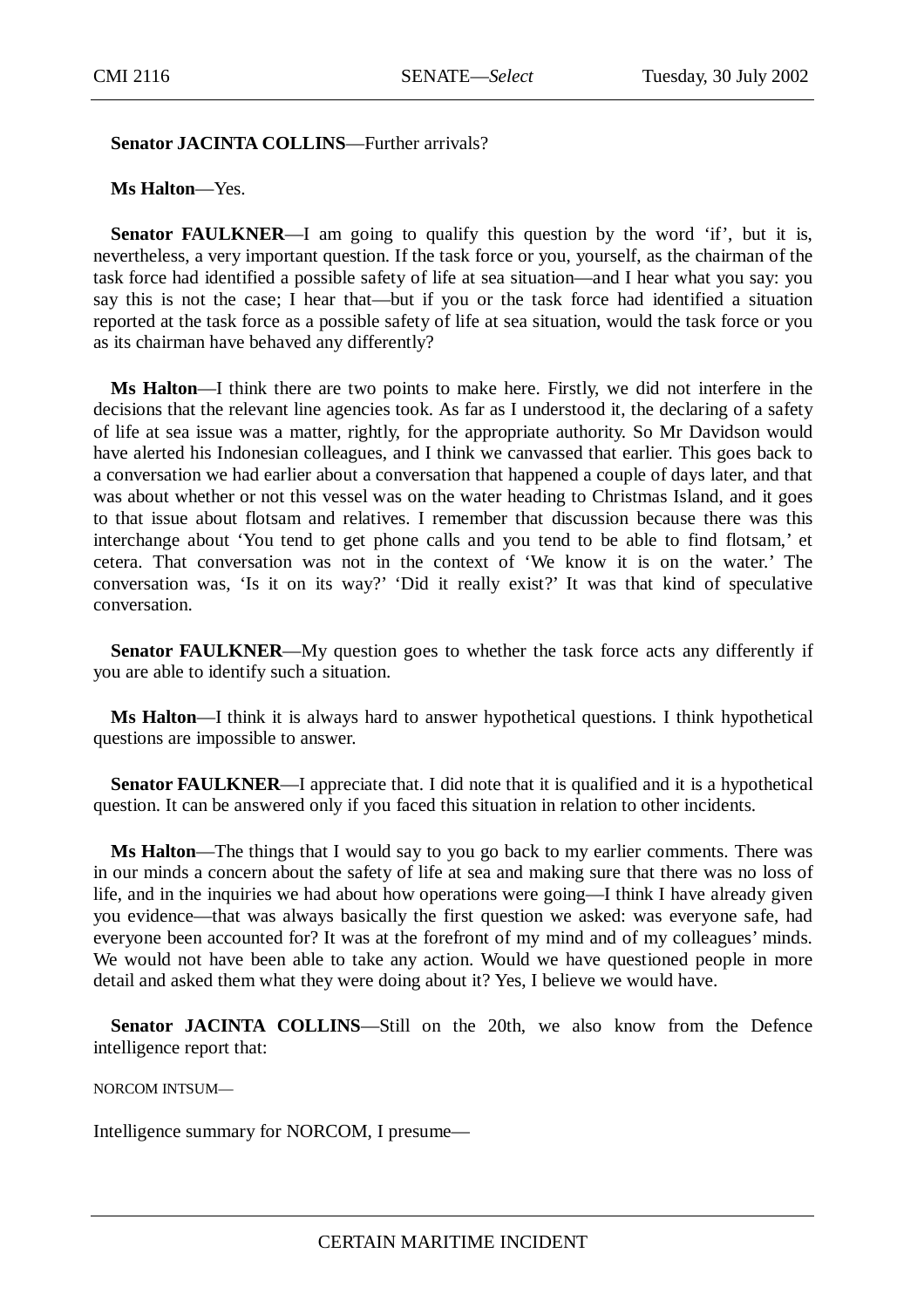assesses there is a high probability of the vessel arriving vic Christmas Island from 21 Oct 01, and that due to its overcrowding and need to maintain stability it may be limited to a slow passage, and therefore a later time of arrival could be expected.

That information was not presented to the task force on that day.

**Ms Halton**—No.

**Senator JACINTA COLLINS**—So information from Defence, information from the AFP and information from Coastwatch was not presented to the task force on that day.

**Ms Halton**—I am not privy to what all of that information is. All I can tell you is what I am aware of. In terms of what you described, no, I was not aware of that.

**Senator JACINTA COLLINS—All I** am saying is that the evidence to the committee to date is that this information was the privy of Coastwatch, of the AFP and of Defence, and none of those agencies fed that information into the task force.

**Ms Halton**—There is nothing that I know that is inconsistent with what you have just said.

**Senator JACINTA COLLINS—Okay.** The other issue on this day that I want to clarify is under 'further arrivals' and it is the first dot point regarding the second boat expected. That is the one that I am assuming we can say, in retrospect, is SIEVX. Would you concur with that, in retrospect?

**Ms Halton**—I suspect probably. To say anything in this area categorically is, I think, to go too far, but I think on the balance of probabilities, given the three issue, likely.

**Senator JACINTA COLLINS**—You are still talking there about 'if arrives' and not reflecting, for instance, the NORCOM assessment of a high probability.

**Ms Halton**—No—other than going back to the earlier days when we had the multisource. On the balance of probabilities, we thought it was more likely than not.

**Senator JACINTA COLLINS**—'Assessment to be made on whether possible to return the larger vessel.' Can you tell us which was the larger vessel?

**Ms Halton**—'Larger vessel' simply meant the one with more people on it.

**Senator JACINTA COLLINS**—So it is not the size of the vessel, it is the numbers on it.

**Ms Halton**—Again, there was a conversation here about safety because, given the accommodation issue, the desire was to take as many people back to keep the pressure on accommodation down. But that was contingent on an assessment about safety.

**Senator JACINTA COLLINS—But** as far as the task force was aware at this stage because you had not been apprised of this other information—the number of people on this second SIEV was around the same as the number of people on SIEV6.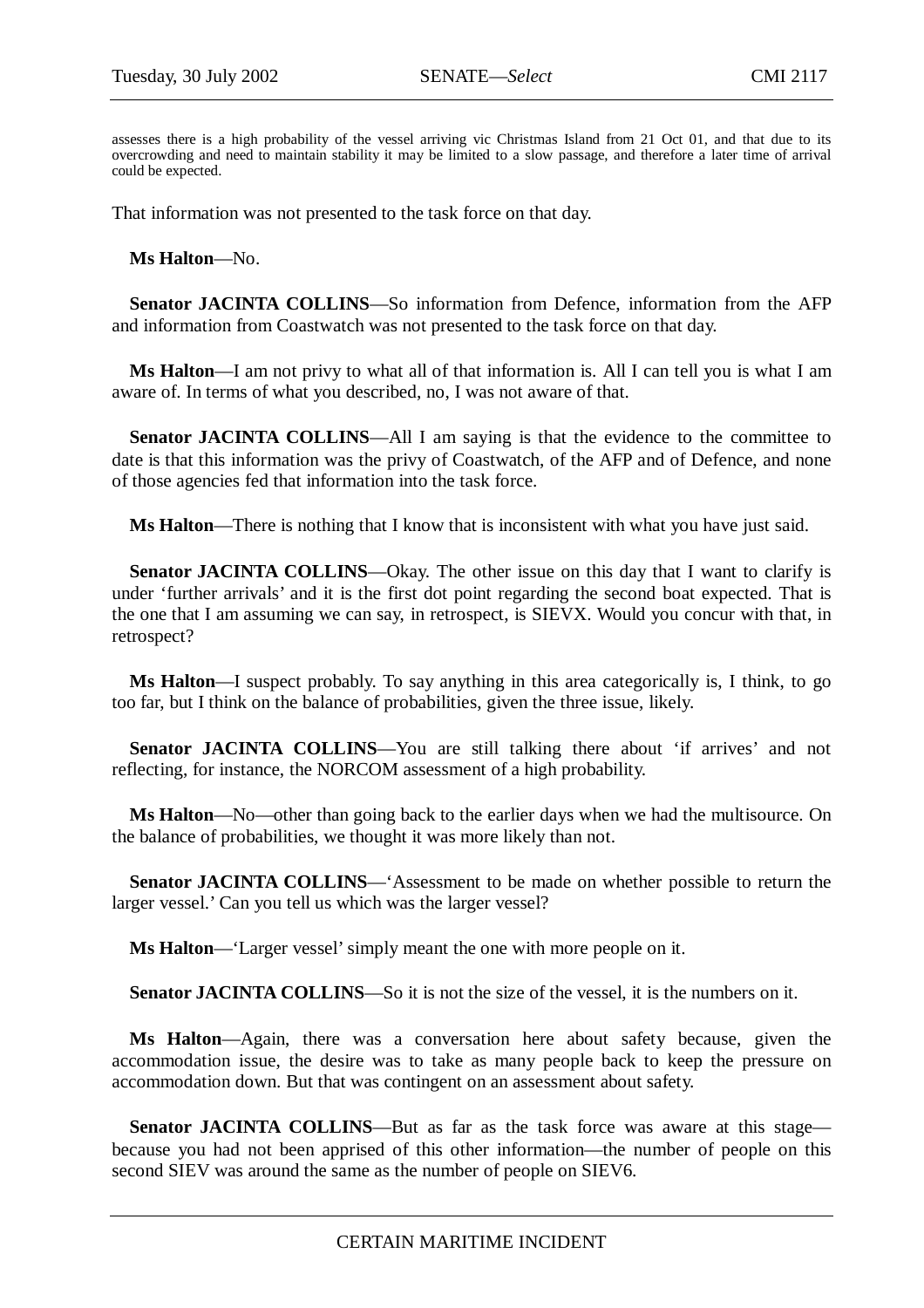**Ms Halton**—That is right.

**Senator JACINTA COLLINS**—So there was not a larger vessel?

**Ms Halton**—No, but it had been our experience that intelligence was badly wrong, so until it actually turned up and you physically did a headcount you did not know what you had. So it was the general principle that was being discussed that, if it were possible, you would return the larger, rather than the smaller, of two vessels.

**Senator JACINTA COLLINS—So you still have the people on SIEV6 at that stage?** 

**Ms Halton**—That is correct. It is moored off Smith Point.

**Senator JACINTA COLLINS—So** you were waiting to see how many people came in on the second boat, to determine which was the larger, and then you would look at whether it was possible to return the larger?

**Ms Halton**—No, that is not true. SIEV6 was moored at Smith Point. SIEV6 was seaworthy and was in reasonable condition. It was then sabotaged, and the Navy were busy trying to find a mechanic who understood the ins and outs of a particular type of Chinese engine. So the assessment about what was possible also went to whether in fact SIEV6's motors were going.

**Senator JACINTA COLLINS**—So putting aside the seaworthiness issue, the point of this first dot point is that, all other things being equal, if this second ship arrives an assessment will be made between it and SIEV6 as to which was the larger and as to whether the larger could be returned.

**Ms Halton**—Correct.

Senator JACINTA COLLINS-It sounds a bit like a lottery.

**Ms Halton**—Yes, it was a bit.

**Senator JACINTA COLLINS**—You get to stay depending on whether you are in the larger ship or not.

**Ms Halton**—It came down to straight pragmatics, I think. Also, if SIEV6's engines had not been going, that would not have been a contest.

**Senator JACINTA COLLINS—The bottom of this page also refers to 'documents'** circulated', and it is blacked out. I cannot remember whether (a) or (b) referred to security issues. Was that a standard way of depicting whether documents were circulated amongst members of the task force?

**Ms Halton**—We will find out what it was.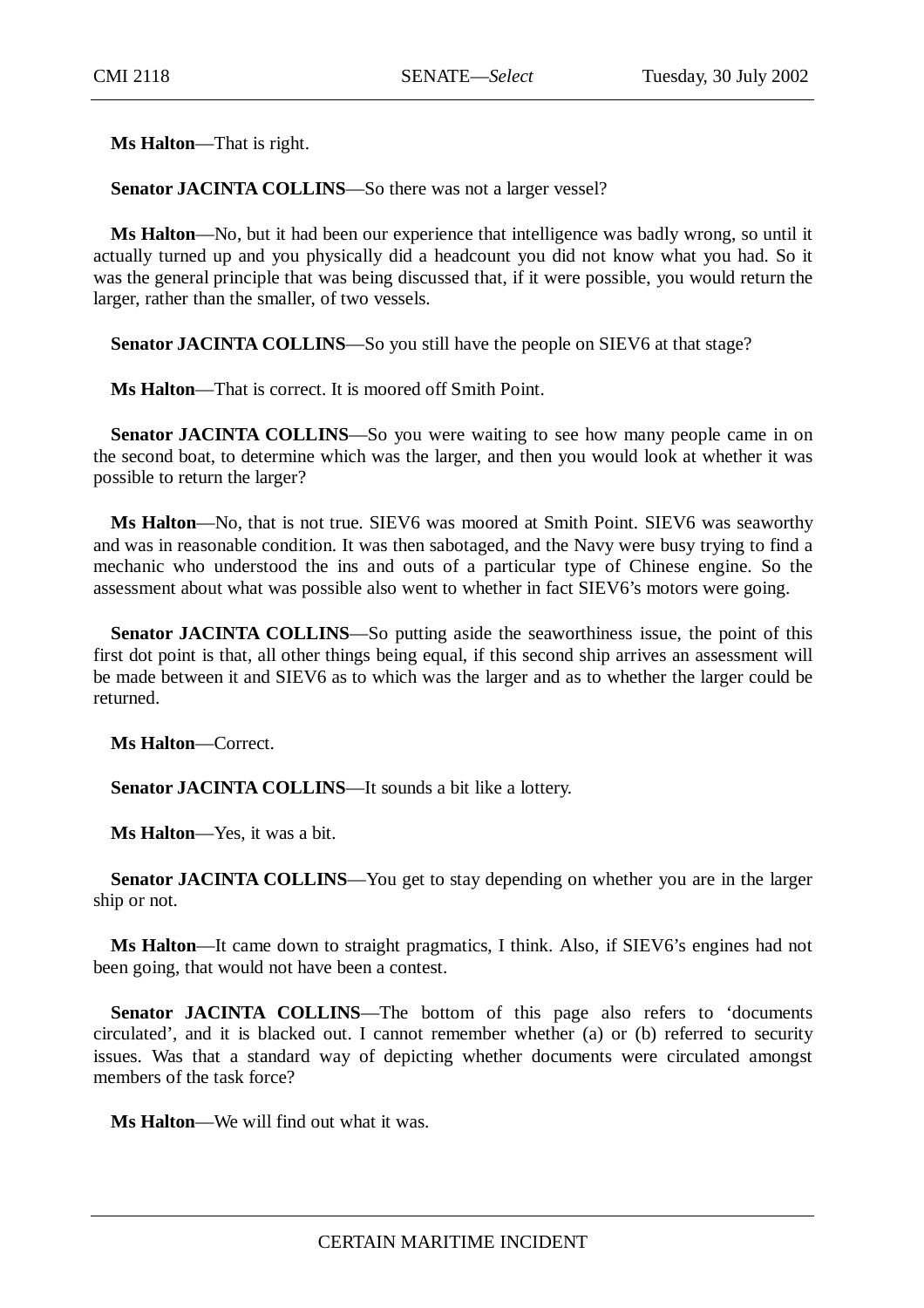**Senator JACINTA COLLINS—But in terms of just a notation at the bottom of it saying** 'documents circulated', was that a standard way?

**Ms Halton**—I think it became more common with this set of notes than perhaps with the earlier sets of notes. They were very often, for example, copies of cables that were circulated and retrieved. You can see these notes are more complete than the earlier sets.

**Senator FAULKNER**—On the task force material of 31 October, I could not find any reference to the vessel described as SIEVX. I just wondered if you could.

**Ms Halton**—No. You will understand that it goes back to our understanding of what is definite, what is likely, what is probable and what is a vague chance. There was an understanding that it was multisource and that something may turn up—it might have been two—and you can see at this point we have already had the conversation about how those people would be accommodated in terms of some of those logistical issues. You can see that the last dot point under SIEV6 says:

Plans to be reviewed if further arrivals at Christmas Island ...

Again, it goes to the point that certainly at this point in my mind we were not categorically certain that there was anything more in prospect, and you can see that very last point under 'other issues':

Check Defence P3 is maintaining surveillance ...

I suspect that comes from an 'Are-you-out-there-looking?' kind of conversation, but at this point issues are in hand.

**Senator FAULKNER—Understanding that, do you have any recollection of any discussion** about the possible fate of the SIEVX vessel or matters relating to the SIEVX vessel at that meeting?

**Ms Halton**—No.

**Senator FAULKNER**—Does that mean that we had a situation where not only was the AFP contact with Coastwatch and other agencies—including DIMA and Defence—which are all represented at that meeting, not canvassed at the People Smuggling Task Force at 4 p.m. on 20 October 2001 but it was not canvassed at the meeting at 5.30 p.m. of Sunday, 21 October 2001 either?

**Ms Halton**—I think that is correct. As I think I have already indicated to you, I did not have any knowledge of that, not only on that Saturday but also on that Sunday. These notes are consistent with my understanding, which is that no-one had anyone categorical knowledge. That goes back to the comments I made last time I appeared here. It is consistent with these notes as written up by the note taker.

**Senator FAULKNER**—So there is no mention of either meeting.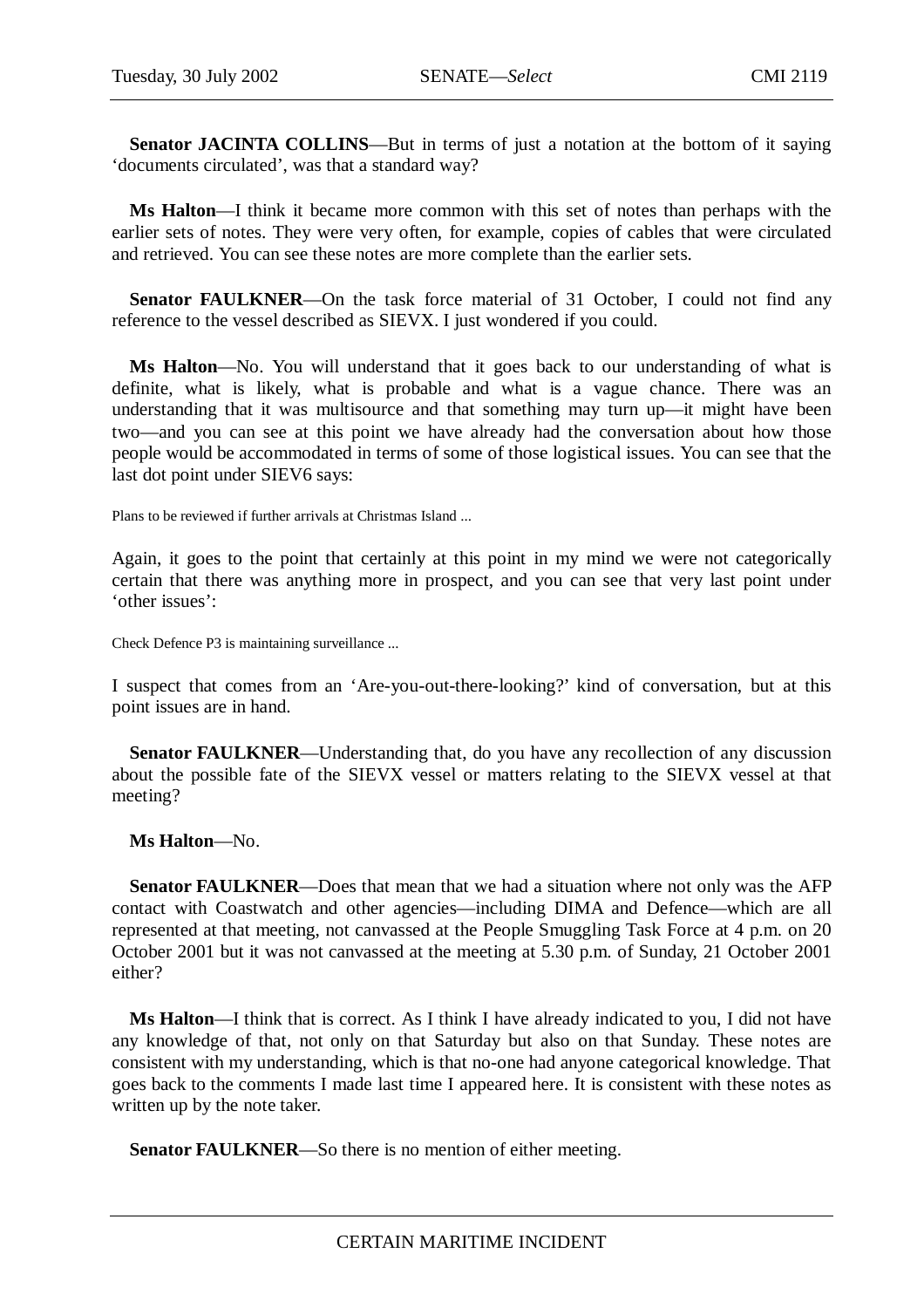**Senator JACINTA COLLINS**—Can I interrupt you for a moment. Ms Halton, the minutes of the 21st refer to you advising the Prime Minister's office. Was that written advice?

**Ms Halton**—No, I think that would have been a telephone call—I would have go back and look at my phone records; I can do that—in terms of where we were up to, particularly in relation to SIEV6.

**Senator JACINTA COLLINS—Which was that you were waiting for the second one to** determine which was the larger of the vessels.

**Ms Halton**—No—

**Senator JACINTA COLLINS—That was the day before?** 

**Ms Halton**—No. Please go back and look at what I said. I said very clearly that we were not waiting with SIEV6 to see which one was better. The defence forces were actively working on SIEV6 to get a motor started. Had SIEV6 been ready before anything else happened—as was the case, as it happened—then it got the guernsey. There was no notion of waiting with SIEV6 for something else. In terms of what happened with SIEV6, you will see—and it is reflected in here on the 21st—that there were a range of issues about it: AFP, Customs, fuel rations, bottled water, life jackets, provisioning and all those kinds of logistical issues. My habit, particularly when one of those issues was in play, had been to keep the relevant people informed, which is what I did.

**Senator JACINTA COLLINS—If** we go back to the 20th, the minutes do not refer to a report going to the Prime Minister's office from that date. But it is being discussed on the 20th that there is an anticipated second boat for Christmas Island. The next day that boat is not referred to—

**Ms Halton**—Other than in the generality.

**Senator JACINTA COLLINS—I** am asking whether your report to the Prime Minister's office covered the issue of the second anticipated boat for Christmas Island.

**Ms Halton**—I do not believe so. The reason for that is that, as we have just canvassed, there were a couple of notes to the Prime Minister which went through the aggregate of possible arrivals. In other words, at the outside, we believed the total number we were looking at was 1,200. That issue had been canvassed in writing to the Prime Minister. There was nothing further to add to that. In relation to the point that has been made about a categorical understanding, we did not have that categorical understanding, so the issue on which I would have been providing a factual brief to the Prime Minister's office at this point would have been the progress on SIEV6.

**Senator JACINTA COLLINS**—If no further boat arrived, SIEV6 was the candidate.

**Ms Halton**—Correct.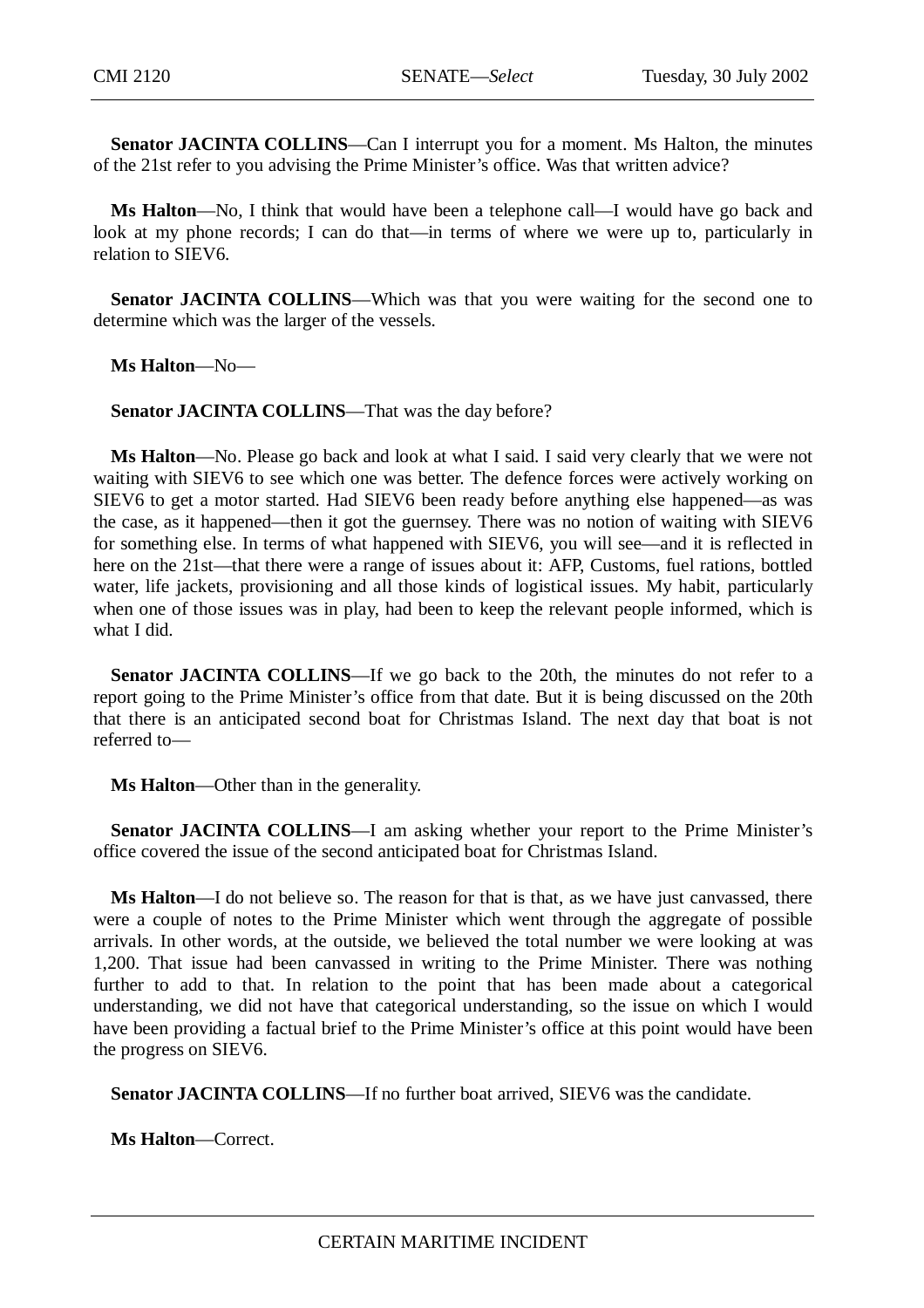**Senator JACINTA COLLINS**—Finally, in relation to this last point—'Check Defence P3 is maintaining surveillance over Christmas Island'—in the minutes of the days following this, I cannot find any feedback on the response to that check.

**Ms Halton**—No, it would have been on an exception basis.

**Senator JACINTA COLLINS**—What does that mean?

**Ms Halton**—It would have been, 'We understand that you are out there looking. Can you just check that that is the case.' In the event that that had not been the case, our how expectation was that they would come back and tell us. It is not reflected here that they came back and told us they were not checking. It is consistent with my understanding that, in fact, they were checking.

**Senator JACINTA COLLINS**—Checking?

**Ms Halton**—Surveilling. If we could just go back to the point about the 21st and the advice following the meeting, my phone records show that I had a conversation with both Mr Jordana and Mr Moore-Wilton that evening—which, again, would be consistent with my practise of making the double-barrelled phone call about facts.

**Senator JACINTA COLLINS**—Do you have file notes about what was covered in that conversation?

**Ms Halton**—No, I do not, but, as I said, it would have been consistent with this.

**Senator JACINTA COLLINS**—Do you know if it went to a concern that Defence surveillance might not be being maintained?

**Ms Halton**—I do not believe so. I believe it would have been restricted to the facts in relation to SIEV6.

**Senator JACINTA COLLINS—At this point in time, what was your understanding of how** surveillance was occurring?

**Ms Halton**—I cannot say that we had a detailed, technical or any other precise understanding of how surveillance was occurring, other than that the approaches to Christmas Island and to Ashmore were being thoroughly examined to try and identify vessels on their approaches towards those two destinations.

**Senator JACINTA COLLINS**—So you had no notion at this point in time that they were looking for a particular vessel?

**Ms Halton**—No. Again, what I said I think earlier on today was that our understanding was always that they were actively looking for vessels that might be coming—how do I put this? that, if we had an anticipated arrival, be it high probability, medium probability or what have you, there was an active process of trying to identify those vessels.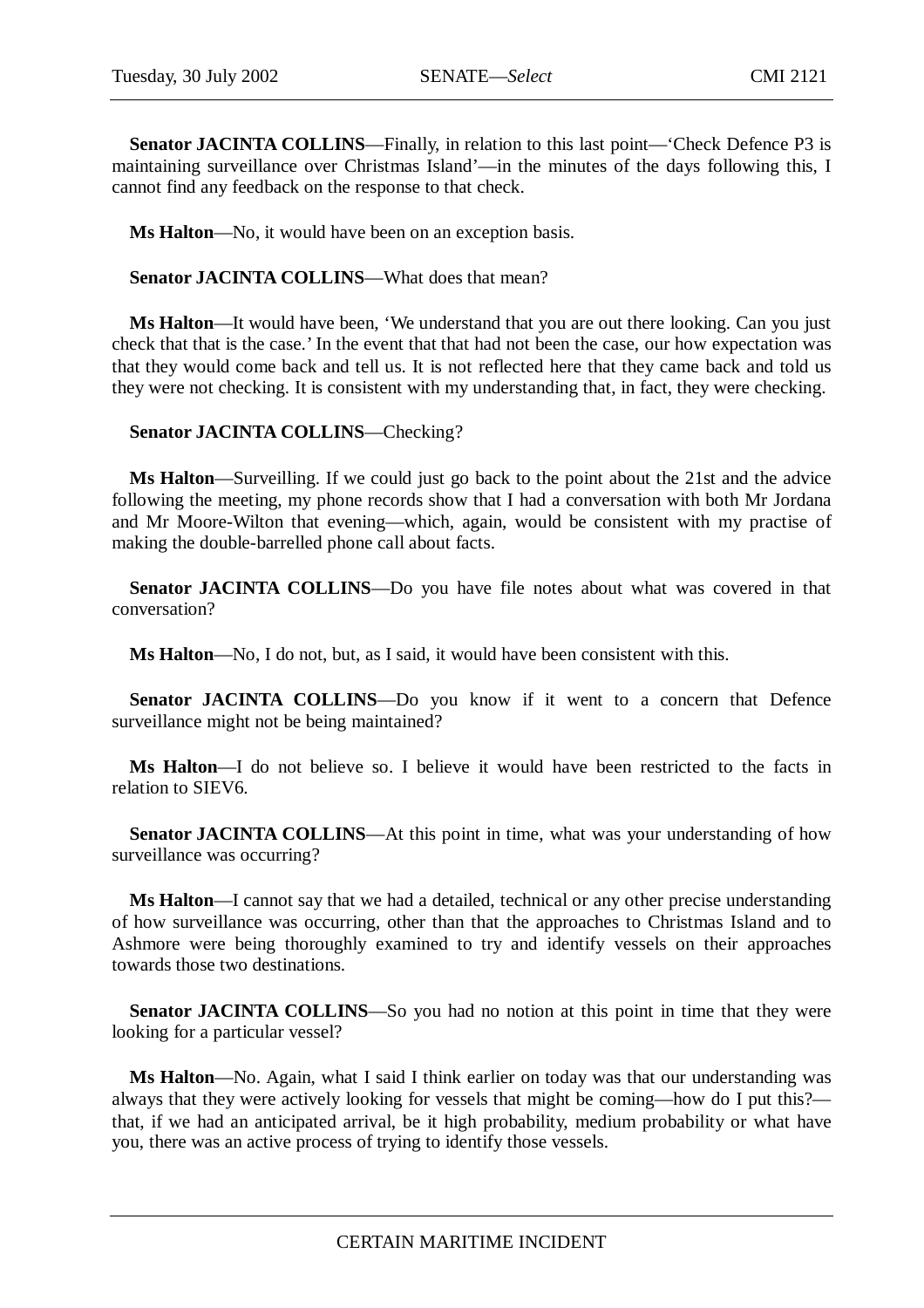**Senator JACINTA COLLINS**—So you had a view that, rather than just blindly maintaining a routine pattern with no other input, it would be fair to assume that the crews surveilling these regions had the benefit of other intelligence that might lead the task force and others to anticipate arrivals?

**Ms Halton**—I think there are two questions in there. Did I have any notion of the physical manner in which they were looking? No, I cannot say that I ever had that understanding. Did I have a notion that they were categorically looking for things that we thought might be coming down the pipeline? Yes.

**Senator JACINTA COLLINS—Okay.** You would have been surprised to hear, for instance, that intelligence you were aware of was not brought to the attention of the crews surveilling these areas.

**Ms Halton**—A little.

**Senator FAULKNER—In** the task force notes of 22 October, there is a point made—well, a number of points, effectively—about a vessel called SIEV8.

**Ms Halton**—Yes.

**Senator FAULKNER**—Can you confirm that SIEV8 in relation to the notes of the People Smuggling Task Force of 22 October 2001 is, in fact, SIEVX?

**Ms Halton**—I do not know why this vessel in these notes is called SIEV8—I should say that at the outset. As you have already pointed out yourself—and you understand well—the practice was not to name a vessel until it was the next in the chronology, and it was not in these meetings described in that way. What I can assume is that the second vessel that was being anticipated, which I think Senator Collins and I agreed, on balance, you could assume was SIEVX, but we did not understand it to be that. Would I say that the vessel styled here as SIEV8 was the same vessel we were discussing earlier as the second vessel? Yes.

**Senator FAULKNER**—So it is SIEVX?

**Ms Halton**—Which now we know as SIEVX, yes.

**Senator FAULKNER—But you ticked off these notes, didn't you?** 

**Ms Halton**—No, no, as I said to you last time, the notes were done as contemporaneous notes by whoever was the note taker. They wrote them up and filed them. They did not come back to me for verification.

**Senator FAULKNER—Okay.** Anyway, in the task force notes of 22 October, the vessel labelled SIEV8 is in fact the Abu Qussey vessel, SIEVX?

**Ms Halton**—We now know that, yes.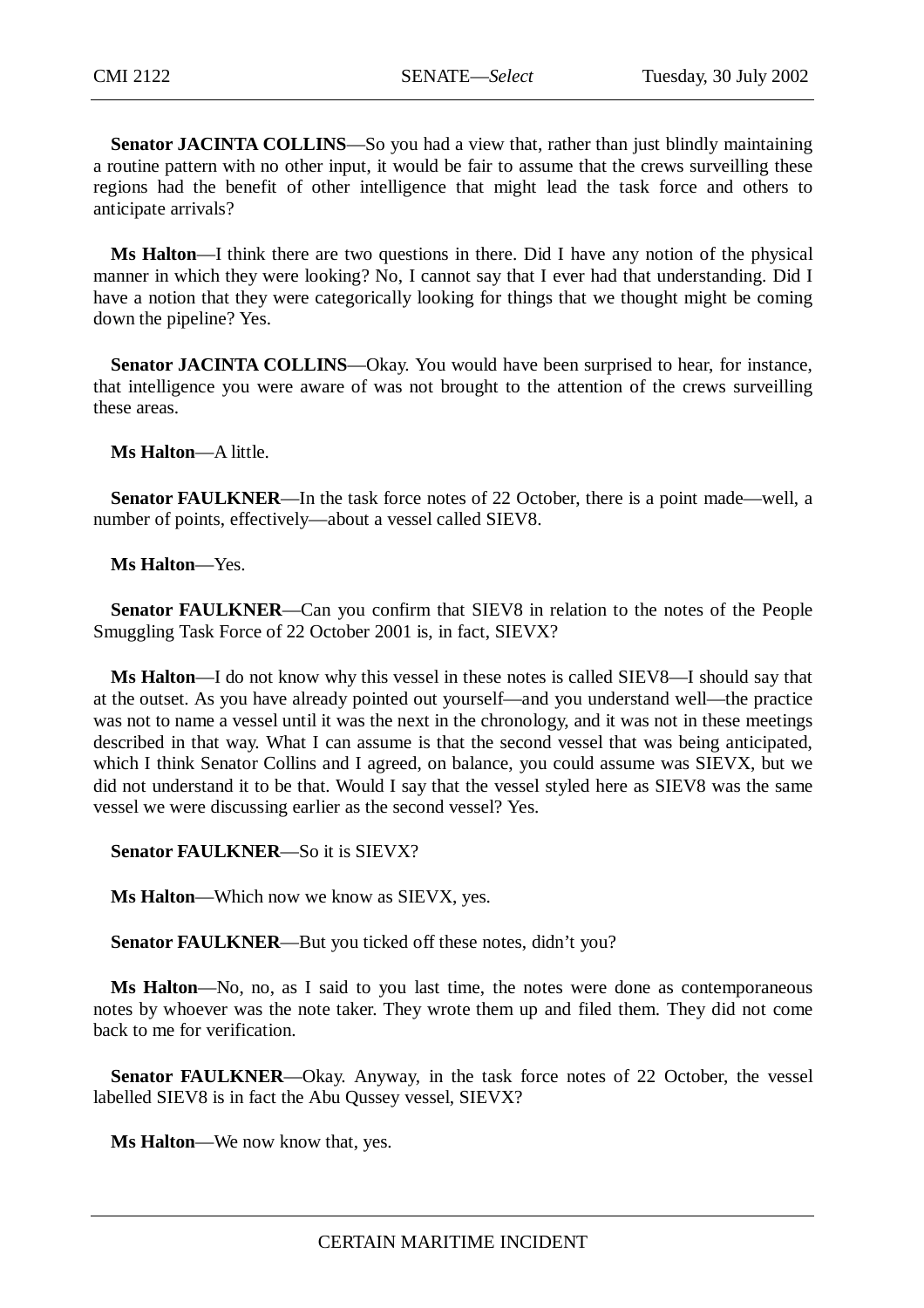**Senator FAULKNER**—Under that heading 'SIEV8', which we know as SIEVX, it says:

Not spotted yet, missing, grossly overloaded, no jetsam spotted, no reports from relatives.

**Ms Halton**—Yes.

**Senator FAULKNER**—Are you able to tell us how that information was transmitted to the task force for reporting and, in this case, for the record of the notes or minutes of the meeting?

**Ms Halton**—Yes. As I indicated earlier there was a conversation between a couple of the agencies, principally DIMIA and Coastwatch, and it was about whether this vessel was genuinely there: whether it was on the water and whether it existed. There was a question about whether it was real. As I have said, this was something of which we were largely observers. We were not party to this because this relates to the technical way that these agencies, I suppose, assess things. I remember the conversation because it was about the advice from DIMIA that people tended to let their relatives in Australia know as they were leaving Indonesia on a vessel. DIMIA's experience had been—and I cannot say what that experience was, but clearly there was some history to this comment—that in the event that a vessel was missing they tended to know about it. I think the comment was that they tended to know about it very quickly because the relatives knew exactly when that vessel was anticipated to arrive at Ashmore, Christmas Island or wherever. Then there was the advice in relation to jetsam. The conversation was along the lines of, 'Well, do we think something has happened?' The conversation then turned to the fact that nobody had spotted any jetsam.

**Senator FAULKNER—I** think 'flotsam' would have been better.

**Ms Halton**—Sorry.

**Senator FAULKNER—It** is recorded as 'jetsam' but flotsam is more accurate.

**Ms Halton**—I am sure you are right, Senator. But in assessing whether there was an issue at sea, on balance the advice seemed to be that if there was a vessel out there in distress there would have been phone calls from relatives and something would have been said.

Senator FAULKNER—So, 'no reports from relatives' came from DIMA?

**Ms Halton**—Yes.

**Senator FAULKNER—Do** you know where 'not spotted yet' and 'missing' came from?

**Ms Halton**—I cannot be categorical. The reason I remember precisely that DIMIA were the ones who were talking about the phone calls from relatives was because I remember thinking 'ooh'—it was quite a graphic conversation. I would not wish to be categorical about who made that earlier point.

**Senator FAULKNER—Do** you know where 'grossly overloaded' came from?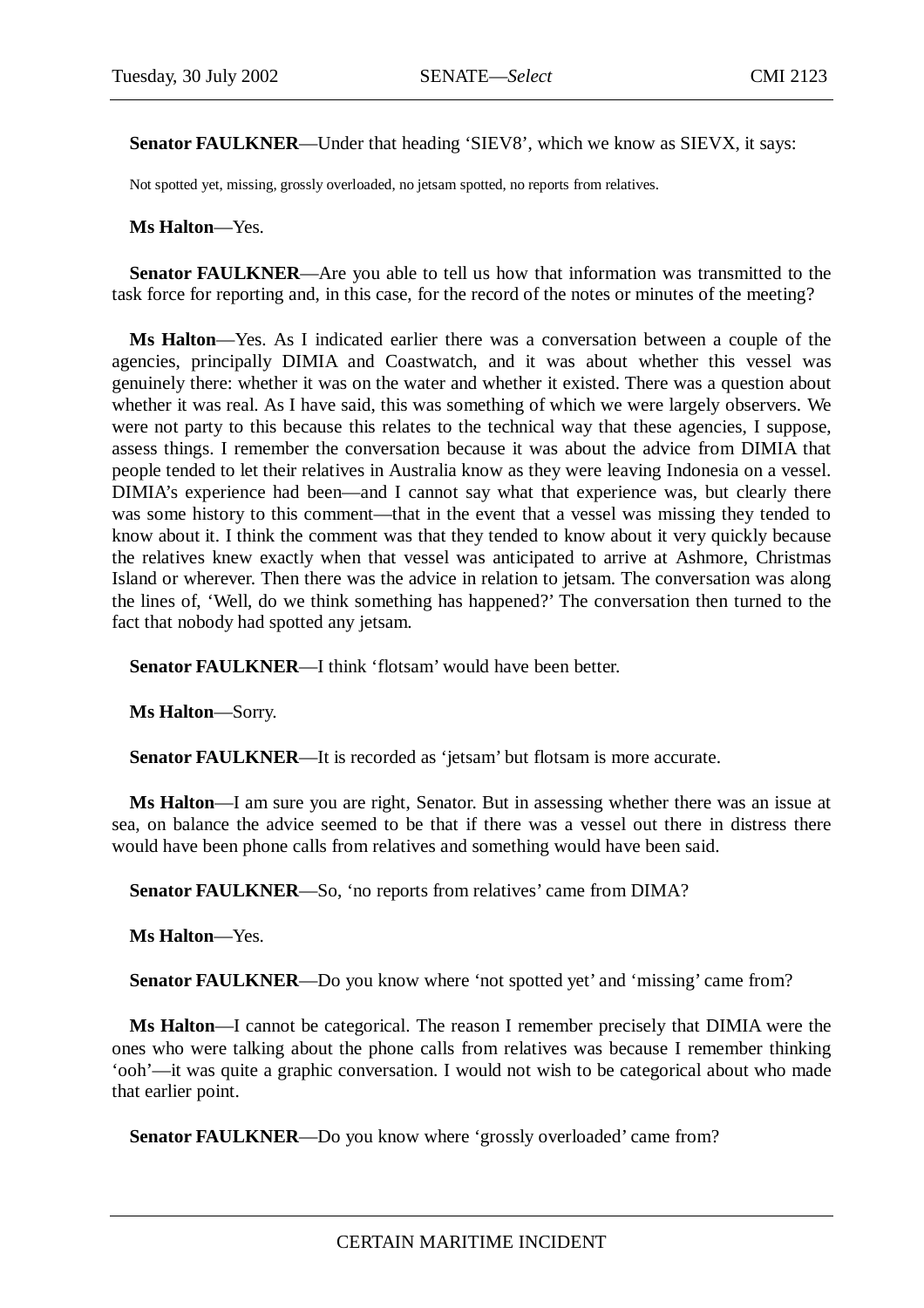**Ms Halton**—Again, that would have been part of the intelligence. I cannot be categorical about which agency said it.

**Senator FAULKNER—Was this the first you heard of it?** 

**Ms Halton**—What, Senator?

**Senator FAULKNER**—This was the first you heard that the vessel we now know as SIEVX was grossly overloaded.

**Ms Halton**—Yes. We had earlier reports about 250. As we understood it in those earlier discussions 250 was not a discussion about 'grossly overloaded'.

**Senator FAULKNER**—I will tighten up the question for you. When did the task force first learn that the vessel was grossly overloaded?

**Ms Halton**—In this conversation.

**Senator FAULKNER—A** whole 20 seconds?

**Ms Halton**—Yes. Again, this was in this context: had it left it should have arrived by now. The context was, 'Did it leave? Is it really on the water?' There was a conversation about jetsam. You were right, it was flotsam; we could have a conversation about what jetsam is, later. There were no reports from relatives. I would characterise it as a dialogue between the agencies involved in that intelligence process about what they thought the facts of this were.

**Senator FAULKNER—This sounds like it is a pretty concerning discussion, even from the** way it is recorded—it is missing, grossly overloaded, no reports from relatives—so I gather this is a pretty concerning situation at the task force.

**Ms Halton**—It was, absolutely.

**Senator FAULKNER—What happens as a result of that level of concern? Is there any action** that emanates or tasking that emanates from the task force as a result of those concerns?

**Ms Halton**—There was a conversation about safety of life at sea and whether in fact someone should ring AMSA and talk them about this and get them to issue a notice. In fact I think, from memory, Ms Edwards might have reflected part of that conversation to you. My memory is that those agencies who would normally be involved in this process actually thought no, because they thought on balance that the vessel was not on the water and was not in distress. As it happened—and I think we got advice towards the end of this meeting—AMSA had already taken action itself.

**Senator FAULKNER—Yes.** Is that because someone from the task force proactively checks with AMSA?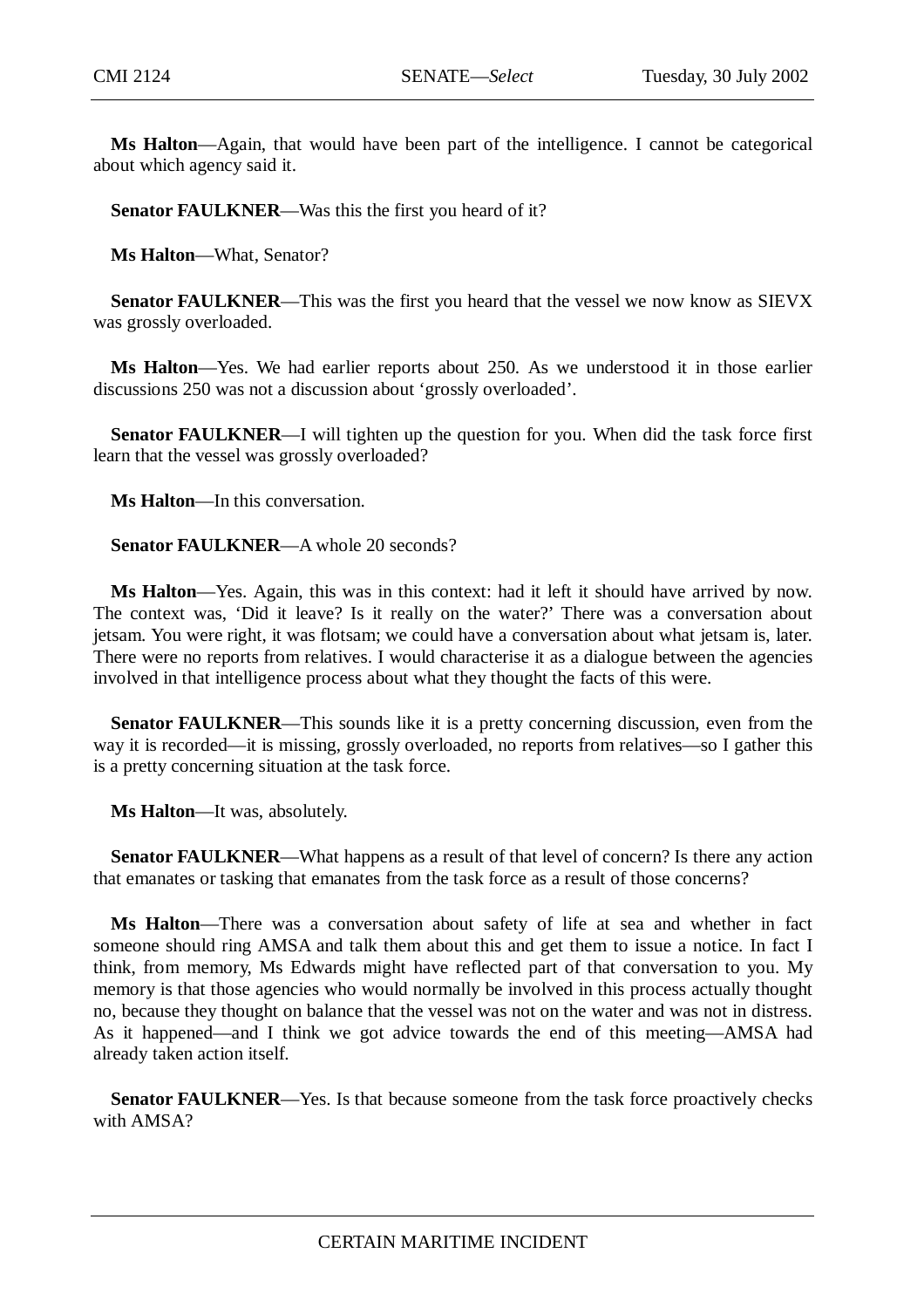**Ms Halton**—Somebody from the task force has a conversation with AMSA. What I cannot tell you is whether contemporaneously someone went off and rang or whether it happened after the meeting itself. My memory is that the view of the people who do this intelligence work was in fact that there was not a safety of life at sea issue. We had some dialogue with AMSA either at the end of this meeting or immediately after this meeting. Again, I cannot tell you whether it was us, PM&C or one of the other agencies who, following the discussion, went and had the dialogue with AMSA—I just cannot be that specific. But, either at the end—

**Senator JACINTA COLLINS—The AMSA dialogue occurred at 4.37.** 

**Ms Halton**—Do you know what time this meeting was?

**Senator JACINTA COLLINS**—It is not on here.

**Ms Halton**—I think the point is that, contemporaneously, inquiries were made of AMSA and, contemporaneously, AMSA was issuing a notice. I do have a clear memory, however, that DIMIA and Coastwatch actually did not think—based on that discussion in here—that there was actually a safety of life at sea issue, because they did not believe, in the absence of these bits of evidence, that there had been a vessel out there.

**Senator FAULKNER**—Are you aware that the vessel has sunk before the meeting of the task force on 23 October? The People Smuggling Task Force notes are quite substantial about the sinking on the 23rd. Do you know before that meeting commences that the vessel has sunk?

**Ms Halton**—I think everyone in Australia knew; it was on *AM*.

**Senator FAULKNER**—That is what I—

**Ms Halton**—Yes. It was on CNN and it was on—

**Senator FAULKNER**—Your task force was at 3.15 p.m.

**Ms Halton**—That is right.

**Senator FAULKNER**—So you were well aware of the situation.

**Ms Halton**—That is right.

**Senator FAULKNER—Did you learn about the sinking of the vessel from radio reports?** 

**Ms Halton**—No, I did not. I received a phone call from Shane Castles at 2 a.m. It woke me up. I missed the call, went out and looked to see who it was and returned his call. He told me the barest bones—that he understood there was a report but that a cable would be coming later in the day that a vessel had sunk. That was it.

Senator FAULKNER—Literally, that is it? No location, no further detail?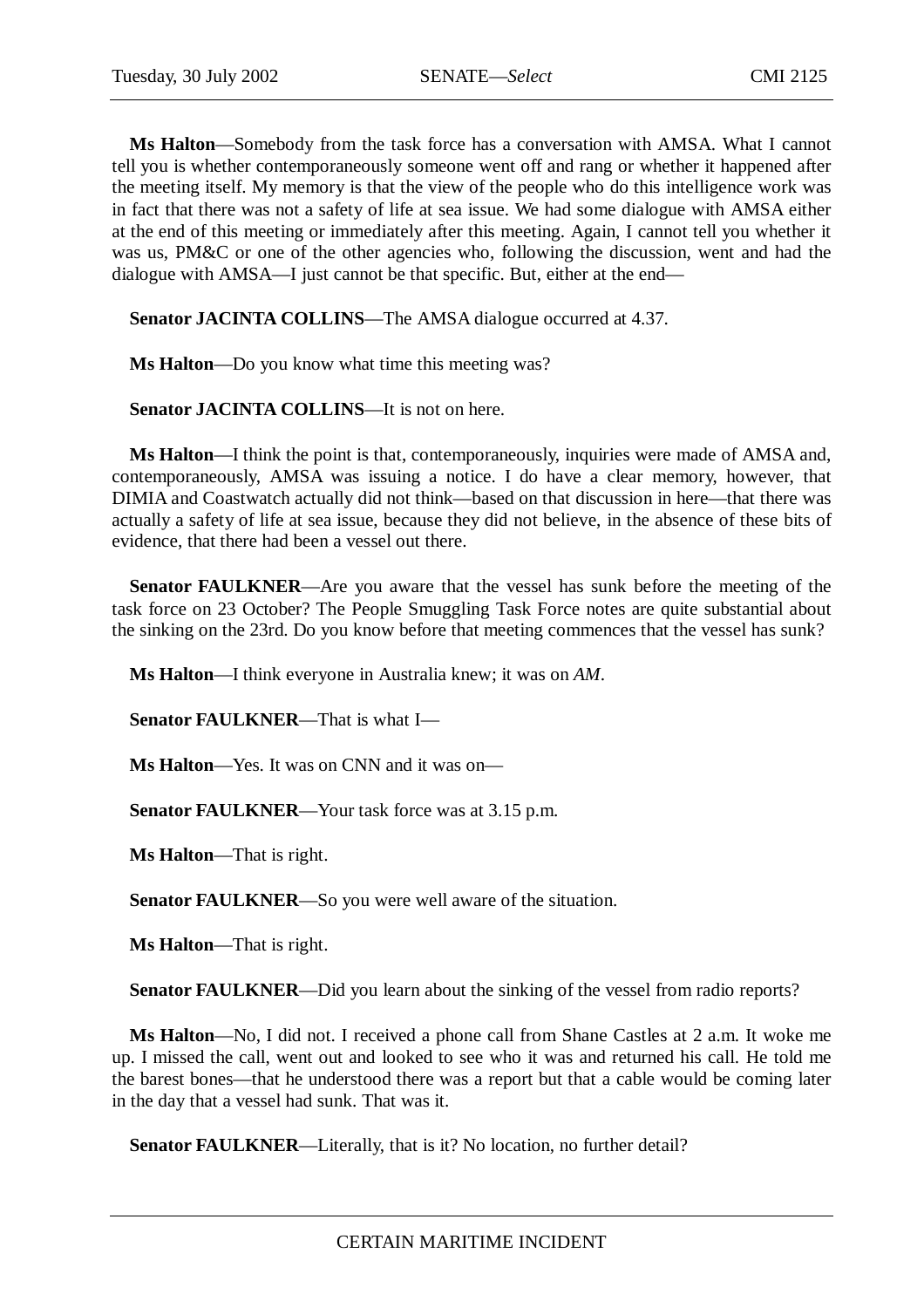**Ms Halton**—No detail; no nothing.

**Senator FAULKNER—And the next report you hear about it is a radio report?** 

**Ms Halton**—On *AM*.

**Senator FAULKNER**—In the morning.

**Ms Halton**—That is right, the point being that I was told that there was a cable coming and then, of course, that cable was canvassed that afternoon in the task force. It is reflected here.

**Senator FAULKNER**—So the report of the 23rd—the report of the sinking of the vessel we now know as SIEVX—was based on that cable, was it?

**Ms Halton**—Sorry, which report?

**Senator FAULKNER**—In the report of the 23rd there is a more substantial—

**Ms Halton**—In the notes?

**Senator FAULKNER—Yes, in the notes.** 

**Ms Halton**—Yes, sorry. I took this down in quite detailed notes. Someone was reading from a cable, and I actually hand wrote in my daybook a whole series of the details. They are completely consistent—in fact, in some cases, they are word for word—with this. The person concerned was reading from a cable, and so my belief is that that is almost an exact quote from details of a cable.

**Senator FAULKNER—Did** that include the advice: 'vessel likely to have been in international waters south of Java'?

**Ms Halton**—That was, as I understand it, part of this cable, but I could not be sure of that.

**Senator FAULKNER**—What advice did you, the task force or PM&C provide to the Prime Minister on this? I would be interested in both when advice was provided to the Prime Minister and the content of such advice.

**Ms Halton**—Advice was not provided in terms of a general update on a range of issues until the afternoon of the 24th.

**Senator FAULKNER**—Then are you able to explain to us the basis of Mr Howard stating, in an interview on radio 6PR on 23 October 2001, that the boat, the SIEVX, had sunk not in Australian waters but in Indonesian waters?

**Ms Halton**—No, I am not.

**Senator FAULKNER—But it was not a report from the task force?**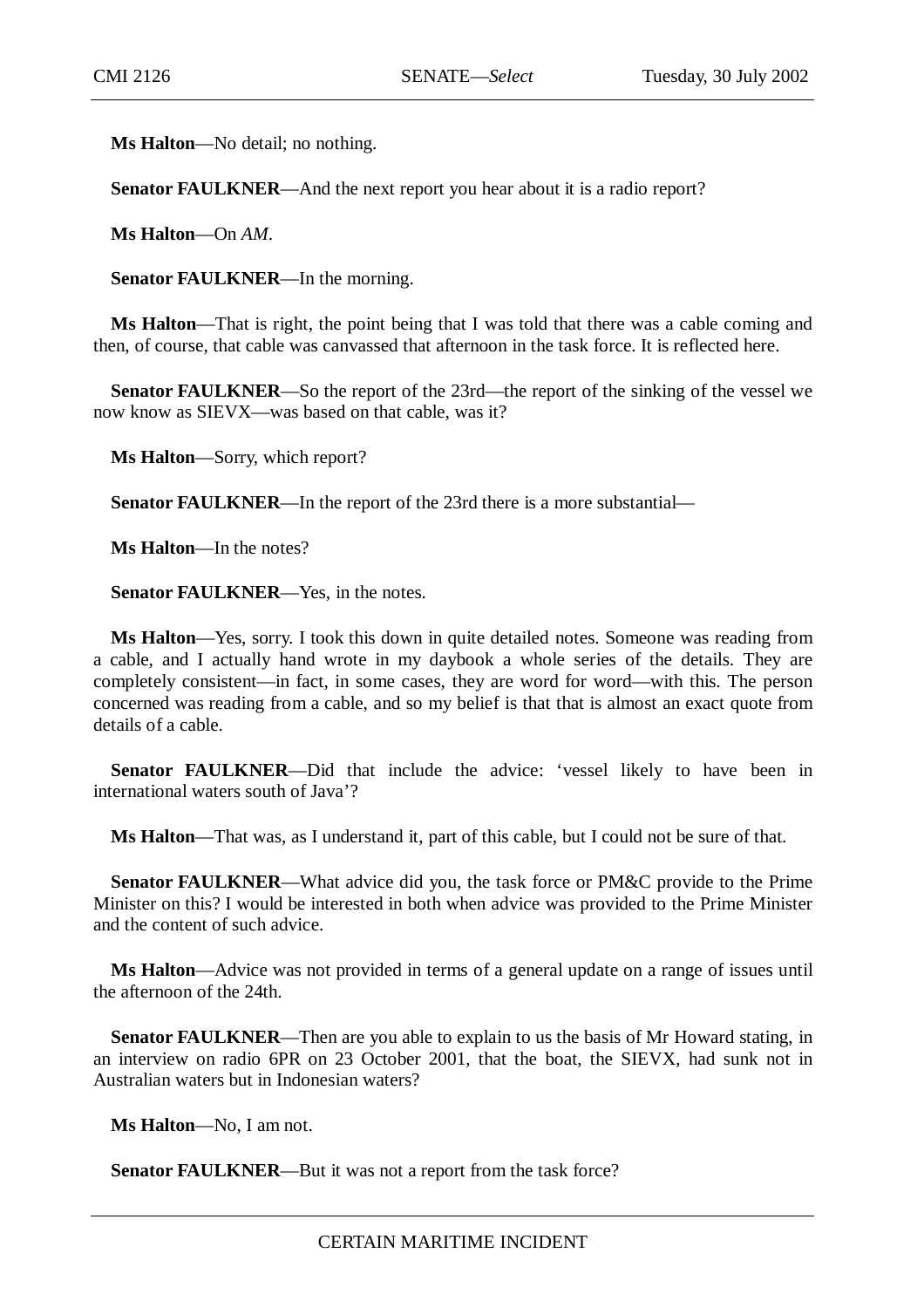**Ms Halton**—No, that is right.

**Senator FAULKNER—You can be categorically sure that it was not an advice from the task** force or you?

**Ms Halton**—Yes, I can.

**Senator FAULKNER—If** it was based on advice, it was based on advice from someone else?

**Ms Halton**—Correct.

**Senator FAULKNER**—The Prime Minister, at the announcement of his party's border protection policy at Observation City, Scarborough and Perth on 23 October, again indicated that the vessel sank in Indonesian waters. This advice could not have come from the task force, could it?

**Ms Halton**—No, that is right. You have already made the point, as I understand what you are saying, that those particular occasions were in the morning. The task force met at 3.15 that afternoon; the task force did not provide any advice.

**Senator FAULKNER—So did the advice that went to the Prime Minister on 24 October** canvass where the vessel sank?

**Ms Halton**—It did. What it says is: 'boat capsized and sank quickly south of the western end of Java with loss of possibly 352 lives'.

**Senator FAULKNER—So, with that advice 'south of the western end of Java', it could be in** Indonesian waters or it could be in international waters?

**Ms Halton**—Yes.

**Senator FAULKNER**—It does not say.

**Ms Halton**—No. But I should be quite clear here: there is a heading here which says 'boat sunk in Indonesian waters'. It does not say territorial waters. There had been a conversation about Indonesian safety in its search and rescue zone. That is just a heading. This particular note was based on advice from DFAT, DIMA, DTRS, AG's and Defence.

**Senator FAULKNER—Are** we able to get a copy of that advice?

**Ms Halton**—Again, it is not my gift to provide you with it.

**Senator FAULKNER—Just** quickly go through the agencies that are involved in the formation of that advice again, please. You just mentioned them.

**Ms Halton**—DFAT, DIMA, DTRS, AG's, Defence.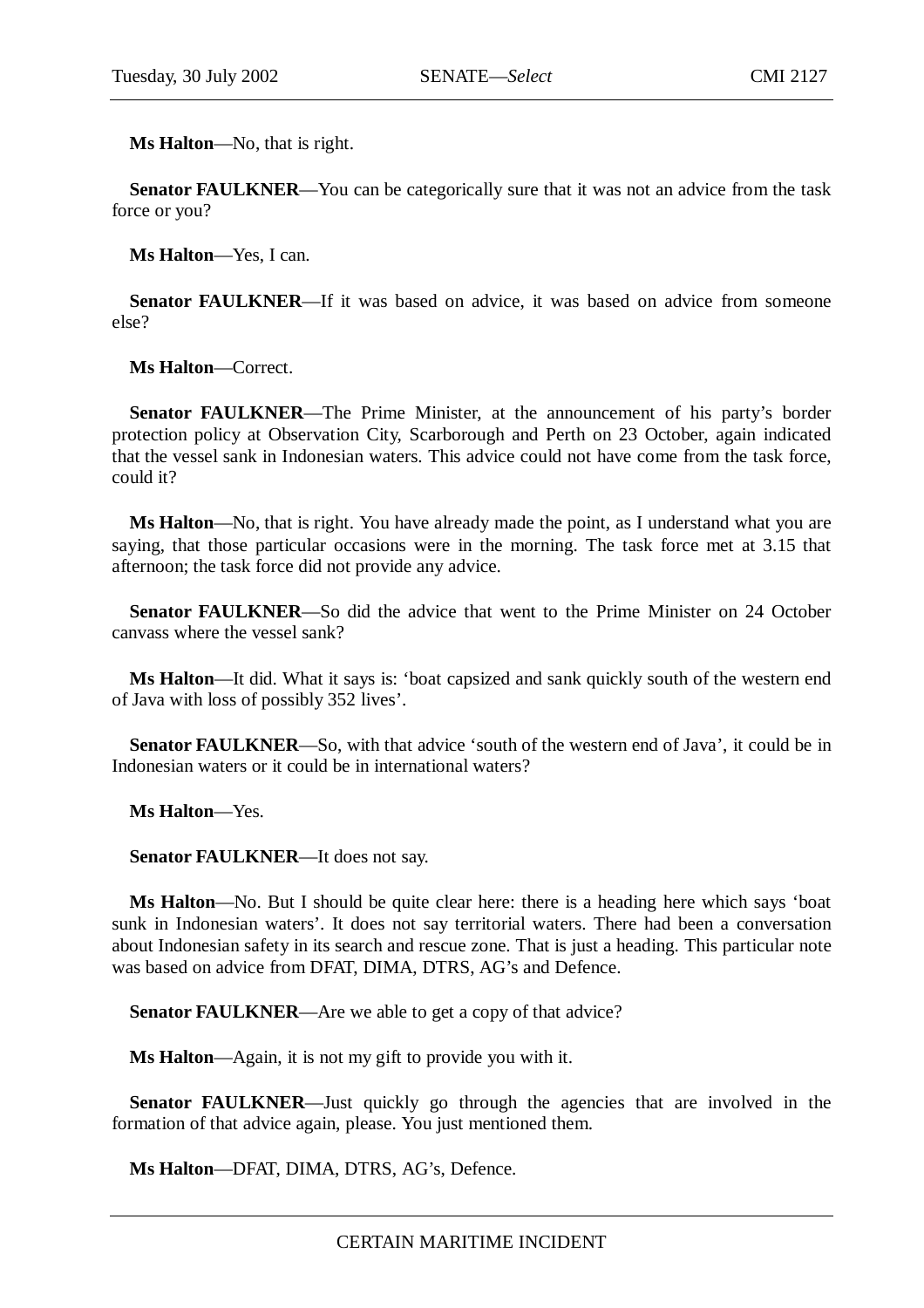**Senator FAULKNER—Was that advice done under the auspices of the task force?** 

**Ms Halton**—That is a minute that I have signed out on the afternoon of the 24th, following discussions both at the meeting and with individual agencies in relation to a range of issues. It is an update. It was not explicitly about the sinking; it was about a range of other issues.

**Senator FAULKNER—When** you say that you have signed it out, have you signed that out as chairman of the task force or as a senior officer of PM&C? What is the status?

**Ms Halton**—No; as a senior officer of the Department of the Prime Minister and Cabinet.

**Senator FAULKNER**—So it is more of a PM&C role as a coordinating department, if you like?

**Ms Halton**—It is an information brief, yes, exactly. As I understand it, as I have said to you, it went in the afternoon. It was signed out on the 24th, and I do not think it went until very late in the day.

**Senator FAULKNER**—Are you aware of any other advices that were received by the Prime Minister on that issue?

**Ms Halton**—No, I am not.

**Senator FAULKNER**—So you cannot throw any light for us on these statements that the Prime Minister made on the 23rd—

**Ms Halton**—I cannot.

**Senator FAULKNER**—when he launched his attack on Mr Beazley?

**Ms Halton**—I have no knowledge.

**Senator FAULKNER**—If you could provide us with a copy of the advice, I am sure we would appreciate it. Please take that on notice.

**Senator JACINTA COLLINS**— Ms Halton, just going back to the advice that was presented to the task force on that day, what was the source of that advice? That cable was from where?

**Ms Halton**—It was from our mission in Indonesia.

**Senator JACINTA COLLINS**—Did that have any mystery headings?

**Ms Halton**—I do not quite understand the point.

**Senator JACINTA COLLINS—The point I am making is that the content of the message** that you indicate was passed on to the Prime Minister was 'south of Java'.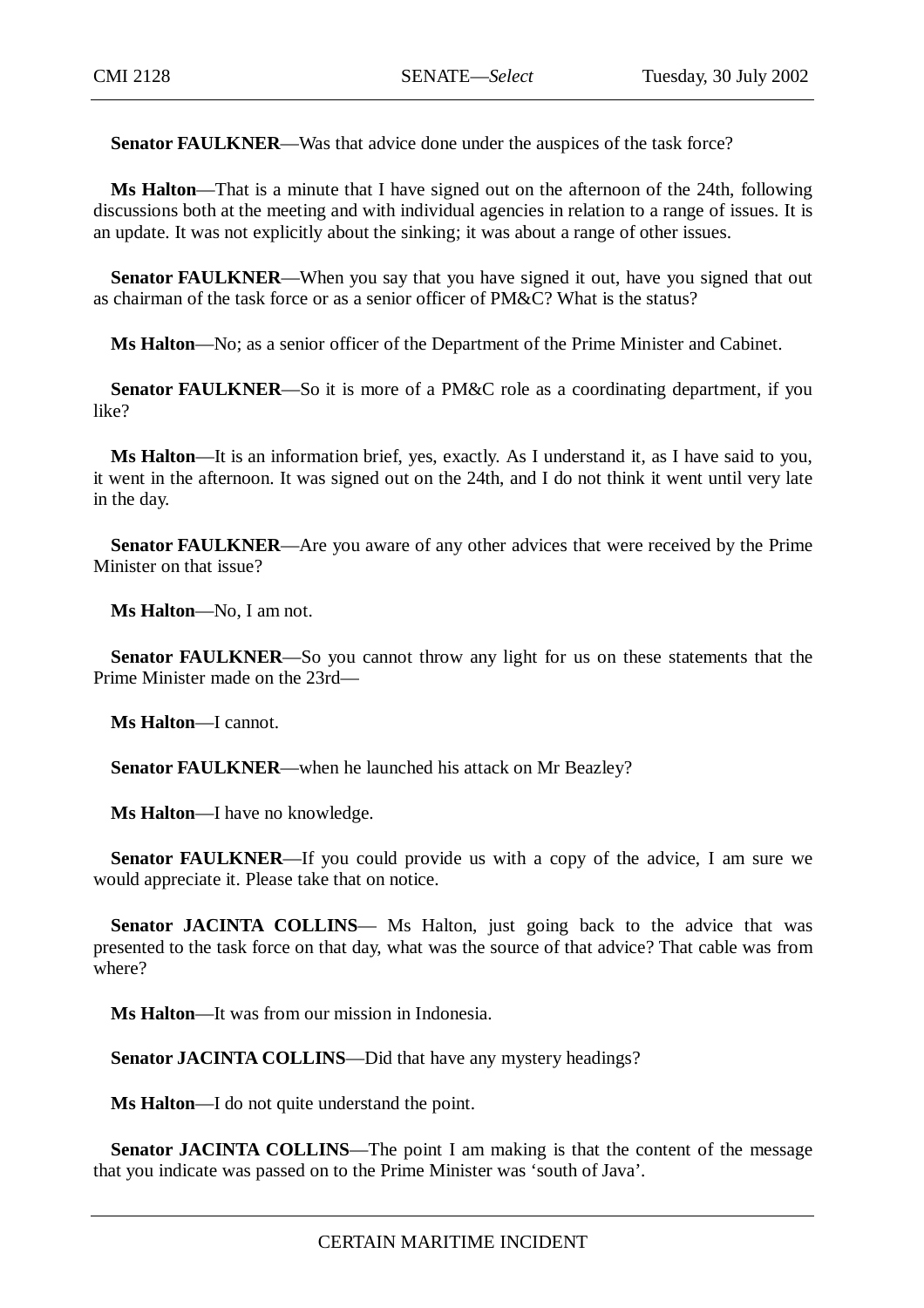**Ms Halton**—And that is not in the detail.

**Senator JACINTA COLLINS—But there was a heading in it that you said referred to** Indonesian waters. I am asking whether the source of the material that describes the vessel as likely to have been in international waters had any headings or the like to detract from the statement that it was international waters.

**Ms Halton**—I do not have that in front of me. I will have to take that on notice. What I can say to you is: the comment about 'south of the western end of Java' was not contained, as I understand it, in the material that was read to us on that afternoon of the 23rd. The point I was making to you about the source of the information that was contained in that minute was that there had been, as there always was—before PM&C sent a brief to the Prime Minister, which was a state of play brief—a canvassing of the individual agencies which were relevant to the particular subject matters. What I cannot tell you—because, whilst I was a signatory to that, I was not the author of it, if you see the distinction I am making—is which agency provided us with the additional detail in relation to south of the western end of Java; but it has come from one of those agencies.

**Senator FAULKNER**—But the original information, you said, was not passed on.

**Ms Halton**—That is correct.

**Senator FAULKNER—The material that did go from under your signature went to the** Prime Minister on the 24th.

**Ms Halton**—In the afternoon.

**Senator FAULKNER—In** the afternoon of the 24th. Are you able to be more precise than that?

**Ms Halton**—We would have to take that on notice, but it was in the afternoon.

**Senator FAULKNER—Was that particular 'information brief'—I think they are the words** you have used to describe it—generated out of the task force as a result of your initiative, or was there a request for you to prepare such an information brief and pass that to the Prime Minister?

**Ms Halton**—I think, as we have already acknowledged throughout this process, intermittently updates were provided, founded on what happened in the task force. And, as you know, very often it was acknowledged that there was going to be one—and they are often acknowledged here. My recollection is that, on the afternoon of the 24th, there was not a task force meeting. On this particular occasion, the material that would have been included would have come from a ring around from the officers in Social Policy Division, trying to get the most current state of information in relation to things that were currently on foot: what was happening at Ashmore Reef in terms of SIEV7 and a series of other things that were—

**Senator FAULKNER**—Yes, but you have told us that you did not do this brief to the Prime Minister wearing your hat as chairman of the task force.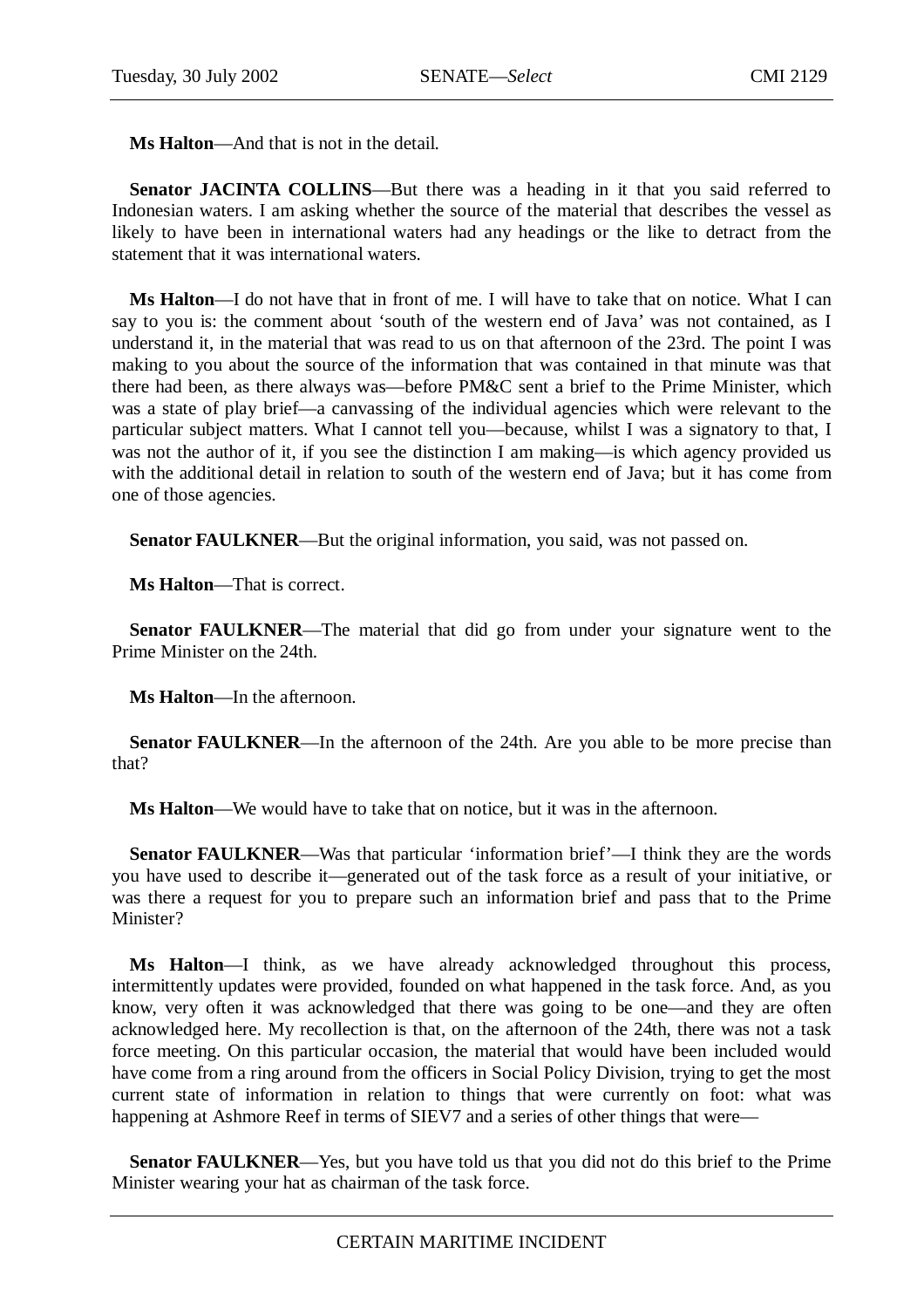**Ms Halton**—That is right—

**Senator FAULKNER**—That is right, isn't it?

**Ms Halton**—because there had not been a task force meeting.

**Senator FAULKNER**—You did this in your role as the then Deputy Secretary of the Department of the Prime Minister and Cabinet.

**Ms Halton**—Correct.

**Senator FAULKNER—What I am asking is: why did you do that? Was it on your initiative,** did someone else request that you do that, or what?

**Ms Halton**—I think it was done as an initiative of the department because there were a series of things that were in play, particularly in terms of 'What's happened to the group from SIEV4?' and 'What's happening to SIEV6 and SIEV7?'; in terms of making sure people were apprised of the relevant details, that it was considered timely just to provide a factual update.

**Senator FAULKNER**—Who by; you?

**Ms Halton**—My memory is that the division thought it would be timely to do an update and that they proposed we send a note. I thought that was prudent and agreed it. They prepared it, we canvassed it and it was signed and sent.

**Senator FAULKNER**—Who did you canvass it with?

**Ms Halton**—The people in the division.

**Senator FAULKNER**—Was it cleared by Mr Moore-Wilton?

**Ms Halton**—No, it was not.

**Senator FAULKNER—So he did not know about it?** 

**Ms Halton**—I will tell you whether he received a copy at the time, which he undoubtedly did. Yes, he did.

**Senator FAULKNER**—What is the explanation for the difference between the information that came in the cable reported in the task force and what is contained within the brief?

**Ms Halton**—The information in the brief, as I have said to you, came from the relevant agencies. In terms of the information about Indonesian waters, it does not say 'Indonesian territorial waters'. In terms of the likely location—that is, south of the western end of Java that material would have been provided by one of the line agencies.

**Senator FAULKNER**—Can you say who?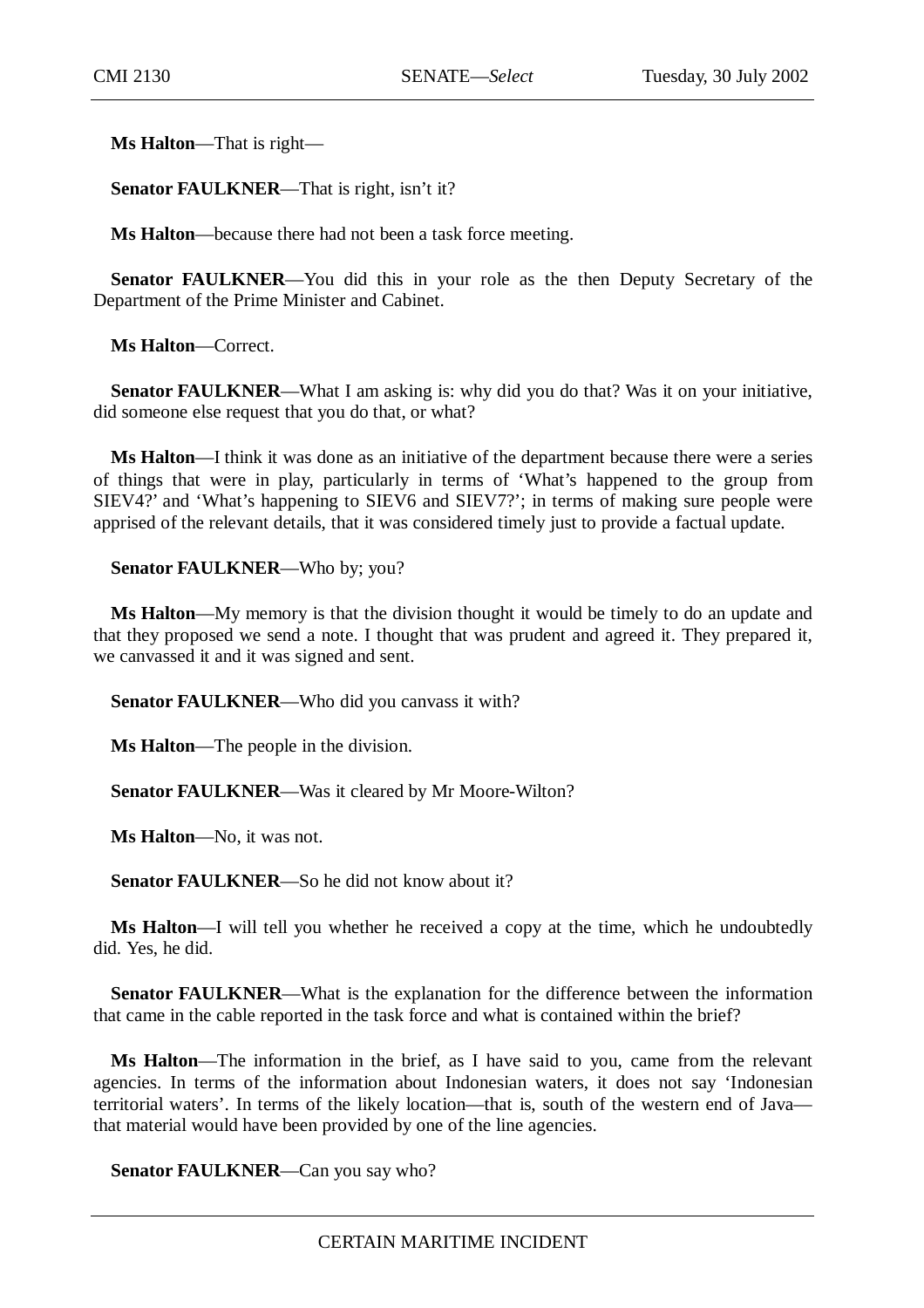**Ms Halton**—I cannot. I would have to go back and ask the authors whether they can clarify which agency it was.

**Senator FAULKNER**—I would appreciate that. Given the information recorded at the task force that the vessel is likely to have been in international waters south of Java, it would be interesting to know on what basis someone came up with a different view.

**Ms Halton**—Yes. We will take that on notice.

**Senator JACINTA COLLINS**—Could you also take on notice providing us with a copy of the original cable, the one that is reported here from the embassy?

**Ms Halton**—We will take that on notice. I have no idea what it is classified.

**Senator JACINTA COLLINS**—And/or seeking that it be declassified so that we can do a comparison.

**Ms Halton**—Yes. Again, I cannot do that, but I will ask Prime Minister and Cabinet to look at the issue.

**Senator FAULKNER**—But, given the significance of this and it is under your signature, did you yourself take any steps to check the accuracy of that information?

**Ms Halton**—Did I ring each of these agencies? No, I did not, because the assurance I was given by my officers was that they had been dealing on a regular basis with all of the agencies that are involved in this. In fact, the habit in Prime Minister and Cabinet is to acknowledge whence this information came. Hence, at the bottom right-hand corner of every brief of this type that goes out, there is a section that says 'consultation', and it lists the agencies that are the source of the substance. As we have observed on many occasions in these hearings, Prime Minister and Cabinet is not a line agency. It is not responsible for managing these programs, for getting itself involved in the line of command, and we rely on the advice that is given to us. I categorically was assured that this was the current update in terms of the status in relation to the range of issues that are canvassed here. This particular section is nine lines.

**Senator FAULKNER**—Yes, but it is in conflict with what was said. You have told us that you yourself took responsibility for recording on this occasion the words 'vessel likely to have been in international waters south of Java'.

**Ms Halton**—And, as I think you would probably appreciate, the advice that we got as the cable was read to us was that this was a preliminary report from, my memory is, the AFP. I think it says they had had a conversation with a 19-year-old survivor and they were making a very early assessment of the facts in relation to this issue. Certainly I think our understanding was that the agencies concerned had had time to reflect on this issue in a more considered way. The facts were as we understood them—it says 'we understand' in this brief—and so we were not there and did not have—

**Senator FAULKNER—Yes, of course you were not there. But no-one is suggesting for one** moment that the 19-year-old Afghani male survivor was responsible for reporting that one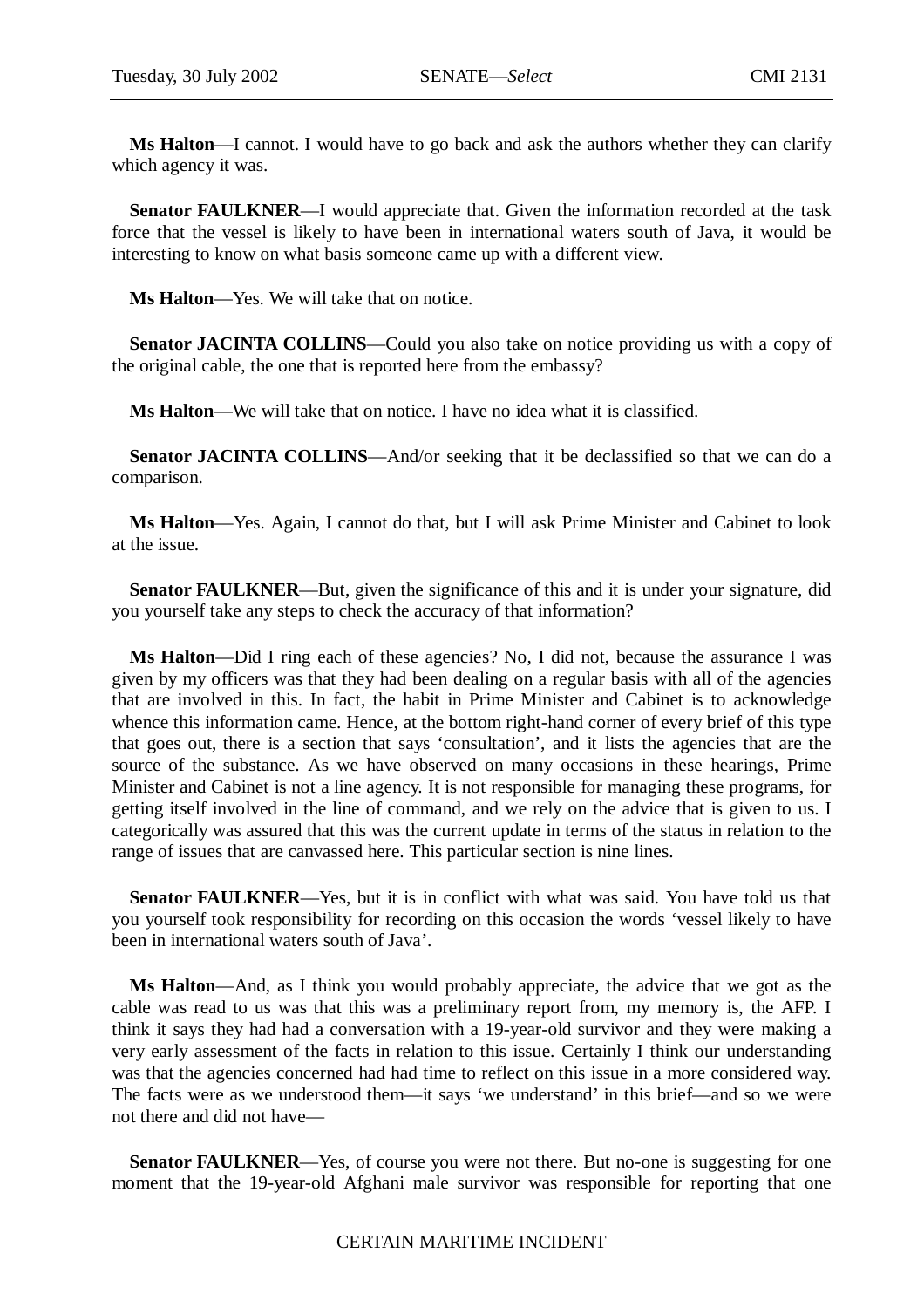fishing vessel rescued 44 people and another rescued five people—four deceased and one survivor—that 41 adults and three children survived, that 352 drowned and that survivors taken to Jakarta were being cared for by IOM at Bogor outside Jakarta. I am sure a survivor did provide some of the information but, quite clearly, a lot of that information is coming from other obviously authoritative sources.

**Ms Halton**—But also sources that were being quizzed almost immediately after this event had happened. When things are moving very quickly—I think we all know this—the facts of things can become confused and sometimes, in retrospect, one discovers the facts—in this particular case it does not even say this is a fact; it says 'likely'—and those precise details may change.

**Senator FAULKNER—Yes, but your People Smuggling Task Force, which met at 3.15** Eastern Standard Time on 23 October, received a report about this vessel likely to have been in international waters south of Java and you personally make a decision to minute that—

**Ms Halton**—No.

**Senator FAULKNER**—because you minuted the full detail of the sinking.

**Ms Halton**—You are putting words into my mouth. What I said to you was contemporaneously to the note taker. I did not write these notes. I did not personally take a decision to minute this—the note taker did. What I said to you was that my handwritten notes of the day are very consistent with this in a number of areas, which makes me think that this is a word for word transcription of what was read, and what was read was direct from the cable. I did not personally take any decision about the recording of this.

Senator JACINTA COLLINS—Did you write 'international waters' in your notes?

**Ms Halton**—I did not, actually, no.

**Senator FAULKNER**—Prior to this, the Prime Minister announced in Perth that this boat sank in Indonesian waters.

**Ms Halton**—As I have said to you, I do not know what the source of that advice was. It may well be the source of the same advice that we got later but I do not know, it was not discussed with me and I cannot make any comment.

**Senator FAULKNER—Were you alert to the fact that there was an inconsistency here?** 

**Ms Halton**—I would have to say to you that, no, we would not have said that there was a particular inconsistency. As much as anything else, our experience of the description of Indonesian waters right throughout this period was, to say the very least, confused. We have the Indonesian search and rescue zone, we have what would have been their contiguous zone if they declared it and then we have their territorial waters. Right throughout this period there was a lack of precision about what the legal definition was. Understand, if you will, that my understanding is that you cannot actually see the land unless you are inside the territorial waters of Indonesia but that there were always issues in respect of the Navy about what would have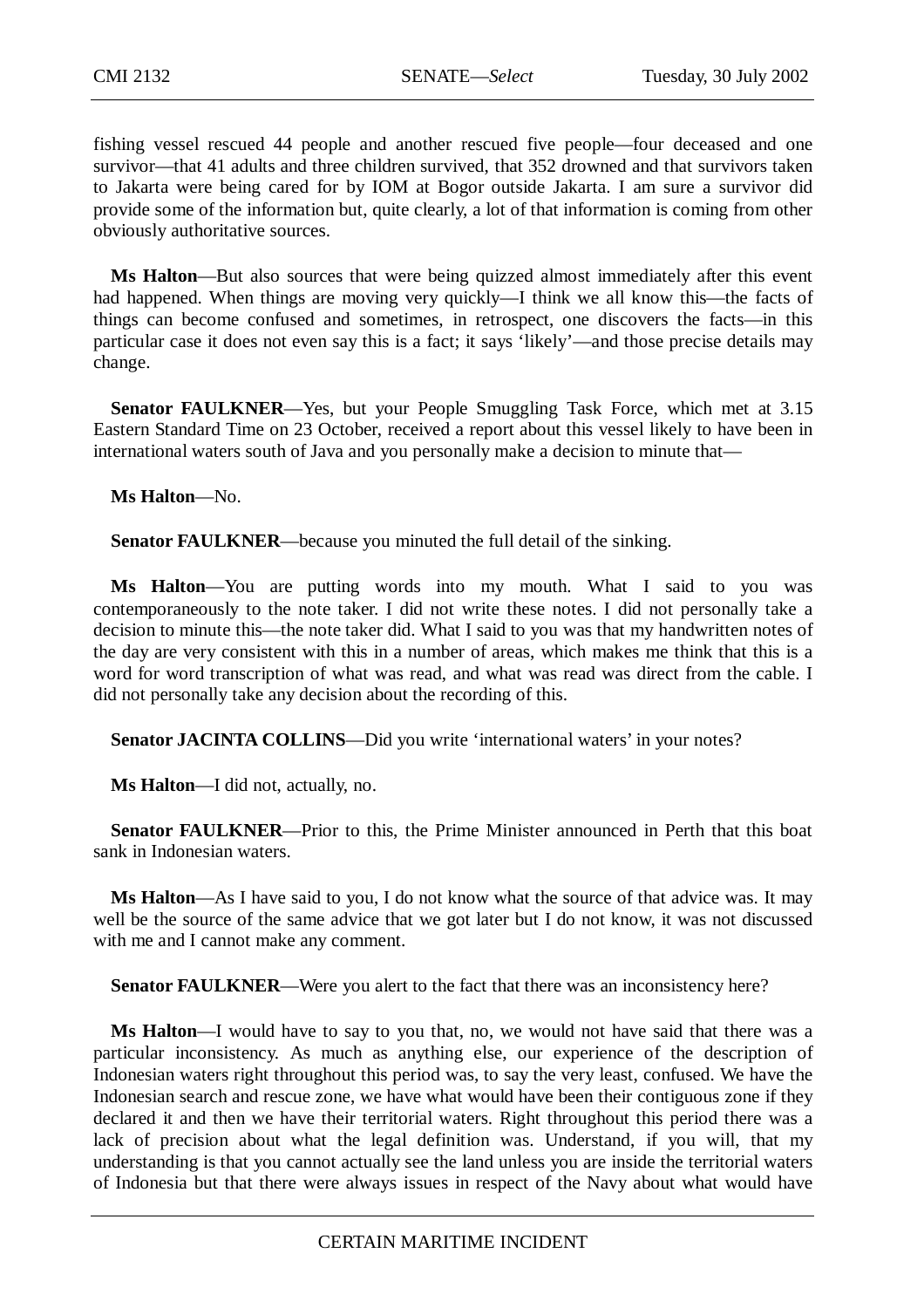otherwise been declared as Indonesia's contiguous zone, if they had declared it. And then there was the area for which they were responsible for search and rescue—that is, BASARNAS. In my experience, right throughout this period you found that people used all this terminology quite interchangeably. So were we aware there was an inconsistency? I think the short answer is no.

**Senator FAULKNER—But by this day it was a significant issue in the federal election** campaign, wasn't it?

**Ms Halton**—In terms of it being said that this was not an issue for Australia, it was not something for which we had a responsibility. You are quite right—it got a lot of prominence.

**Senator FAULKNER**—Yes, you had Mr Howard saying it was a despicable thing for the Leader of the Opposition, Mr Beazley, to try and score political points and so forth. That was on the morning when your task force was recording in its notes that this sinking occurred in international waters.

**Ms Halton**—You are quite right when you say that the Prime Minister made a comment in the morning. We did not even have a meeting until the afternoon.

#### **Senator FAULKNER**—Yes.

**Ms Halton**—I have to say to you there was no discussion about any inconsistency between this and anything that might have been said by the Prime Minister. I think, as I have said to you, that that is completely understandable amongst those people who have been party to this process, because—as I have already explained to you—there was vast interchangeability amongst these three pieces of terminology.

**Senator FAULKNER**—Nevertheless, the Prime Minister described Mr Beazley's comments as 'desperately despicable' and 'an absolutely contemptible contribution'. The point here is that, as you know, the caretaker provisions were applying at this time; you acknowledge that.

### **Ms Halton**—Absolutely.

**Senator FAULKNER—This was well into an election campaign. It was highly politically** charged and sensitive—trying to be reasonable about this, most objective people would acknowledge that that was the case. This was front and centre in terms of political debate in Australia in an election campaign on that day.

**Ms Halton**—You understand better than most that the guidelines to witnesses say explicitly that public servants will not comment on matters that are political, and that would be my complete intention. As I have said to you, we will take on notice which of the agencies that were canvassed as part of the construction of this update provided us with that particular piece of information.

**Senator FAULKNER—It does not sound like there is any information, from what you have** read out to us. The words I heard were 'south of the western end of Java'.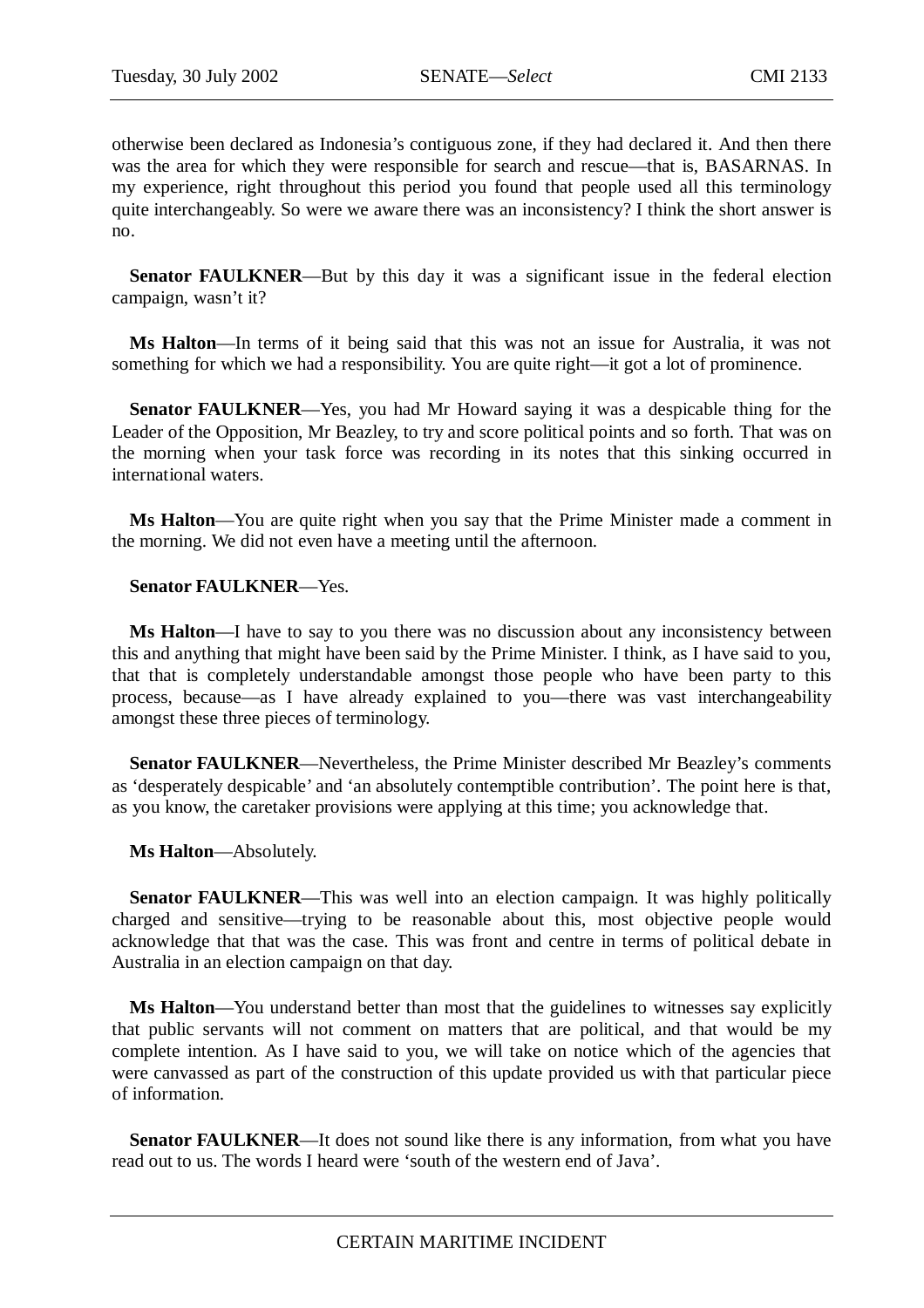**Ms Halton**—That is correct. As we have already acknowledged, the comments were in the public arena long before either the task force meeting or indeed the brief. This issue had already been in the public domain for a day and a half at least at the point at which this brief went. I do not know when it was seen by the Prime Minister. If it had been consistent, it would not have been seen by the Prime Minister until some time after the 24th. This information was not the source of the Prime Minister's comments and I have already told you that I cannot tell you what the source of those comments was.

**Senator FAULKNER**—Of course, it was not just on that day, because Mr Howard said it again on the *Today* show on 29 October. I think you were present for Mr Howard's National Press Club address on 8 November, weren't you?

**Ms Halton**—And Mr Beazley's.

**Senator FAULKNER**—And Mr Beazley's, yes, but you were present for Mr Howard's?

**Ms Halton**—I was; that is right.

**Senator FAULKNER**—He said it there too, didn't he?

**Ms Halton**—That is my memory, yes.

**Senator FAULKNER**—Did anyone think to check?

**Ms Halton**—As I have said to you, there was not seen to be any inconsistency in terms of what was a very initial report and the subsequent advice which we received from agencies. I think, in hindsight, it is a bit like the identification of SIEVX—there is now some level of confusion and it would be fair to say no-one really knows where this was. But agencies that were the source of this information provided, on best endeavours, the information as they understood it. Information is caveated; we understand.

**Senator FAULKNER—There were no caveats on the task force report of the 23rd, were** there?

**Ms Halton**—Other than the word 'likely'.

**Senator FAULKNER**—It says:

Vessel likely to have been in international waters south of Java.

**Ms Halton**—That is not a categorical statement, to my understanding. I think the word 'likely' is a caveat.

**Senator FAULKNER**—Is that what you describe as a caveated statement?

**Ms Halton**—Yes. It does not say, 'Vessel was in international waters.'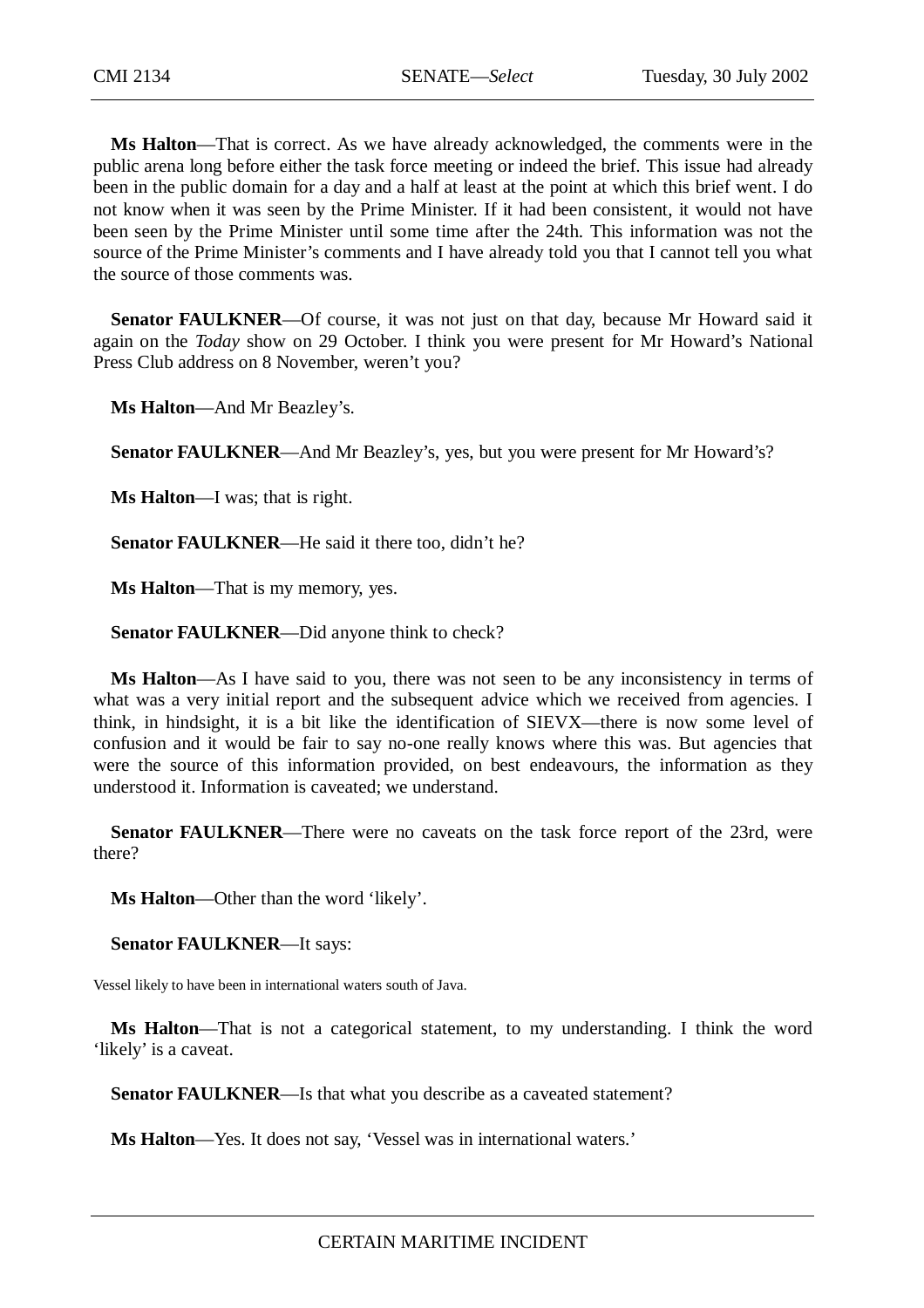**Senator FAULKNER—But, when you have talked about the caveats that have applied, it is** not the use of qualified language, is it? The actual caveats have previously been put in the task force minutes, haven't they?

**Ms Halton**—There is a difference between a categorical statement and a statement about probability. This is not a categorical statement.

**Senator FAULKNER—I** accept it is not a categorical statement. What I want to know is how that statement can be recorded in your task force minutes at 3.15 on 23 October and how Mr Howard can be making absolutely categorical and unqualified statements—including calling Mr Beazley 'despicable' and 'contemptible'—when a vessel sank in Indonesian waters. Mr Howard said:

... it sank, I repeat, sunk in Indonesian waters, not in Australian waters. It sunk in Indonesian waters ...

There is nothing qualified about that.

**Senator JACINTA COLLINS—When this report was received at the task force, was there** any reporting from you to the Prime Minister's office?

**Ms Halton**—Not that I can recall, no.

**Senator JACINTA COLLINS**—There was no dialogue between you and the Prime Minister's office on this issue between you being woken up at 2 a.m. and when that written report was given on the 24th?

**Ms Halton**—That is a different question. Did I have a conversation in the morning before this meeting with Mr Jordana? Yes, I did. Did I pass on to him any particular information other than—and by this time it was in the public arena—that I had had a phone call to say that there was a cable coming from Shane Castles? That is all I said to him.

**Senator JACINTA COLLINS**—You have had no conversation with the Prime Minister's office regarding where the ship sank, other than that written report on the 24th?

### **Ms Halton**—No.

**Senator JACINTA COLLINS**—Did any of the intelligence you saw about the SIEVX include an attempt to ascertain from the harbourmaster whether fishing ships returned to the position where they collected the asylum seekers?

**Ms Halton**—Not that I can recall but I did not see a vast amount of intelligence on this issue.

Senator JACINTA COLLINS-You never sought to clarify exactly where the ship had sunk?

**Ms Halton**—The issue of where this vessel sank was not a matter for which we were responsible. We were not asked to provide particular details about it. The fact that we have, in a state of play briefing, swept it up as one of the issues and, based on the advice of the line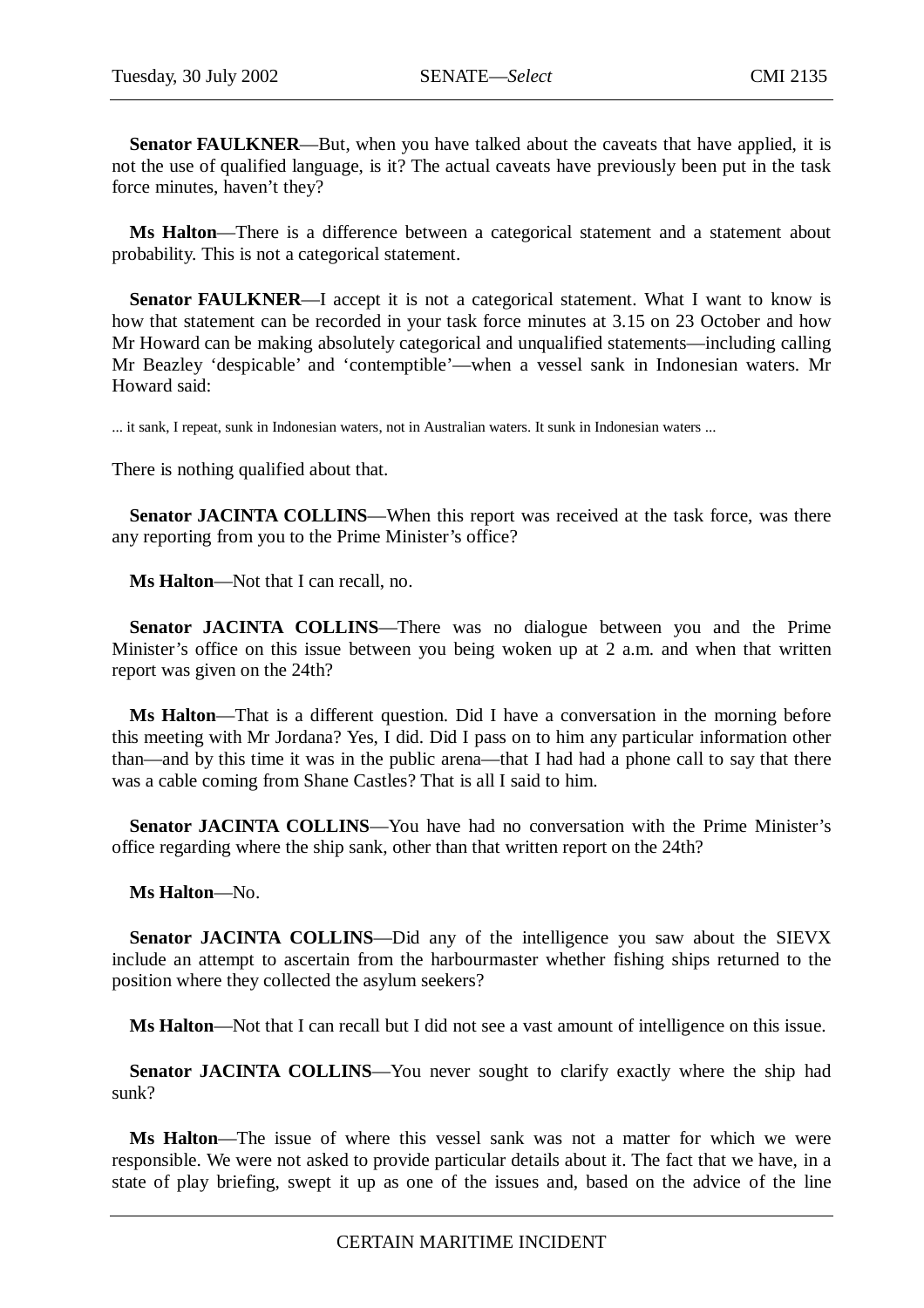agencies concerned, provided our current understanding of the facts in the matter is a function of that kind of department and that kind of role. We were never asked in relation to the details of that issue, and as I have said to Senator Faulkner I did not have any dialogue on this issue with the Prime Minister's office other than, as I have just told you, a conversation where I said I had had a phone call from Shane Castles.

**Senator JACINTA COLLINS**—You do not need to repeat that issue. I am trying to ascertain whether there was any work done by the task force to ascertain where the ship had sunk.

**Ms Halton**—No. There was not.

**Senator JACINTA COLLINS**—You said in your comments a moment ago, 'It was not our responsibility.'

**Ms Halton**—That is right.

**Senator JACINTA COLLINS—You** said that particularly after the decision was made to attempt to return vessels to Indonesia, safety of life at sea issues became more—

**Ms Halton**—Germane?

**Senator JACINTA COLLINS**—Germane.

**Ms Halton**—Correct.

**Senator JACINTA COLLINS—Was the task force not alert to the maritime principle that if** a vessel or assets are in an area where a safety of life at sea event occurs it is their responsibility to respond to it?

**Ms Halton**—Yes, absolutely.

**Senator JACINTA COLLINS**—If there is the possibility that this ship sank in the surveillance zone of the Orions, isn't it the task force's responsibility to ascertain why that event was not managed?

**Ms Halton**—No, because we were not aware—and as I have said regarding the conversation that we just went through in some detail—that it had sunk in the area of surveillance. On the contrary, the discussion the day previously said that we had not seen any flotsam—I will not say 'jetsam'; Senator Faulkner points out rightly that it should be 'flotsam'—and there were no reports from relatives. We explicitly had here an observation that nothing had been seen by the surveillers. That did not change.

**Senator JACINTA COLLINS—And that is the end of the matter, is it?** 

**Ms Halton**—That did not change.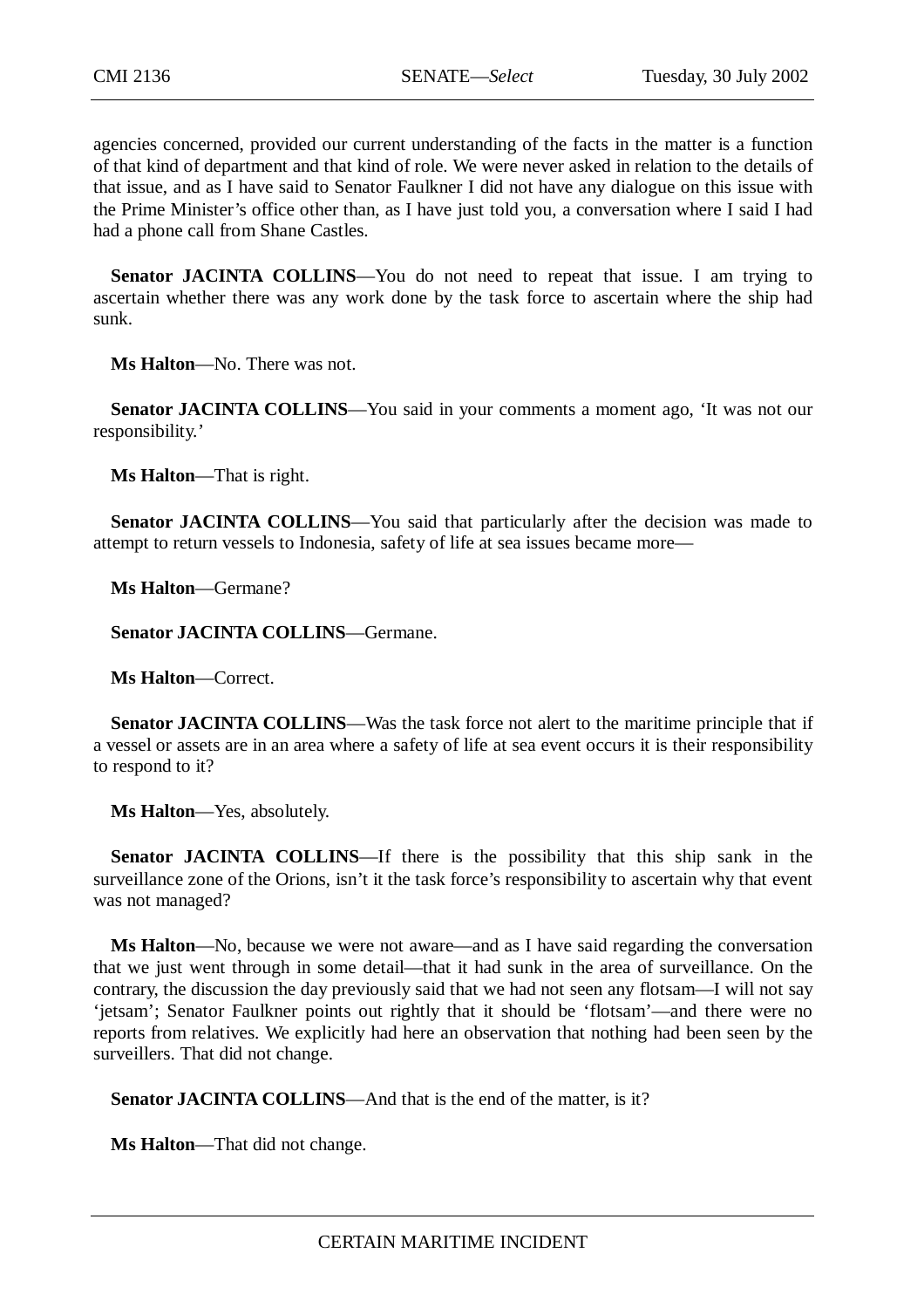Senator JACINTA COLLINS—That reads more like, 'We didn't want to know,' rather than, 'We made an effort to ascertain whether this might have been the case.'

**Ms Halton**—Frankly, I think that is deeply offensive, Senator Collins.

**Senator JACINTA COLLINS**—You can have it as offensive as you like. I think this whole incident is offensive. The notion that the task force had no responsibility to ascertain whether this ship had been within the Australian surveillance zone is offensive.

**Ms Halton**—Why?

# **Senator JACINTA COLLINS**—Why!

**Ms Halton**—At the end of the day, the surveillance was being undertaken under Operation Relex, which was not the responsibility of this task force. As we keep going over and over again, this task force was responsible for dealing with the issues about when they actually hit the edge of the contiguous zone and the surveillance that was occurring under Operation Relex. Explicitly and deliberately, the task force was not part of the line command arrangements; we did not insert ourselves in those arrangements. The surveillance was a matter for Defence and Coastwatch operating in conjunction.

At the end of the day, our understanding had been that this vessel had sunk quite close to Indonesia. I do not think the non-Defence members of this task force in fact had an explicit understanding of exactly how close to Indonesia there was surveillance. We have all read with great interest the maps that actually show what was going on at the time; that was not shown to us at the time, and the notion that we should suddenly take responsibility for something which was not within our remit is unreasonable.

**Senator JACINTA COLLINS**—Okay, let us go back to what is reasonable then. What appears to be reasonable is the assumption that these were issues within your purview, if your minutes indicate that you are checking to see if Defence P3 is maintaining surveillance over Christmas Island.

**Ms Halton**—Over Christmas Island and I think we would agree, Senator, that if you look at the map, with respect to the gap between Christmas Island and Indonesia, there is quite a big difference.

**Senator JACINTA COLLINS**—So the comment here under 'Other issues' only pertains to the area in the immediate vicinity of Christmas Island? It is not related to what was happening with SIEVX?

**Ms Halton**—Our understanding is that they were surveilling on the approach to Christmas Island. As I have said to you before, I did not understand—and I would be very surprised if my colleagues understood—until I saw the maps exactly how close to Indonesia they were going. I was actually very surprised when I saw the maps.

**Senator JACINTA COLLINS**—So they had not been part of the earlier maps that you had been shown by Coastwatch—the multicoloured ones you referred to earlier?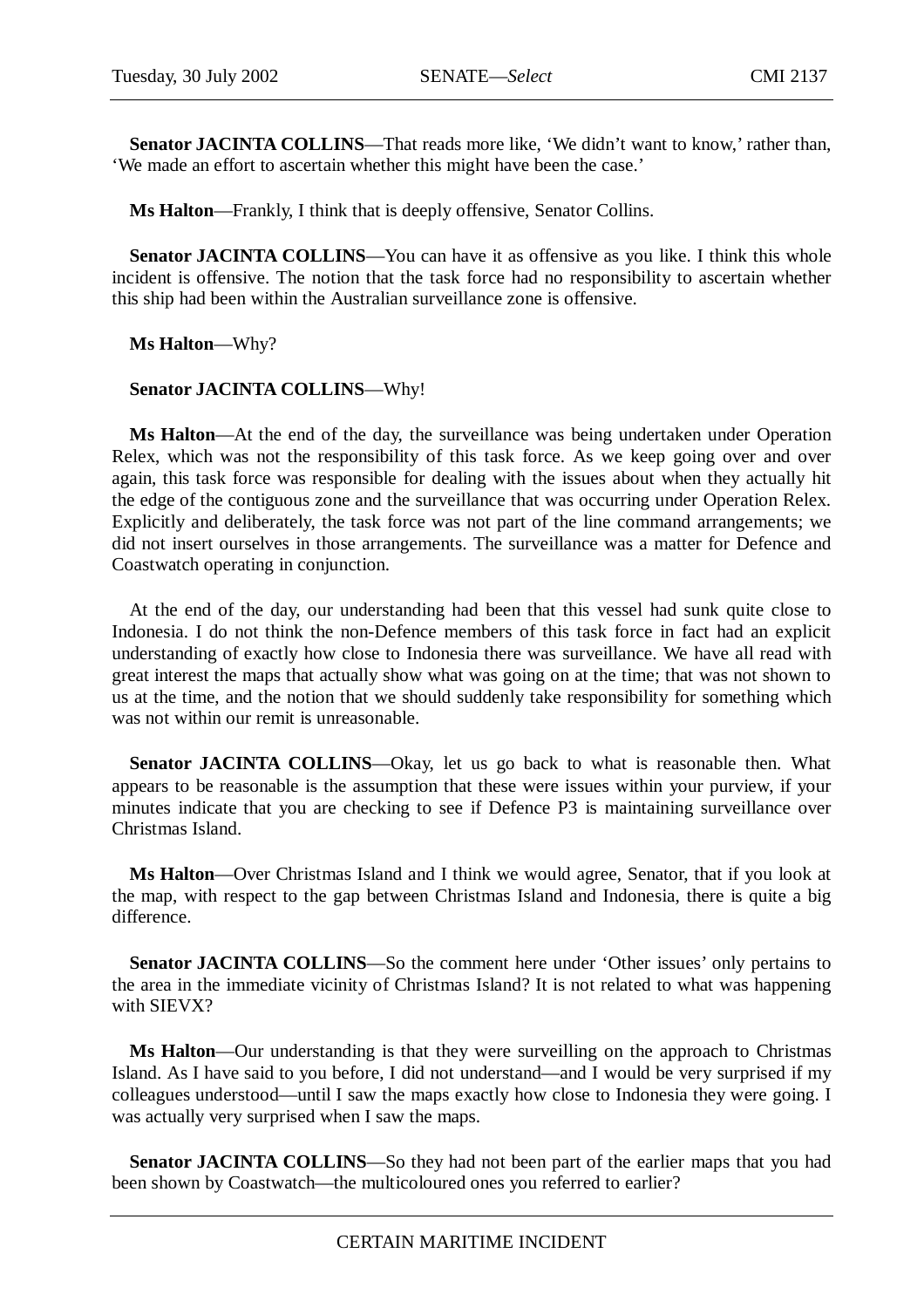**Ms Halton**—No. If you listened to what I said, the map showed Coastwatch's possible routes; it had nothing on it which actually showed surveillance areas. It showed lines about possible routes for vessels to sail on.

**Senator JACINTA COLLINS—Yes.** How far did those lines extend?

**Ms Halton**—The lines extended from Indonesia to a variety of places.

**Senator JACINTA COLLINS—Are** you telling me that, as the head of the task force, you had no understanding until around 23 October that Defence was surveilling up to 30 nautical miles from Indonesia?

**Ms Halton**—No. You did not listen to what I said; what I said was that until the maps were published in whichever newspaper they were published in—I think they were on the front page of the *Weekend Australian* a few weeks ago—we did not know that they were actually physically that close to Indonesia. Our understanding was that they were surveilling the approach routes and that we have the territorial sea and the contiguous zone and space beyond that, but we did not know that they were physically that close to Indonesia.

**Senator JACINTA COLLINS—What did you think happened to these ships that were** returned to Indonesia once they got past the contiguous zone? They were out on their own, were they? You weren't watching to see that they maintained seaworthiness on their approach back to Indonesia?

**Ms Halton**—The vessel that deposited them did maintain visual contact with those vessels.

Senator JACINTA COLLINS—So the surveillance was going to the Indonesian coast?

**Ms Halton**—That was the vessel, not aeroplanes—you are talking about aeroplanes. In terms of the vessel that returned a vessel to Indonesia, yes, they kept an eye on what had happened.

**Senator JACINTA COLLINS—I** was actually talking about surveillance more generally. Are you aware of any satellite surveillance?

**Ms Halton**—No.

**Senator JACINTA COLLINS—Can** you say categorically there was no satellite surveillance or that you are just not aware?

**Ms Halton**—I am not aware. We were not in the chain on Operation Relex.

**Senator JACINTA COLLINS**—You were not in the chain of Operation Relex, but you did have a concern about the safety of life at sea issues in relation to people who were approaching Australia on these ships?

**Ms Halton**—That is correct.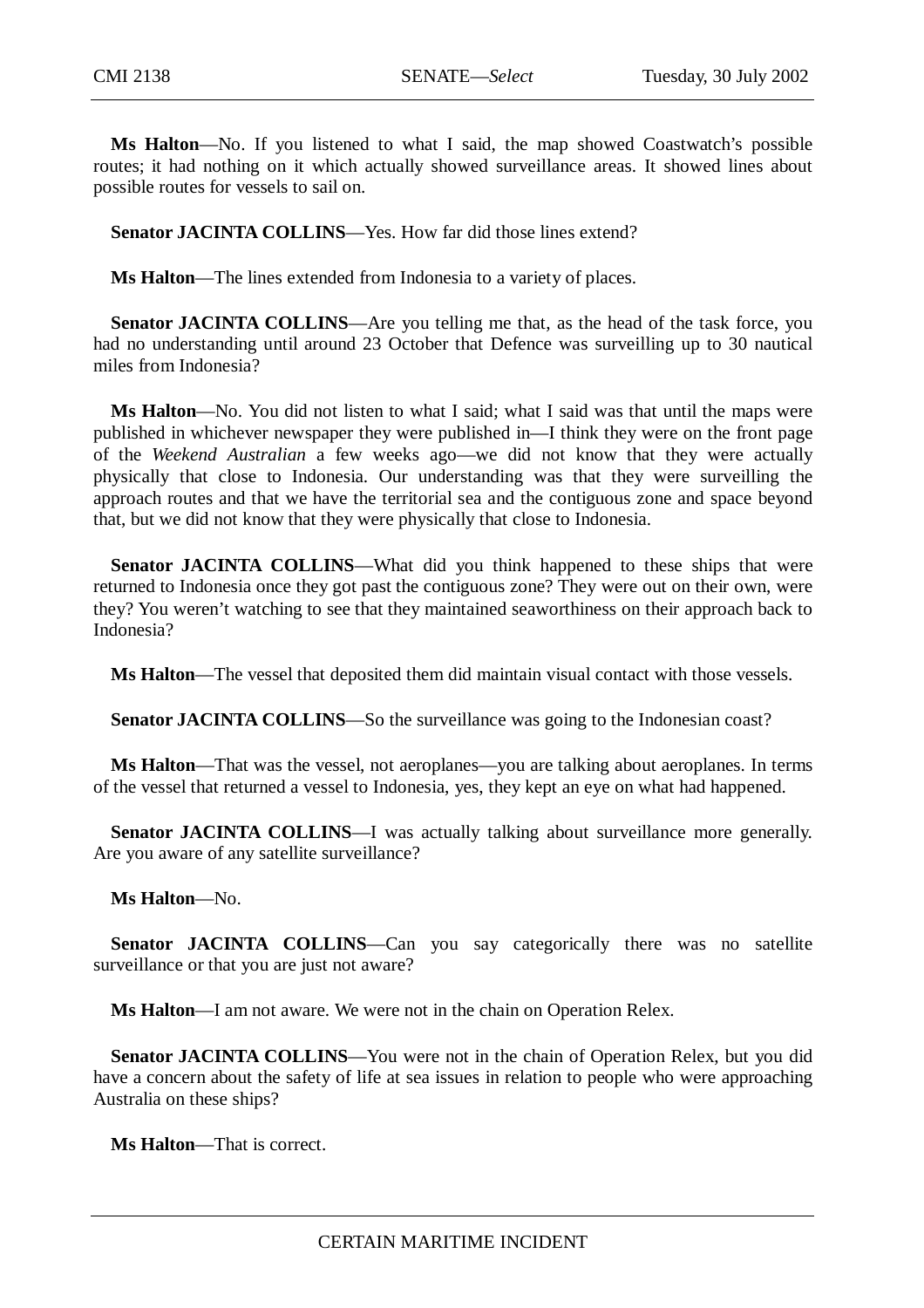**Senator JACINTA COLLINS—But in many senses there were issues that were not your** responsibility?

**Ms Halton**—That is correct.

**Senator JACINTA COLLINS**—So, even though right through these minutes we have references to issues that were not your responsibility, it was not your responsibility?

**Ms Halton**—Senator, this group was formed to manage unauthorised arrivals once they arrived in Australia or when they were on the edge of the contiguous zone. You have had hours of evidence on Operation Relex and on the fact that Operation Relex was an operation of the defence department. Operation Relex was not something for which we were responsible or on which we inserted ourselves.

In terms of the surveillance, I think we have already canvassed here today in some detail the fact that our understanding was that they were looking, but we did not have the details of who or how. We had an understanding in relation to them looking at the approach routes to Christmas Island and to Ashmore. As I have just said to you, we had no understanding that they were actually that close to Indonesia. We did not need to have that understanding; it was not our responsibility. It was that of Operation Relex.

Senator JACINTA COLLINS-So the safety of life at sea issues that the task force has responsibility for, as far as you are concerned, are asylum seekers once they reach the contiguous zone—otherwise, it is not your responsibility?

**Ms Halton**—Safety of life at sea was relevant to what we were doing in relation to the things for which we were responsible. We just had the conversation about the fact that this discussion led then to a discussion with AMSA about that particular vessel. Yes, it was my expectation that in the intelligence context, if those people had particular issues, they would be raising those with the other agencies as appropriate. That is a longstanding and existing arrangement between agencies. We did not take over running every part of government; on the contrary. As I keep saying, we were not taking decisions. There was a sharing of information here. Decisions were taken either by ministers or by line agencies under delegated authority.

**Senator JACINTA COLLINS—Then** whose responsibility do you believe it is to ascertain whether this ship sank in regions where we were conducting comprehensive surveillance?

**Ms Halton**—It seems to me that is a question that should be put to Defence.

**Senator JACINTA COLLINS—You think it is a Defence issue?** 

**Ms Halton**—On the question of whether they were surveilling an area where the vessel may have sunk or indeed did sink, my understanding—I only know this from what I read in the press—is that there is still a lack of clarity about this particular issue. As I keep saying, the issue of surveillance was part of Operation Relex. That was a Defence initiative; it was under the aegis and the authority and the command of the Chief of the Defence Force. The Chief of the Defence Force, I can tell you right now, did not report to me. He had a very strong view about his independence in this area.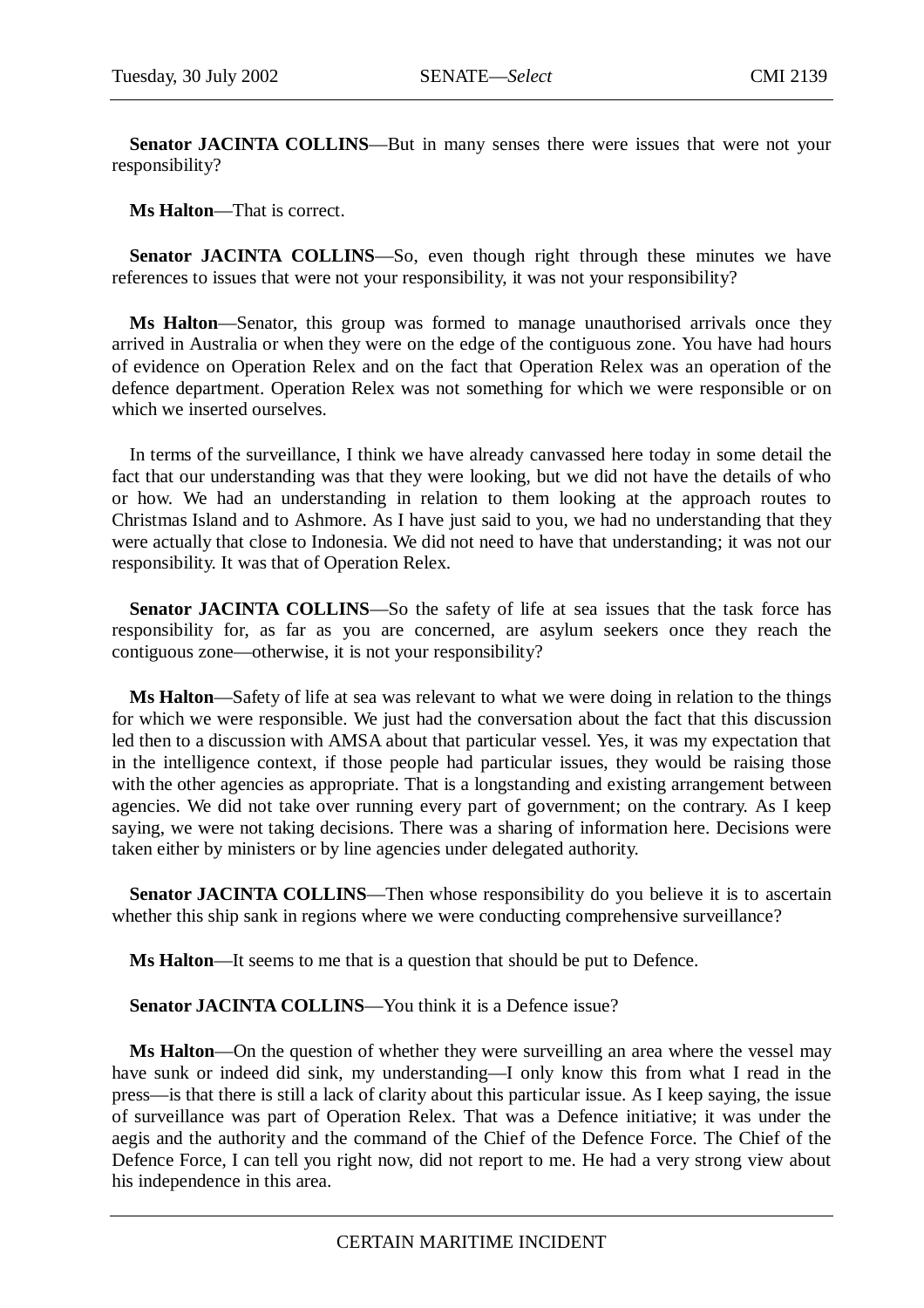**Senator JACINTA COLLINS**—Yes. As you say, there is a lack of clarity, except in the reports that the Prime Minister made about the incident.

**Ms Halton**—As I have just explained to you and Senator Faulkner, I did not have any detail other than one phone call from Shane Castles at two in the morning to say it had occurred and a cable was coming, and the cable was duly read in the afternoon. The fact of that phone call was passed on. There was nothing else that we were aware of to pass on, and we did not pass anything else on, because we were not in a position to do so. As to the source of those comments, I do not know.

**Senator JACINTA COLLINS**—You never identified the inconsistency between the reference to international waters in these notes based on that cable and the document that you put your name to on the 24th that went to the Prime Minister's office under the heading 'Indonesian waters'.

**Ms Halton**—As I have said to you and as I have said to Senator Faulkner on a couple of occasions—in fact, probably more than 10—these minutes, these contemporaneous notes, were taken by a note taker who then typed them up and stuck them on a file. They did not bring them back to me. You just asked me what I had written in my daybook. As I have said to you, my handwritten note did not include that particular sentence. As I have also said to you—

**Senator JACINTA COLLINS**—But what about the cable itself? Did the cable refer to international waters?

**Ms Halton**—I do not know. I did not see the cable. We have said we will look at that for you on notice.

**Senator JACINTA COLLINS**—That is pretty germane. You said just a moment ago that the discussion that occurred at the task force meeting on 22 October was the basis for the alert sent to AMSA. What time was the meeting of the People Smuggling Task Force on 22 October?

**Ms Halton**—I think we have agreed it was in the afternoon. I do not have that in front of me. I do not know. We would have to take that on notice. I do not have it here.

**Senator JACINTA COLLINS—Rather than your assertion a moment ago, it would be very** useful, because the alert to AMSA, from an earlier discussion, went independently of the task force.

**Ms Halton**—Yes, that is what I said to you. I said there was a phone call to AMSA, and while we had been meeting AMSA had independently sent out an alert.

**Senator JACINTA COLLINS**—I misheard you, then. I thought I heard you say that this discussion led to that alert.

**Ms Halton**—No. What I said was it led to a phone call to AMSA. I did not say it led to the alert from AMSA. My understanding is that AMSA actually issued an alert while the meeting was in progress. I believe the meeting was in the afternoon.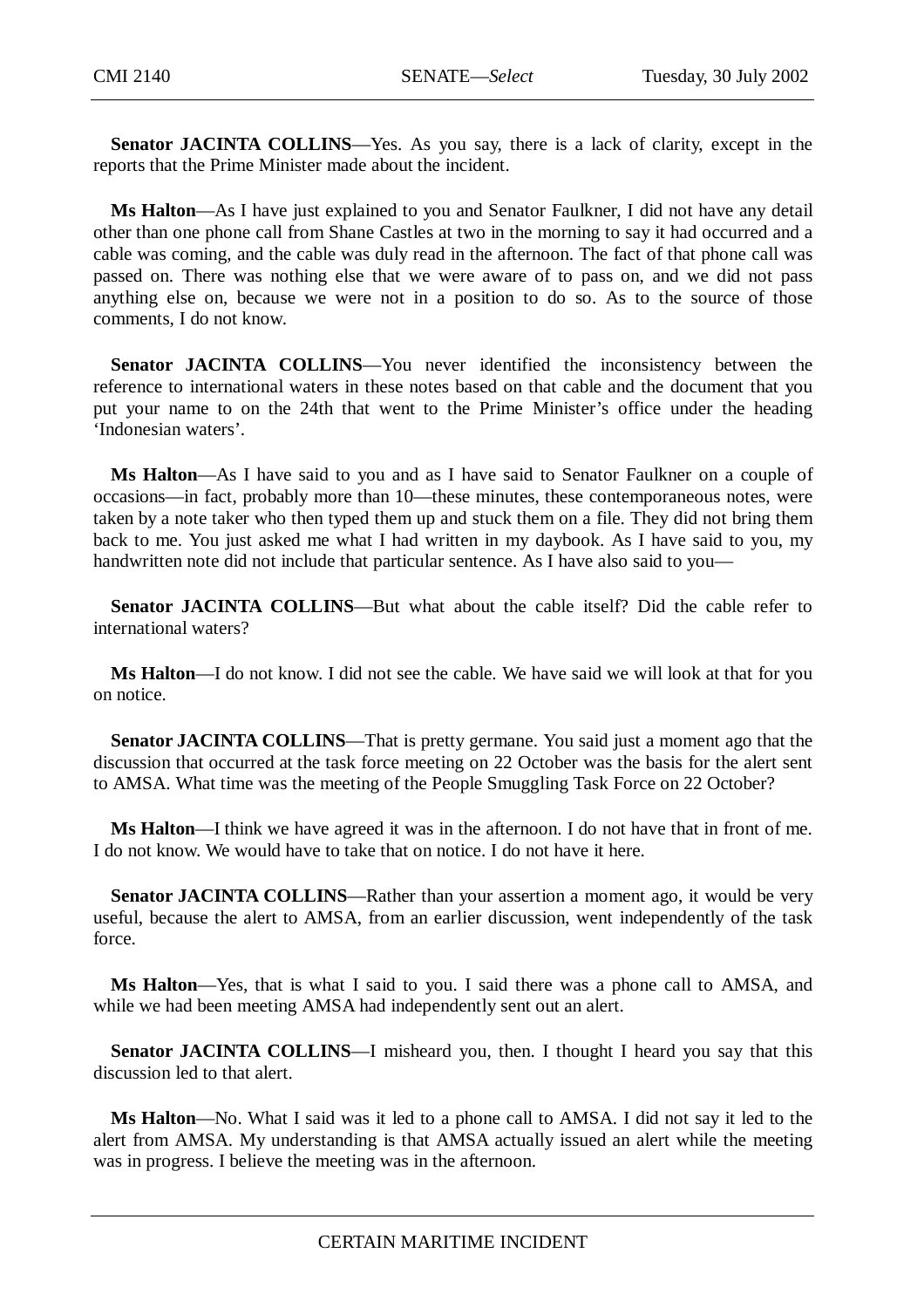**Senator JACINTA COLLINS**—That is right. So this discussion did not lead to the phone call to AMSA? It had already occurred?

**Ms Halton**—No, the discussion led to the phone call to AMSA. The phone call to AMSA discovered that they had issued an alert.

**Senator JACINTA COLLINS**—Do you mean a second phone call to AMSA, not the original phone call to AMSA that led to the alert being issued?

**Ms Halton**—No. What I said to you was this: there was a discussion at the meeting. Either at the end of the meeting or immediately after the meeting, there was a phone call to AMSA. That phone call led to the information that AMSA, while the meeting had been in play, had already issued an alert.

Senator JACINTA COLLINS—That is right. I am just clarifying that you are not claiming that the result of this discussion led to AMSA issuing that alert. It had already been done.

**Ms Halton**—That is right. The point that I was making to you was that the phone call to AMSA occurred notwithstanding the advice of the agencies in the meeting that there probably was not an issue here—to wit, the thing we have just canvassed at length, about phone calls et cetera. There was a phone call to AMSA which, for whatever reason it was originally occurring, then became redundant, because they told the rest of the world—the people at the meeting et cetera—that there had already been an alert.

**Senator JACINTA COLLINS**—So you do not know why the original phone call to AMSA occurred?

**Ms Halton**—My memory is that the phone call to AMSA occurred from Coastwatch. The Coastwatch officer—this is my memory and I cannot confirm this—stood up and said he would ring AMSA. He then came back and said, 'They have already issued an alert.'

**Senator JACINTA COLLINS**—So it was not out of a more general concern from the task force that some action should be taken about this vessel, about which the minutes say:

Not spotted yet, missing, grossly overloaded, no jetsam spotted, no reports from relatives.

**Ms Halton**—No. I think that, following on from that discussion, there was a concern that there should be a dialogue with AMSA and so that Coastwatch-AMSA conversation occurred. It became a redundancy, because they told us that they had issued an alert.

**Senator JACINTA COLLINS**—So it was an agreed action? It was not just something that the Coastwatch officer stood up and said he was going to do?

**Ms Halton**—I think there was an agreement that someone should ring AMSA. I think the basis of the discussion was that there was not necessarily a need for an alert, because the intelligence people thought that there was not likely to be an issue. Nonetheless, there was a phone call to AMSA. The phone call to AMSA then elucidated the fact that an alert had already been issued.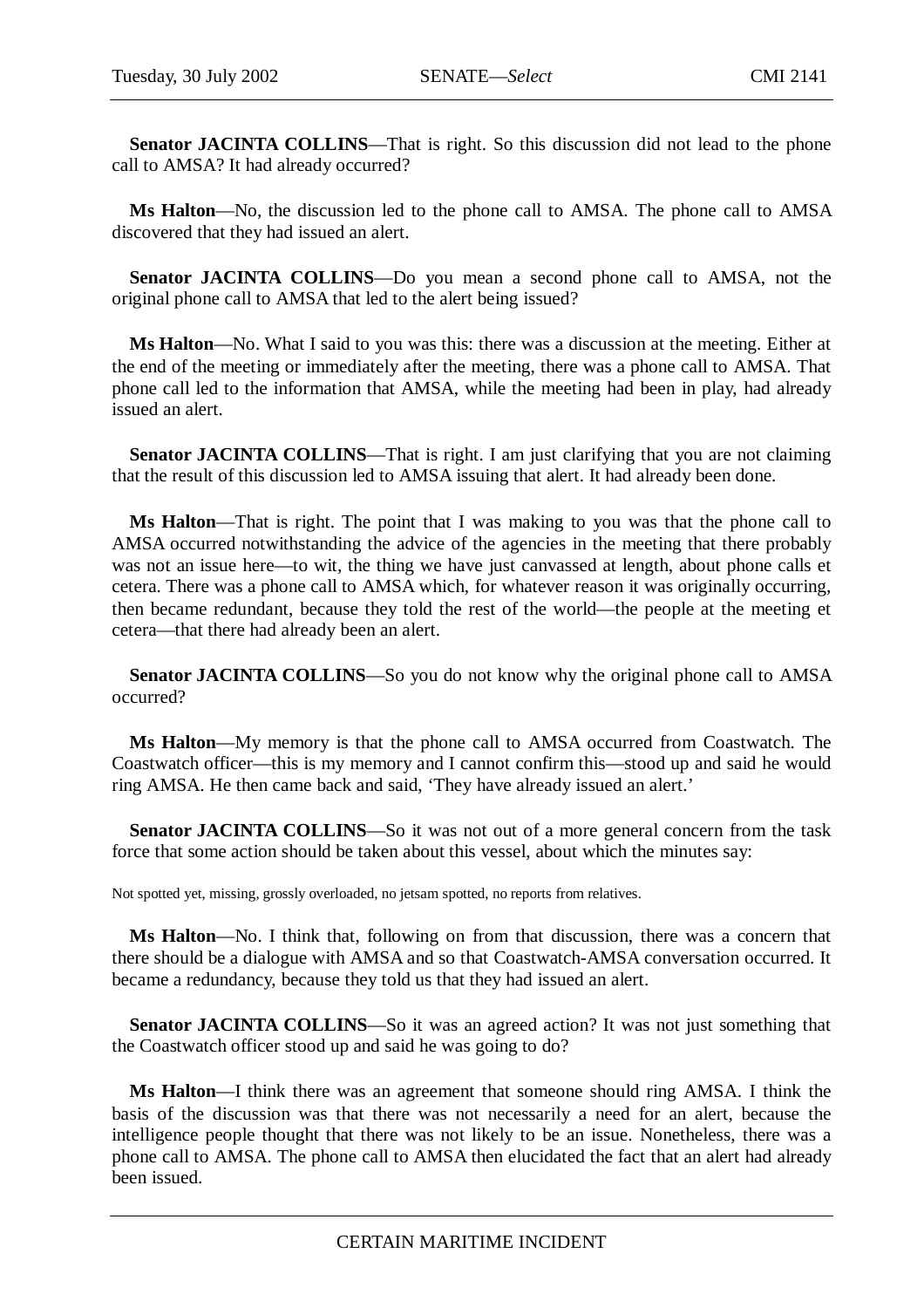**Senator JACINTA COLLINS**—Did this discussion, where the 'grossly overloaded' concept was introduced to the task force, deal with why there had been a two-day delay from when that information was first received by agencies participating in the task force?

**Ms Halton**—There was no canvassing of the fact that there had been a delay, so there was no conversation about why there had been a delay.

**Senator JACINTA COLLINS**—So, even though DIMA intelligence accepts that there was a two-day delay that they cannot explain, this issue was not canvassed at the task force?

**Ms Halton**—No. There was no statement—I think we have canvassed this already—that this information had been with several agencies before that conversation.

**Senator JACINTA COLLINS**—I am not sure that we have covered that, but you might have covered it with Senator Faulkner.

#### **Proceedings suspended from 4.23 p.m. to 4.38 p.m.**

**CHAIR**—Senator Collins, before the break you were in full flight.

**Senator JACINTA COLLINS—I** have pretty much concluded. Thank you, Chair.

**CHAIR**—You have landed, have you?

**Senator JACINTA COLLINS**—I have.

**Senator FAULKNER—I** know that Ms Halton has some other commitments, so we should try and finish as quickly as we can. I have one or two other questions, but I will place them on notice.

**Ms Halton**—Let us try and do them.

**Senator FAULKNER—No**, I will try and not do them at all. It will be easier, I think.

**Ms Halton**—That would suit me! Could I just go back to the question that was asked earlier about the 'blank' document circulated. Having consulted with colleagues, we believe that the 'blank' is in reference to a place, so it is in relation to a matter that was being canvassed.

**CHAIR**—I will come back to Senator Faulkner and Senator Collins to see if there are any follow-up questions on that piece of information. I will just ask you to conclude from my point of view. I know you have told us this before, but can you tell us on how many occasions over the period 7 October to 7 November, which I think was the day on which the Prime Minister appeared before the National Press Club, you had a telephone conversation or a personal conversation with the then Minister for Defence, Mr Reith?

**Ms Halton**—I would have to go through the phone records and count. It would be on less than the fingers of one hand.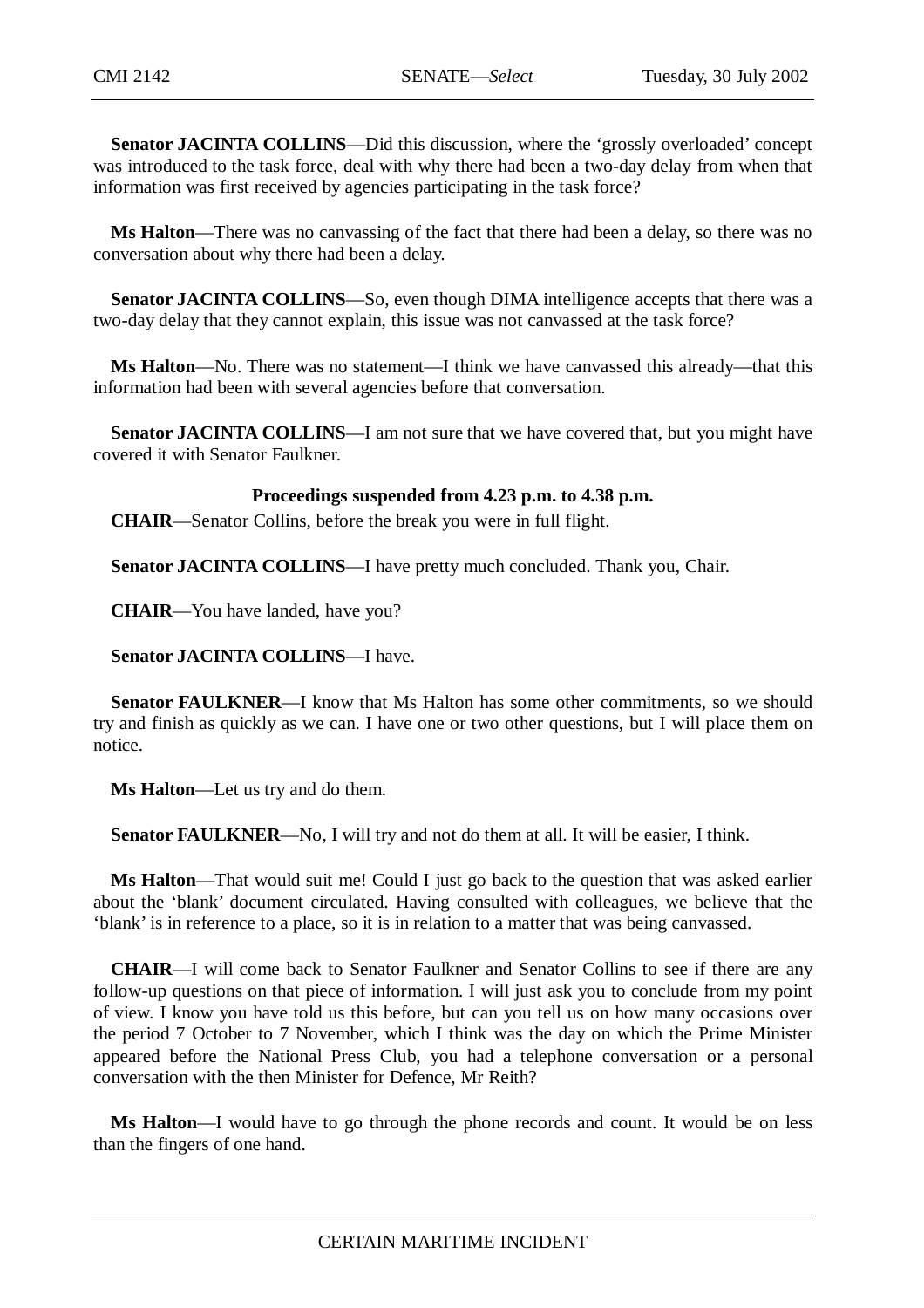**CHAIR**—Yes, there were not many.

**Ms Halton**—No, and always at his initiation, not at mine.

**CHAIR**—That is to say he rang you?

**Ms Halton**—Correct. Or I got a message that I was to speak to him.

**CHAIR**—Whereupon you eventually returned the call.

**Ms Halton**—I would say probably three.

**CHAIR**—Probably three?

**Ms Halton**—Three conversations.

**CHAIR**—Can you place them on the calendar between 7 October and 7 November? I am not going to hold you to the exact day—I am happy to say that it is subject to confirmation.

**Ms Halton**—The first of the three that I recall—and I cannot tell you what dates these were without going back and looking at the documents—was a conversation we had in relation to the unloading of the *Manoora*. As I think I told you, I was actually in this room chairing a meeting and I think I was visited by a member of Minister Reith's staff who instructed that I was to attend his office.

### **Senator JACINTA COLLINS**—Was it Mr Scrafton?

**Ms Halton**—No, it was one of the female staff. I said that I was chairing a meeting and would be delighted to attend his office when I found an appropriate moment for a tea break. I think I managed that some 15 minutes later. The conversation—and I think we canvassed this last time—related to my view on appropriate procedures for negotiating with, discussing with and finding some accommodation with the people on the *Manoora* about their unloading, and to a difference of view I had with Air Vice Marshal Titheridge—and possibly the entire Defence Force—about what action would be appropriate. That was conversation one of the three that I recall, but do not hold me to the chronology here.

The second was a phone call from Minister Reith about the unloading of the *Manoora*. We had some discussion about his decision that it should happen and the basis on which it should happen. The third was the one we have canvassed here this afternoon regarding his desire that I facilitate the unloading of the *Adelaide*, which was at that point standing just off—at the dock of, I think—Christmas Island. As we canvassed here earlier today, the issue there was that the accommodation arrangements for those people were not yet finalised. I think I said to you that the conversation was a tiny bit testy.

**CHAIR**—Yes. That was a telephone conversation?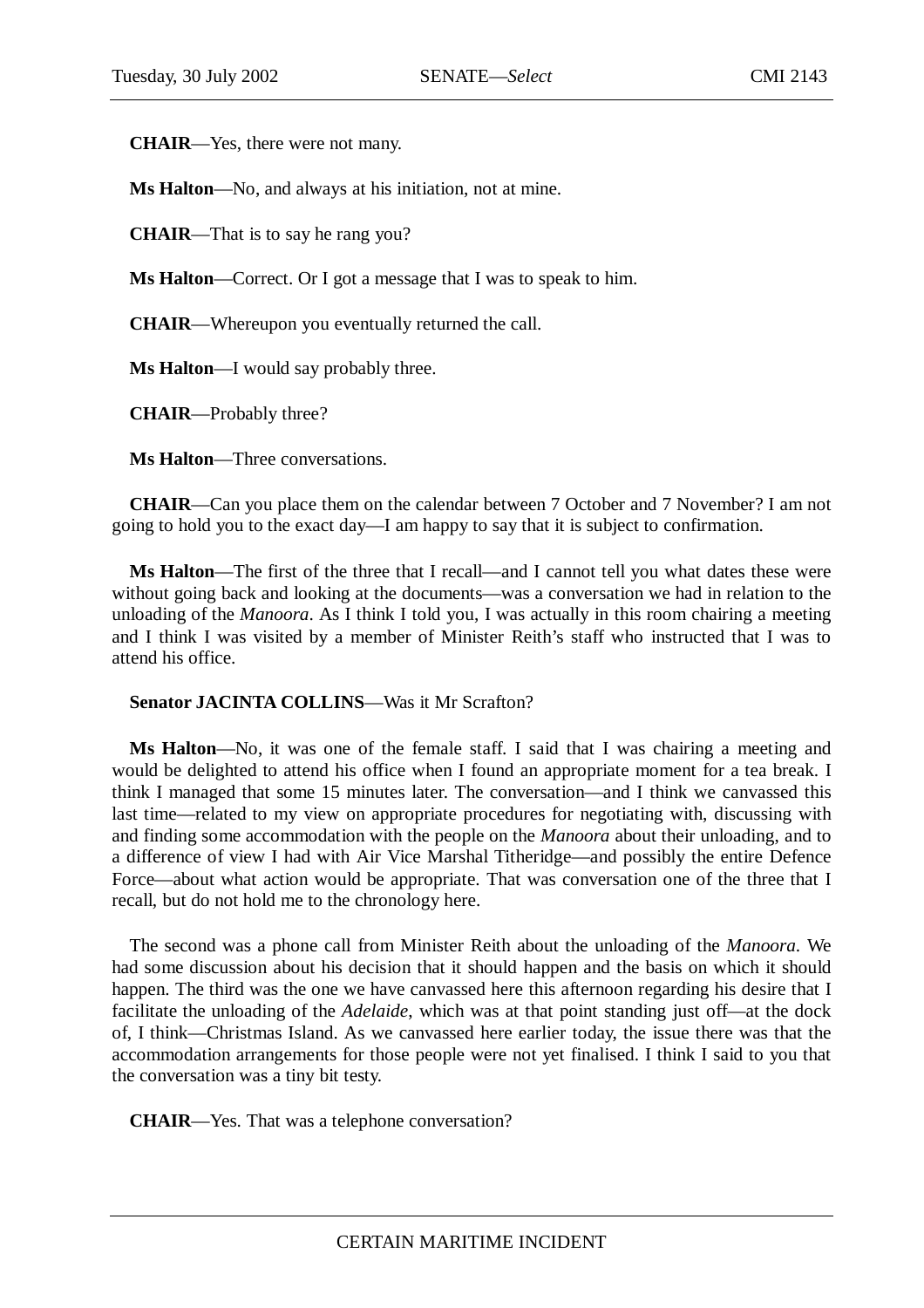**Ms Halton**—Yes. That was the one in which the sort of postscript to the conversation was, 'And by the way, I have just done a media interview and I have told them there is a video,' which led to all that other business. Those are the three that I recall.

**CHAIR**—Can you place these conversations from a date point of view?

**Ms Halton**—Clearly, the one in relation to the video et cetera was on 10 October. In terms of the unloading of the *Manoora*, it gets a little more difficult. We can find precisely the date. My memory is that it would have been at the very end of September. One was in the middle of the week—so I think it was the last week of September—and one was on the weekend. If I am right, 30 September was probably a Sunday. So the phone call would have been on the Sunday—whatever that Sunday was—and being asked to visit Minister Reith's office was in the middle of the preceding week.

**CHAIR**—So when do you think the third contact was—the telephone conversation when you were talking about facilitating the unloading of the *Adelaide*?

**Ms Halton**—I know it was on 10 October.

**CHAIR**—And the other two—

**Ms Halton**—They preceded that.

**CHAIR**—And they were in September, so they were ahead of the SIEV4.

**Ms Halton**—Yes.

**CHAIR**—So what you are saying is that between 7 October and 7 November—

**Ms Halton**—I am sorry, I see your point. I think there was only one in that period.

**CHAIR**—There was only one in that period?

**Ms Halton**—I am sorry, yes.

**CHAIR**—So that was the 'testy' telephone conversation—if I can characterise it that way about whether you could facilitate the unloading of the *Adelaide*?

**Ms Halton**—That is right. That is my memory.

**CHAIR**—In your clear recollection—I am not trying to lead you here; I am just seeking confirmation—that was 10 October?

**Ms Halton**—I know it was on 10 October. That is the day when I walked in the office at a quarter to five and the meeting started at 5 o'clock. I spoke to him almost immediately I walked in, and Ms Edwards walked in halfway through the conversation. That is that precise phone call.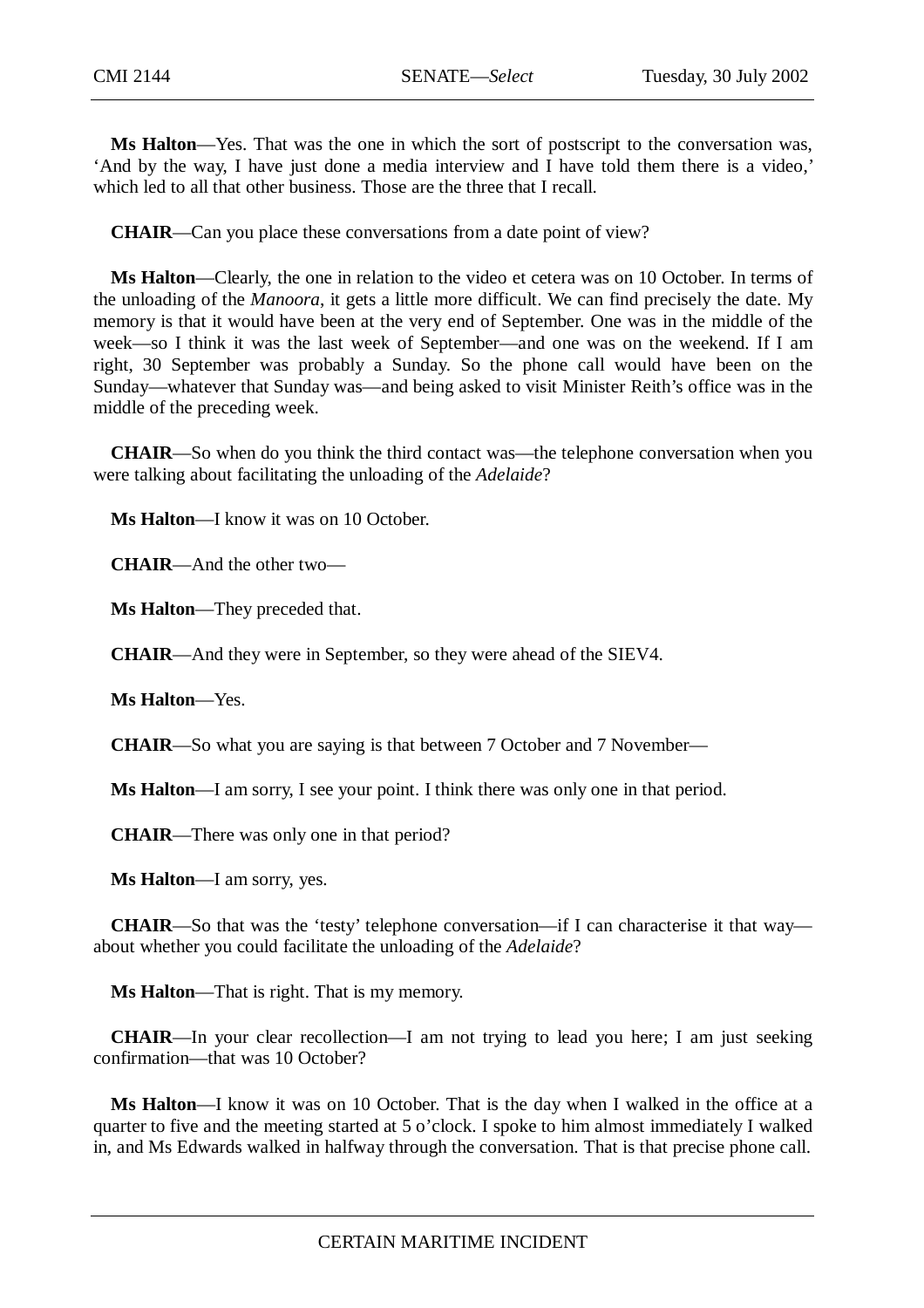**CHAIR**—Did he ask you anything about the 'children overboard'?

**Ms Halton**—Did he ask me? No. This is the conversation where he was keen to have the *Adelaide* unloaded. There were people on board, and he did not want them on board; he wanted them accommodated on Christmas Island. He was aware that the task force was trying to accommodate and coordinate the provision of appropriate provisions—accommodation, security, food, all of the above—to those people, and he wanted that expedited. That was what the conversation was about. He said almost as a postscript at the end of the conversation, 'Oh, by the way, I've just given this media interview,' to which I thought, 'Yes, right,' and he said, 'I've told the media that there is a video of this'—that is, the 'children overboard'. He did not ask me anything about it; he was the one who volunteered—

**CHAIR**—He dropped it into the conversation.

**Ms Halton**—He volunteered it at the end of the conversation. When we had the earlier conversation about Ms Edwards's starting point in terms of the conversation and my starting point in the conversation, that is why I said that particular instance sticks in my mind so vividly—because there had never been any suggestion that I had heard of that there was a video. As I said last time we canvassed this and in detail this afternoon, I then made a series of phone calls to actually ascertain whether this was correct—the first of which was to Air Vice Marshal Titheridge who said, 'I know nothing about it.'

**CHAIR**—Would you expect in the normal course that the minister would ring you about an event such as the unloading of the *Adelaide*?

**Ms Halton**—To the extent that there was some tension between the competing objectives here—and I had been saying that I did not think it prudent that the *Adelaide* be unloaded, because there was simply no place to put these people and they could not just be herded onto the dock; they had to be appropriately accommodated with beds, food et cetera. If I was seen as being obstructive, that might well have been the source of the phone call. I think we were trying to balance all of those considerations.

**CHAIR**—The question about the unloading of the *Adelaide*, though, had been presented to you by Defence at an earlier point. This was not the first time—

**Ms Halton**—No, we had had the rounds of the kitchen table on the unloading of the *Adelaide* over a couple of days.

**CHAIR**—Am I right to assume that it rose through the hierarchy of more senior people and then more senior people talking to you about it?

**Ms Halton**—I think 'escalate' would be the appropriate word.

**CHAIR**—Yes, that would be an appropriate word. So it escalated through the hierarchy?

**Ms Halton**—Yes.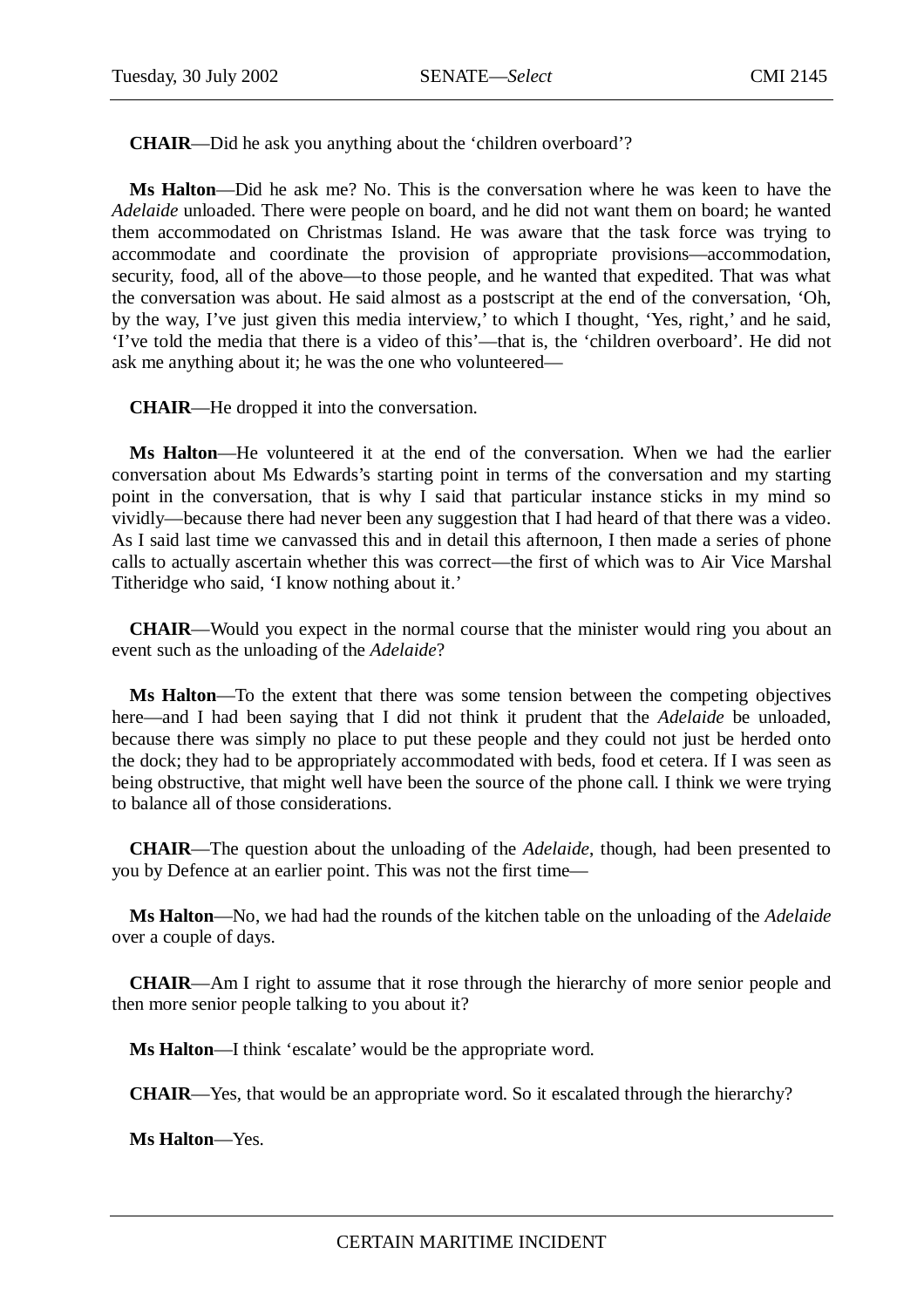**CHAIR**—Until it finally got to the minister ringing you?

**Ms Halton**—Yes.

**CHAIR**—You were not an officer of his department. What is the normal course if a minister rings a PM&C official and makes a direct request?

**Ms Halton**—PM&C is a little unusual.

**CHAIR**—I know that.

**Ms Halton**—In my experience in that agency—and this is certainly not an experience in line agencies—there were occasions on which ministers did make contact with senior officers in that particular department. I have to say that, every time I had one of those, my immediate response was to tell Mr Moore-Wilton about it. I have to say that it was not unheard of prior to this whole business. Other than, perhaps, peripheral conversation in the cabinet room when I was notetaking I had not ever had any dealings with Minister Reith.

**CHAIR**—So it was not surprising to you, though, that he had rung you on this issue.

**Ms Halton**—I cannot say that I was anticipating his call but, when it happened, I do not know that I felt any particular surprise. When you have an issue about which there is a disagreement, usually that disagreement vents itself in some way, be it through a direct call or be it to somebody else. It did not surprise me that the issue was raised but I was not expecting a phone call from Minister Reith, if that is what you are saying.

**Senator JACINTA COLLINS—Ms** Halton, what was the nature of the minister's concern about these people still being on the *Adelaide*, and I think there was a later one that you referred to earlier today?

**Ms Halton**—He wanted his boat back.

**Senator JACINTA COLLINS—Did that same concern apply to whether the people got on** his boat in the first place?

**Ms Halton**—I think there was, rightly, some reluctance among naval personnel in that there might have been damage to their vessels. In retrospect I do not think in these particular cases, where people were accommodated on the various decks, that was the case. But there was some concern that it might be the case.

**Senator JACINTA COLLINS**—I am asking whether that concern came from the minister.

**Ms Halton**—No, not that I can recall.

**Senator JACINTA COLLINS**—In the cases you were talking about—for instance, the *Arunta* accommodating people—if there was an overcrowding problem—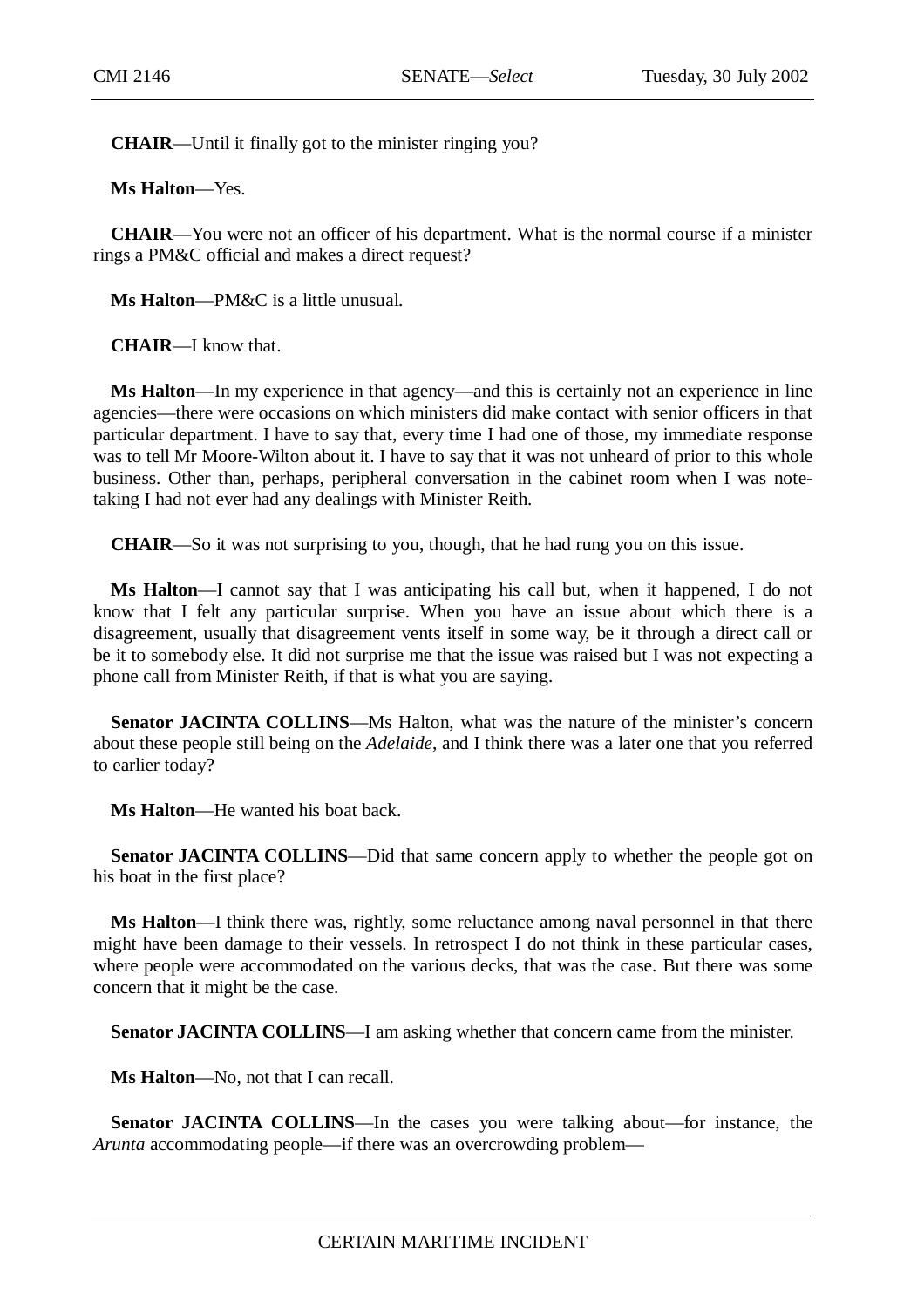**Ms Halton**—I do not think that discussion went any further than the task force. That discussion was about scenarios: what if and how might we cope. We never got into the situation; therefore it never became a live proposition.

**Senator JACINTA COLLINS**—So Minister Reith wanted his boat back.

**Ms Halton**—Yes. I really think that is the right way to describe it: he wanted his boat back now.

**CHAIR**—I think the Navy would probably say his 'ship' back.

**Ms Halton**—I am sorry. I think I said earlier that I always get boat versus ship wrong.

**CHAIR**—It may well be that Minister Reith called it a boat; that may be true. You wanted to give it back, didn't you, in the sense that you wanted the problem resolved?

**Ms Halton**—Absolutely. Certainly our ambition was to expedite the arrangements so that people could be appropriately accommodated as quickly as possible.

**CHAIR**—Were there any expected new arrivals of SIEVs at that time? Was there any urgency to put another boat into the frontier? Was that the pressure?

**Ms Halton**—There was always a concern that there might be something we were not aware of. We had the conversation earlier about the surveillance and whether or not it would identify things before they were on our doorstep. There was a concern that naval vessels be deployed on surveillance, in addition to aerial surveillance. I think you could say there was a general principle that vessels should not have been tied up at Christmas Island.

**CHAIR**—Did the boat go back—

**Ms Halton**—Ship.

**CHAIR**—I am quoting Minister Reith. Did the boat go back any quicker because of his intervention?

**Ms Halton**—No.

**CHAIR**—Could it conceivably have gone back any quicker because of his intervention?

**Ms Halton**—The things that were constraints before the intervention were the same.

**CHAIR**—So it was not likely that, unless the problem had been solved, a bit more pressure on you was likely to yield a result. If I can put it in this way, you were snookered by the circumstances.

**Ms Halton**—We were doing everything we could to resolve the circumstances, but there was a logistical constraint. But I would suggest that the detail of that logistical constraint may not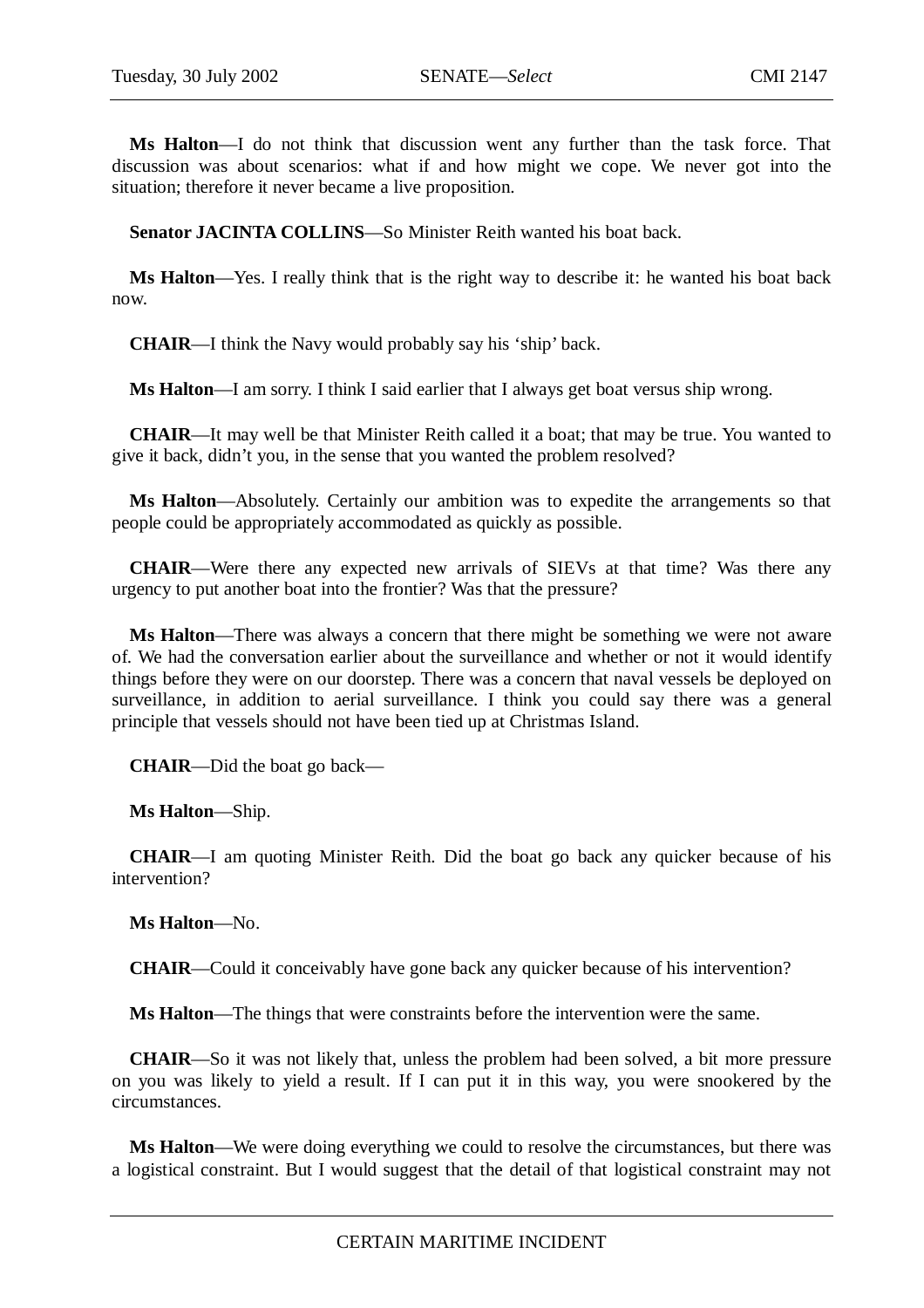have been brought to Minister Reith's attention. I do recall giving him some chapter and verse on what those logistical constraints were. I seem to recall that one of the logistical constraints was whether or not Defence could assist us in moving some things and I think that perhaps following that conversation some things were moved.

**CHAIR**—So it surprised you. How do you characterise your action when at the conclusion of the 'can I have my ship back' conversation he dropped this question about the children overboard.

**Ms Halton**—It did.

**CHAIR**—How did he introduce it? Was it casually or earnestly? Did it follow naturally? Did he move gear into a new part of the conversation? I am just asking you to characterise how it got introduced.

**Ms Halton**—The point he was making was that he was being asked questions about what was happening to those people and the vessel. That led him to say, 'I have just given a media conference.' I took him to be saying that he was being asked about what was going to happen to those people who were on the deck.

**CHAIR**—Would it be possible that he was saying, 'I've just had a media conference, and I would like a bit more information to bolster those things that I've told the media?'

**Ms Halton**—No, absolutely not. There was no sense of that. The conversation was principally around getting the *Adelaide* back and the questions he was being asked about when those people were going to be brought ashore. That was an issue of some considerable interest. He said in that context—that is, the context of being asked those questions—'I have just given a media conference.' At the end of that, it was a kind of afterthought. That was the way I interpreted it. He was not asking me for any information. This was a 'being spoken to' conversation. I gave him certain facts about the constraints in relation to the unloading of the *Adelaide*. The part of the conversation which went to what he told me about what he had just said in public was certainly not a request to me for information, for confirmation or for anything else. He was telling me what he had just put into the public domain.

**CHAIR**—He was informing you of what he had said but not seeking from you any confirmation or support?

**Ms Halton**—Correct.

**CHAIR**—Nor did he ask you to obtain any new information to back what his assertion was?

**Ms Halton**—No, he did not.

**CHAIR**—Did he in any way indicate that he considered that he needed further information?

**Ms Halton**—No, he did not.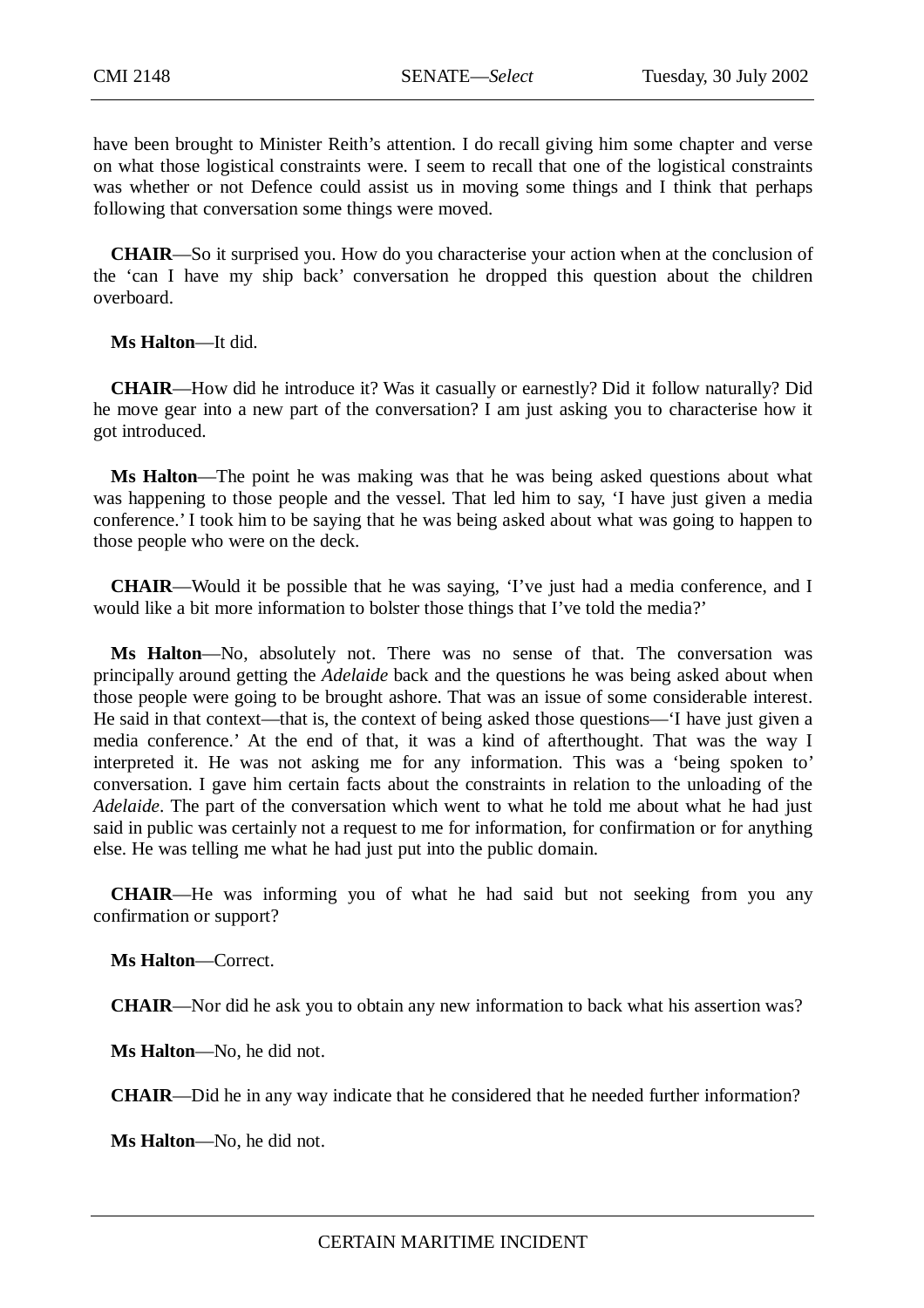**CHAIR**—So he was just putting you on notice that this is what he said so that you knew?

**Ms Halton**—Yes.

**Senator JACINTA COLLINS**—Was he concerned that these people on the *Adelaide* were being humanised?

**Ms Halton**—He never raised that term or anything about that with me.

**Senator JACINTA COLLINS—Not on this occasion nor on any other occasion?** 

**Ms Halton**—No.

**CHAIR**—Have you spoken directly to the Prime Minister about these events?

**Ms Halton**—No.

**CHAIR**—In the lead-up to the Prime Minister's Press Club appearance on 7 November, you spoke on a couple of occasions to Mr Jordana. Did he seek from you directly any corroboration of the view that children were thrown overboard?

**Ms Halton**—No. I said last time that, in relation to the particular material that he asked for, he actually made that request, as I understand it, to Ms Bryant. He did not make that request to me. I became aware of that request from Ms Bryant's advice to me and not from him. He did not ask me for corroboration, evidence, particular documents or any advice in that respect.

**CHAIR**—Were you aware at that stage of the imbroglio over the photographs?

**Ms Halton**—As I said last time, the point at which I became aware of the imbroglio over the photographs was when I got that phone call from Ms Bryant. As I said to you last time, in respect of the photographs—and I went through this in a huge amount of detail—she rang me at 6.23 in the evening. We are already aware of the substance of that conversation, my reaction to it and what I then did. I said to you last time that, when I rang Miles, he said, 'That was in the paper today'—those are not the precise words. I then went and found the article, and I saw that the issue was addressed and there was an explicit response. As I said last time, I was passing on the information as it had literally come to me—again, tearoom gossip has been canvassed at length—and I basically told him exactly what I had been told by Ms Bryant.

**CHAIR**—I want to look at the behaviour of Mr Jordana at this point. We do not have the advantage of actually talking to Mr Jordana directly, because he has been barred from appearing at our inquiry by a decision, apparently, of the cabinet—although to the best of my knowledge we have never been shown the precise decision of the cabinet, we are advised there was one that prevents him from appearing. But it seems, as one can best reconstruct the events, that he was trawling around through the various agencies and people who ought to know for confirmation or otherwise of children being thrown overboard—and the photos which did not depict that but which had been published under the pretence that they did—and any evidence whatsoever so he could properly brief the Prime Minister, as he would be required to do, on a sensitive matter that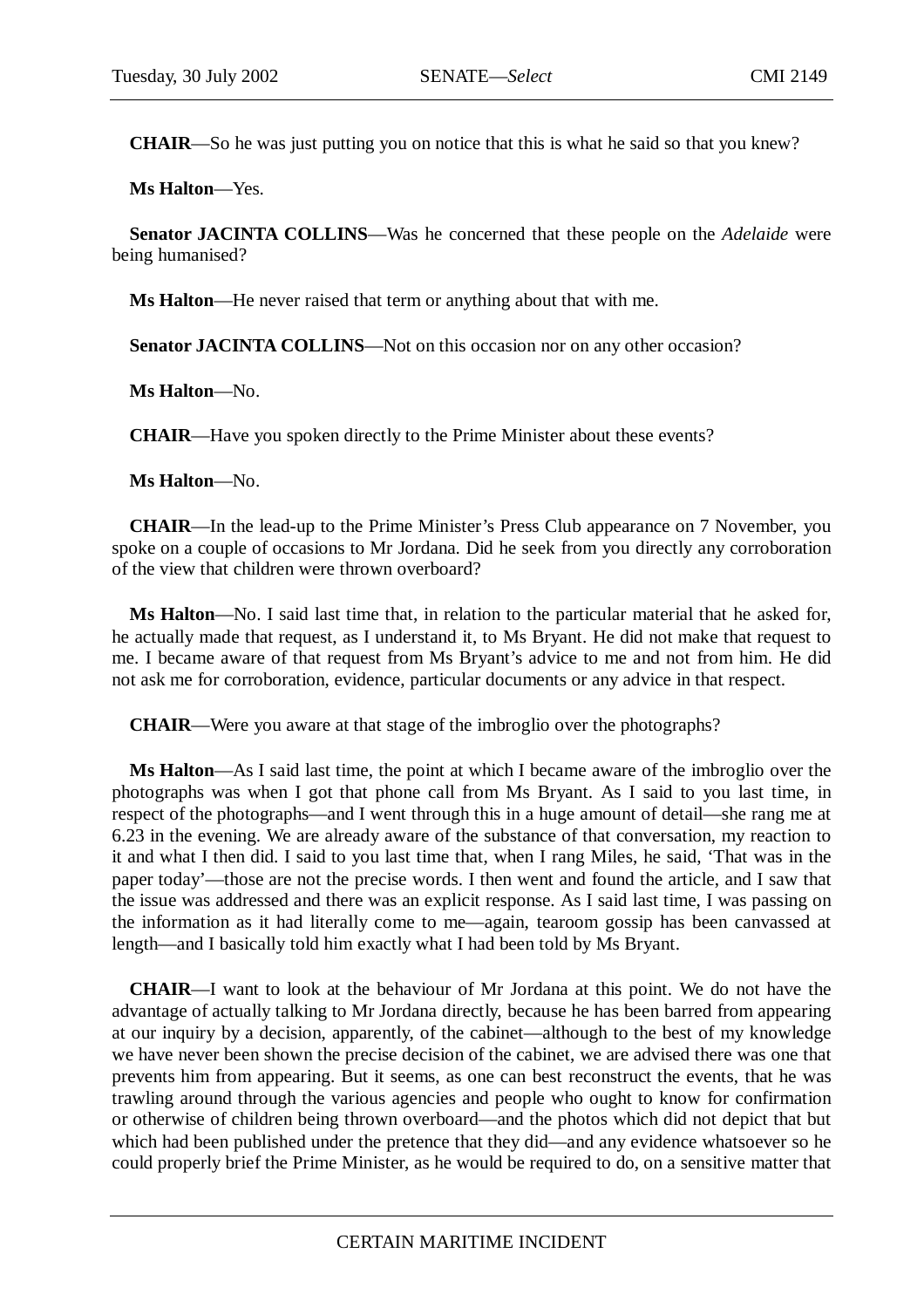may arise at the National Press Club speech. So Mr Jordana, at that time, never spoke to you directly about any of these things?

**Ms Halton**—No; and nor did he seek my advice. Can I say to you that that does not surprise me because, to my mind—and I know this is an issue Senator Faulkner might dispute—we were not the original source. There is that line in the paper; the paper went much later on that evening and, as you well know, my phone call to Mr Jordana on the day—the 7th of October—was not until the middle of the afternoon; long since this issue had been in the public domain. On the notion that he would think of asking us in this period to provide any confirmation: if I were him, I would not have asked us either. I would have gone back to the original sources. We know from Ms Bryant that he asked for a couple of the sit reps. As you know, in the process of going to dig those sit reps out, that is where she came across the tearoom gossip—and that has been canvassed at some length.

**CHAIR**—I think our hearing is probably satisfied that it was not correctly characterised as tearoom gossip at all, but I understand the reports that you are referring to.

**Ms Halton**—That is right. And in the information that was available to us—on the social policy side—that is how it was characterised to us internally and that is therefore how we characterised it externally.

**CHAIR**—In a way, you have provided a justification for Mr Jordana not talking to you. Here is someone canvassing the bureaucracy to find information necessary to properly brief the Prime Minister, at the last major appearance before an election in which this question was likely to be asked, and you are the chairperson of the task force that is coordinating all this activity. It seems to me odd, to say the least, that in a desperate search for information no-one bothers to ask you.

**Ms Halton**—He has gone to my officials, because what he has asked for are some documents, and in terms of getting access to those documents, my officials—who would either have them on their own files or could readily access them—would be the place I would go too. As an executive coordinator, I do not keep a bank of files in my office; the files are all held in the division. He did not ask for confirmation. In fact he did not even say, as I understand it—but Ms Bryant is the person who had the conversation—precisely what it was he was doing; he simply asked for a couple of documents, which is what she reported to me.

**CHAIR**—I would have thought a conversation that goes something like: 'Hello, Jane. Do you know anything about this? I am on the track of this type of information.'

**Ms Halton**—There was no such conversation. None.

**CHAIR**—Maybe he was not searching for any information that was inconvenient to the thesis that children were thrown overboard.

**Ms Halton**—I do not know what he was searching for because I did not discuss it with him, so I cannot comment.

**CHAIR**—He never raised it with you?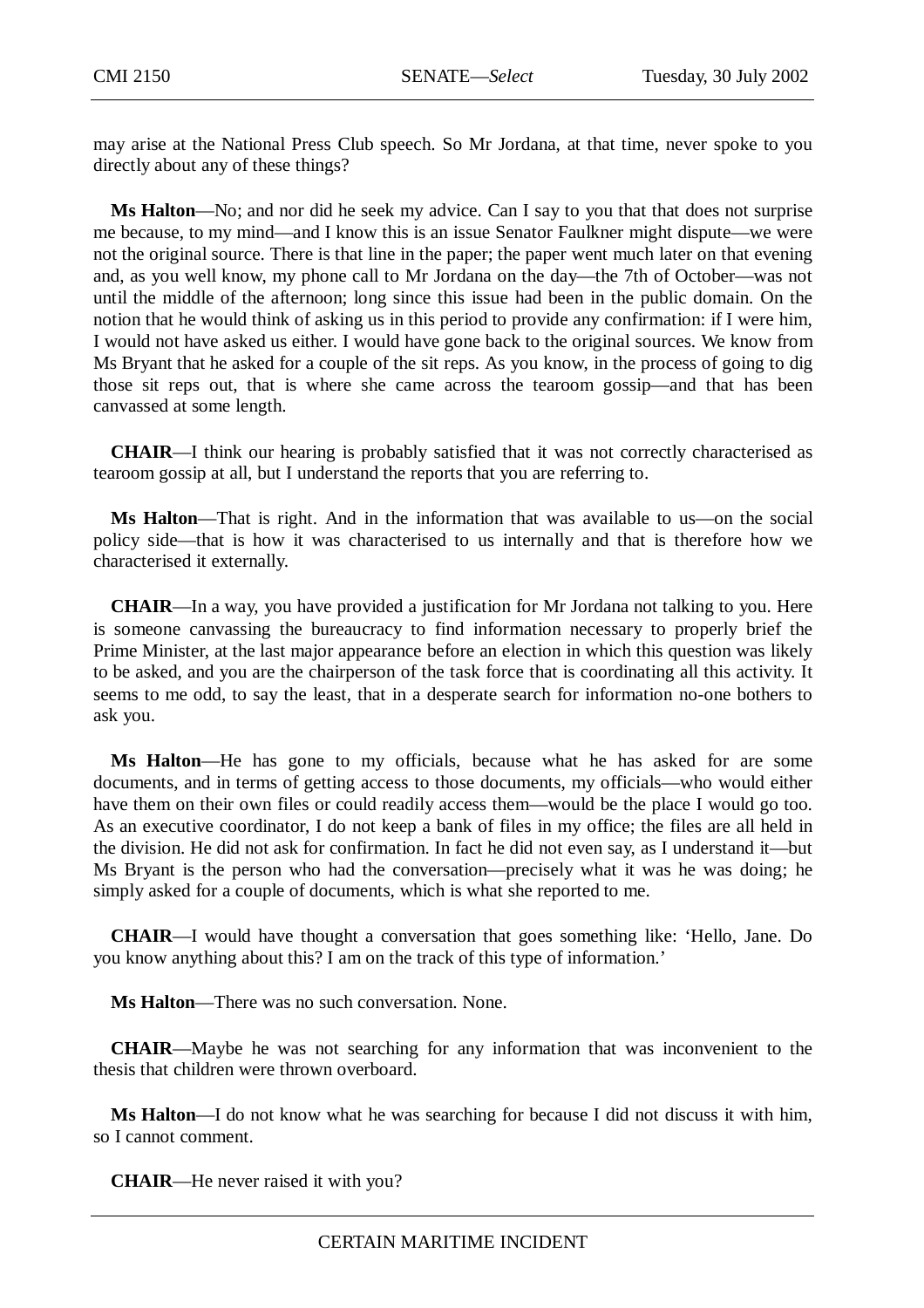**Ms Halton**—No. This goes back to the conversation we had last time: the fact that he was asking us for material, we now know from evidence—and I have to say I do not think my officers knew this at the time; I certainly did not—that he asked other agencies for material, for example the ONA report. The ONA report was seen by us in early October.

I have to say that all of the people inside the bureaucracy who read ONA reports think that they are authoritative sources. We all read it at the time and thought, 'Yeah, right.' But that would not be something that you would come to us seeking, because we are not the author of it. We are also not the kind of place to whom you would say, 'I want this, that and the other.' You would go to the original agency—which, I understand from the evidence that was given, is what happened.

**CHAIR**—I understand what you are saying. You are repeating the same proposition. The proposition I am putting is that you are the point person here. You are the intersection of all this information. People work under pressure in your department, and people on the Prime Minister's staff are usually under intense pressure. In logical circumstances, it seems to me, you would ring a key person and ask, 'Where do I look?' 'Can you give us a hand?' or 'What have you heard?' but that does not happen—

**Ms Halton**—No, and that was not his style.

**CHAIR**—I understand your point about sources but, in the pressure climate necessary to get these things properly bedded down, there is the alternative view, and maybe it is just open to conclude that he really did not want to find any information that disrupted the view that he had briefed the Prime Minister on.

**Ms Halton**—You are asking me to comment on speculation, and I cannot do that. All I can say to you is that his habit was to deal not just with me, because quite frankly you could not always get me on particular issues. He had a habit of dealing with not only me. Again, you have taken evidence from Ms Edwards, I believe, that he dealt with her bilaterally, and from Ms Bryant that he dealt with her. On this particular occasion, the request went to Ms Bryant. She properly informed me that she had been asked to find a couple of documents, and there was no discussion between me and Mr Jordana of the nature that you are hypothesising.

**CHAIR**—You are just reinforcing the point. You had a discussion with him at the relevant time, and it never got raised.

**Ms Halton**—There were a number of discussions in this particular week, most particularly about the current handling; so, as you recall SIEV—whatever we were up to at that particular point—was the source of some discussion. This issue was not canvassed in any conversation I had with Mr Jordana.

**CHAIR**—That is my point, too, that it was not.

**Ms Halton**—Yes; it was not.

**CHAIR**—I have no further questions.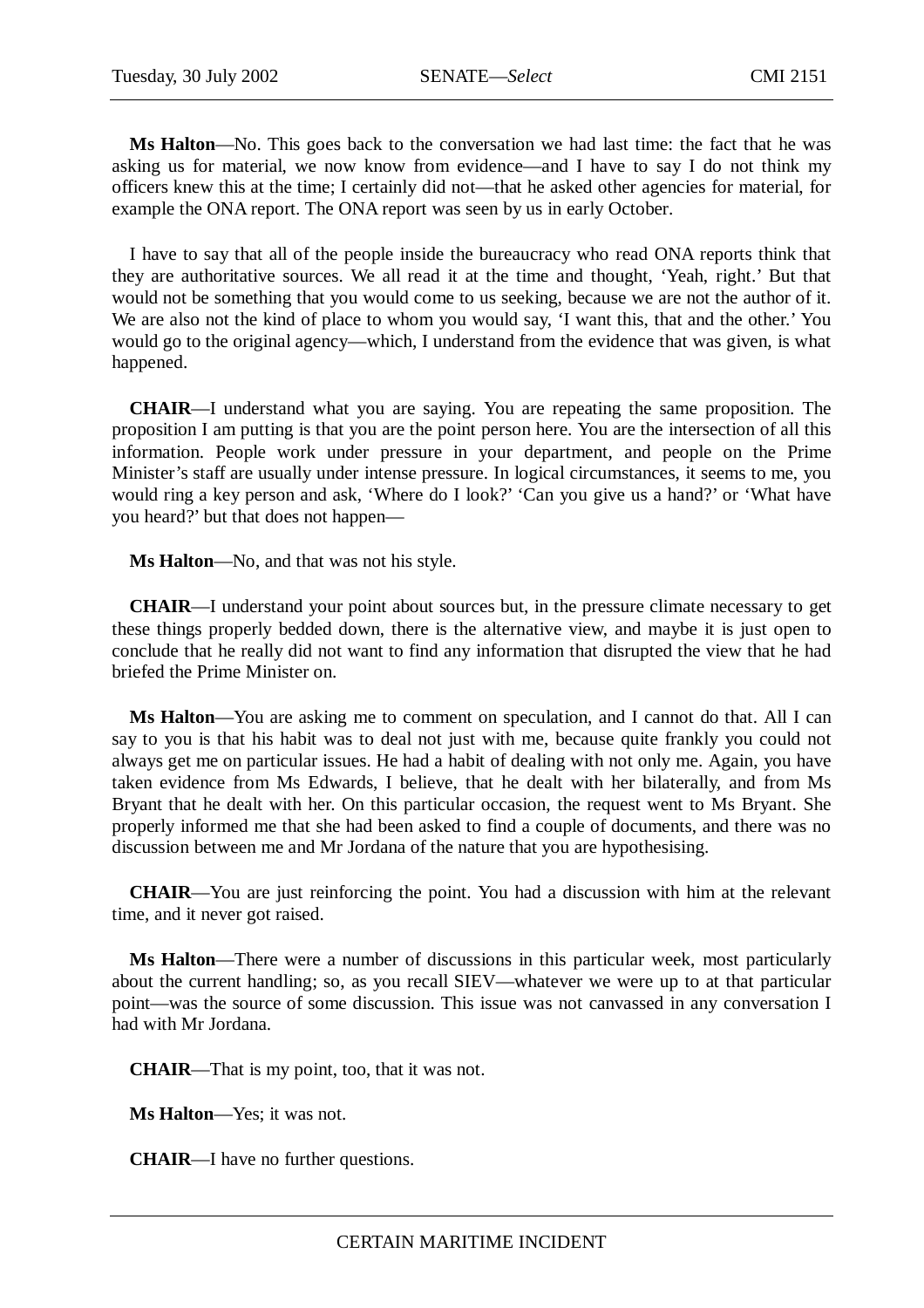**Senator FAULKNER—I** have one last question very briefly, Ms Halton. Do you take any lessons from this whole episode as, at the time, a very senior officer of the Commonwealth but now as the secretary of a very large department? Have any of the experiences been valuable from that point of view?

**Ms Halton**—Invaluable, Senator. It is fair to say that I and the senior officers in the department have had a number of lengthy conversations about the lessons to be learned here about documentation, about the role of advisers and a number of other lessons. Indeed, I have written to the senior executive in my current department about standards in relation to record keeping and a number of other issues, for precisely those reasons. I think you know that my current department has a bit of a history of issues in relation to record keeping, and I have been very minded to reinforce with them what I think are some of the issues. I have been able to speak from personal experience about the circumstances in which one may be if one finds oneself involved in an issue which at the time does not look particularly important but which in retrospect becomes an issue of some controversy and some public interest. It is fair to say that we have an SES planning day tomorrow for all of the officers in my department, and one of the things I am going to say in my prepared notes the first thing tomorrow morning goes to these issues.

**Senator FAULKNER—Very briefly, what would you say in relation to the first issue: record** keeping? Have you gone further than just identifying its importance and significance? I am sure we would all understand that, but have you gone any further and looked at how that might be improved in terms of your experiences from this issue?

**Ms Halton**—I have told my senior officers that, in the next round of performance agreements, issues about attention to record keeping and keeping a proper trail in relation to particular decisions will be things that people are assessed against. We have talked about the need to be very clear about those things being filed and available. There is a series of lessons here. I would not want to give you the exhaustive list, because I will miss something, but I think it is also fair to say that secretaries more broadly have canvassed this issue, and I think it is something that we are all very aware of.

**Senator FAULKNER**—Finally, what lessons do you learn in the area of ministerial advisers?

**Ms Halton**—The instruction I have given my staff is that advice provided to officers is to be provided, in writing, to ministers.

**Senator FAULKNER**—All advice?

**Ms Halton**—That is not to say the normal traffic of conversation but, in terms of matters of moment, in terms of issues of decision, in terms of the business of government, there needs to be a paper trail and it needs to be to the minister.

**Senator JACINTA COLLINS**—So executive authority resides with the minister.

**Ms Halton**—That is quite correct. I think one of the difficulties for us in today's world is that information moves much more quickly than it did in the Public Service of 20 years ago, and that